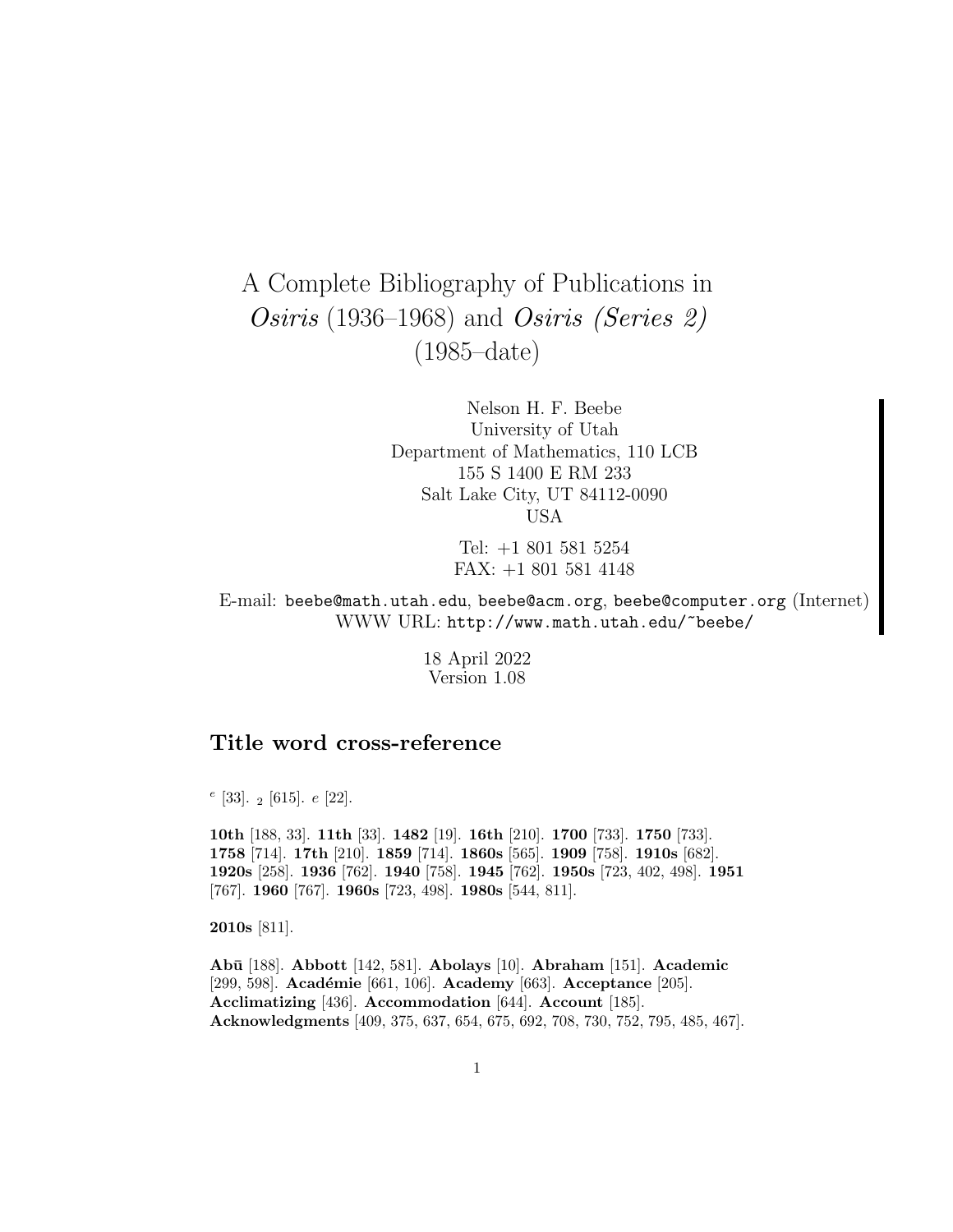**Acoustics** [649, 647]. **across** [598]. **Action** [343]. **Activist** [519]. **Acts** [713]. **Additional** [166]. **Address** [257]. **Adjustment** [554]. **Administration** [539, 279]. **Admont** [171]. **Adoption** [558]. **Advice** [595]. **Advocates** [544]. **Aerodynamics** [528]. **Aesthetics** [641]. **Affair** [454, 419, 598]. **Affairs** [536]. **Affected** [698]. **Affective** [700, 698]. **Affinity** [665]. **Africa** [443, 439, 129, 504]. **African** [504, 802]. **Afro** [797]. **after** [499, 559, 554, 250]. **against** [185, 595, 798]. **Age** [476, 313, 368, 511]. **Agency** [519]. **Agendas** [412]. **Ages** [144]. **Aggression** [679]. **Agro** [745]. **Agro-Biodiversity** [745]. **Agrobiology** [570]. **Ahead** [764]. **Ahlmann** [610]. **Ahmad** [597]. **Air** [368]. **al** [188, 114, 12, 86, 188, 597, 114]. **al-Bayhaq¯ı** [114]. **al-Damanh¯ur¯ı** [597]. **al-Hikma** [114]. **al-Imtā** [188]. **Al-Khowārizmī** [12]. **Al-Khuwarizmi** [86]. **al-Tauh¯ıd¯ı** [188]. **'Al¯ı** [114]. **Alamos** [420]. **Albert** [85]. **Albertus** [149, 199]. **Alchemical** [49, 96]. **Alchemie** [91]. **Alchemy** [661, 656]. **Alfred** [459]. **Algebra** [8, 12, 71, 86, 8]. **Algeria** [799]. **Algorism** [151]. **Algorithm** [716]. **All-or-None** [343]. **alten** [212]. **Alterities** [811]. **¨alteste** [216]. **altindischer** [206]. **Ambiguous** [350]. **Ambivalence** [538, 603]. **America** [608, 462, 314, 309, 13, 686, 406, 424, 481]. **American** [425, 308, 558, 127, 580, 510, 258, 382, 434, 746, 497, 554, 687, 250, 64]. **Americanism** [553]. **Americas** [236]. **among** [43, 301]. **Ampere** [255]. **Analogies** [640]. **Analogy** [259]. **Analysis** [111, 643]. **Analytic** [9, 115]. **Analytique** [115]. **Anatomy** [698]. **Ancien** [430]. **Anciennes** [33]. **Ancient** [178, 192, 206, 220, 212]. **Anglo** [510]. **Animal** [780]. **Animals** [88, 787]. **Anomie** [497]. **Anonymous** [163]. **Anquetil** [66]. **Anquetil-Duperron** [66]. **Answer** [724]. **Antarctica** [616]. **Antebellum** [581]. **Anthrax** [516]. **Anthropologists** [372]. **Anthropology** [533, 665, 710, 679]. **Antibiotic** [769]. **Anticolonialism** [758]. **Anticontagion** [133]. **Antidisciplinarity** [625]. **Antihistorical** [785]. **Antireligious** [462]. **Anxieties** [610]. **Anxiety** [702]. **Apartheid** [537]. **Aphasien** [155]. **Apocalypse** [769]. **Application** [85, 117]. **Appreciation** [296]. **Appropriate** [801]. **Aquatic** [763]. **Arab** [129, 213]. **arabe** [213]. **Arabic** [167, 71, 187]. **Archaeology** [381]. **Archaic** [758]. **Archibald** [177]. **Archimedes** [144, 31, 165]. **Archimenidis** [165, 166]. **Archive** [628, 712]. **Archive-Driven** [712]. **Archives** [240]. **Arctic** [615]. **areas** [117]. **Argenterio** [299]. **Argument** [294]. **Arismetica** [19]. **Aristocratic** [476]. **Aristotle** [196]. **Arithmetic** [19]. **Arithmeticien** [25]. **Arms** [544]. **Arnaldus** [49]. **Arrangements** [534]. **Ars** [91]. **Art** [422, 335, 19, 367]. **Artifice** [455]. **Artificial** [513]. **Artisan** [256]. **Ascertaining** [738]. **Asian** [352]. **Aspect** [451]. **Aspects** [192]. **Assault** [803]. **Assaying** [668]. **Assimilation** [392]. **Associates** [489]. **Astrological** [179]. **Astrology** [33, 201]. **Astronomer** [490]. **astronomica** [21]. **Astronomical** [339, 452, 92, 112, 21, 195]. **Astronomicum** [17]. **astronomie** [213, 212, 54]. **Astronomy** [17, 453, 458, 48, 18, 262, 134, 451, 231, 33, 213, 54, 212]. **Astrophysical** [363]. **Asyut** [24]. **Athanasius** [140, 84]. **Atlantic** [667, 599, 797]. **Atlantis** [500]. **Atmospheric** [617]. **Atomic** [405]. **Atoms**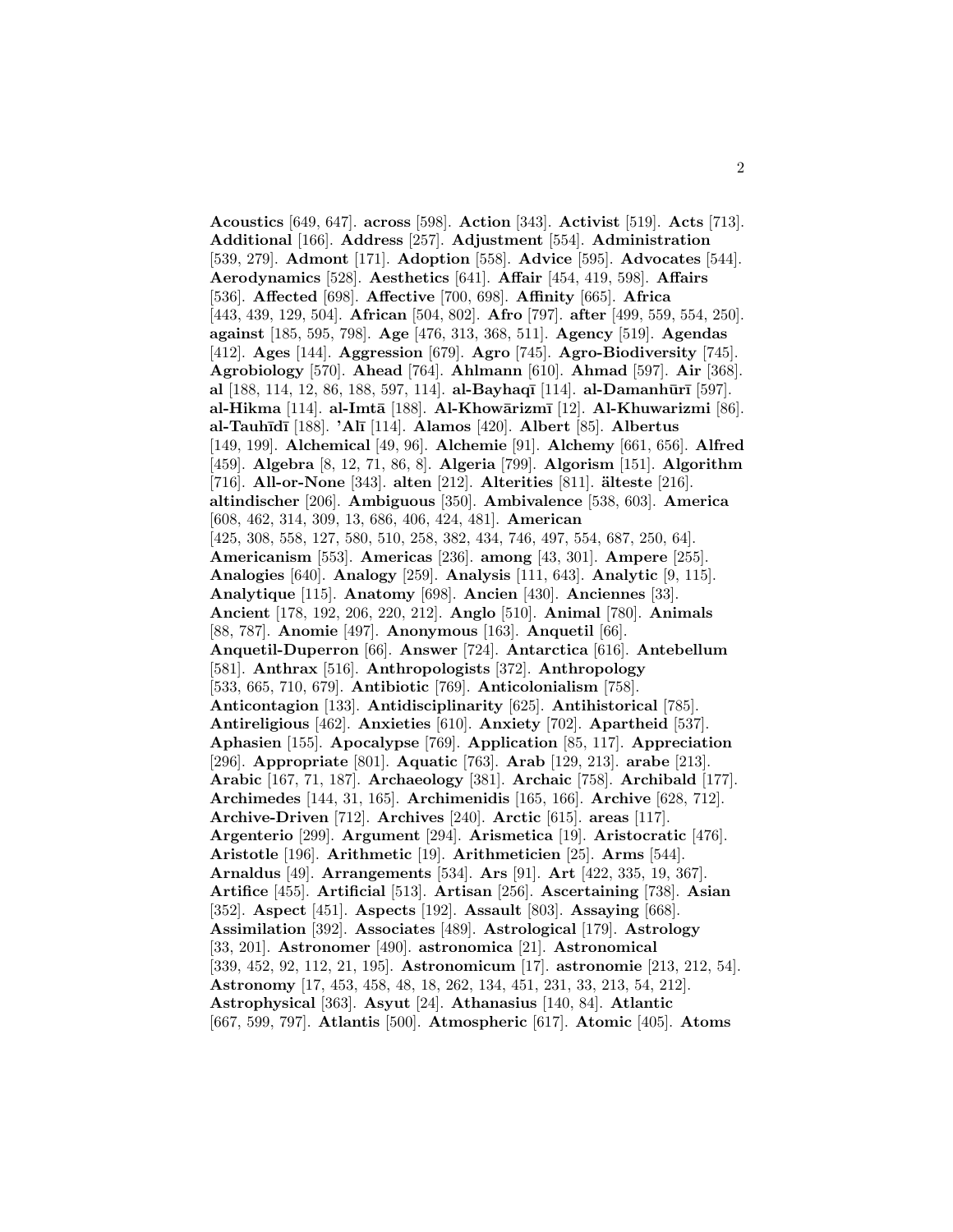[543]. **Attack** [185]. **attempt** [216]. **Attributed** [149]. **Audiovisual** [645]. **Auffassung** [155]. **Auguste** [137]. **Augustine** [107]. **Auß** [657]. **Australia** [611]. **Austrian** [171]. **Author** [172]. **Authority** [545, 333]. **Auto** [740]. **Avendaut** [21]. **axiomatic** [216]. **axiomatischen** [216]. **Ayurveda** [785].

**B** [259, 539, 118]. **B.C.** [187]. **Babylon** [721]. **Babylonian** [71, 111, 187, 54, 35]. **Babylonians** [43]. **Babyloniennes** [34]. **babylonischen** [54, 35]. **Bacillus** [416]. **Back** [40, 55, 73, 79, 93, 97, 108, 120, 145, 174, 207, 217, 221, 241, 252, 263, 276, 290, 302, 316, 330, 345, 360, 373, 388, 407, 426, 446, 465, 478, 495, 514, 529, 706, 727, 749]. **Bacteriological** [799]. **Bacteriology** [511]. **Balloonacy** [368]. **Ban** [642]. **Banding** [722]. **Baptiste** [600]. **Barcelona** [19]. **Bark** [667]. **Basel** [534]. **Basic** [718]. **Bayhaq¯ı** [114]. **Be** [369]. **Beards** [678]. **Bearing** [201]. **Became** [560]. **Becoming** [808]. **before** [510, 559, 659, 282, 717]. **Beginning** [67]. **Behaviorist** [685]. **behind** [38]. **Beitrag** [117]. **Belfast** [257]. **Belief** [449]. **Beliefs** [201, 450]. **Bemerkungen** [189, 35]. **Benefit** [336]. **Bengal** [758]. **Berkeley** [420]. **Berkner** [262]. **Berlin** [721, 417]. **Bernard** [413]. **Berr** [122]. **Bertrand** [340]. **Between** [666, 421, 513, 299, 126, 553, 755, 213, 534, 288]. **Beverage** [784]. **Beyond** [800, 508]. **BGI** [735]. **Bhopal** [520]. **Bible** [88]. **Biblio** [87]. **Biblio-** [87]. **bibliographic** [87]. **bibliographic-** [87]. **Bibliographical** [116]. **Bibliographies** [240]. **Bibliography** [95, 209, 344, 359, 445, 3]. **Bibliometrics** [719]. **Bidez** [95]. **Big** [709, 305, 307, 719, 710, 711, 338, 716, 724]. **Biggest** [720]. **Bio** [444, 87]. **Bio-** [87]. **Bio-Piracy** [444]. **Bio-Prospecting** [444]. **Biochemists** [311]. **Biodiversity** [745, 444]. **Biographical** [114, 139]. **Biological** [107, 118, 518]. **Biologist** [116, 62]. **Biologists** [311]. **Biology** [425, 377, 233, 247, 474, 716, 735]. **Biomedical** [505]. **Biopiracy** [808]. **Biotech** [547]. **Biotechnology** [548]. **Bird** [722]. **Birth** [801]. **Black** [357, 338]. **Blagden** [60]. **Blas** [325]. **Blue** [398]. **Blueprints** [552]. **Bodies** [698, 515]. **Body** [806, 803, 470, 696, 405, 683]. **Boerhaave** [664]. **Bogot´a** [784]. **Bomb** [405]. **Bombed** [499]. **Bonn** [281]. **Book** [463, 165]. **Booms** [633]. **Border** [509]. **Boring** [687]. **Borodin** [103]. **Botanical** [499]. **Botany** [378]. **Boundaries** [379]. **Boundary** [582, 786]. **Bourbaki** [422]. **Bourgeois** [738]. **Bovine** [510]. **Box** [357]. **Boxes** [338]. **Boycott** [540]. **Boyle** [455, 659]. **Brain** [703]. **Brazil** [810, 438, 797]. **Brazilian** [602]. **Breakfast** [790]. **Breeding** [530]. **Bretagne** [150]. **Britain** [604, 256, 462, 545, 150, 246, 733, 435, 683, 780]. **British** [798, 586, 779, 489, 125, 335, 328, 758, 800, 762, 504]. **Broader** [797]. **Browne** [44, 132]. **Bruce** [645]. **Brussels** [180]. **Bruxella** [49]. **Buck's** [790]. **Building** [443, 596, 541]. **Bureau** [339]. **Business** [396, 737]. **Busts** [633]. **Byzance** [213]. **Byzantium** [213].

**Ca** [710, 668]. **Cabrera** [325]. **Caesareum** [17]. **Caesars** [17]. **Calculation**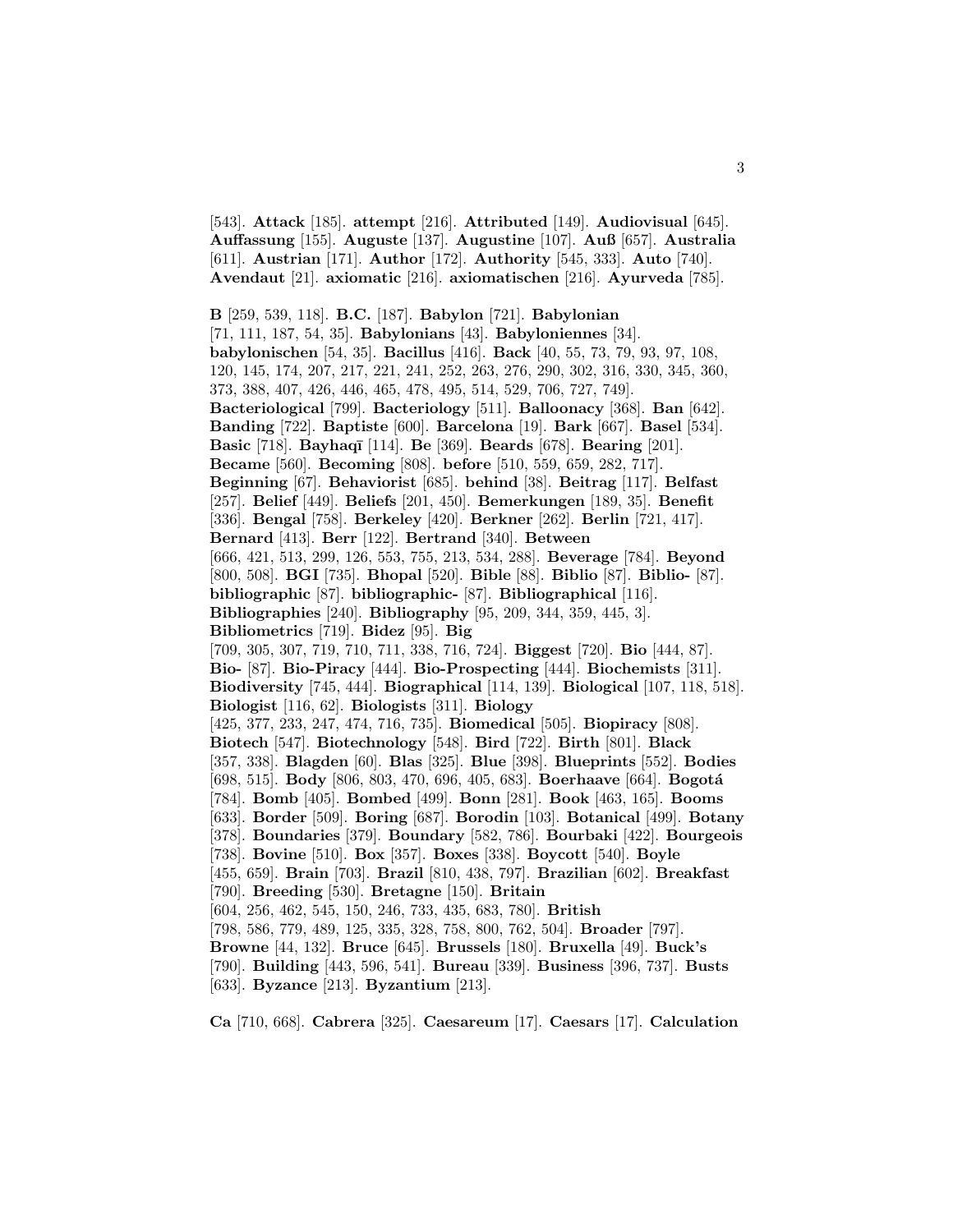[722, 406]. **Calculus** [67]. **Calendars** [24]. **California** [556, 515]. **Called** [215, 189]. **Camera** [646]. **Campanus** [161]. **Campbell** [363]. **Canada** [96, 433]. **Canadian** [584]. **Canal** [578]. **Cancer** [547, 696]. **Candidates** [400]. **Cannon** [259]. **Canton** [489]. **Cape** [439]. **Capital** [745]. **Capitalism** [810, 744, 741, 731]. **Carbon** [160]. **Caribbean** [613, 798]. **Carnot** [204]. **Cartography** [493]. **Case** [458, 459, 611, 493, 782, 783]. **Cassini** [333]. **Castel** [340]. **Catalogue** [96]. **Catalysts** [544]. **Categories** [559]. **Caterpillar** [786]. **Cause** [377]. **Caused** [608]. **Cavendish** [126]. **Celebration** [414, 417, 424]. **Cells** [560, 572]. **Censorship** [756]. **Census** [715]. **Centennial** [414, 417, 424]. **Centennials** [415]. **Centers** [723]. **Centre** [540]. **Centrifuge** [722]. **Centuries** [694, 713, 321, 782]. **Century** [722, 210, 205, 170, 696, 603, 295, 75, 798, 150, 505, 604, 490, 400, 776, 759, 280, 663, 781, 471, 667, 439, 492, 462, 551, 432, 11, 296, 475, 649, 173, 16, 298, 18, 517, 353, 188, 437, 744, 474, 493, 661, 687, 787, 671, 734, 299, 371, 30, 612, 598, 766, 715]. **CERN** [421]. **Certain** [7]. **Certitude** [295]. **Chaillu** [369]. **Challenge** [633]. **Challenges** [397]. **Change** [544, 552, 608, 617, 616, 618, 612]. **Changeable** [644]. **Changed** [613]. **Changing** [415]. **Channel** [16]. **Chapter** [188]. **Charcot** [415]. **Charles** [60, 126, 133]. **Chasles** [20]. **Chemical** [663, 781, 667, 665, 655, 670, 270, 274, 268, 248, 267]. **Chemie** [89]. **Chemist** [662]. **Chemistry** [275, 668, 273, 334, 565, 286, 670, 669, 187, 272, 659, 321, 664, 322, 232, 267, 671, 271, 89]. **Chemists** [663]. **Chernobyl** [518]. **Chernobyl-Exposed** [518]. **Chicago** [511]. **Chicha**} [784]. **Chiefly** [171]. **Child** [558]. **Children** [581]. **Chimera** [560]. **China** [220, 391, 399, 738, 682, 786, 398, 248, 588, 735, 480, 140]. **Chinese** [489, 401, 760, 744, 130, 757, 156]. **Chrysopoeia**} [661]. **Chymia** [658]. **Chymistry** [660]. **Cina** [220]. **Cinchona** [667]. **Circa** [383, 287]. **Circle** [565, 777]. **Circuits** [640]. **Circulation** [490, 648]. **circuli** [144]. **Circumnavigation** [129]. **Cities** [499]. **Citizenry** [472]. **Citizens** [631]. **Citizenship** [561, 518]. **City** [496, 492, 499, 379, 491, 497, 487]. **Civic** [561, 477]. **Civil** [482, 469, 479, 471, 473, 477, 480]. **Civilization** [391, 761]. **Clare** [177]. **Class** [498]. **Classical** [186, 714]. **Classroom** [701]. **Claude** [413]. **Clémence** [414]. **Clementsian** [327]. **Clerc** [106]. **Clerical** [16]. **Clever** [511]. **Climate** [608, 617, 614, 619, 618, 610, 612, 616]. **Climates** [613]. **Climatographies** [609]. **Climent** [19]. **Clinical** [560, 487]. **Clio** [622]. **Clotilde** [137]. **Cloud** [502]. **CO** [615]. **Coelestinus** [30]. **Coercive** [552]. **Cognitive** [357]. **Colbert** [600]. **Colchester** [139]. **Cold** [723, 310, 533, 249, 314, 525, 703, 537, 583, 585, 802, 642, 481]. **Collecting** [634]. **Collective** [425]. **Colonial** [443, 441, 432, 402, 430, 444, 801, 800, 436, 435, 372, 28, 504, 440, 433, 438, 113]. **Colonialism** [612]. **Colonization** [430]. **Colonized** [768]. **Colony** [439]. **Color** [647]. **Columbia** [4]. **Combustion** [132]. **Comet** [172]. **Comets** [594]. **Commemorate** [419]. **Commemoration** [415, 416].

**Commemorations** [425, 423, 413]. **Commemorative** [421].

4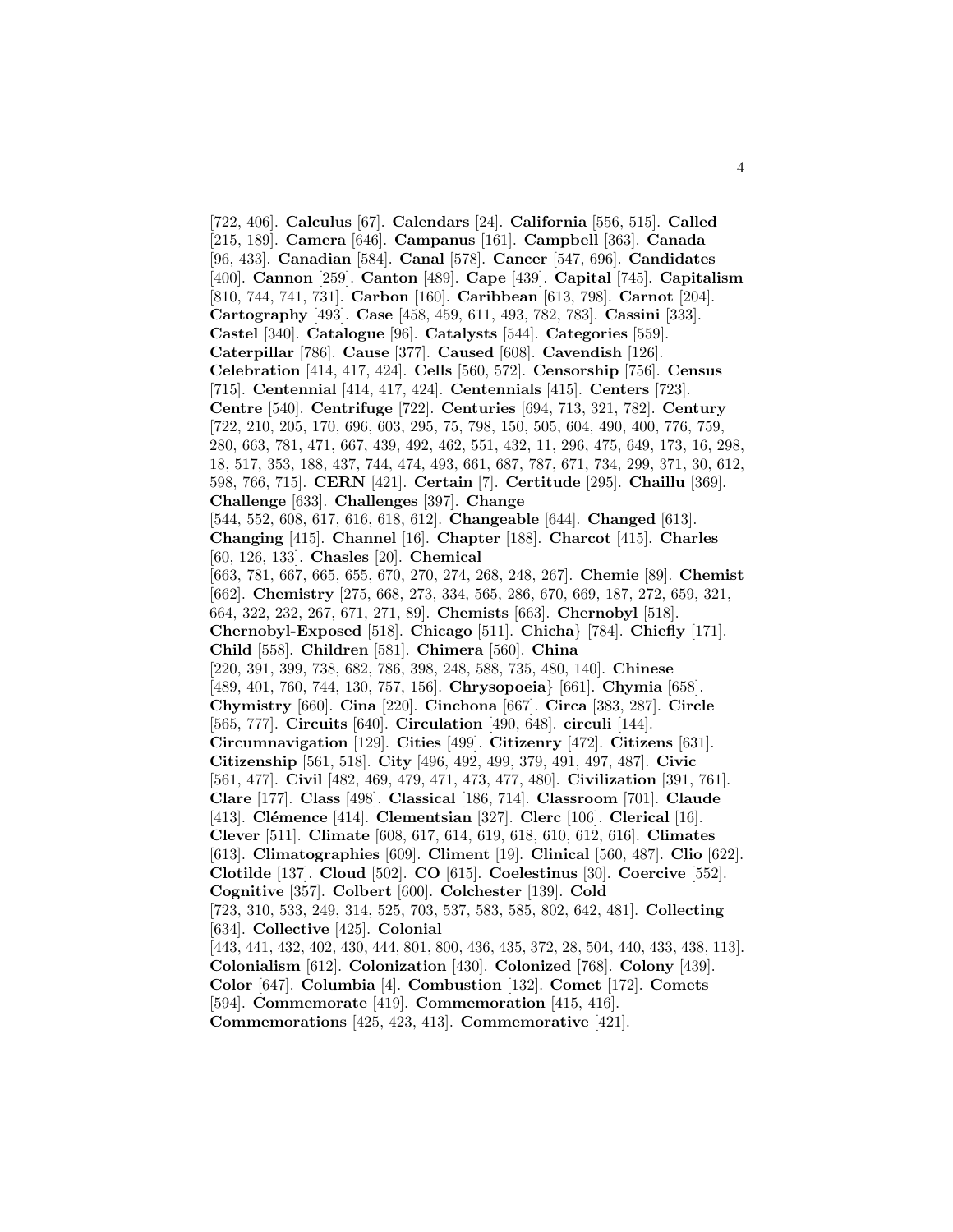**Commensurable** [732]. **Commentariolus** [63]. **Commentary** [254, 482, 165]. **Comments** [35]. **Commitments** [462]. **Commodities** [734]. **Communicating** [584]. **Communication** [520, 342]. **Communications** [663, 641]. **Communism** [557]. **Community** [524, 509, 474]. **Comparative** [425, 533, 524, 525, 526, 523]. **Comparing** [415]. **Comparison** [528]. **Compilation** [715]. **Complementarity** [283]. **Complexity** [504]. **Compound** [736]. **Computer** [650, 717]. **Computing** [678]. **Comstock** [741, 326]. **Comte** [137]. **Concentrating** [615]. **Concept** [184, 157, 115]. **Conceptions** [778, 102]. **Concepts** [732]. **Conceptual** [269]. **concerning** [5]. **Concluding** [672]. **Condiment** [198]. **Condimentary** [197]. **Condorcet** [136]. **Conductivity** [284]. **Congresses** [525]. **Conic** [20]. **coniche** [20]. **connaissance** [138]. **Conquest** [569]. **Conquistadores** [64]. **Consciousness** [43]. **Considerations** [469]. **Construction** [557, 294]. **Contagion** [301]. **Contemporary** [785, 766]. **Content** [449]. **Context** [308, 573, 437, 351, 444]. **Contexts** [459, 649]. **Continental** [157]. **Continuity** [274]. **Contrasting** [413]. **Contribution** [115, 117, 150]. **Contributions** [247, 138]. **Contributors** [549, 562, 575, 591, 605, 620, 635, 652, 673, 689, 704, 725, 747, 770, 812, 791]. **Control** [544, 510, 755, 504]. **Controversy** [512, 299]. **Conversion** [185]. **Cooperation** [542, 585]. **Cooperative** [534]. **coordinates** [115]. **coordonn´ees** [115]. **Copenhagen** [423]. **Copernican** [89, 412, 14]. **Copernicanische** [89]. **Copernicus** [63]. **Coproduction** [610, 585]. **Copycat** [744]. **Copying** [789]. **Corrected** [736]. **Correcting** [203]. **Correspondence** [126]. **Cosmogony** [72]. **Cosmography** [61]. **Cosmological** [245]. **Cosmos** [574]. **Costa** [804]. **Count** [603]. **Counter** [164]. **Counter-Earth** [164]. **Counting** [338]. **Country** [491]. **Counts** [419]. **Couto** [602]. **Cover** [728, 750, 793, 772]. **Craftsmen** [648]. **Craftsmen-Turned-Scientists** [648]. **Creating** [387]. **'Creative** [482]. **Creativity** [286]. **Creole** [608]. **Crichton** [768]. **Crisis** [765]. **Critical** [3, 582, 354]. **Crocker** [363]. **Crops** [547]. **Crossings** [509]. **Crosstalk** [760]. **Crude** [743]. **Cruelty** [370]. **Crusade** [595]. **Cultural** [391, 395, 643, 802]. **Culture** [490, 678, 416, 130, 363, 567, 574]. **Cultures** [559, 698, 796]. **Curation** [625]. **Currency** [743]. **Curvis** [166, 165]. **Cutting** [756]. **Cutting-Room** [756]. **cylindro** [165].

**D** [570]. **Damanhūrī** [597]. **Damned** [738]. **dans** [27]. **Darwin** [461, 756, 328, 153, 460, 424, 463]. **Darwinists** [461]. **d'Astrologie** [33]. **d'Astronomie** [33]. **Data** [723, 709, 722, 713, 70, 719, 710, 720, 746, 714, 711, 716, 724, 715]. **Database** [717]. **Datascapes** [723]. **David** [3, 4, 2]. **Dawn** [104]. **day** [54]. **Days** [106]. **Dead** [624, 698]. **Deadly** [613, 406]. **Death** [201, 406]. **Debate** [272]. **Debates** [547]. **Debating** [404]. **Decibels** [496]. **Decline** [201, 281]. **Decolonization** [537, 802]. **Dedication** [2]. **Defense** [306]. **definitive** [216]. **definitive-axiomatic** [216]. **definitorisch** [216]. **definitorisch-** [216]. **della**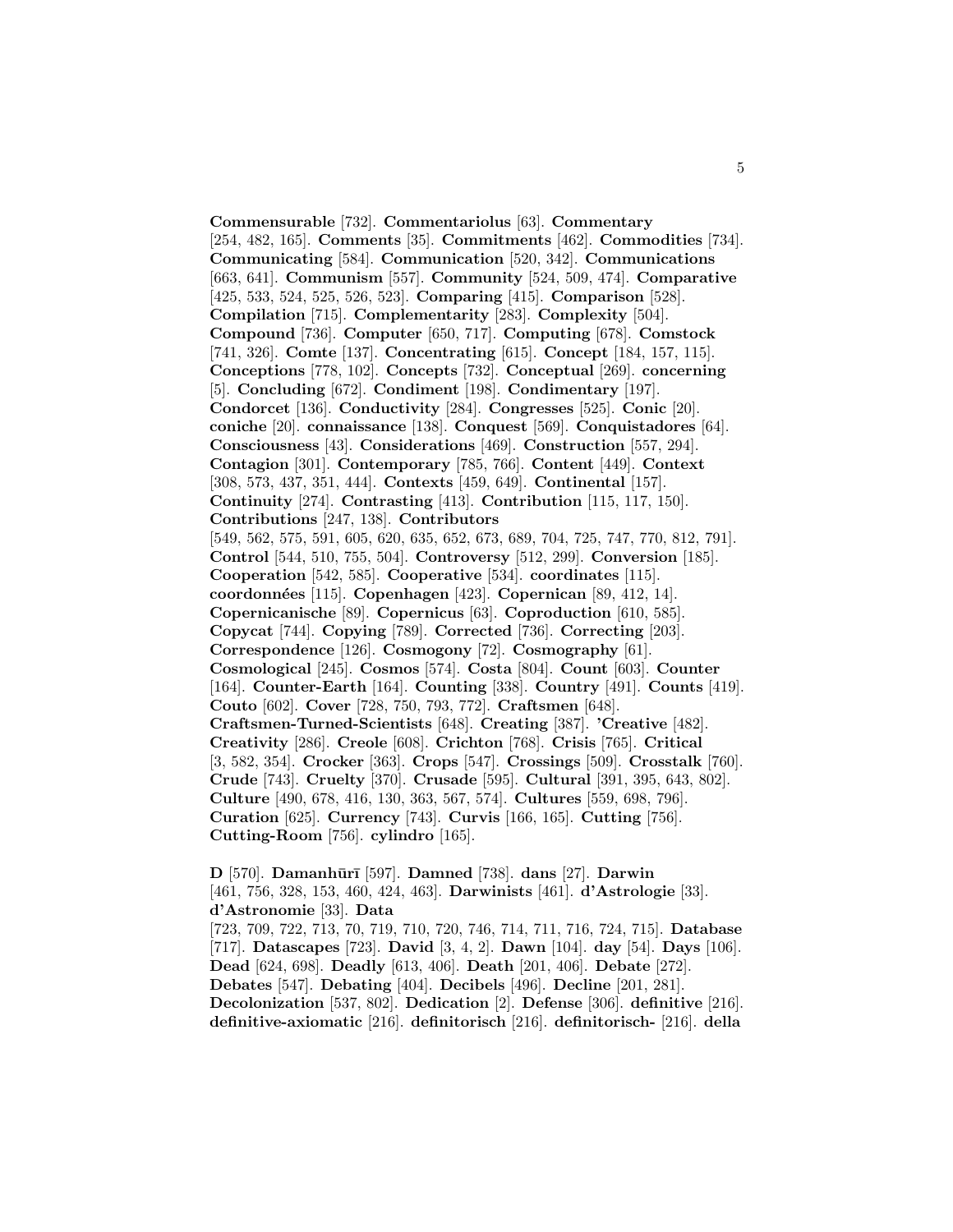[8]. **Demise** [201]. **Demonstration** [737, 341]. **Demonstrative** [334]. **Denied** [595]. **Denver** [508]. **Depends** [740]. **Depicted** [210]. **Depth** [630]. **depuis** [150]. **Descartes** [126]. **desconocida** [21]. **Description** [630]. **Design** [557]. **Designer** [571]. **Desire** [685, 733]. **Detecting** [685]. **Determinism** [619]. **Development** [184, 443, 48, 70, 71, 335, 442, 102, 92, 46, 117, 150, 561]. **Developmental** [377]. developments [115]. développement [150]. Deviants [552]. **Devices** [737, 341, 338]. **Diagnoses** [559]. **Diagnosing** [611]. **Diagram** [665]. **Diary** [471]. **Diet** [779]. **Difference** [383]. **Differentiating** [472]. **Digesting** [776]. **Digges** [18]. **Digital** [720, 711]. **Digression** [137]. **Dimension** [418]. **Din** [496]. **Diplomacy** [405]. **Diplomat** [610]. **Diplomatic** [539]. **Directions** [329]. **Dis** [809]. **Disciplinarity** [625]. **Disciplinary** [554]. **Discontinuity** [274]. **Discordant** [464]. **Discourse** [442, 808]. **Discourses** [614]. **Discovery** [608, 416, 680, 572, 368, 160]. **Disease** [505, 510, 504]. **Diseases** [696, 506]. **Disorder** [702]. **Disorders** [700]. **Disputes** [406]. **Dissection** [702]. **Disunity** [442]. **Diverging** [491]. **Diversity** [50]. **Divided** [417]. **Divine** [455]. **Divinity** [460]. **Division** [123]. **DNA** [251]. **Do** [376]. **Doctors** [698]. **Doctrines** [185]. **Documented** [710]. **Documenting** [315]. **Domestic** [596]. **Dr** [660]. **Dr.** [126, 139]. **Dreaming** [500]. **Dresden** [488]. **Drift** [157]. **Drink** [779]. **Driven** [712]. **Driving** [740]. **Dry** [611]. **Dublin** [612]. **Duperron** [66]. **during** [694, 339, 90, 511, 554]. **Dyes** [781]. **Dynamics** [327]. **Dynamidia** [131]. **Dynasties** [598]. **Dynasty** [339].

**Each** [376]. **Earliest** [202]. **Early** [593, 6, 722, 470, 655, 170, 71, 580, 744, 151, 698, 321, 456, 61, 798, 106, 471, 736, 452, 712, 295, 597, 656, 782]. **Early-Eighteenth-Century** [471]. **Ears** [644]. **Earth** [164]. **East** [559, 352]. **Eating** [776]. **Eclipse** [363]. **Eclipses** [90]. **Ecological** [505]. **Ecologies** [504]. **Ecologists** [327]. **Economics** [133, 618]. **Economies** [626, 732]. **Economy** [713, 348, 507]. **Edge** [811]. **Editing** [6]. **Edmund** [57]. **Education** [701]. **Edwin** [687]. **Eecke** [110]. **Effective** [542]. **Efficiency** [476]. **Efforts** [510]. **Egypt** [597]. **Egyptians** [43]. **Eighteenth** [471, 437, 603, 798, 604, 280, 663, 667, 661, 671, 371, 782, 598]. **Eighteenth-** [798]. **Eighteenth-Century** [603, 604, 667, 598]. **Einige** [189]. **Electrical** [335, 287, 640]. **Electroacoustics** [640]. **Electrodynamics** [255, 250]. **Electrolytic** [284]. **Electromagnetism** [758]. **Element** [160]. **Elementen** [189, 117]. **Elements** [668, 189, 117]. **Eleventh** [694]. **Elie** [572]. **Elisabeth** [384]. **Elizabeth** [363]. **Eloquence** [658]. **Emergence** [250, 498]. **Emerging** [506]. **Emil** [700]. **Eminence** [687]. **Emotional** [697, 701]. **Emotions** [694, 695, 462, 699, 693]. **Empire** [479, 548, 777, 429, 440, 433, 667]. **Empires** [616]. **Empiricism** [599]. **Enabling** [804]. **Encounter** [395]. **Encounters** [435]. **End** [681, 280, 661]. **Ends** [456]. **Engelbert** [171]. **Engendering** [381]. **Engineering** [557, 580, 600]. **Engineers** [395, 335]. **Engines** [492]. **England** [471, 736, 170, 370, 16, 18, 75, 133, 656, 378]. **English** [210, 127, 53, 321].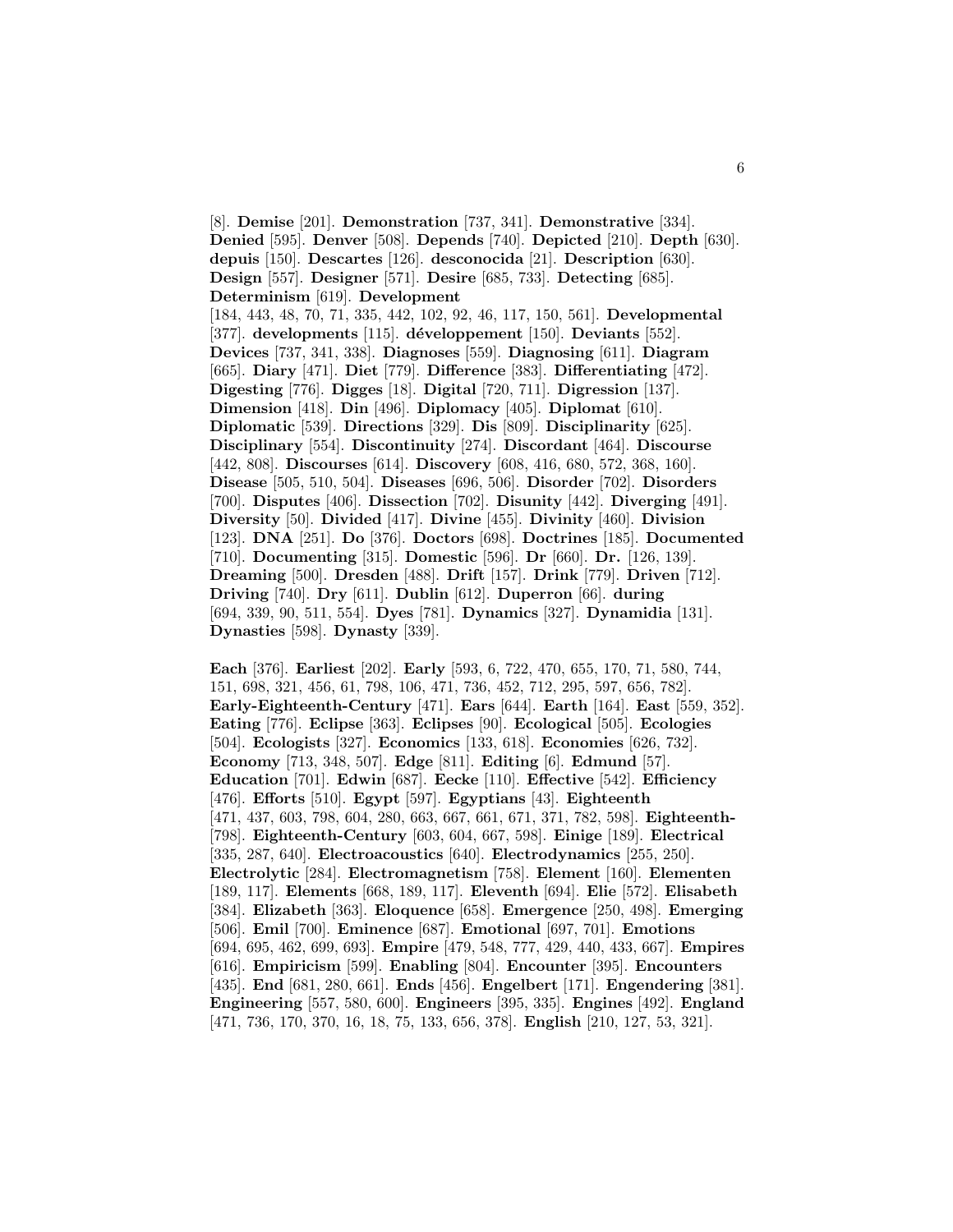**Engravings** [106]. **Enlightened** [629, 438]. **Enlightenment** [472, 602, 127, 437, 669]. **Enola** [419]. **Enrollment** [633]. **Entailed** [625]. **Entails** [625]. **Entangled** [731]. **Entered** [701]. **Enterprise** [712]. **Enthusiasm** [722]. **Entomology** [45, 326, 370]. **Entomophagy** [774]. **entre** [213]. **Entrepˆot** [489]. **Entwicklungs** [117]. **Entwicklungs-Geschichte** [117]. **Environment** [509, 580, 512]. **Environmental** [765, 517, 519]. **Environmentalism** [520]. **Environments** [733, 504]. **EPA** [312]. **ephemeri** [194]. **Ephemeriden** [194]. **Episode** [152]. **Equality** [383]. **Equations** [71, 65, 35]. **Equivalent** [640]. **Era** [186, 198, 279, 710, 650]. **Erecting** [677]. **Ernst** [663, 644]. **Error** [128]. **Erudition** [658]. **Esmeraldo** [61]. **esprit** [354]. **Essay** [249, 391]. **Establishment** [141]. **Ethnographer** [173]. **Ethnology** [477]. **Etienne** [662]. **Euclid** [117]. **Eugene** [3, 4, 2]. **Eugenics** [533, 249, 288]. **Euklids** [117]. **Europe** [712, 431, 585, 715]. **European** [573, 151, 698, 590, 32]. **Evaluating** [314]. **Evariste ´** [68]. **Events** [419]. **Everyday** [298]. **Everyone** [509]. **Evidence** [419, 255, 369]. **Evidential** [803]. **Evolution** [256, 459, 124, 756, 763, 47, 115]. **Evolutionary** [326]. **ex** [594]. **Exchange** [395]. **Exclusion** [524]. **Exegesis** [294, 656, 452]. **Exotic** [785]. **Expeditions** [579, 363]. **Experience** [432, 646]. **Experiment** [443, 492, 37]. **Experimental** [255, 353, 62]. **Experimentation** [532]. **Experiments** [580, 647, 590, 153, 646]. **Expert** [784]. **Expertise** [593, 604, 629, 594, 312, 670, 739, 603, 600, 597, 596, 598]. **Experts** [599]. **Explicit** [648]. **Explicits** [131]. **Exploitation** [530]. **Exploration** [680]. **Exploring** [499]. **Exporting** [541]. **Exposed** [518]. **Exposures** [519]. **Extract** [667]. **Extraterrestrial** [458]. **Extravaganza** [767].

**F.R.S.** [60]. **Facade** [182]. **Faces** [571]. **Fact** [738, 128]. **Fading** [490]. **Faith** [776]. **Fall** [610]. **Fandom** [762]. **Fantasy** [767]. **Faraday** [153]. **Fascism** [553]. **Fascist** [528]. **Father** [87]. **Fe** [507]. **Federal** [262, 313, 229]. **Fedor** [755]. **Feeding** [733]. **Feeling** [696, 716]. **Feinberg** [764]. **Fell** [301]. **Fellows** [113]. **Female** [804]. **Feminine** [763]. **Feminism** [414]. **Feminist** [377, 381]. **Fermented** [784]. **Fiction** [759, 765, 128, 760, 755, 757, 753, 767, 762]. **Fictionally** [766]. **Fictions** [761, 766]. **Field** [721, 364, 369, 645, 372, 588, 610]. **Fields** [380]. **Fieldwork** [499, 363, 588]. **Fifteenth** [298, 30]. **Fifteenth-Century** [298]. **Filelfo** [595]. **Files** [7]. **Film** [756]. **Films** [701]. **Financial** [736]. **Finding** [626]. **Fire** [664]. **First** [425, 400, 663, 19, 325, 27]. **F´ısicas** [325]. **Fl¨achenanlegung** [117]. **Flesh** [780]. **Floor** [756]. **Florence** [182]. **Flow** [16]. **Flows** [513]. **Floyer** [156]. **Fluoridated** [513]. **Focal** [414]. **Food** [403, 781, 786, 777, 782, 516]. **Foods** [788, 785]. **Forces** [169]. **Foreign** [542, 596]. **Forensic** [803]. **Foreword** [223]. **Forget** [623]. **Forging** [435]. **Formal** [102]. **Formation** [102, 320]. **Former** [90]. **Forms** [625]. **Fortification** [596]. **Foundation** [479, 526]. **Foundations** [453, 258, 216]. **Four** [458]. **Fourteenth** [295, 296]. **Fourteenth-Century** [295, 296]. **Fracastoro** [301]. **Fragile** [734]. **Fragments** [732, 195]. **Framework** [429]. **France**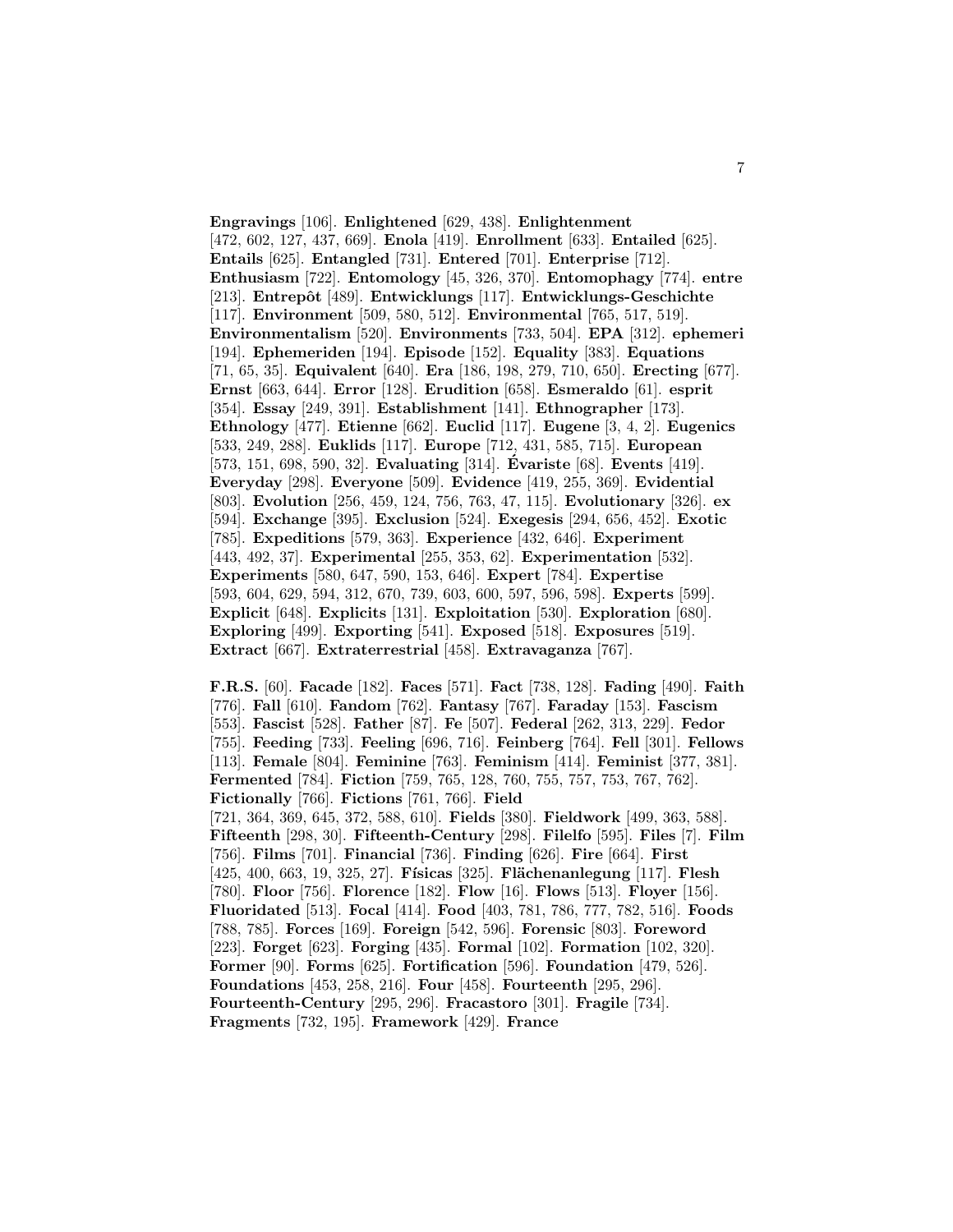[778, 811, 479, 531, 545, 414]. **Francesch** [19]. **Francesco** [595]. **Francis** [214]. **Francois** [662, 25]. **Freeing** [451]. **French** [425, 7, 663, 78, 138, 579, 15, 127, 150, 669, 115, 430, 213, 321, 136, 27, 33]. **Freud** [155]. **Freund** [685]. **Friends** [488]. **Front** [1, 41, 56, 74, 81, 94, 98, 109, 121, 146, 175, 190, 208, 218, 222, 242, 253, 264, 277, 291, 303, 317, 331, 346, 361, 374, 389, 408, 427, 447, 466, 484, 503, 522, 691, 728, 707, 729, 750, 751, 793, 772, 794, 773, 530]. **Frontiers** [662, 508]. **Fruits** [515]. **Fulfillment** [266]. **Function** [170]. **Fundamental** [643]. **Fungus** [786]. **Fusion** [310]. **Future** [736, 737, 619, 754, 768]. **Futures** [765, 753]. **Futurity** [764]. **Futurology** [759].

**Galileian** [182]. **Galileo** [202, 454, 38, 333]. **Galois** [69, 68]. **Games** [761]. **Gaming** [769]. **Gandhi** [153]. **Gay**} [419]. **Gedanke** [59]. **gems** [433]. **Gender** [471, 349, 376, 363, 378, 507]. **Gendered** [382]. **Gendre** [25]. **Genealogy** [712]. **General** [632, 457]. **Generative** [733]. **Genes** [547]. **Genesis** [243]. **Genetically** [547]. **Genetics** [533, 560, 534]. **Geoffroy** [662]. **Geographies** [702, 401, 508]. **Geography** [129, 512, 589]. **Geological** [588, 433]. **Geologists** [152]. **Geology** [230]. **Geometriae** [181]. **G´eom´etrie** [115]. **Geometry** [9, 102, 28, 115]. **Geophysical** [723, 616]. **Geophysics** [328]. **Geopolitics** [805]. **Georg** [663]. **George** [328, 191]. **Georgian** [341]. **Gerald** [764]. **Gerard** [180]. **Germ** [799, 157]. **German** [194, 59, 89, 171, 565, 117, 212, 189, 206, 54, 322, 100, 87, 216, 782, 783, 31, 35, 288, 39, 193]. **Germans** [583]. **Germany** [533, 289, 532, 555, 473, 525, 528, 531, 526, 527, 696, 499, 701, 559, 474, 477, 323, 260]. **Geschichte** [89, 117]. **Gilbert** [139]. **Gino** [99]. **Giovanni** [299]. **Girolamo** [300]. **Glacier** [365]. **Gleanings** [202]. **Gleichungen** [35]. **Global** [617, 537, 548, 744, 807, 796, 802]. **Globalism** [546]. **Globalization** [547]. **Glory** [336]. **Gmunden** [161]. **God** [776, 457, 336]. **Gods** [457]. **Goes** [802]. **Goethe** [124, 125]. **Golden** [420]. **Good** [629, 684]. **Goodrich** [581]. **Gordon** [614]. **Gorky** [533]. **G¨ottingen** [285]. **Gottlieb** [247]. **Governance** [472, 764]. **Government** [85, 229]. **gr** [213]. **Graeco** [198]. **Grande** [150]. **Graph** [11]. **Graphical** [70]. **Great** [150, 733, 435]. **Greece** [178]. **Greek** [194, 71, 119]. **Greeks** [197]. **griechische** [194]. **Griswold** [581]. **Grosseteste** [162]. **Group** [69, 322]. **Groups** [679]. **Grown** [789]. **Growth** [370]. **Grundlegung** [216]. **Guerillas** [516]. **Guide** [359]. **Gunpowder** [270]. **Guyton** [185].

**H** [324]. **Half** [400, 663, 686]. **Hallowed** [545]. **Han** [90]. **Handlichen** [193]. **Handling** [811]. **handy** [193]. **Hans** [610]. **Harbor** [533, 249]. **Harmonies** [464]. **Harold** [512]. **Harpsichord** [340]. **Harriet** [137]. **Hartlib** [777]. **Harvard** [418]. **Harvesting** [398]. **Hayyān** [188]. **Healing** [403, 811, 797]. **Health** [778, 810, 509, 517, 701, 508, 515, 561, 807, 507]. **Healthy** [613]. **Hearing** [644]. **Heath** [42]. **Heavens** [452]. **Hebrew** [123]. **Heidelberg** [565]. **Heil** [555]. **Heliotrope** [58]. **Helmholtz** [647, 342, 323]. **Helmont** [118, 119]. **Henderson** [259]. **Henri** [122]. **heptagon** [31]. **Herbal** [163].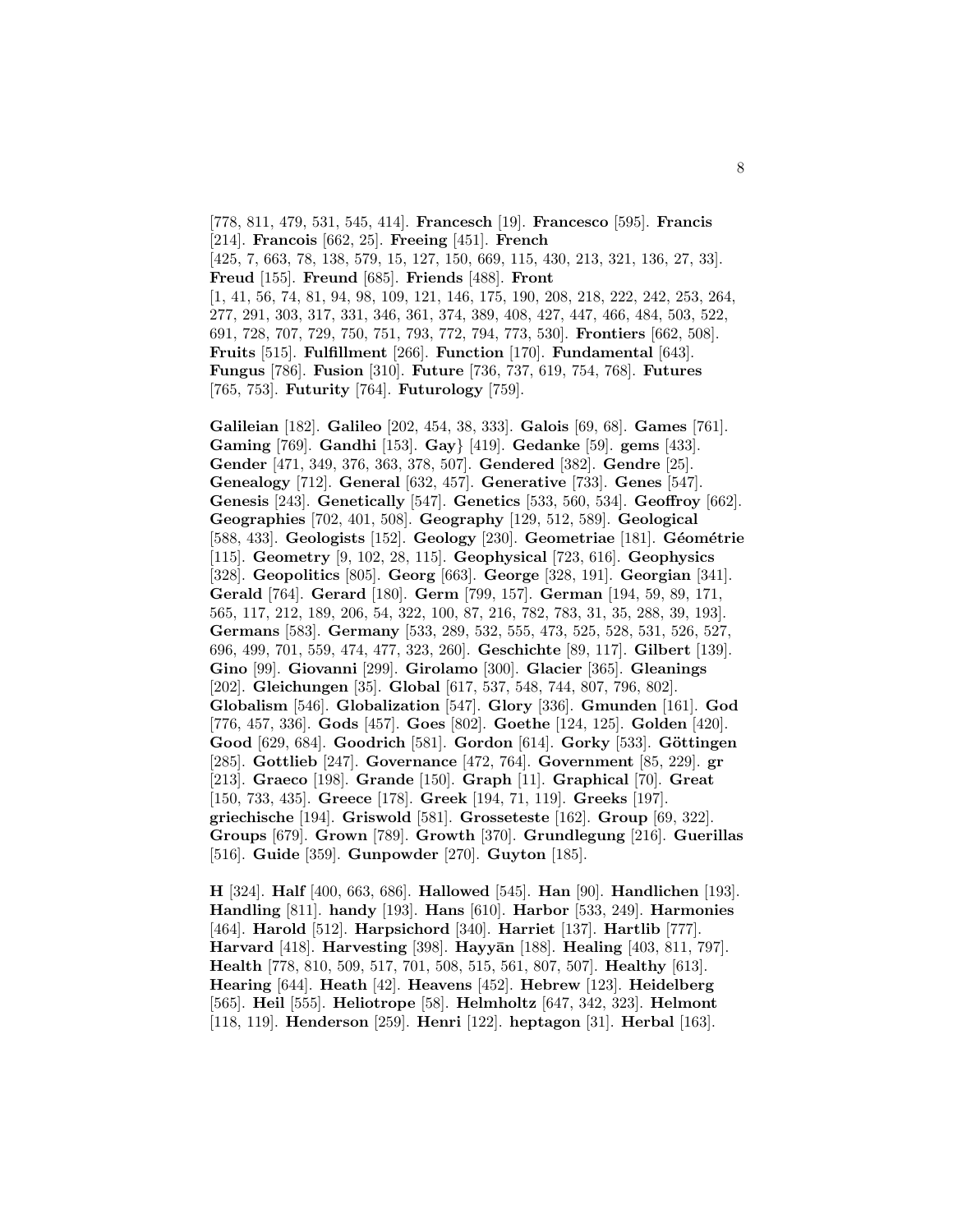**Heredity** [533]. **Hering** [323]. **Herman** [664]. **Hermann** [87, 87]. **Hermaphrodites** [677]. **Heroic** [365]. **Heroism** [366]. **Heuristic** [618]. **Hidden** [382]. **Hierarchy** [286]. **Hikma** [114]. **Hilbert** [285]. **Hindu** [29]. **Hippopotamology** [128]. **Hispanic** [437]. **Hispanus** [21]. **Histoire** [115]. **Historian** [627, 421, 137]. **Historians** [358]. **Historical** [625, 520, 3, 70, 412, 419, 512, 611, 805, 46, 774]. **Historicizing** [709, 785]. **Histories** [538, 505, 517, 711, 618, 731, 319]. **Historiography** [454, 329, 450]. **History** [425, 249, 694, 8, 713, 142, 391, 441, 235, 297, 486, 525, 693, 168, 45, 668, 104, 623, 230, 775, 697, 125, 558, 128, 517, 349, 393, 226, 350, 310, 434, 233, 152, 367, 502, 714, 234, 357, 134, 659, 355, 468, 436, 488, 753, 354, 231, 232, 352, 643, 267, 671, 101, 796, 356, 808, 332, 89, 117, 115]. **Hitler** [525]. **Hobbes** [126]. **Holisms** [785]. **Honor** [380]. **Hooke** [135]. **Hope** [508]. **Horoscopes** [594]. **Hot** [310]. **Hour** [123]. **House** [182]. **Household** [684]. **humain** [354]. **Human** [533, 532, 552, 472, 608, 551, 459, 557, 560, 807]. **Human-Caused** [608]. **Humanism** [658]. **Humanitarian** [805]. **Humboldtian** [608, 473]. **Hungary** [594]. **Hungry** [787]. **Hvgonis** [181]. **Hybrid** [406]. **Hydraulic** [37]. **Hygiene** [260]. **Hygienic** [200]. **Hylozoic** [758]. **Hyperbola** [167].

**IAEA** [537]. **Iberian** [429]. **Ibn** [143]. **Iconoclasm** [602]. **idea** [59]. **Ideal** [493]. **Ideas** [458, 16, 633, 119]. **Identities** [435, 567]. **Identity** [614, 577, 584, 589, 578, 588, 583]. **Ideology** [629]. **II** [686, 515, 681, 788, 499, 554, 239, 250]. **Il'in** [755]. **Ill** [515, 554]. **Ill-Health** [515]. **Illness** [555, 697]. **Illustrata** [140]. **im** [212, 189]. **Image** [368]. **Images** [413]. **Imagination** [798, 640]. **Imaginative** [736]. **Imagining** [574]. **Immune** [572]. **Imperatives** [745]. **Imperception** [519]. **Imperial** [391, 566, 399, 609, 339, 437, 477]. **Imperialism** [779, 530]. **Imported** [757]. **Importing** [396]. **Impotence** [686]. **Improvements** [115]. **Imta** [188]. **Inclusion** [524]. **Incunabula** [80, 83]. **Indeterminate** [111]. **Index** [550, 563, 576, 592, 606, 621, 636, 653, 674, 690, 705, 726, 748, 771, 792, 813]. **Indexing** [382]. **India** [586, 442, 541, 134, 435]. **Indian** [587, 48, 127, 785, 206, 32]. **Indigenous** [441, 711, 757]. **Individual** [158]. **Individualism** [678, 560]. **Indonesia** [212]. **Indonesian** [589, 392]. **Indonesien** [212]. **Induction** [14]. **Industrial** [492]. **Industrialization** [397, 589]. **Industrializing** [379]. **Industry** [396, 248, 567, 287]. **inédite** [213, 23]. **In´edites** [105, 136]. **Infectious** [505]. **Inflections** [565]. **Influence** [18, 451]. **Informality** [790]. **Informating** [520]. **Information** [483, 501, 521, 535, 5, 806, 431]. **Infrastructural** [546]. **Infrastructure** [578, 734]. **Inheritance** [86]. **Innovation** [284, 392, 790, 299]. **Inquiry** [558, 498]. **Insatiability** [703]. **Inscriptions** [182]. **Insensitive** [788]. **Insights** [412]. **Institute** [533, 533]. **Institutes** [284, 528, 322]. **Institutional** [533, 249, 226, 559]. **Institutions** [580]. **Instruction** [282]. **Instrument** [666, 340, 542, 648, 371]. **Instruments**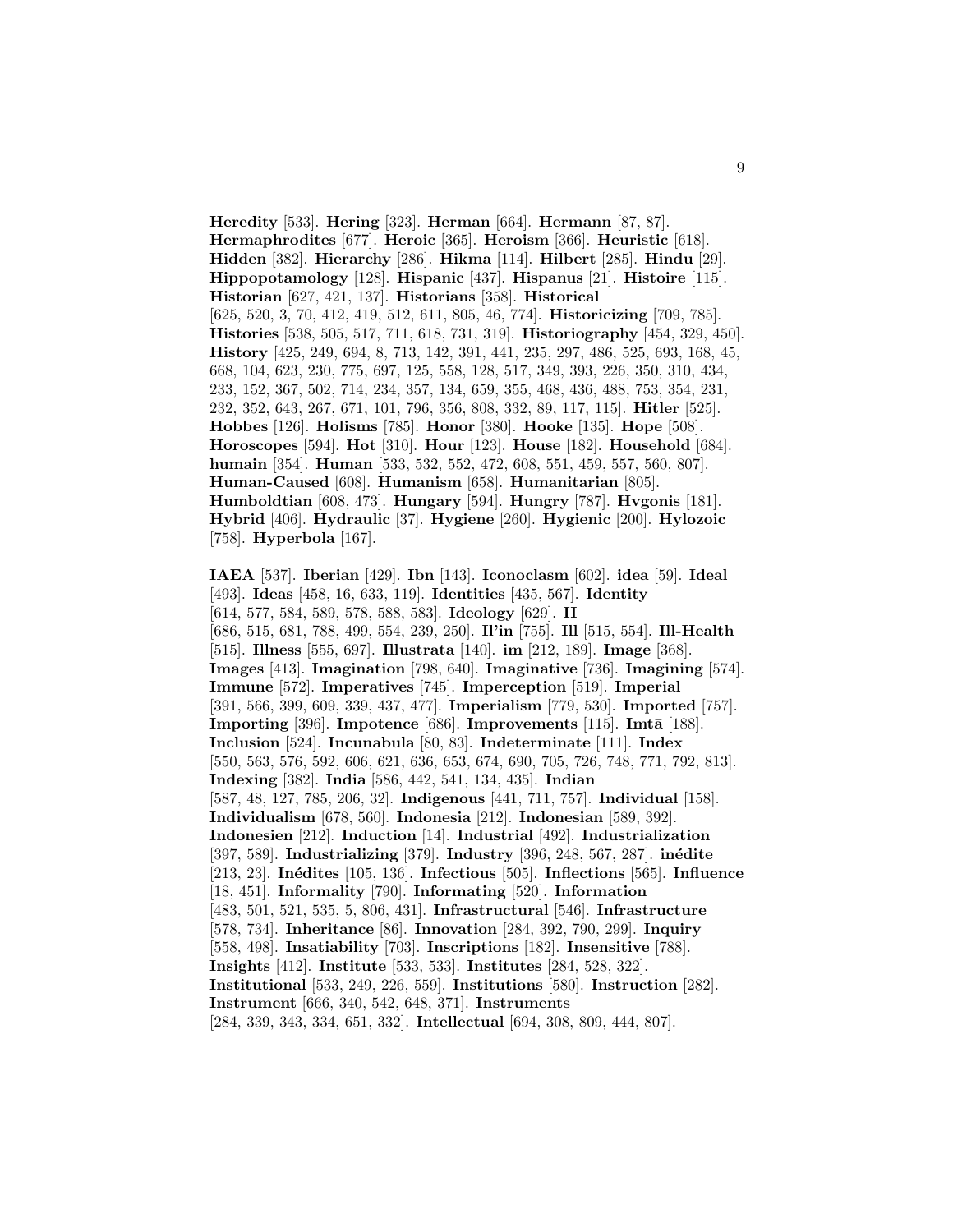**Intelligence** [543, 431]. **Intelligentsia** [571, 564]. **Intercourse** [733]. **Interdisciplinarity** [650]. **Interest** [736, 125]. **Interface** [810]. **Internal** [327]. **International** [525, 396, 745, 536, 805, 585, 540, 616]. **Internationalism** [543, 758]. **Interpretation** [452, 558, 196]. **Intimacy** [790]. **Intimate** [702]. **Introduction** [411, 709, 593, 469, 781, 486, 265, 693, 655, 551, 607, 531, 564, 577, 622, 536, 362, 390, 428, 292, 676, 502, 278, 46, 664, 731, 225, 523, 332]. **Inventing** [613, 309]. **Invention** [338]. **inversions** [89]. **Investigaciones** [325]. **Invisibility** [366]. **Involving** [458]. **Iran** [541]. **Ireland** [582]. **Irwell** [324]. **Isaac** [457]. **Isis** [324]. **Islam** [114]. **Islamic** [799, 451]. **Island** [250]. **Issues** [786]. **Italian** [220, 8, 20]. **Italy** [528].

**J** [259]. **J.** [51, 118, 52]. **Jacob** [581]. **Jahreszeiten** [54]. **James** [5]. **Japan** [532, 803, 396, 395, 526, 527, 739, 405, 406, 404]. **Japanese** [400, 746]. **Jean** [600]. **Jean-Baptiste** [600]. **Jewish** [452, 296]. **Jinn** [799]. **Joachimstal** [657]. **Jocular** [423]. **Johann** [657]. **Johannes** [165, 21]. **John** [126, 257, 161, 767, 156]. **Johnson** [539]. **Jos´e** [602]. **Joseph** [5, 95, 7, 669, 247]. **Journal** [27, 27]. **Journals** [6]. **Jr.** [324]. **Jubilees** [420]. **Judicialization** [810]. **Julius** [82]. **Justice** [809, 589].

**Kaiser** [533]. **Kaist** [397]. **Kant** [279]. **Kepler** [453, 243]. **Kexue** [760]. **Khow¯arizm¯ı** [12]. **Khuwarizmi** [86]. **Kinematics** [180]. **Kings** [394]. **Kircher** [84]. **Kircher's** [140]. **Kit** [805]. **Kit¯ab** [188]. **Kitchen** [775]. **Klangfarbenmelodie** [647]. **Klein** [285]. **Klima** [607]. **Knapp** [512]. **Knowledge**

[441, 663, 655, 438, 625, 236, 379, 785, 320, 648, 784, 435, 513, 610, 716, 684, 138]. **Known** [112]. **Koch** [416]. **Kohlrausch** [284]. **Kolbe** [322]. **Kolreuter** [247]. **Kopp** [87, 87]. **Korean** [393]. **Kraepelin** [700]. **Kuhn** [659]. **Kunde** [632].

**L.** [176, 259]. **Labor** [492]. **Laboratories** [420]. **Laboratorio** [325]. **Laboratory** [666, 492, 638, 789, 283]. **Laboratory-Grown** [789]. **Ladie** [471]. **Lakanal** [7]. **Landau** [573]. **Language** [718]. **Last** [713, 307]. **Late** [443, 695, 439, 397, 391, 566, 479, 399, 395, 475, 649, 437, 603, 474, 798, 782]. **Late-Eighteenth-Century** [437]. **Late-Nineteenth-Century** [475, 474]. **Latin** [163, 167, 434, 179, 96, 33]. **Latines** [33]. **Laugh** [383]. **Lavoisier** [666, 275, 185, 334, 266, 269, 659, 268]. **Law** [204, 308, 803, 799, 797, 741, 804, 805, 800]. **Lawrence** [420]. **Laws** [796]. **Laying** [526]. **Leap** [571]. **Learned** [6, 114, 660]. **Lee** [16]. **Leeuwenhoek** [62]. **Legal** [798]. **Legalism** [810]. **Legalities** [811]. **Legendre** [15]. **Legitimation** [369]. **Leibniz** [601]. **Leipzig** [322]. **lengths** [54]. **Lens** [672]. **Leprosy** [440]. **Lessons** [671]. **Letter** [185, 612]. **Letters** [5, 7, 126, 136]. **lettre** [23]. **Lettres** [105, 136]. **Lev** [573]. **Lexicostatistics** [718]. **Lexomics** [718]. **Liber** [180]. **Liberal** [560]. **Liberalism** [556]. **Libraries** [171].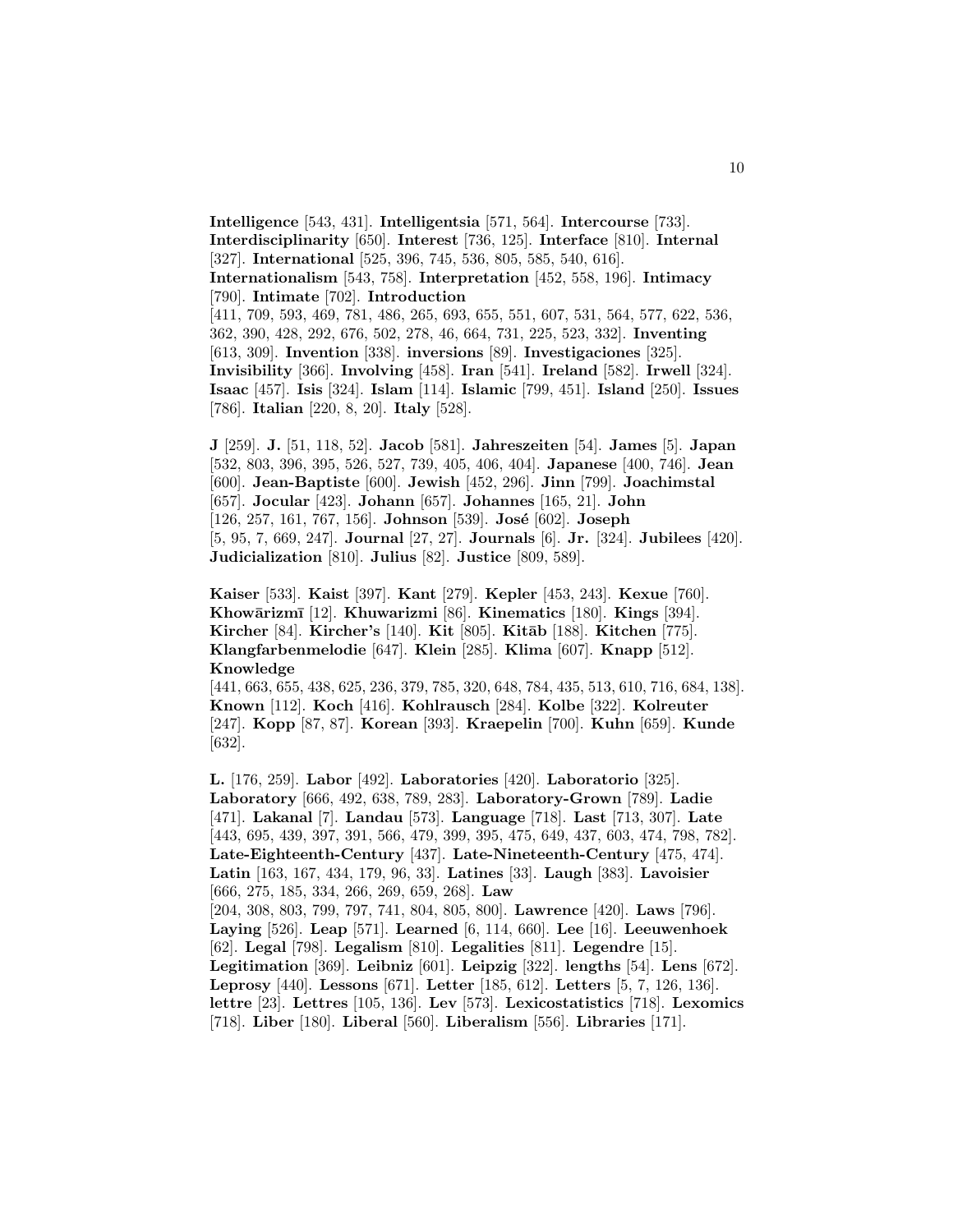**Library** [4, 163]. **Lick** [363]. **Liebig** [283]. **Lies** [738]. **Life** [359, 482, 5, 458, 169, 51, 353, 494, 26, 155, 735, 78, 755]. **Light** [126, 243, 639, 196]. **Limits** [295]. **Line** [214]. **Linear** [65]. **Lippmann** [57]. **Lise** [384]. **Listening** [649, 642]. **Literature** [210, 104, 123, 581, 83]. **Little** [42, 112]. **Live** [624]. **Lives** [784]. **Living** [509]. **Lloyd** [262]. **Local** [437, 786]. **Locality** [441]. **Locating** [760]. **Locomotives** [396]. **Lode** [741]. **Logic** [102]. **Logical** [767]. **Logistic** [151]. **Logos** [461]. **Lond.** [195]. **London** [183, 113]. **Long** [624, 641]. **Long-Wave** [641]. **Looking** [754]. **Lord** [457]. **Lords** [545, 457]. **Loria** [99]. **Lost** [168]. **Louis** [778, 340, 413, 159]. **Louis-Bertrand** [340]. **Love** [697]. **Lunar** [314]. **Lyndon** [539]. **Lynn** [148]. **Lysenko** [570].

**Mach** [644]. **Machine** [557, 430, 341]. **Machineries** [715]. **Machines** [734, 601]. **Maclean** [133]. **Macquart** [185]. **Macquer** [669]. **Macromolecules** [311]. **Madame** [78]. **Madness** [700]. **Magical** [810]. **Magnetism** [336]. **Magnus** [149, 199]. **Mah¯abh¯arata** [189]. **Maintaining** [687]. **Makers** [666]. **Makes** [386]. **Makeup** [682]. **Making** [599, 537, 744, 720, 648, 784, 372]. **Male** [683]. **Man** [776, 710, 686, 740, 479, 557]. **Management** [733]. **Managing** [722]. **Manchester** [324, 511]. **Mandate** [440]. **Manhood** [681]. **Manipulations** [667]. **Mankind** [336]. **Manley** [614]. **Manliness** [680]. **Mantegazza** [699]. **Manual** [715]. **Manufactory** [670]. **Manufacturing** [604, 682]. **Manuscript** [49, 200]. **Manuscripts** [171, 112, 96]. **Mapping** [510]. **Marburg** [322]. **Marketplace** [658, 742]. **Markets** [397, 733]. **Marvels** [30]. **Masculine** [678, 380, 684]. **Masculinities** [676]. **Masculinity** [683, 687, 688]. **Maser** [309]. **Matematica** [220]. **Material** [580, 513]. **Materialism** [470]. **Materialisms** [779]. **Materialities** [342]. **Materials** [732]. **Mathematical** [4, 285, 112, 150]. **Mathematics** [471, 736, 528, 111, 354, 29, 32, 216, 35, 220, 27]. **Mathematik** [216, 35]. **Math´ematiques** [150, 27, 34]. **Mathesius** [657]. **Matter** [40, 55, 1, 41, 73, 56, 79, 93, 74, 81, 97, 108, 94, 98, 120, 109, 145, 121, 174, 146, 175, 207, 190, 217, 208, 221, 218, 241, 222, 252, 242, 263, 253, 276, 264, 290, 277, 302, 291, 316, 303, 330, 317, 345, 331, 360, 346, 373, 361, 388, 374, 407, 389, 426, 408, 446, 427, 465, 447, 478, 466, 495, 484, 514, 503, 529, 522, 706, 691, 727, 749, 707, 729, 751, 794, 773, 711]. **Matthaeus** [172]. **Max** [417, 644]. **Maxim** [533]. **May** [369]. **Meaning** [293]. **Measurements** [615]. **Measures** [15]. **Measuring** [664]. **Meat** [776, 733, 780, 789]. **Mechanical** [141, 455, 715]. **Mechanics** [202, 244, 341]. **Mechanism** [455]. **Mecum** [200]. **m´edecine** [138]. **Media** [646]. **Medica** [80]. **Medical** [533, 810, 280, 293, 439, 402, 797, 382, 295, 711, 299, 796, 688]. **Medicine** [403, 806, 803, 613, 586, 799, 811, 695, 297, 211, 296, 416, 401, 294, 382, 801, 805, 133, 380, 64, 156, 802, 84, 227, 356, 487, 138]. **Medicines** [800]. **Medieval** [694, 165, 167, 695, 677, 351, 131, 33]. **Médiévales** [33]. **Mediterranean** [50]. **Meets** [622, 805]. **Meiji** [396, 395, 739]. **Meitner**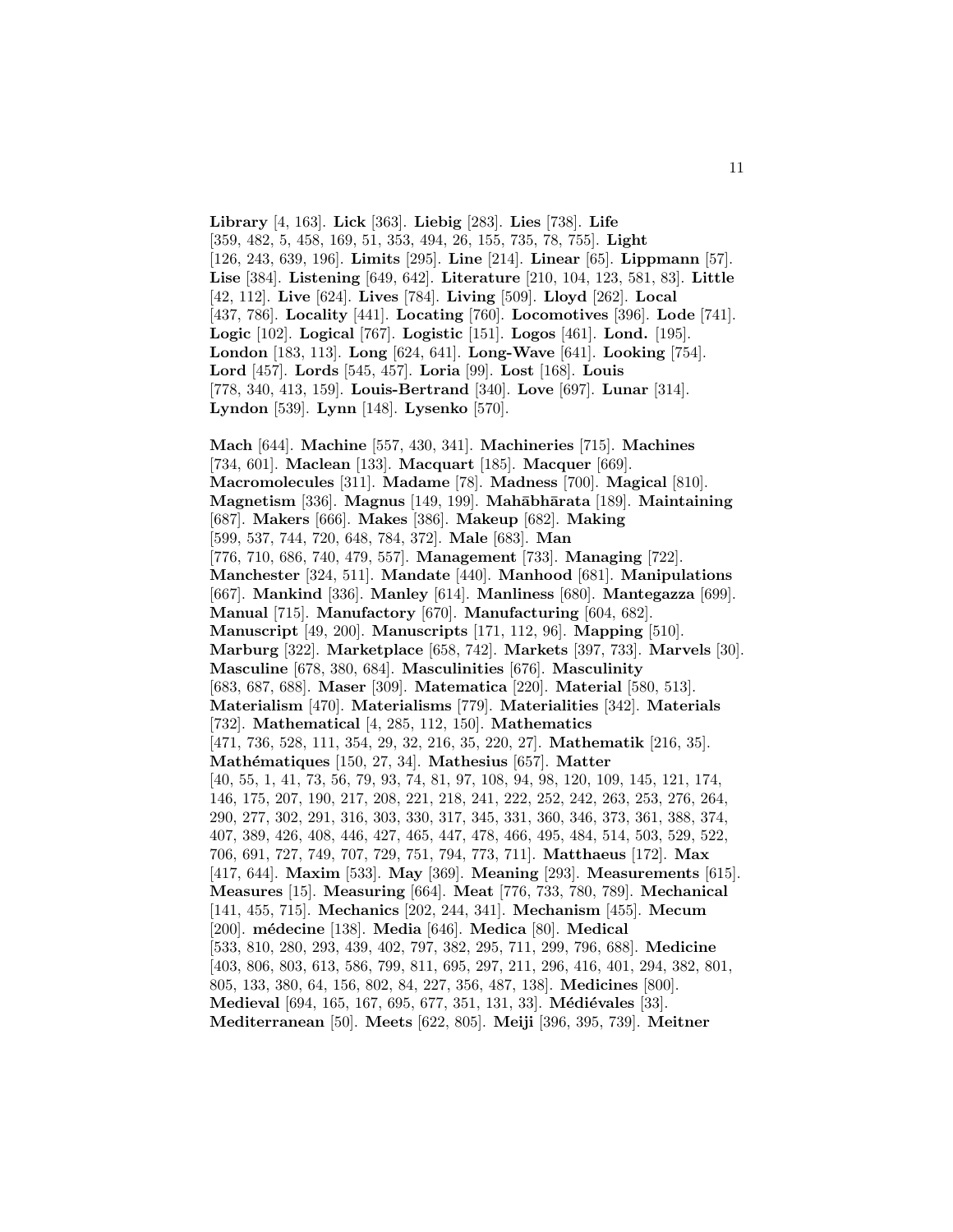[384]. **Melons** [186]. **Melting** [668, 616]. **Memories** [421]. **Memory** [425, 422]. **Men** [682, 114, 679]. **mensura** [144]. **Mental** [697, 561]. **Mentioned** [88]. **Mercuriale** [300]. **Mercurius** [657]. **Merging** [668]. **Merle** [262]. **Messahala** [179]. **Meta** [719]. **Metals** [168]. **metamorphoses** [115, 115]. **Metaphor** [433]. **Metaphysical** [450]. **Metaphysics** [243]. **Metchnikov** [572]. **Meteorology** [608, 546, 399]. **Methodology** [38]. **Metric** [205]. **Metropolis** [497]. **Michael** [768, 91]. **Michele** [20]. **Microbes** [799, 511]. **Microbial** [739]. **Microbiology** [745]. **Microscopist** [494]. **Mid** [439, 683, 687]. **Mid-** [439]. **Mid-Twentieth-Century** [687]. **Mid-Victorian** [683]. **Midcentury** [738]. **Middle** [144]. **Midi** [578]. **Millenium** [187]. **Milton** [168]. **Mimesis** [789]. **Mind** [755]. **Mineral** [643]. **Mineralogists** [438]. **Minerals** [168]. **Mines** [657]. **Ming** [339]. **Mining** [438, 508]. **Mints** [197]. **Missing** [643]. **Mission** [440]. **MIT-Trained** [587]. **Mobilization** [526]. **Model** [498]. **Modeling** [765]. **Modern** [593, 803, 470, 736, 275, 655, 452, 712, 558, 18, 698, 494, 597, 102, 632, 456, 656, 378, 192]. **Modernity** [625, 758, 783]. **Modified** [547]. **modo** [300]. **Molding** [531]. **Molecular** [311, 425]. **Molecules** [806]. **Moly** [215]. **Monarchy** [429]. **Monks** [200]. **Montpellier** [295]. **Montucla** [26]. **Moral** [348, 399]. **Morality** [384]. **moraves** [138]. **Moravian** [138]. **Morey** [13]. **Morgan** [163]. **Morveau** [185]. **Most** [710]. **Mother** [697]. **Moths** [370]. **Motion** [365]. **motu** [180]. **Mountaineering** [683]. **Movement** [260]. **Moving** [695, 626]. **Mrs.** [78]. **Mu'¯anasa** [188]. **Muenster** [173]. **Multiple** [131]. **Munich** [603, 534]. **Museum** [721, 479]. **Museums** [434]. **Music** [638, 647, 650, 651]. **Musical** [639, 648]. **Musical-Instrument** [648]. **Mysterious** [10]. **Mystics** [574].

**Nabbi** [211]. **Names** [714]. **Narratives** [421, 634]. **Nation** [579, 554, 541]. **Nation-Building** [541]. **National** [525, 531, 306, 412, 577, 589, 578, 321, 435, 420, 588, 583, 528, 526]. **Nationalism** [587, 480]. **Nationhood** [586]. **Nations** [513]. **Native** [236]. **Natives** [711]. **Naturae** [149]. **Natural** [505, 142, 455, 168, 461, 668, 775, 405, 434, 367, 714, 456, 488, 281]. **Naturalist** [602]. **Naturalists** [489]. **Nature** [599, 455, 386, 295, 367, 488, 513, 460, 634, 199]. **Nauman** [645]. **Navigation** [61]. **Nazi** [555]. **Necessity** [650]. **Needs** [352, 315]. **Neem** [808]. **Negotiating** [537]. **Negotiations** [642]. **Neighborhoods** [498]. **Neighbors** [496]. **nella** [8]. **Nell'antica** [220]. **Neo** [461]. **Neo-Darwinists** [461]. **Nerve** [343]. **Nestor** [595]. **Netherlands** [496, 561, 271]. **Network** [666]. **Networks** [646]. **Neugebauer** [209]. **Neurology** [415]. **Neurosis** [554]. **Neutral** [585]. **Newton** [245, 23, 105, 457]. **Nicolas** [183, 30]. **Nineteenth** [475, 474, 798, 490, 781, 439, 492, 462, 432, 170, 649, 321, 493, 734, 766, 715]. **Nineteenth-Century** [798, 492, 649, 493, 766, 715]. **Nobel** [400, 397]. **Noise** [496, 641]. **Noncooperation** [540]. **None** [343]. **Normal** [512]. **Normative** [618]. **North** [584, 406, 680]. **Northern** [431, 372]. **Note**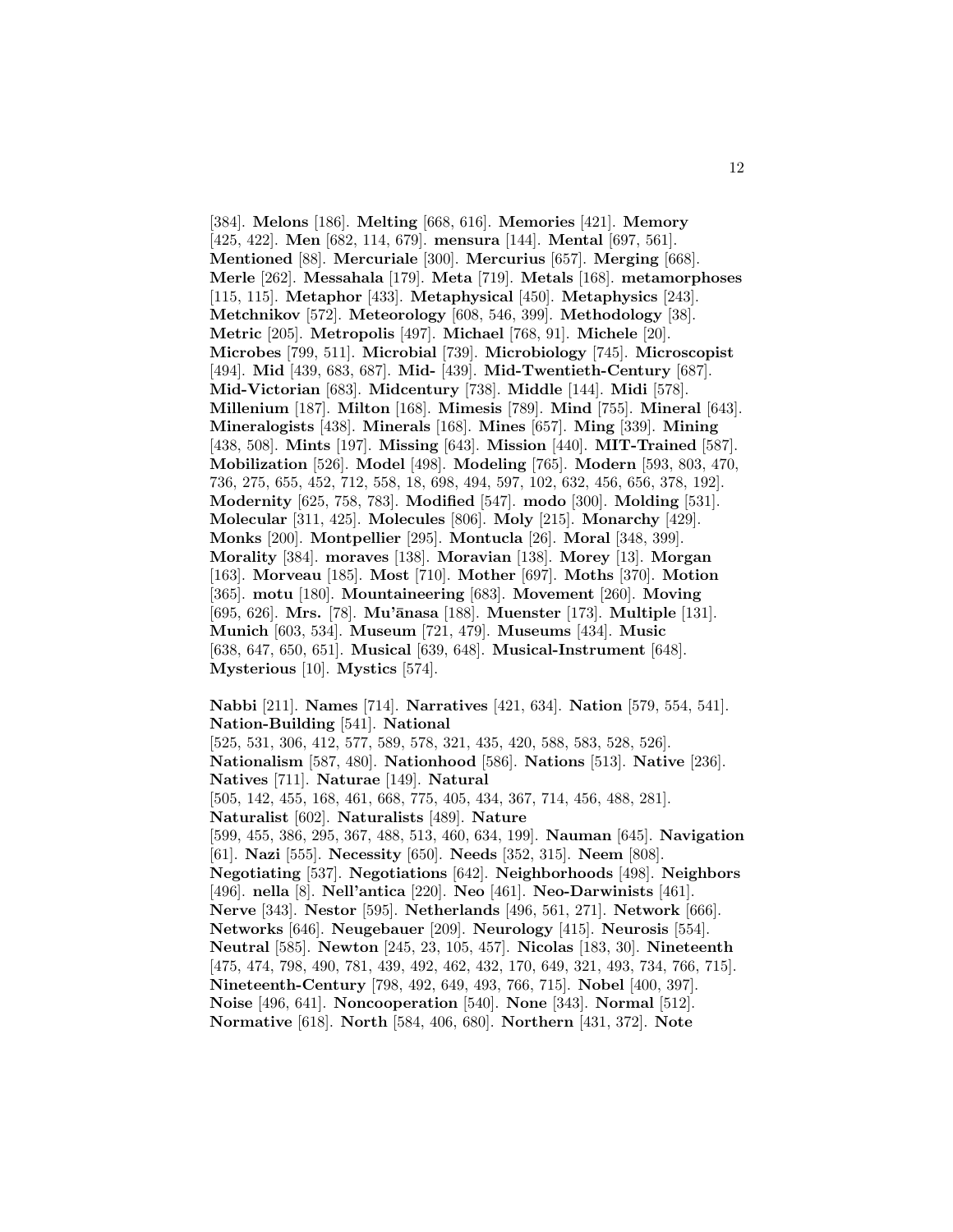[11, 195]. **Notes** [549, 562, 575, 591, 605, 620, 635, 652, 673, 689, 704, 725, 747, 770, 812, 791, 631, 611, 34, 36, 119]. **Novae** [254]. **Novara** [161]. **Novelty** [297]. **Nuclear** [538, 617, 527, 567, 642]. **Nuclearities** [537]. **Number** [22]. **Numbers** [714]. **Nutritional** [783].

**O** [57]. **Obeah** [798]. **Objectivity** [366]. **Objects** [405]. **obra** [21]. **Observation** [490, 339, 368]. **Observatory** [363, 490]. **Occultis** [149, 199]. **Occupational** [517]. **Oceans** [368]. **Ocular** [340]. **Oeuvre** [78, 77]. **Office** [533, 249]. **Officers** [372]. **Ohm** [335]. **Old** [763, 489]. **oldest** [216, 33]. **Oldstone** [250]. **OPAC** [719]. **Opening** [357]. **Opinion** [152]. **Opportunities** [352]. **Optical** [491]. **Optics** [639]. **Optimal** [618]. **Oral** [517]. **Orbis** [61]. **Order** [334, 603]. **Ordering** [431]. **Oresme** [30]. **Organic** [259]. **Organization** [491]. **Organizational** [567]. **Organizing** [491, 600, 742]. **Organlessness** [646]. **Organology** [651]. **Origin** [9, 71, 349]. **Origins** [180, 275, 719]. **Osiris** [147]. **Other** [5, 678, 376]. **Otto** [209]. **Ottoman** [597]. **Oversimplication** [454]. **Overview** [526]. **Oxford** [461, 324].

**P** [195]. **Pacific** [579, 398]. **Pain** [699]. **Palaeography** [195]. **Pan** [802]. **Pan-African** [802]. **Panic** [702]. **Pantheist** [257]. **Paolo** [699]. **Paradigmatic** [436]. **Paradise** [168]. **Parallel** [759]. **Paraplegic** [686]. **Paris** [490, 479, 493, 487]. **Parsing** [702]. **Particularizing** [614]. **Parts** [405]. **Passage** [269]. **Passions** [470]. **Past** [672, 753]. **Pasteur** [413]. **Patenting** [806]. **Pathways** [532]. **Patronage** [299]. **Paul** [78, 76, 78, 369, 110, 77]. **Peace** [543, 542, 762]. **Pedagogical** [3]. **Pedagogy** [566, 649]. **Pedal** [649]. **Pell** [126]. **Pendulums** [135]. **Penicillin** [531]. **Penology** [556]. **pentagram** [117]. **Pentagramm** [117]. **Pepys** [23]. **Perceptions** [778]. **Perfectionnements** [115]. **Performances** [735]. **Perfumery** [187]. **Period** [626, 27, 7, 90]. **p´eriode** [27]. **Peripatetic** [214]. **Periphery** [431]. **Perkin** [324]. **Persistence** [661, 570]. **Personal** [713]. **Personalized** [806]. **Perspective** [524, 520, 523]. **Persuaders** [382]. **Pesticides** [515]. **Petrarch** [158]. **Peurbach** [254]. **Phallometry** [685]. **Pharmaceuticalization** [810]. **Pharmacopoea** [64]. **Pharmacy** [671]. **phase** [47]. **Phenomenon** [568]. **Philippines** [398]. **Philoponu** [196]. **Philosophical** [294]. **Philosophy** [141, 455, 127, 355, 456, 451, 341]. **Phlogiston** [185]. **Photography** [92]. **Physica** [293]. **Physical** [246]. **Physician** [210]. **Physicians** [298, 804]. **Physicist** [421]. **Physics** [573, 125, 261, 72, 234, 282, 325, 540]. **Physiology** [52]. **Piano** [649]. **Pierpont** [163]. **Pierre** [669]. **Pierre-Joseph** [669]. **Pioneer** [13, 154]. **Piracy** [444]. **Place** [778, 350]. **Plague** [53]. **Planck** [417, 644]. **Planetarum** [254]. **Planetary** [143]. **Planning** [500]. **Plans** [737]. **Plant** [530, 215]. **Plants** [308, 809]. **Playing** [761]. **Pleasure** [703]. **Plot** [660]. **Plotinus** [243]. **Plus** [33]. **Pocono** [250]. **Point** [414, 155]. **Points** [582]. **Poison** [403]. **Poisoned** [516]. **Polar** [610]. **Pole** [680]. **Police** [402]. **Policy** [308, 542, 618, 239]. **Political** [524, 713, 556, 559, 603]. **Politics**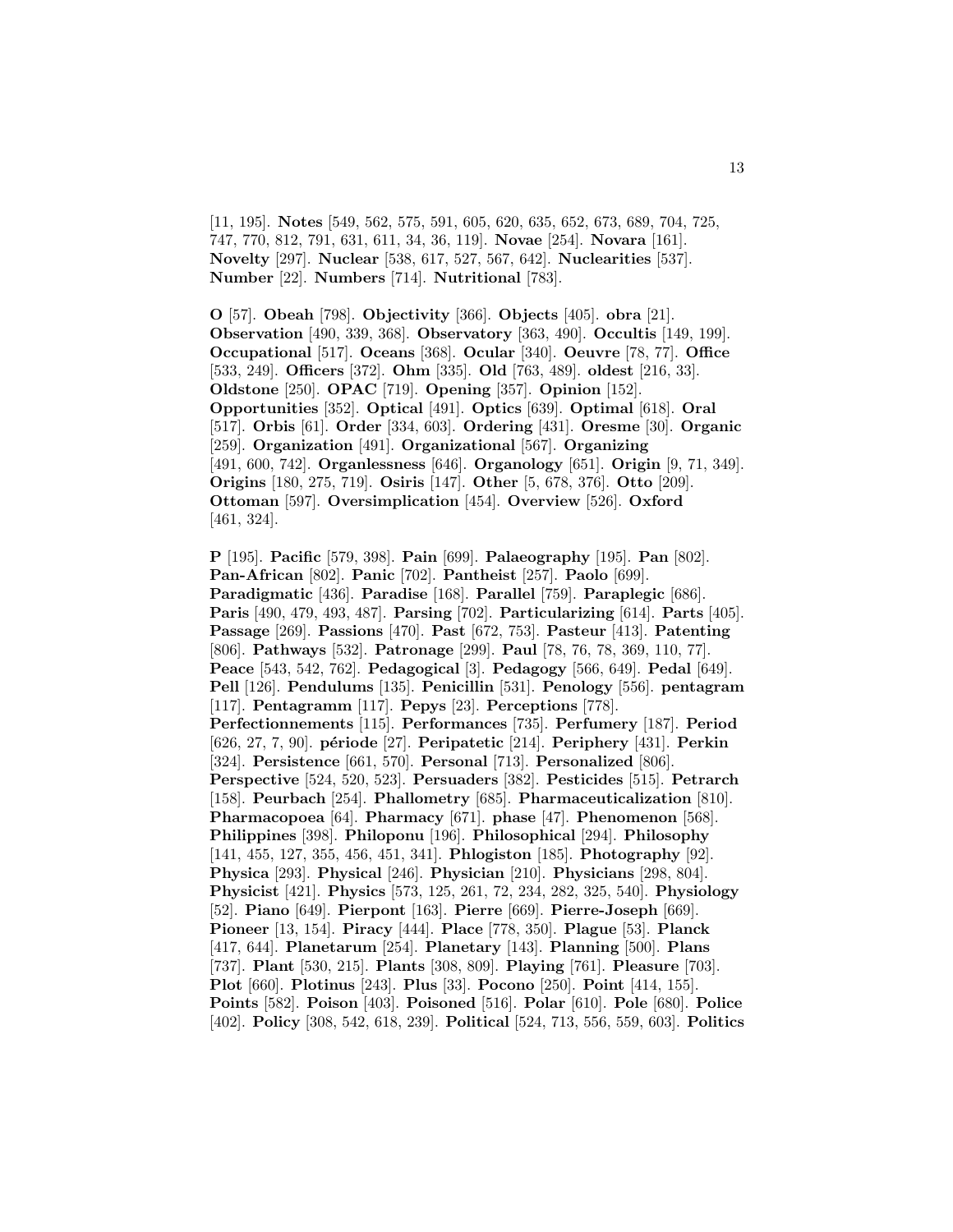[311, 533, 723, 473, 540, 617, 551, 414, 594, 616, 312, 349, 506, 682, 133, 518, 570, 384, 288]. **Polynesia** [212]. **Polynesien** [212]. **Popular** [574]. **Population** [777]. **Populations** [518]. **Porcelain** [670]. **Portrayed** [106]. **Portuguese** [61]. **Posidonian** [72]. **Possession** [809]. **Possibilities** [482, 393, 491]. **Possible** [386, 178]. **Post** [515]. **Post-World** [515]. **Postcolonial** [443, 402, 444]. **Postmodernity** [625]. **Postrevolutionary** [573]. **Postwar** [703, 309, 556, 584, 767]. **Pot** [668]. **Power** [548, 367, 567, 715]. **Powers** [798]. **Practica** [181]. **Practical** [656]. **Practice** [308, 298, 584, 699]. **Practices** [723, 415, 421, 534, 634]. **Pragmatic** [658]. **Precedents** [802]. **Precision** [334]. **Predatory** [688]. **Predecessors** [412]. **Preface** [448, 318, 224, 410, 468, 147, 304, 347]. **Prefiguration** [710]. **prehistoric** [138]. **préhistorique** [138]. **Prehistory** [8, 718]. **Preistoria** [8]. **Preliminary** [469]. **Prelude** [32]. **premi`ere** [47, 27]. **Present** [672, 305, 768]. **Presenting** [753]. **Preservation** [745]. **Preserving** [780]. **Pressure** [524]. **Pressures** [633]. **Price** [305]. **Primitive** [572]. **Prince** [85]. **Princely** [299]. **Princes** [595]. **Principia** [203, 457]. **Principle** [343]. **Printed** [19, 30]. **Prison** [782]. **Privilege** [519]. **Prizes** [397]. **Probable** [178]. **Problem** [687, 481]. **Problems** [393, 805, 554, 85]. **Production** [625, 682, 739, 784]. **Professional** [698, 567]. **Professionalism** [382]. **Professionalization** [565]. **Professions** [678]. **Profit** [737]. **Programs** [534]. **Progress** [297, 18, 84, 315, 159]. **Progressive** [511]. **Project** [551, 554]. **Projections** [579]. **Projects** [559]. **Prolegomena** [104]. **Prometheus** [539]. **Proof** [334]. **Properties** [809, 796, 802]. **Property** [308, 809, 444, 807]. **Prophecies** [759]. **Prophet** [211]. **Propositions** [166]. **Prospecting** [743, 444]. **Prosthetic** [681]. **Protection** [519]. **Protocols** [805]. **protohistoric** [138]. **protohistorique** [138]. **Provenance** [778]. **Proving** [737]. **Prussian** [670, 282]. **Pseudepigraphe** [100]. **Psychiatric** [534]. **Psychiatry** [497, 554]. **Psychoacoustics** [642]. **psychographics** [87]. **Psychographisches** [87]. **Psychological** [559]. **Psychologists** [566, 740]. **Psychology** [462, 687, 787]. **Psychopharmacological** [702]. **Psychosomatic** [696]. **Psychotechnics** [553]. **Ptolemaios** [193]. **Ptolemy** [193]. **Public** [482, 475, 370, 600, 239, 413, 684, 481]. **Purdue** [261]. **Purges** [524]. **Purkinje** [51, 52]. **Purkyne** [51]. **Puzzling** [721]. **Pythagoreanism** [192].

**Quadratic** [71, 65, 35]. **quadratischen** [35]. **Quaker** [463]. **Quality** [604]. **Quanta** [47]. **Quantum** [250]. **Quarter** [205]. **Quarter-Century** [205]. **Quatre** [34]. **Quecksilber** [657]. **Quelques** [138]. **Quest** [788]. **Question** [245, 376, 724]. **Questions** [809]. **Quinquecentennial** [412].

**Race** [519, 260]. **Racial** [404]. **Racism** [439]. **Radio** [641, 262]. **Radioactive** [545]. **Radioiodine** [512]. **Railroad** [396]. **Rainbow** [162]. **Raj** [800]. **Rape** [805]. **rapports** [213]. **Rasis** [100]. **Rasis-Schriften** [100]. **Ray** [337]. **Raymond** [177]. **Rays** [36]. **Reality** [517]. **realization** [59].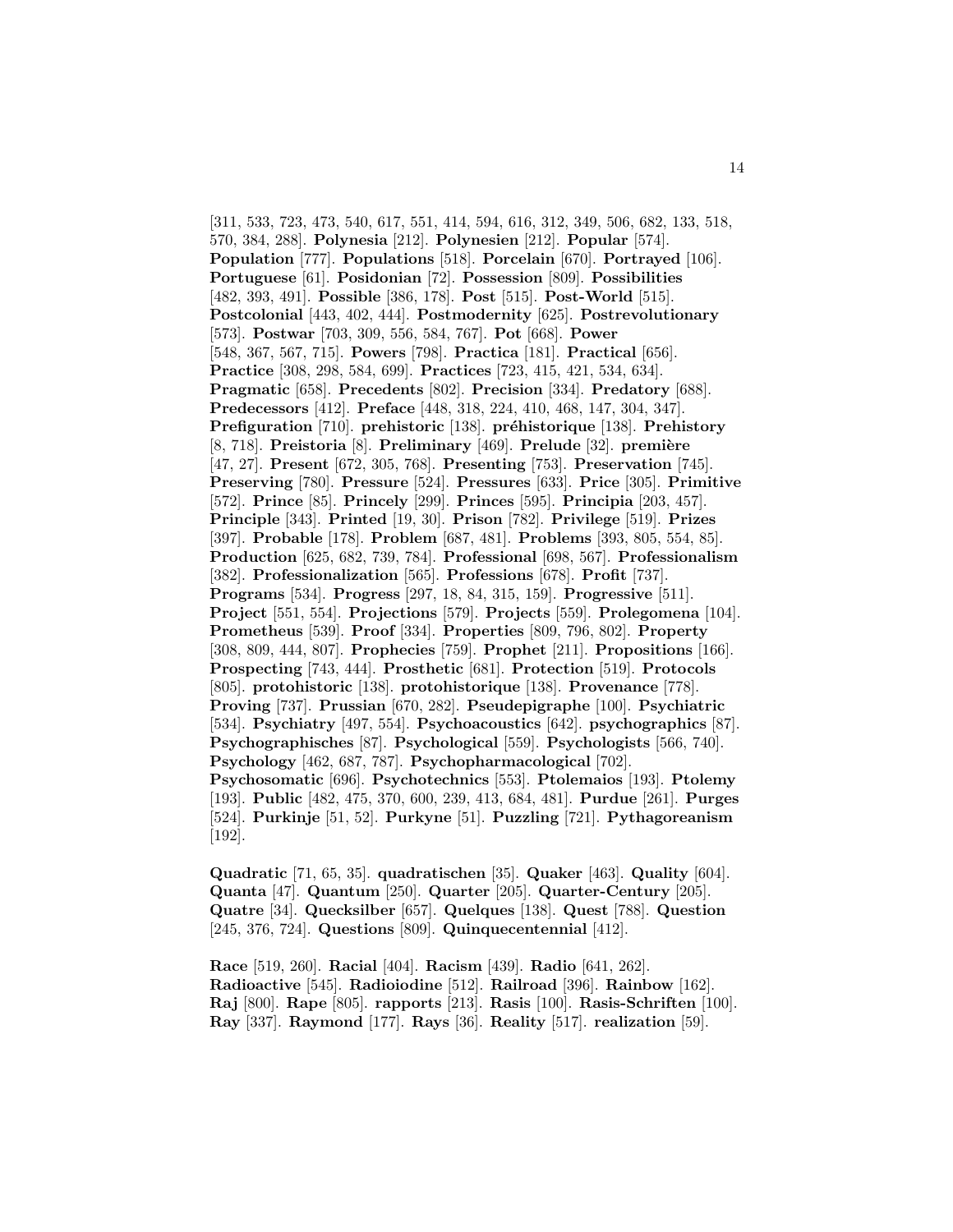**Reappraisal** [354]. **R´eaumur** [684]. **Reception** [301]. **Recipes** [682, 744]. **Recombinant** [251]. **Reconfiguring** [598]. **Reconstructing** [442]. **Record** [533, 249]. **Reculturing** [614]. **Redefining** [383]. **Reducing** [619]. **Reductionism** [619]. **Redux** [468]. **Reference** [240]. **Referred** [119]. **Refiguring** [381]. **Reflection** [36]. **Reflections** [116, 627, 623]. **Reform** [280, 15, 603]. **Refraction** [36]. **R´egime** [430]. **Regimes** [798]. **Regional** [488]. **Regulation** [547, 800]. **Rehabilitation** [86]. **Rein** [657]. **Reinvention** [801]. **Relating** [185]. **Relation** [760]. **Relations** [370, 213]. **Relationship** [384]. **Religion** [458, 473, 454, 756, 228]. **Religions** [464]. **Religious** [449, 462, 351, 450]. **Remarks** [672, 189]. **Reminiscences** [154]. **Renaissance** [594, 244]. **Renegotiation** [312]. **Repatriation** [405]. **Representation** [70]. **Representing** [416]. **Republic** [580, 581]. **Republican** [472, 479, 786, 588, 480]. **Repudiation** [661]. **Rereading** [257]. **Research** [67, 700, 528, 712, 531, 329, 641, 526, 527, 327, 261, 326, 283, 376, 268, 322, 319, 766]. **Resistance** [256, 769]. **Respiration** [132]. **Response** [659]. **Responses** [463]. **Responsible** [399]. **Restoration** [658]. **Restrictions** [804]. **Review** [463]. **Revisiting** [607]. **Revival** [246]. **Revolution** [626, 732, 492, 270, 274, 398, 268, 267, 266]. **Revolutionary** [579, 574, 7]. **Rhetoric** [311]. **Rhodesia** [372]. **Rica** [804]. **Rights** [444, 807, 802]. **Rights/Properties** [802]. **Ring** [746]. **Rise** [650, 281, 610, 487, 640]. **Risk** [520]. **Ritual** [797]. **Robert** [162, 455, 416, 659]. **Roberval** [37]. **Rocket** [571]. **Role** [462, 262]. **Roman** [198]. **Romans** [197]. **Romantic** [279]. **Rome** [776, 578]. **Room** [756]. **Roots** [604]. **Roy** [159]. **Royal** [183, 670, 113, 612]. **Royale** [661]. **Royer** [414]. **Rubble** [499]. **Rugged** [678]. **Ruhr** [287]. **Rules** [524]. **Rumford** [603]. **Rushd** [143]. **Ruska** [82]. **Russel** [459]. **Russia** [552, 566, 525, 564, 582, 475, 574, 583, 569, 598]. **Russian** [565].

**s** [417]. **S.** [176]. **Sadi** [204]. **Safe** [740]. **Safety** [740]. **Salaries** [313]. **Salernitan** [294]. **Salya ´** [206]. **Sampling** [128]. **Samuel** [13, 16, 581]. **Sanct** [19]. **Sancto** [181]. **Sandals** [678]. **Sangfroid** [370]. **Sanitary** [511]. **Santa** [507]. **Sarton** [191]. **Savants** [27, 27]. **Savasorda** [151]. **Saving** [480]. **Scale** [506]. **Scandinavian** [615]. **Scare** [53]. **Schelling** [279]. **Schiemann** [384]. **Schoenberg** [647]. **Scholastic** [297, 296]. **Scholium** [457, 213]. **School** [327, 326, 328, 320, 325]. **Schooling** [573]. **Schools** [329, 282, 319]. **Schriften** [100]. **Schumacher** [598]. **Schwefel** [657]. **Science** [289, 505, 482, 443, 8, 759, 469, 566, 305, 613, 472, 441, 479, 608, 348, 473, 677, 439, 624, 486, 314, 525, 539, 693, 432, 489, 631, 459, 454, 170, 602, 547, 306, 329, 13, 623, 564, 582, 307, 627, 279, 526, 475, 577, 414, 365, 394, 760, 312, 548, 107, 349, 245, 393, 258, 622, 350, 376, 568, 755, 536, 442, 437, 744, 710, 379, 541, 351, 686, 786, 741, 430, 75, 367, 404, 699, 357, 355, 228, 380, 632, 468, 366, 436, 477, 518, 429, 630, 392, 768, 451, 618, 757, 753, 767, 731, 238, 570]. **Science**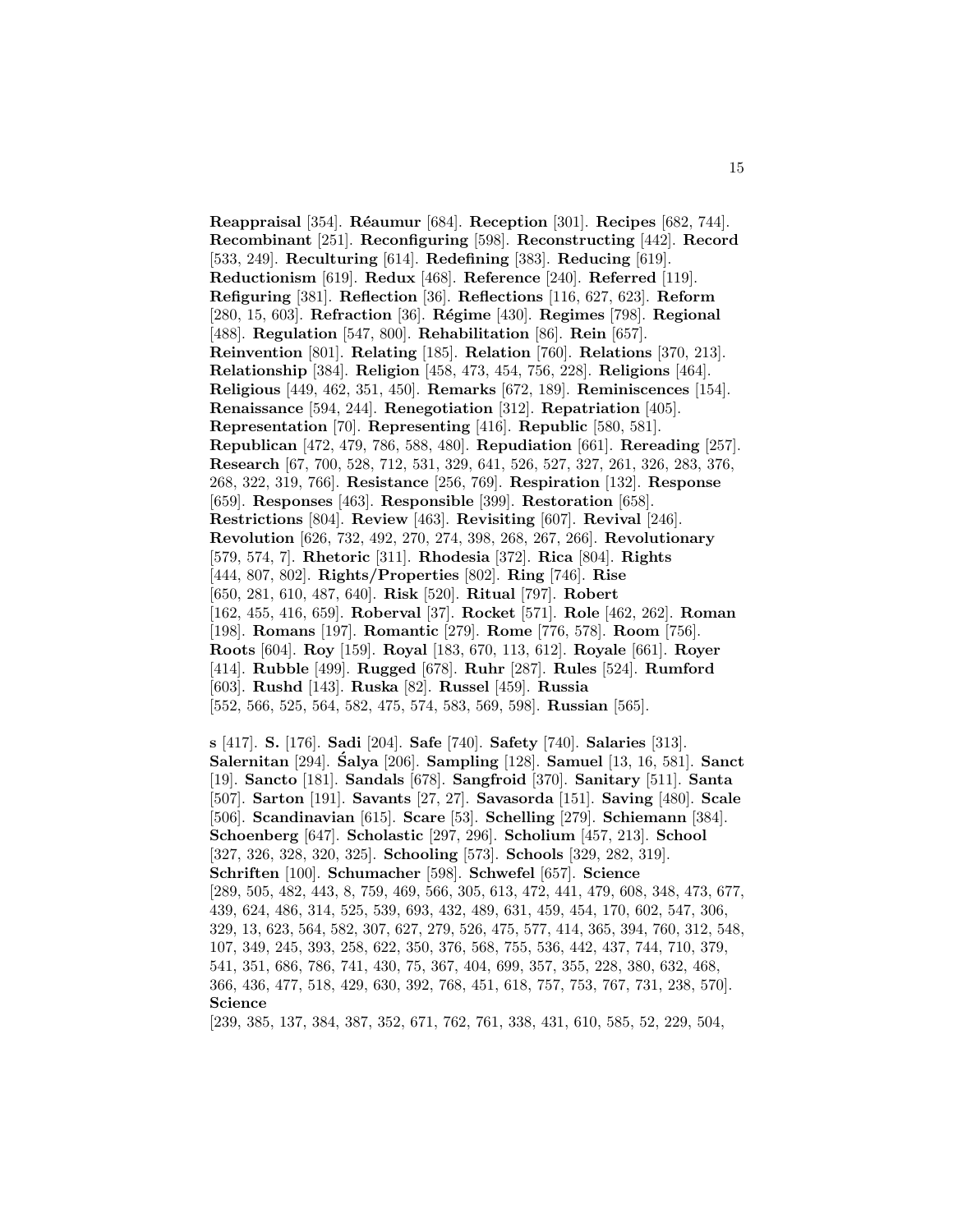651, 368, 569, 500, 480, 227, 356, 315, 288, 159, 766, 237, 450, 381, 332, 581]. **Science-Fictionally** [766]. **Sciences** [359, 552, 694, 449, 626, 732, 235, 628, 617, 551, 353, 701, 150, 464, 369, 246, 281, 356, 106, 663, 661]. **Scientific** [524, 284, 626, 732, 418, 14, 545, 128, 584, 543, 676, 542, 493, 784, 687, 83, 371, 585, 684, 368, 480, 743]. **Scientifica** [80]. **Scientist** [44]. **Scientists** [544, 7, 358, 395, 475, 519, 648, 481]. **Scienza** [8]. **scolie** [213]. **Scope** [48, 244]. **Scot** [91]. **Scotland** [517]. **Scriptural** [152]. **Sea** [545, 763]. **Search** [157]. **Seasons** [54]. **Sebastian** [173]. **Sébastien** [106]. **Second** [204, 187]. **Secondary** [282]. **Sections** [20]. **See** [665]. **Seed** [301]. **Seeds** [548]. **Seeing** [491]. **Seen** [431]. **seine** [59]. **Seismology** [642]. **Selection** [461]. **Selective** [760]. **Self** [555, 703, 551, 561]. **Self-Development** [561]. **Self-Stimulation** [703]. **Selfhood** [558]. **Selves** [406, 560]. **Semblance** [629]. **Seminar** [281]. **Sense** [460]. **Sericon** [656]. **Series** [29, 761]. **Service** [475]. **Services** [52]. **Setting** [313]. **Seventeenth** [776, 16, 75, 612]. **Seventeenth-Century** [776, 16]. **Sex** [677]. **Sexagesimal** [101]. **Sexology** [685]. **Sexual** [803, 688]. **Sezioni** [20]. **Shape** [780]. **Shaping** [434]. **Sharing** [720]. **Sheep** [733]. **Shelter** [250]. **Ship** [371]. **Shore** [631]. **Short** [167, 137, 28]. **Siam** [394]. **Siberia** [743]. **Sick** [555]. **Siebeneckabhandlung** [31]. **Si`ecle** [150]. **Sight** [491]. **Signal** [641, 643]. **Signs** [678, 586]. **Silenta** [646]. **Silicon** [790]. **Silkworm** [130]. **Silver** [657]. **since** [616, 239]. **Singular** [623]. **Sir** [44, 60, 126, 328, 132, 42]. **Situ** [61]. **Siwān** [114]. **Sixteenth** [173, 18, 299, 30]. **Sixteenth-Century** [173, 18, 299]. **Sketch** [45, 139, 101]. **Sleep** [766]. **Sleeping** [766]. **Smith** [4, 3, 2]. **Smoke** [746]. **Snellius** [36]. **so-called** [189]. **Sociability** [488]. **Social** [629, 235, 738, 710, 379, 251]. **Socialism** [559]. **Socialist** [528, 526]. **Societies** [629]. **Society** [482, 469, 479, 471, 473, 475, 75, 477, 767, 183, 113, 158, 480, 612]. **Sociological** [498]. **Sociology** [497]. **sogenannten** [189]. **Solar** [90]. **Solid** [261]. **Some** [88, 469, 166, 126, 112, 138, 189]. **Soul** [695, 294]. **Sound** [638, 639, 643, 640]. **Sources** [12]. **South** [608, 439]. **Southwest** [611]. **Soviet** [557, 681, 314, 738, 307, 526, 573, 568, 567]. **Space** [571, 313]. **Spacecraft** [557]. **Spaceflight** [574]. **Spain** [273, 19, 325, 688]. **Spanish** [667, 432, 21]. **Special** [632]. **Specialization** [633]. **Specimens** [743]. **Speculative** [765, 768]. **Speech** [43]. **sphaera** [165]. **Sphinx** [370]. **Spirit** [423]. **Spirits** [797]. **Spoiled** [558]. **Spring** [533, 249]. **St.** [107]. **Stahl** [663]. **Stahlian** [266]. **Stalin** [525, 743, 571]. **Standards** [335]. **Standpoints** [386]. **Stanford** [337, 650]. **Star** [490]. **Starting** [735]. **State** [593, 443, 470, 631, 261, 559, 585, 287, 596]. **States** [525, 533, 532, 525, 545, 701, 96]. **Statistical** [70, 476]. **Statistics** [738, 85]. **steadiness** [59]. **Steel** [589]. **Stellis**} [594]. **St´enon** [183]. **Stereometry** [72]. **Sterilization** [804]. **Stetigkeits** [59]. **Stetigkeits-Gedanke** [59]. **Stimulation** [703]. **Storia** [8]. **Stories** [28]. **Story** [619]. **Strata** [433]. **studendi** [300]. **Studies** [458, 111, 644, 630, 323, 381]. **Study** [533, 459, 718, 393, 151, 187, 134, 46, 789]. **Styles** [321, 634]. **Subaltern**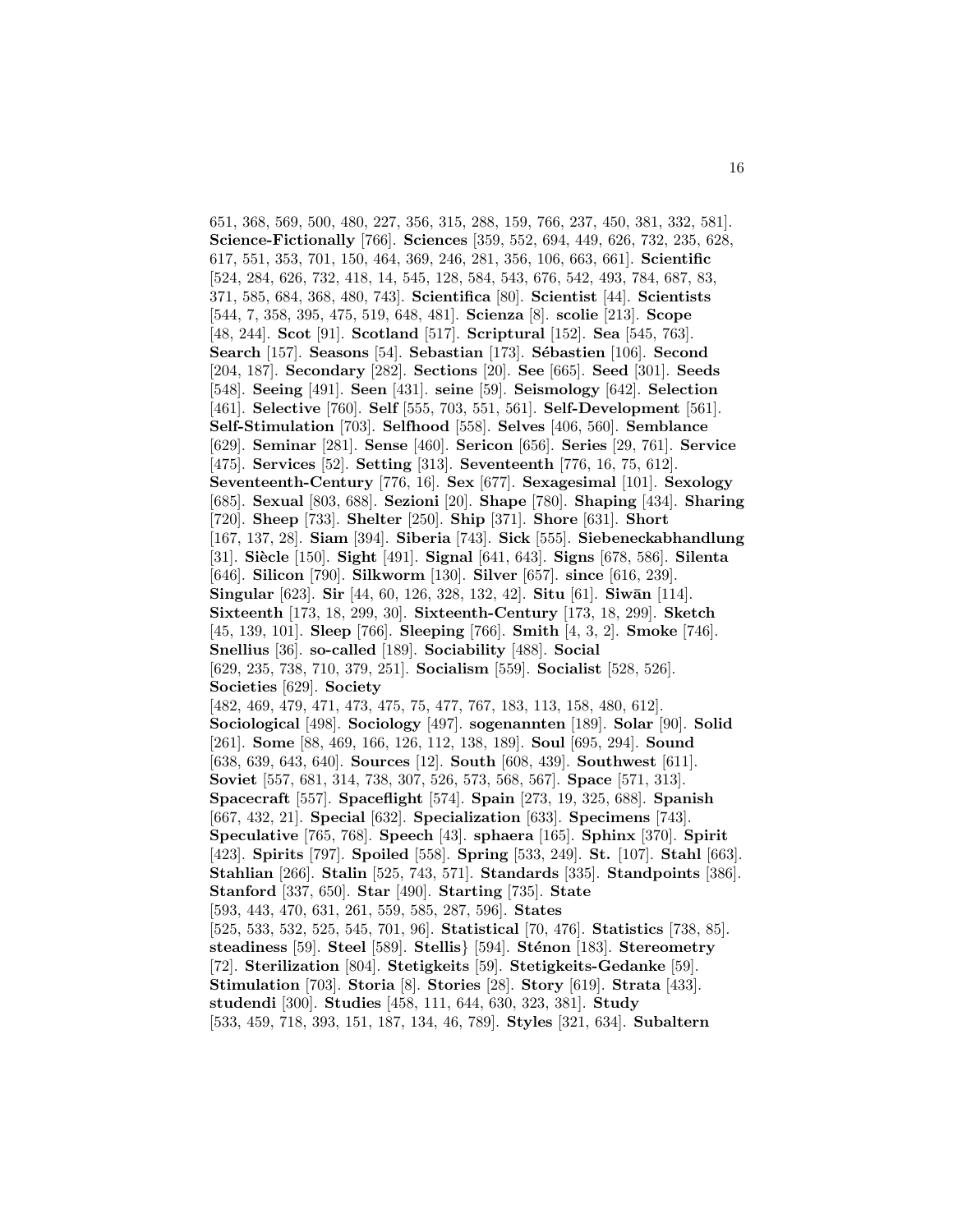[800]. **Subject** [740]. **Subjectivity** [517]. **Sublimity** [460]. **Substances** [169]. **Sugar** [734]. **Sulfur** [657]. **Sulfur-Mercurius** [657]. **Suma** [19]. **Summary** [30]. **Super** [703]. **Super-Pleasure** [703]. **Superficiebus** [166, 165]. **Supervising** [558]. **Supervoltage** [337]. **Surface** [630]. **Surgeon** [210]. **surgeons** [206]. **Surgeries** [800]. **Surgery** [677]. **Surveillance** [402]. **Survey** [219]. **Sustainable** [387]. **Swadeshis** [587]. **Sweden** [272]. **Switzerland** [585]. **Sylvester** [5]. **Symbolism** [686]. **System** [205, 101]. **Systems** [765, 531, 402, 785].

**T.** [570]. **Tables** [195, 39, 193, 219]. **Tabulae** [39, 39]. **Tacit** [320]. **Tafeln** [39, 193]. **Tagesl¨angen** [54]. **Taiwan** [402]. **Taken** [7]. **Taking** [588]. **Tale** [394]. **Talents** [472]. **Tamil** [134]. **Taming** [572]. **Tannery** [76, 78, 77]. **Tanzania** [809]. **Tatimmat** [114]. **Tauh¯ıd¯ı** [188]. **Taylor** [137]. **Teachers** [566]. **Teaching** [685, 283, 294, 474]. **Technical** [571]. **Technician** [767]. **Technics** [391]. **Technology** [391, 432, 396, 547, 395, 536, 442, 379, 541, 75, 589, 511, 768, 583, 761, 287, 237, 251]. **Technopolis** [500]. **Technopolitics** [782]. **Technoscience** [441]. **Telectroscope** [754]. **Telegraph** [335]. **Teleology** [461, 456]. **Teleostean** [46]. **Telescopes** [333]. **Tell** [719]. **Temperature** [184]. **Tempering** [700]. **Tempore** [118, 119]. **Tent** [372]. **Tenth** [11]. **Teoria** [20]. **Tercentenary** [418]. **Terrestrial** [336]. **Test** [642]. **Testimony** [688]. **Textbook** [61]. **Texts** [91]. **Thai** [403]. **Thaw** [571]. **Thayer** [142]. **Their** [197, 489, 319]. **Theistic** [459]. **Them** [386]. **Theological** [453]. **Theology** [457]. **Theoretical** [540, 573]. **Theoricae** [254]. **Théorie** [47]. **Theories** [472, 799, 132]. **Theory** [69, 143, 185, 298, 243, 20, 301, 196]. **Therapeutic** [556, 809, 796]. **There** [754]. **Thermodynamics** [204]. **Thermometry** [184, 664]. **Thin** [630]. **Things** [626]. **Thinking** [473, 787]. **Thirteenth** [694]. **Thomas** [44, 132, 42, 18, 639]. **Thorndike** [148]. **Thorns** [301]. **Thought** [280, 755]. **Three** [713, 298, 24]. **Thyme** [198]. **Tibb** [211]. **Tibb-ul-Nabbi** [211]. **Time** [788, 623, 764, 118, 646, 769]. **Time-Insensitive** [788]. **Times** [586, 383]. **Tinemue** [165]. **Tobacco** [746]. **Tokugawa** [395]. **Toledan** [219]. **Toledo** [39, 39]. **Toletanae** [39, 39]. **Tone** [647]. **Tourism** [613]. **Towering** [650]. **Tracing** [719]. **Tract** [167, 172]. **Trademarks** [744]. **Tradition** [760, 801, 285, 38, 58]. **Traditional** [403, 800, 802, 808, 498]. **Traditions** [268]. **Traductions** [33]. **Trail** [507]. **Trained** [587]. **Traités** [33]. **Transatlantic** [547]. **Transfer** [396, 395, 755, 583]. **Transformation** [552, 251]. **Transformations** [473]. **Transition** [559]. **Translating** [799, 797, 639]. **Translation** [254, 167, 805]. **Translations** [179, 33]. **Transmitted** [83]. **Transmutation** [659]. **Transmuting** [656]. **Transnational** [544, 786, 808]. **Transparency** [629]. **Treaties** [33]. **treatise** [31]. **Troglodyte** [627]. **Tropical** [613, 504]. **True** [44]. **Truth** [369, 153]. **Trypanosomiasis** [504]. **Tube** [337]. **Tubercle** [416]. **Tuberculosis** [510]. **Tudor** [596]. **Turkestan** [609]. **Turks** [595]. **Turn** [807, 787]. **Turned** [648]. **Turning** [566, 155]. **Tuve** [262]. **Twentieth**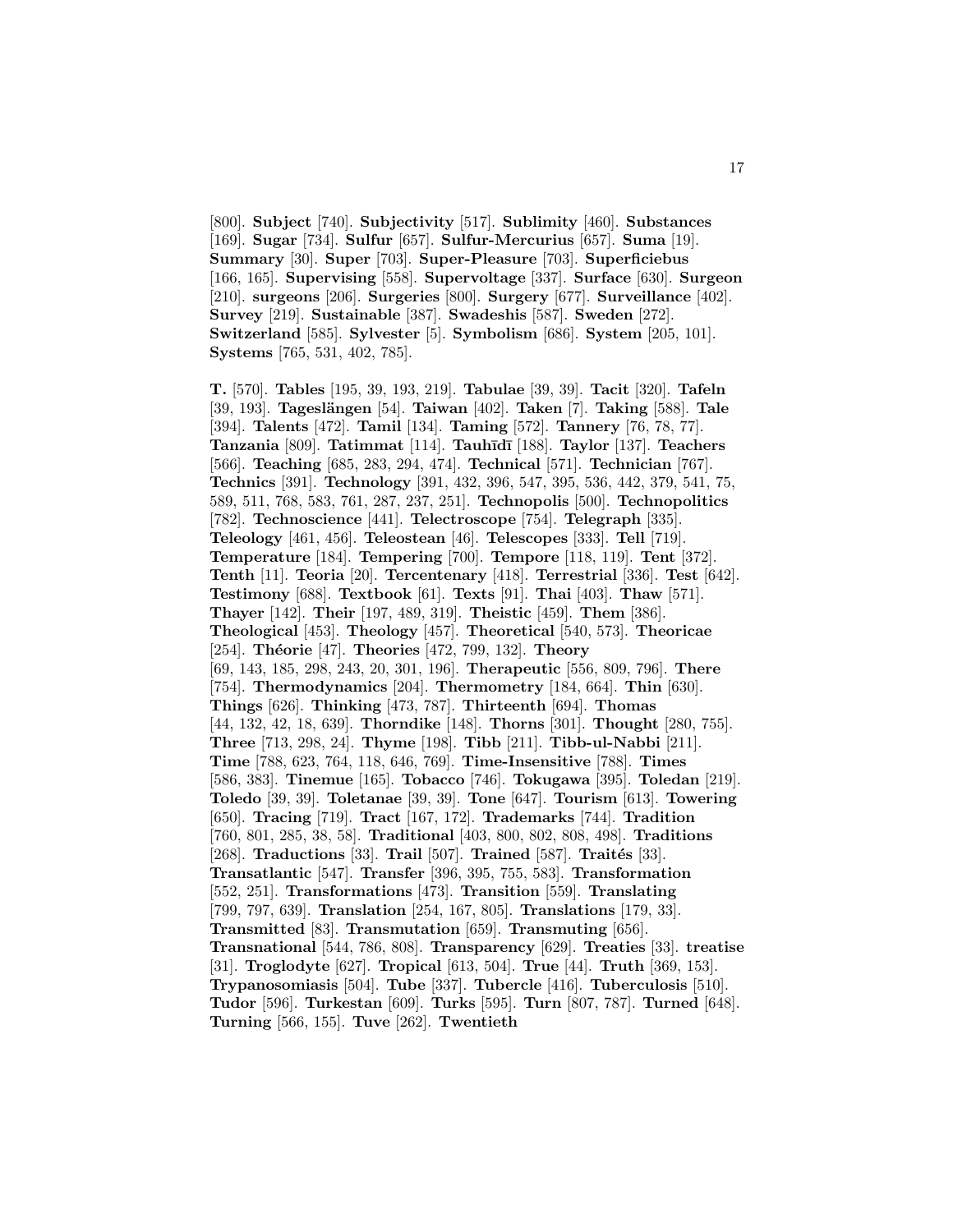[722, 696, 782, 505, 400, 759, 551, 517, 353, 744, 321, 687, 787]. **Twentieth-Century** [722, 696, 505, 517, 744]. **Two** [713, 394, 194]. **Tyndall** [257]. **Tyrol** [609].

**U.S.** [542, 519]. **ul** [211]. **Umkehrungen** [89]. **Uncertain** [519]. **Undesirability** [454]. **Uniforms** [516]. **Union** [307, 681, 738, 526]. **United** [525, 533, 532, 545, 701, 96]. **Unity** [50]. **Universal** [429]. **Universe** [168, 720]. **Universities** [306, 258]. **University** [280, 418, 4]. **unknown** [21]. **Unleashed** [539]. **unprecedented** [213]. **Unpublished** [5, 7, 126, 24, 37, 136]. **Unwritten** [104]. **Urban** [490, 486, 488, 493]. **Use** [29]. **Useful** [379]. **Uses** [197, 379, 477]. **USSR** [533]. **Utility** [597]. **Utopian** [766]. **Utopianism** [476]. **Utopians** [574].

**V** [202]. **Vade** [200]. **Vade-Mecum** [200]. **Valley** [755, 790]. **Value** [14]. **Variations** [67]. **Vat** [213]. **Vater** [87]. **Vaux** [137]. **Ver** [110]. **Vernacular** [96]. **Version** [202]. **Versuch** [216]. **versus** [323, 715]. **Verwirklichung** [59]. **Very** [338]. **Veterans** [554]. **via** [474]. **Victim** [405]. **Victore** [181]. **Victorian** [464, 683, 378, 780, 433]. **Videos** [645]. **Vie** [78]. **Vieira** [602]. **Vietnam** [650]. **Vietnam-Era** [650]. **Vietnamese** [801]. **View** [672, 807, 372]. **Views** [158]. **Violence** [787, 688]. **Virtue** [650, 561]. **Virtues** [774]. **Vision** [505, 367, 429, 323]. **Visual** [665]. **Viviani** [182]. **Vocabulary** [718]. **Volume** [483, 501, 521, 535]. **Voyages** [368].

**W.** [324]. **wal** [188]. **wal-Mu'¯anasa** [188]. **Walcourt** [200]. **Wallace** [364, 459]. **Walter** [259]. **War** [723, 681, 314, 525, 530, 788, 510, 499, 686, 515, 554, 238, 239, 250, 762, 585, 481, 516, 703, 537, 583, 802, 642]. **Warming** [610]. **Wartime** [526, 527, 404]. **Was** [399]. **Wasn't** [340, 272, 754]. **Waste** [545]. **Water** [779, 513]. **Watermelons** [186]. **Wave** [641]. **Weapon** [539]. **Weapons** [527]. **Weather** [613, 399, 614]. **Wegener** [157]. **Weights** [15]. **Weimar** [553]. **Welfare** [603]. **Went** [696]. **West** [180]. **Western** [611, 395, 394]. **Wheel** [740]. **Where** [335]. **Which** [385, 385]. **Who** [399]. **Whose** [456]. **Wilhelm** [533]. **William** [139]. **Wind** [601]. **Wine** [778]. **Winning** [397]. **Winter** [617]. **Wishful** [570]. **Wissenschaft** [632]. **within** [678]. **Woman** [763, 687]. **Women** [383, 350, 376, 366, 385, 569, 386]. **Work** [5, 614, 114, 30, 78, 21]. **Worker** [515]. **Working** [648, 716, 498]. **Working-Class** [498]. **Works** [240, 600, 26, 179]. **Workshop** [666]. **World** [723, 308, 655, 547, 797, 633, 437, 436, 50, 431, 440, 433, 681, 667, 788, 510, 499, 686, 515, 554, 239, 250]. **Would** [383]. **Wren** [135]. **Writings** [3]. **Wundärzte** [206]. **Wyndham** [767].

**X** [337, 33]. **X-Ray** [337]. **XI** [33, 147]. **Xiangsheng**} [760]. **XIV** [778].

**Year** [616]. **Years** [307]. **Young** [639]. **Youth** [701].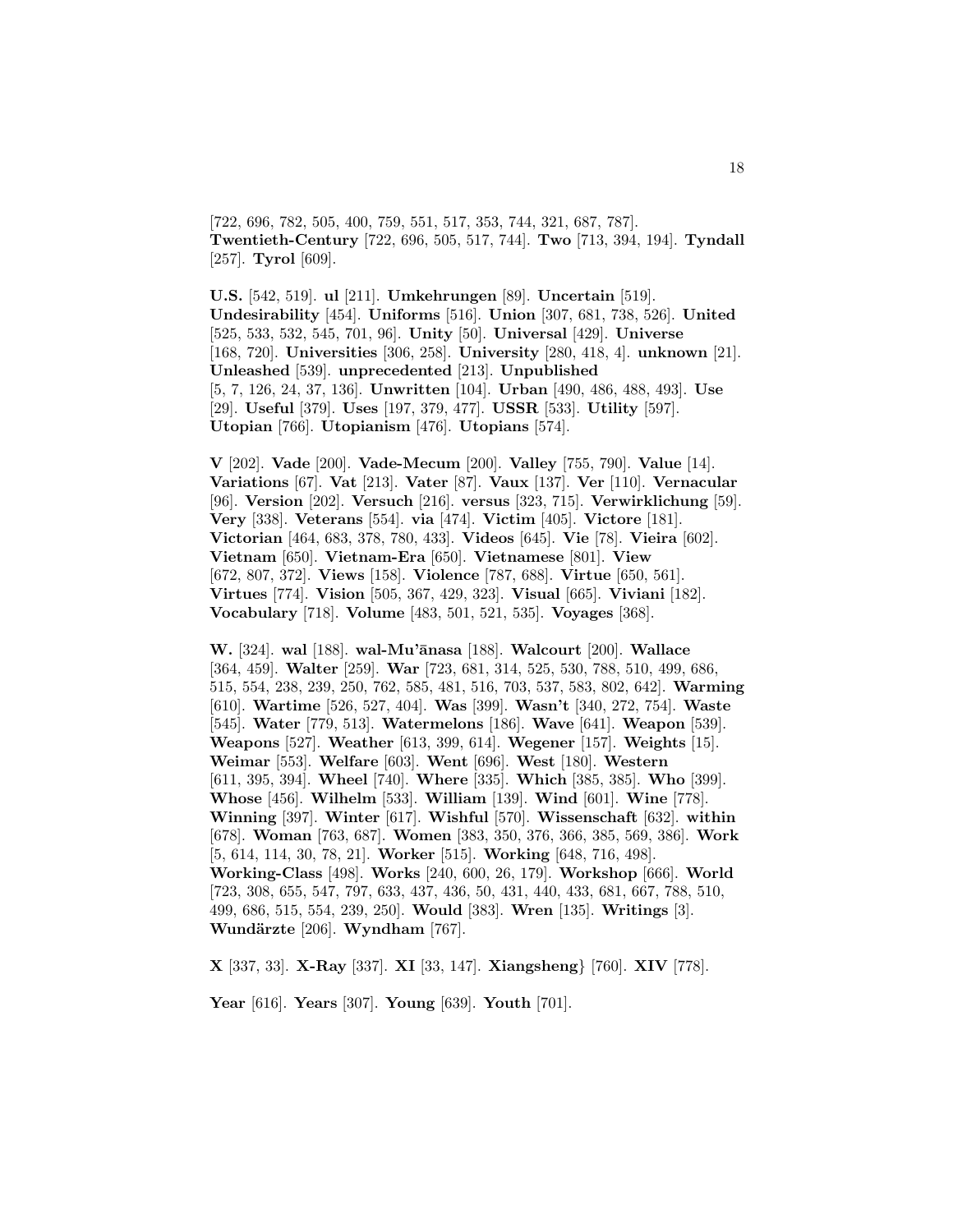**Zeisius** [172]. **Zoo** [367]. **Zoological** [188]. **Zoonotic** [510]. **zur** [117, 155]. **Zwei** [194].

# **References**

### **Anonymous:1936:FMa**

[1] Anonymous. Front matter. Osiris, 1(??):1, January 1936. CODEN OSIRAX. ISSN 0369-7827 (print), 1933-8287 (electronic). URL http: //www.jstor.org/stable/301599.

# **Sarton:1936:DDE**

[2] George Sarton. Dedication to David Eugene Smith. Osiris, 1(??):4–8, January 1936. CODEN OSIRAX. ISSN 0369-7827 (print), 1933-8287 (electronic). URL http://www.jstor.org/stable/301600.

# **Frick:1936:BCH**

[3] Bertha Margaret Frick. Bibliography of the critical, historical and pedagogical writings of David Eugene Smith. Osiris, 1(??):9–78, January 1936. CODEN OSIRAX. ISSN 0369-7827 (print), 1933-8287 (electronic). URL http://www.jstor.org/stable/301601.

## **Frick:1936:DES**

[4] Bertha Margaret Frick. The David Eugene Smith Mathematical Library of Columbia University. Osiris, 1(??):79–84, January 1936. CODEN OSIRAX. ISSN 0369-7827 (print), 1933-8287 (electronic). URL http: //www.jstor.org/stable/301602.

# **Archibald:1936:ULJ**

[5] Raymond Clare Archibald. Unpublished letters of James Joseph Sylvester and other new information concerning his life and work. Osiris, 1(??):85– 154, January 1936. CODEN OSIRAX. ISSN 0369-7827 (print), 1933-8287 (electronic). URL http://www.jstor.org/stable/301603.

## **Barnes:1936:EEL**

[6] Sherman B. Barnes. The editing of early learned journals. Osiris, 1(??): 155–172, January 1936. CODEN OSIRAX. ISSN 0369-7827 (print), 1933- 8287 (electronic). URL http://www.jstor.org/stable/301604.

## **Boatner:1936:CUL**

[7] Charlotte H. Boatner. Certain unpublished letters from French scientists of the Revolutionary Period taken from the files of Joseph Lakanal. Osiris,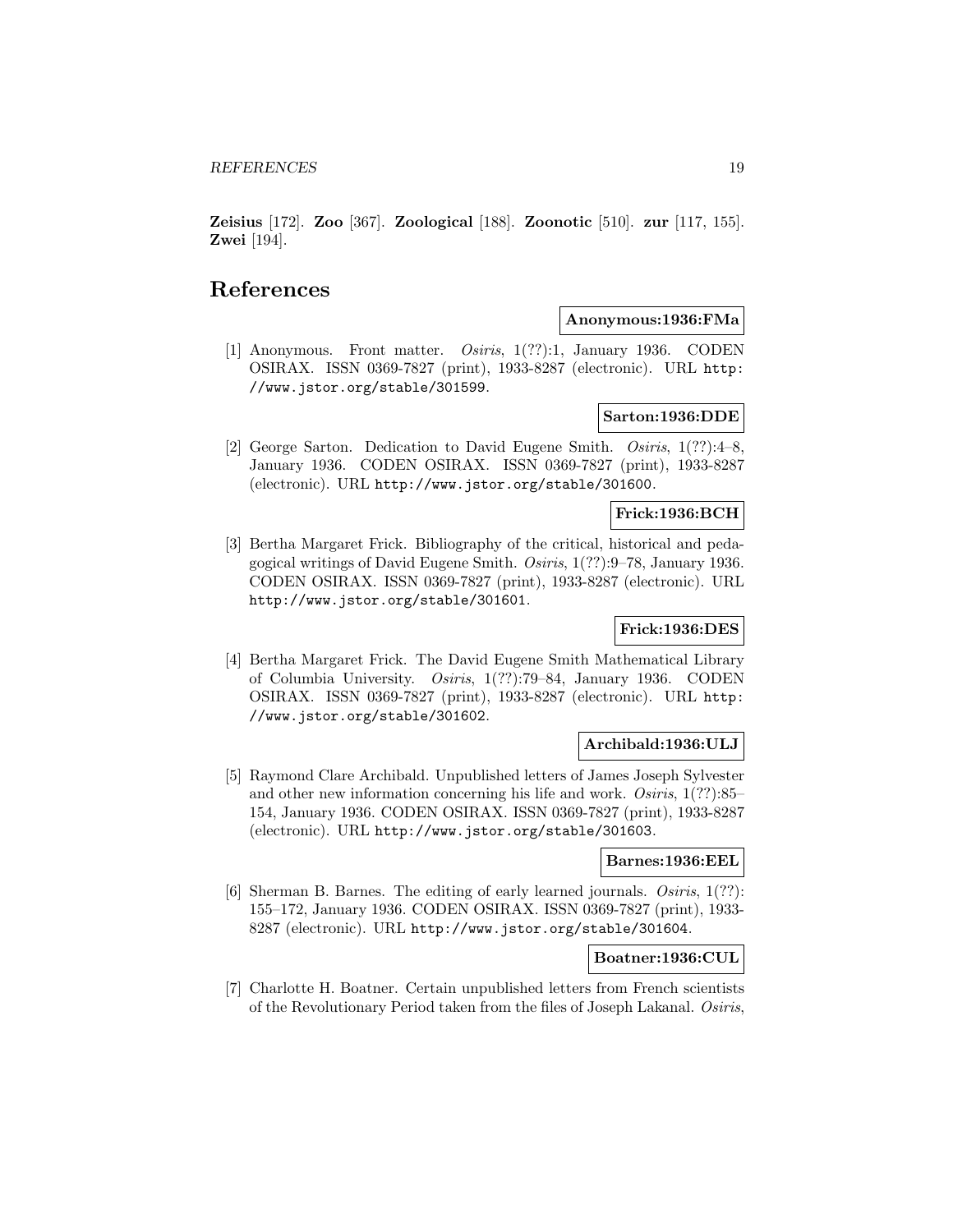1(??):173–183, January 1936. CODEN OSIRAX. ISSN 0369-7827 (print), 1933-8287 (electronic). URL http://www.jstor.org/stable/301605.

#### **Bortolotti:1936:LNS**

[8] Ettore Bortolotti. L'algebra nella storia e nella preistoria della scienza. (Italian)  $[A]$ gebra in the history and prehistory of science]. *Osiris*,  $1(??)$ : 184–230, January 1936. CODEN OSIRAX. ISSN 0369-7827 (print), 1933- 8287 (electronic). URL http://www.jstor.org/stable/301606.

# **Coolidge:1936:OAG**

[9] Julian L. Coolidge. The origin of analytic geometry. Osiris, 1(??):231– 250, January 1936. CODEN OSIRAX. ISSN 0369-7827 (print), 1933-8287 (electronic). URL http://www.jstor.org/stable/301607.

## **Darby:1936:MA**

[10] George O. S. Darby. The mysterious Abolays. Osiris, 1(??):251–259, January 1936. CODEN OSIRAX. ISSN 0369-7827 (print), 1933-8287 (electronic). URL http://www.jstor.org/stable/301608.

### **Funkhouser:1936:NTC**

[11] H. Gray Funkhouser. A note on a Tenth Century graph. Osiris, 1(??):260– 262, January 1936. CODEN OSIRAX. ISSN 0369-7827 (print), 1933-8287 (electronic). URL http://www.jstor.org/stable/301609.

## **Gandz:1936:SAK**

[12] S. Gandz. The sources of Al-Khowārizmī's algebra.  $Osiris, 1(??):263-277$ , January 1936. CODEN OSIRAX. ISSN 0369-7827 (print), 1933-8287 (electronic). URL http://www.jstor.org/stable/301610.

### **Getman:1936:SMP**

[13] Frederick H. Getman. Samuel Morey, a pioneer of science in America. Osiris, 1(??):278–302, January 1936. CODEN OSIRAX. ISSN 0369-7827 (print), 1933-8287 (electronic). URL http://www.jstor.org/stable/ 301611.

### **Ginzburg:1936:SVC**

[14] Benjamin Ginzburg. The scientific value of the Copernican induction. Osiris, 1(??):303–313, January 1936. CODEN OSIRAX. ISSN 0369-7827 (print), 1933-8287 (electronic). URL http://www.jstor.org/stable/ 301612.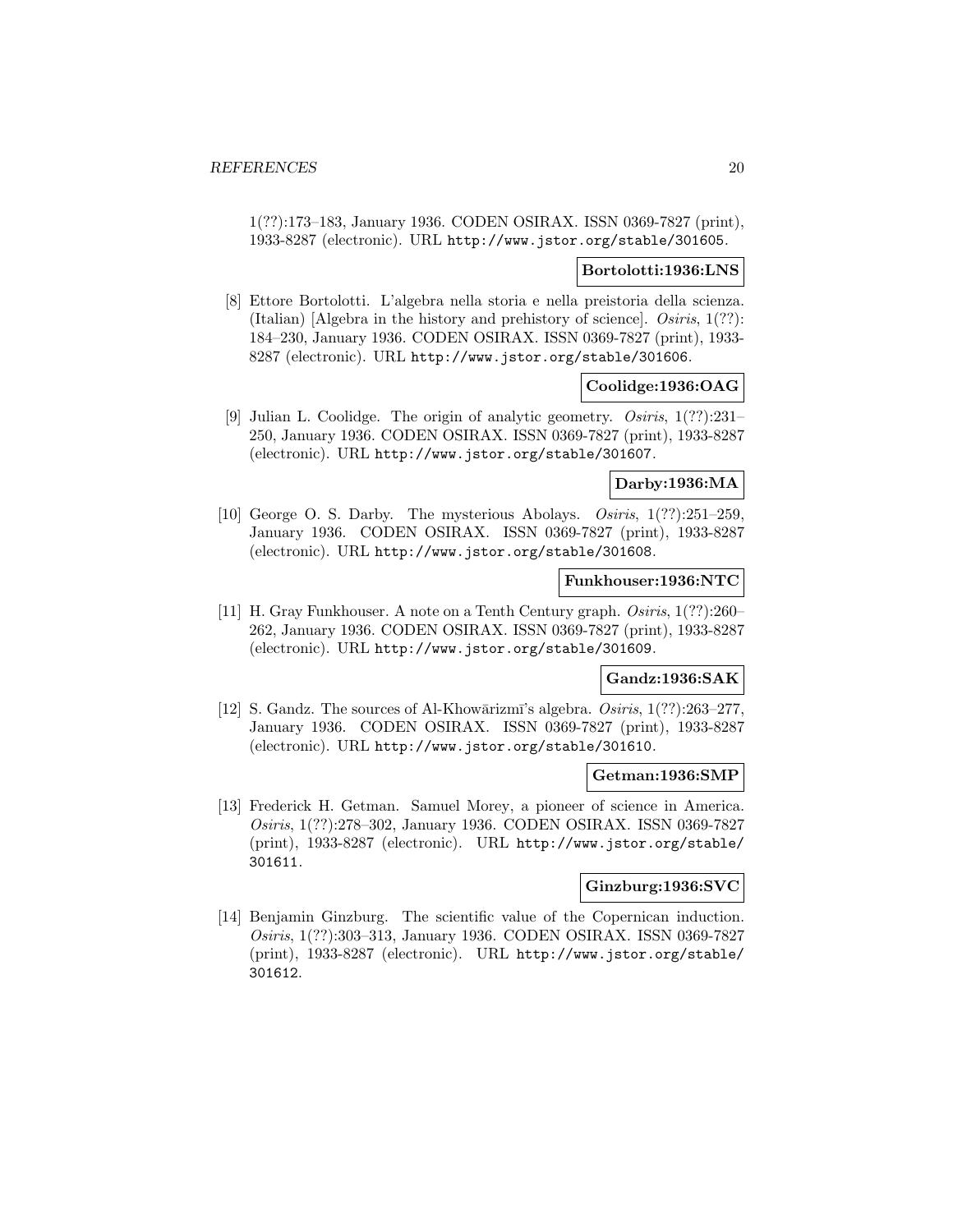#### **Hellman:1936:LFR**

[15] C. Doris Hellman. Legendre and the French reform of weights and measures. Osiris, 1(??):314–340, January 1936. CODEN OSIRAX. ISSN 0369-7827 (print), 1933-8287 (electronic). URL http://www.jstor.org/ stable/301613.

## **Hornberger:1936:SLC**

[16] Theodore Hornberger. Samuel Lee (1625–1691), a clerical channel for the flow of new ideas to Seventeenth-Century New England. Osiris, 1(??):341-355, January 1936. CODEN OSIRAX. ISSN 0369-7827 (print), 1933-8287 (electronic). URL http://www.jstor.org/stable/301614.

## **Apian:1936:CAB**

[17] Peter Apian and S. A. Ionides. Caesars' astronomy: (Astronomicum Caesareum). Osiris, 1(??):356–389, January 1936. CODEN OSIRAX. ISSN 0369-7827 (print), 1933-8287 (electronic). URL http://www.jstor.org/ stable/301615.

## **Johnson:1936:ITD**

[18] Francis R. Johnson. The influence of Thomas Digges on the progress of modern astronomy in Sixteenth-Century England. Osiris, 1(??):390-410, January 1936. CODEN OSIRAX. ISSN 0369-7827 (print), 1933-8287 (electronic). URL http://www.jstor.org/stable/301616.

## **Karpinski:1936:FPA**

[19] Louis C. Karpinski. The first printed arithmetic of Spain: Francesch Sanct Climent: Suma de la Art de Arismetica Barcelona, 1482. Osiris, 1 (??):411–420, January 1936. CODEN OSIRAX. ISSN 0369-7827 (print), 1933-8287 (electronic). URL http://www.jstor.org/stable/301617.

### **Loria:1936:MCT**

[20] Gino Loria. Michele Chasles e la teoria delle sezioni coniche. (Italian) [Michele Chasles and the theory of conic sections]. Osiris, 1(??):421–450, January 1936. CODEN OSIRAX. ISSN 0369-7827 (print), 1933-8287 (electronic). URL http://www.jstor.org/stable/301618.

#### **Vallicrosa:1936:OAD**

[21] J. Millas I. Vallicrosa. Una obra astronomica desconocida de Johannes Avendaut Hispanus. (Spanish) [An unknown astronomical work of Johannes Avendaut Hispanus]. Osiris, 1(??):451-475, January 1936. CO-DEN OSIRAX. ISSN 0369-7827 (print), 1933-8287 (electronic). URL http://www.jstor.org/stable/301619.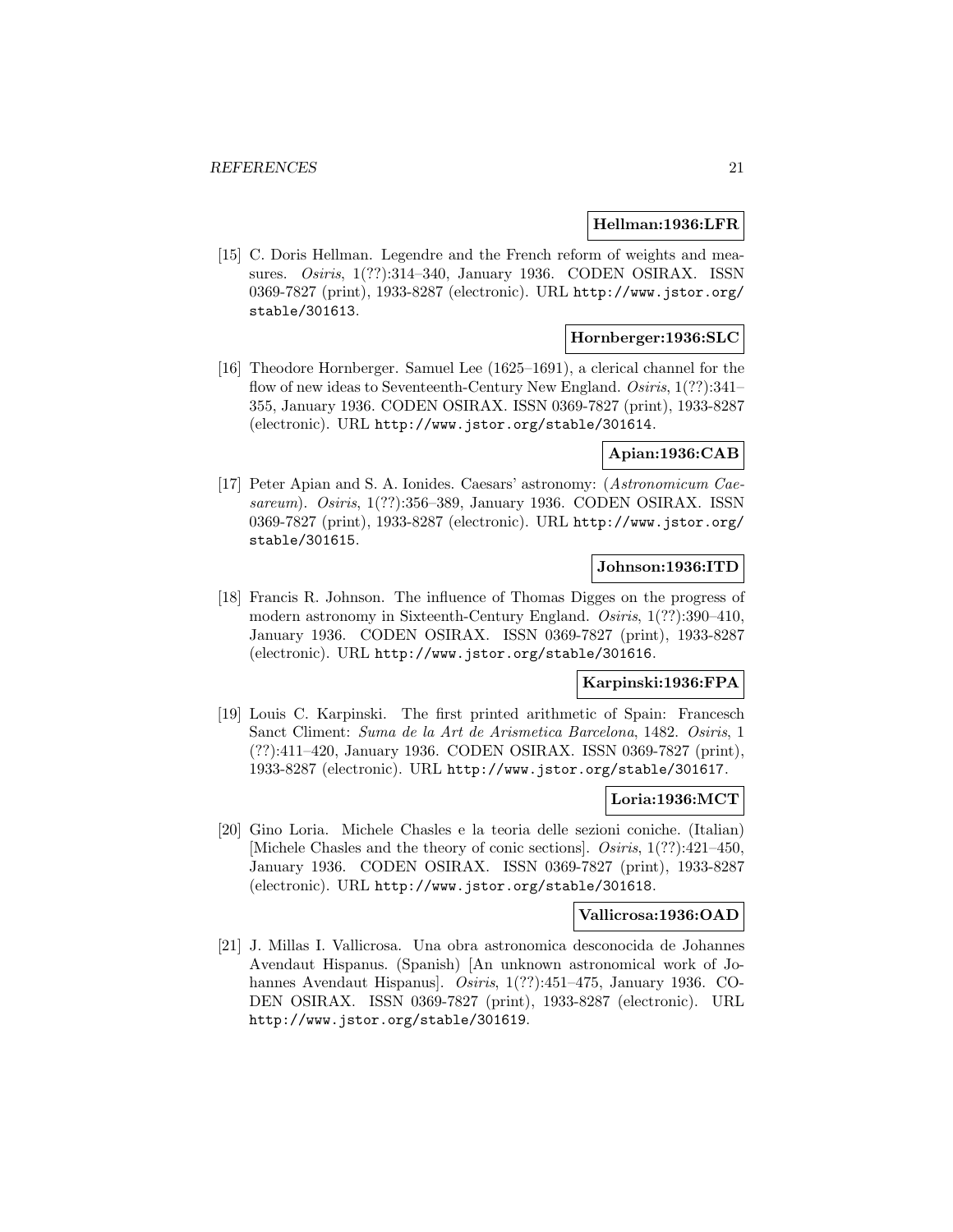#### **Mitchell:1936:N**

[22] U. G. Mitchell and Mary Strain. The number  $e$ . Osiris,  $1(??):476-496$ , January 1936. CODEN OSIRAX. ISSN 0369-7827 (print), 1933-8287 (electronic). URL http://www.jstor.org/stable/301620.

**Pelseneer:1936:LIN**

[23] J. Pelseneer. Une lettre inédite de Newton à Pepys.  $Osiris, 1(??):497-$ 499, January 1936. CODEN OSIRAX. ISSN 0369-7827 (print), 1933-8287 (electronic). URL http://www.jstor.org/stable/301621.

# **Pogo:1936:TUC**

[24] Alexander Pogo. Three unpublished calendars from Asyut. Osiris, 1(??): 500–509, January 1936. CODEN OSIRAX. ISSN 0369-7827 (print), 1933- 8287 (electronic). URL http://www.jstor.org/stable/301622.

#### **Sanford:1936:FGA**

[25] Vera Sanford. François le gendre, arithmeticien.  $Osiris, 1(??):510-518$ , January 1936. CODEN OSIRAX. ISSN 0369-7827 (print), 1933-8287 (electronic). URL http://www.jstor.org/stable/301623.

# **Sarton:1936:MHL**

[26] George Sarton. Montucla (1725–1799): His life and works. Osiris, 1 (??):519–567, January 1936. CODEN OSIRAX. ISSN 0369-7827 (print), 1933-8287 (electronic). URL http://www.jstor.org/stable/301624.

## **Sergescu:1936:MJS**

[27] P. Sergescu. Les Mathématiques dans le journal des savants: Première période 1666–1701. (French) [Mathematics in the Journal des Savants: First period 1666–1701]. Osiris, 1(??):568–583, January 1936. CODEN OSIRAX. ISSN 0369-7827 (print), 1933-8287 (electronic). URL http:// www.jstor.org/stable/301625.

#### **Simons:1936:SSC**

[28] Lao G. Simons. Short stories in colonial geometry. Osiris, 1(??):584–605, January 1936. CODEN OSIRAX. ISSN 0369-7827 (print), 1933-8287 (electronic). URL http://www.jstor.org/stable/301626.

## **Singh:1936:USH**

[29] A. N. Singh. On the use of series in Hindu mathematics. Osiris, 1(??):606– 628, January 1936. CODEN OSIRAX. ISSN 0369-7827 (print), 1933-8287 (electronic). URL http://www.jstor.org/stable/301627.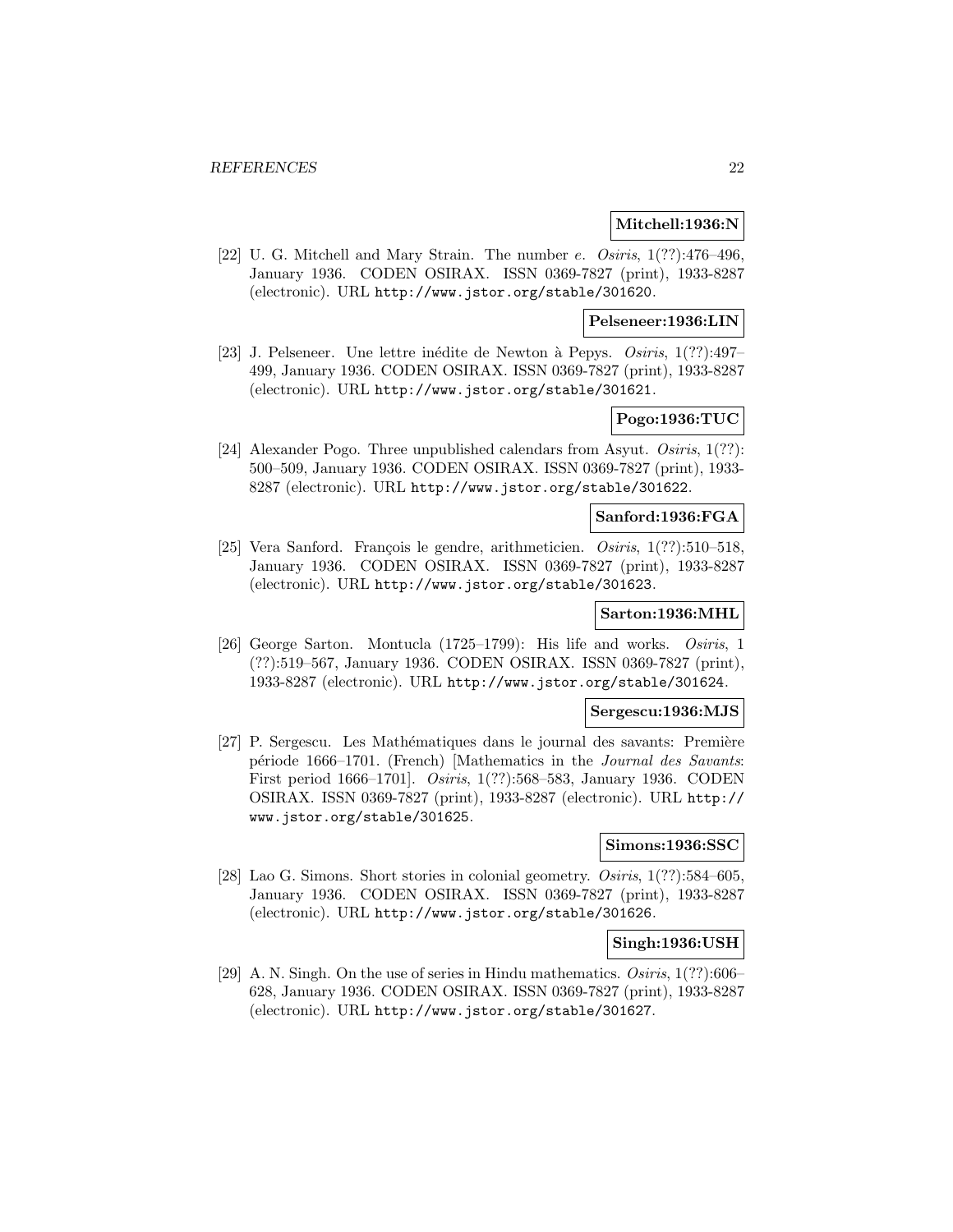#### **Thorndike:1936:CSN**

[30] Lynn Thorndike. Coelestinus's summary of Nicolas Oresme on marvels: A Fifteenth Century work printed in the Sixteenth Century. Osiris, 1 (??):629–635, January 1936. CODEN OSIRAX. ISSN 0369-7827 (print), 1933-8287 (electronic). URL http://www.jstor.org/stable/301628.

## **Tropfke:1936:SAG**

[31] J. Tropfke. Die Siebeneckabhandlung des Archimedes. (German) [The heptagon treatise of Archimedes. *Osiris*, 1(??):636–651, January 1936. CODEN OSIRAX. ISSN 0369-7827 (print), 1933-8287 (electronic). URL http://www.jstor.org/stable/301629.

#### **Uvanovic:1936:IPE**

[32] Daniel Uvanović. The Indian prelude to European mathematics. Osiris, 1(??):652–657, January 1936. CODEN OSIRAX. ISSN 0369-7827 (print), 1933-8287 (electronic). URL http://www.jstor.org/stable/301630.

#### **vandeVyver:1936:PAT**

[33] A. van de Vyver. Les plus anciennes traductions latines médiévales  $X^e$ – XI<sup>e</sup> de Trait´es d'astronomie et d'astrologie. (French) [The oldest 10th– 11th Medieval Latin translations of treaties on astronomy and astrology]. Osiris, 1(??):658–691, January 1936. CODEN OSIRAX. ISSN 0369-7827 (print), 1933-8287 (electronic). URL http://www.jstor.org/stable/ 301631.

## **Vetter:1936:QNM**

[34] Quido Vetter. Quatre notes sur les Mathématiques babyloniennes. Osiris, 1(??):692–702, January 1936. CODEN OSIRAX. ISSN 0369-7827 (print), 1933-8287 (electronic). URL http://www.jstor.org/stable/301632.

## **Vogel:1936:BQG**

[35] Kurt Vogel. Bemerkungen zu den quadratischen Gleichungen der babylonischen Mathematik. (German) [Comments on the quadratic equations of Babylonian mathematics]. Osiris, 1(??):703–717, January 1936. CO-DEN OSIRAX. ISSN 0369-7827 (print), 1933-8287 (electronic). URL http://www.jstor.org/stable/301633.

## **Vollgraff:1936:SNR**

[36] J. A. Vollgraff. Snellius' notes on the reflection and refraction of rays. Osiris, 1(??):718–725, January 1936. CODEN OSIRAX. ISSN 0369-7827 (print), 1933-8287 (electronic). URL http://www.jstor.org/stable/ 301634.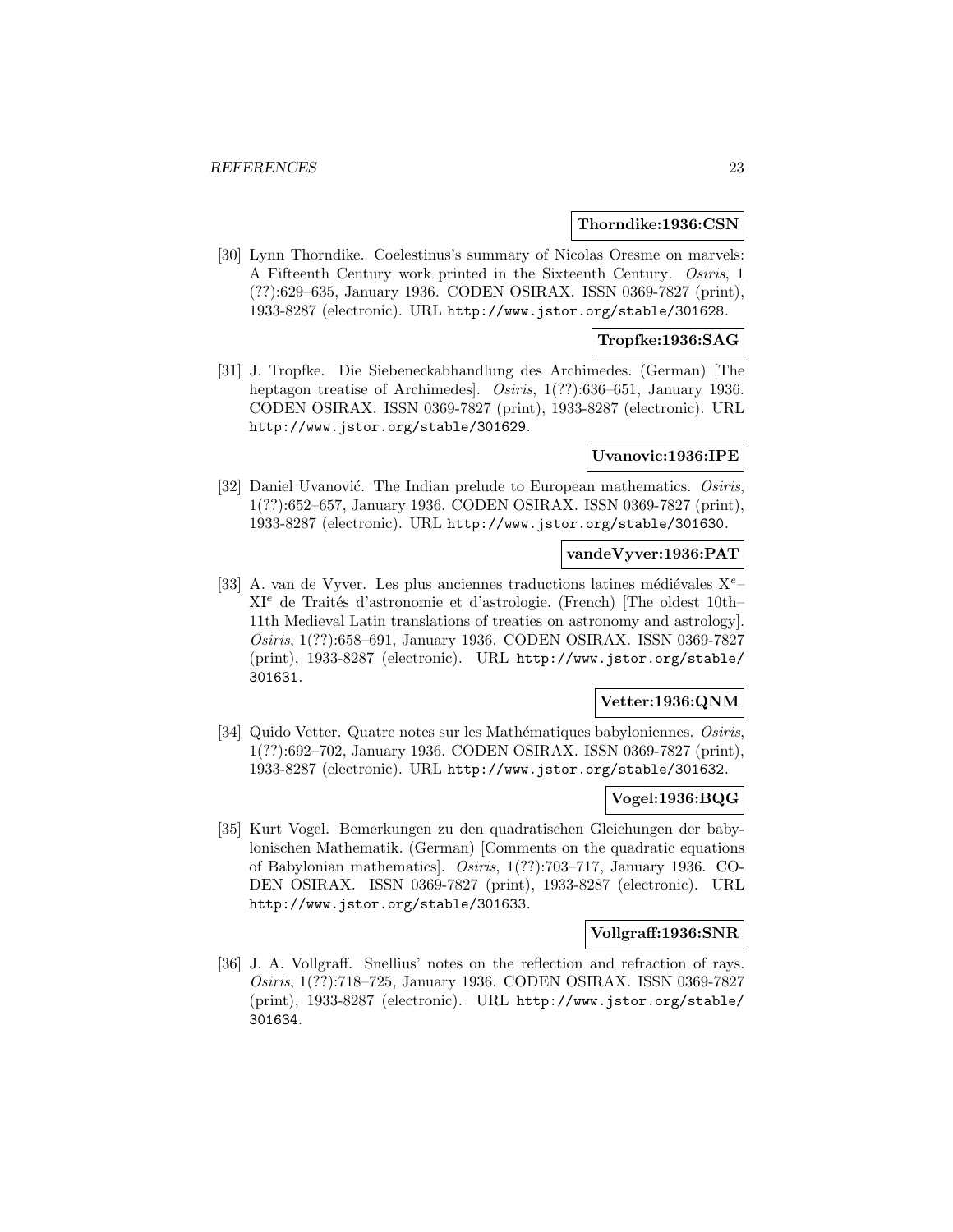#### **Walker:1936:UHE**

[37] Helen M. Walker. An unpublished hydraulic experiment of Roberval, 1668. Osiris, 1(??):726–732, January 1936. CODEN OSIRAX. ISSN 0369-7827 (print), 1933-8287 (electronic). URL http://www.jstor.org/stable/ 301635.

# **Wiener:1936:TBG**

[38] Philip Paul Wiener. The tradition behind Galileo's methodology. Osiris, 1(??):733–746, January 1936. CODEN OSIRAX. ISSN 0369-7827 (print), 1933-8287 (electronic). URL http://www.jstor.org/stable/301636.

# **Zinner:1936:TTB**

[39] Ernst Zinner. Die Tafeln von Toledo (Tabulae Toletanae). (German) [The tables of Toledo (Tabulae Toletanae)]. Osiris, 1(??):747–774, January 1936. CODEN OSIRAX. ISSN 0369-7827 (print), 1933-8287 (electronic). URL http://www.jstor.org/stable/301637.

## **Anonymous:1936:BMa**

[40] Anonymous. Back matter. Osiris, 1(??):775–777, January 1936. CODEN OSIRAX. ISSN 0369-7827 (print), 1933-8287 (electronic). URL http:// www.jstor.org/stable/301638.

# **Anonymous:1936:FMb**

[41] Anonymous. Front matter. *Osiris*, 2(??):I, ???? 1936. CODEN OSIRAX. ISSN 0369-7827 (print), 1933-8287 (electronic). URL http://www.jstor. org/stable/301549.

## **Smith:1936:STL**

[42] David Eugene Smith. Sir Thomas Little Heath. Osiris, 2(??):iv–xxvii, ???? 1936. CODEN OSIRAX. ISSN 0369-7827 (print), 1933-8287 (electronic). URL http://www.jstor.org/stable/301550.

# **Lutz:1936:SCA**

[43] Henry Fr. Lutz. Speech consciousness among Egyptians and Babylonians. Osiris, 2(??):1–27, ???? 1936. CODEN OSIRAX. ISSN 0369-7827 (print), 1933-8287 (electronic). URL http://www.jstor.org/stable/301551.

#### **Chalmers:1936:STB**

[44] Gordon Keith Chalmers. Sir Thomas Browne, true scientist. Osiris, 2(??): 28–79, ???? 1936. CODEN OSIRAX. ISSN 0369-7827 (print), 1933-8287 (electronic). URL http://www.jstor.org/stable/301552.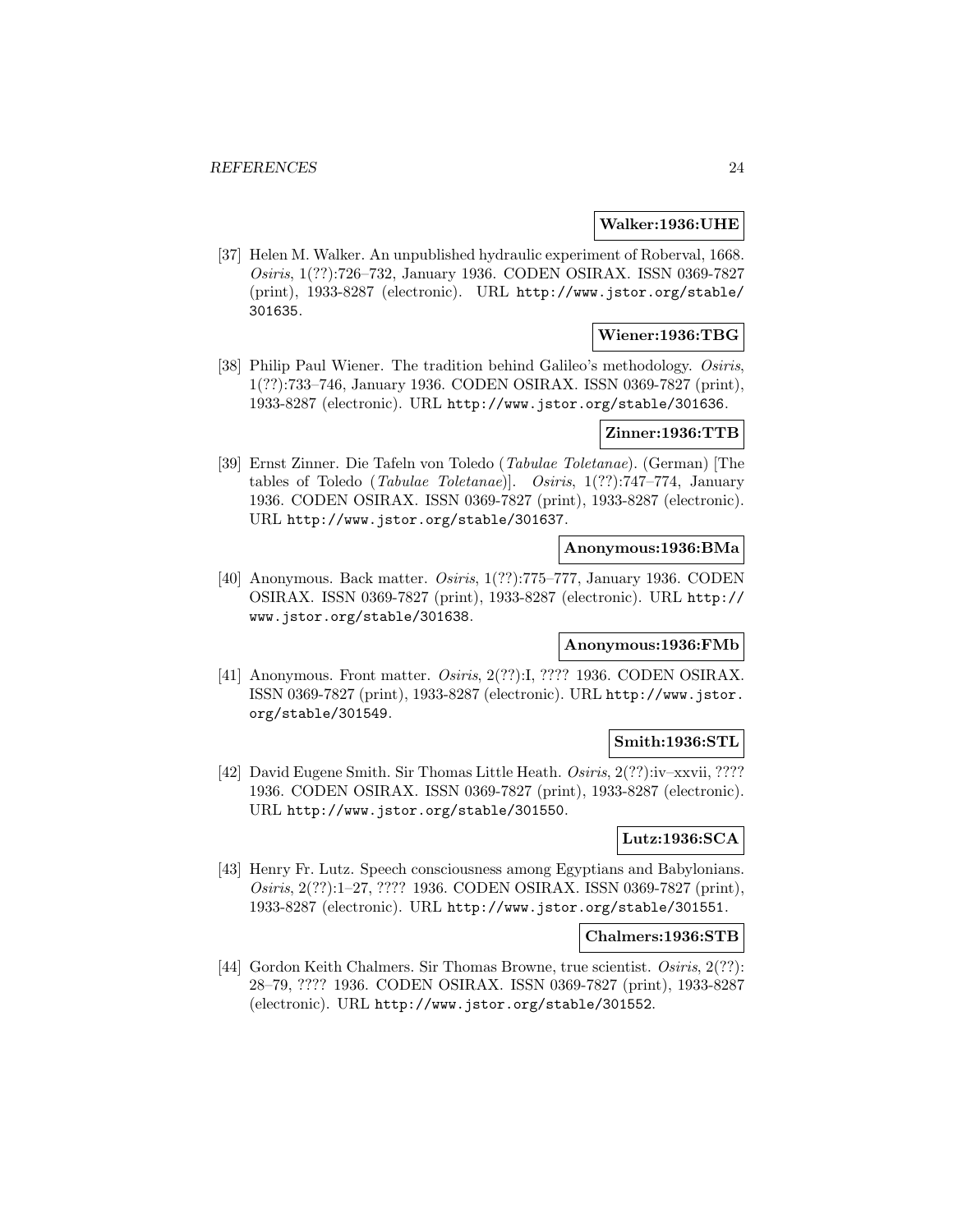#### **Essig:1936:SHE**

[45] E. O. Essig. A sketch history of entomology. *Osiris*, 2(??):80–123, ???? 1936. CODEN OSIRAX. ISSN 0369-7827 (print), 1933-8287 (electronic). URL http://www.jstor.org/stable/301553.

### **Oppenheimer:1936:HIS**

[46] Jane M. Oppenheimer. Historical introduction to the study of teleostean development. Osiris, 2(??):124–148, ???? 1936. CODEN OSIRAX. ISSN 0369-7827 (print), 1933-8287 (electronic). URL http://www.jstor.org/ stable/301554.

# **Rosenfeld:1936:PPE**

[47] L. Rosenfeld. La première phase de l'évolution de la Théorie des Quanta. Osiris, 2(??):149–196, ???? 1936. CODEN OSIRAX. ISSN 0369-7827 (print), 1933-8287 (electronic). URL http://www.jstor.org/stable/ 301555.

## **Das:1936:SDI**

[48] Sukumar Ranjan Das. Scope and development of Indian astronomy. Osiris, 2(??):197–219, ???? 1936. CODEN OSIRAX. ISSN 0369-7827 (print), 1933-8287 (electronic). URL http://www.jstor.org/stable/ 301556.

## **Wilson:1936:AMA**

[49] W. J. Wilson. An alchemical manuscript by Arnaldus de Bruxella. Osiris, 2(??):220–405, ???? 1936. CODEN OSIRAX. ISSN 0369-7827 (print), 1933-8287 (electronic). URL http://www.jstor.org/stable/301557.

#### **Sarton:1936:UDM**

[50] George Sarton. The unity and diversity of the Mediterranean world. Osiris, 2(??):406–463, ???? 1936. CODEN OSIRAX. ISSN 0369-7827 (print), 1933-8287 (electronic). URL http://www.jstor.org/stable/ 301558.

#### **Hykes:1936:LJP**

[51] O. V. Hykes. The life of J. E. Purkyně [Purkinje].  $Osiris, 2(??):464-$ 471, ???? 1936. CODEN OSIRAX. ISSN 0369-7827 (print), 1933-8287 (electronic). URL http://www.jstor.org/stable/301559.

#### **Studnicka:1936:JPP**

[52] F. K. Studnicka. J. E. Purkinje's "physiology" and his services to science. Osiris, 2(??):472–483, ???? 1936. CODEN OSIRAX. ISSN 0369-7827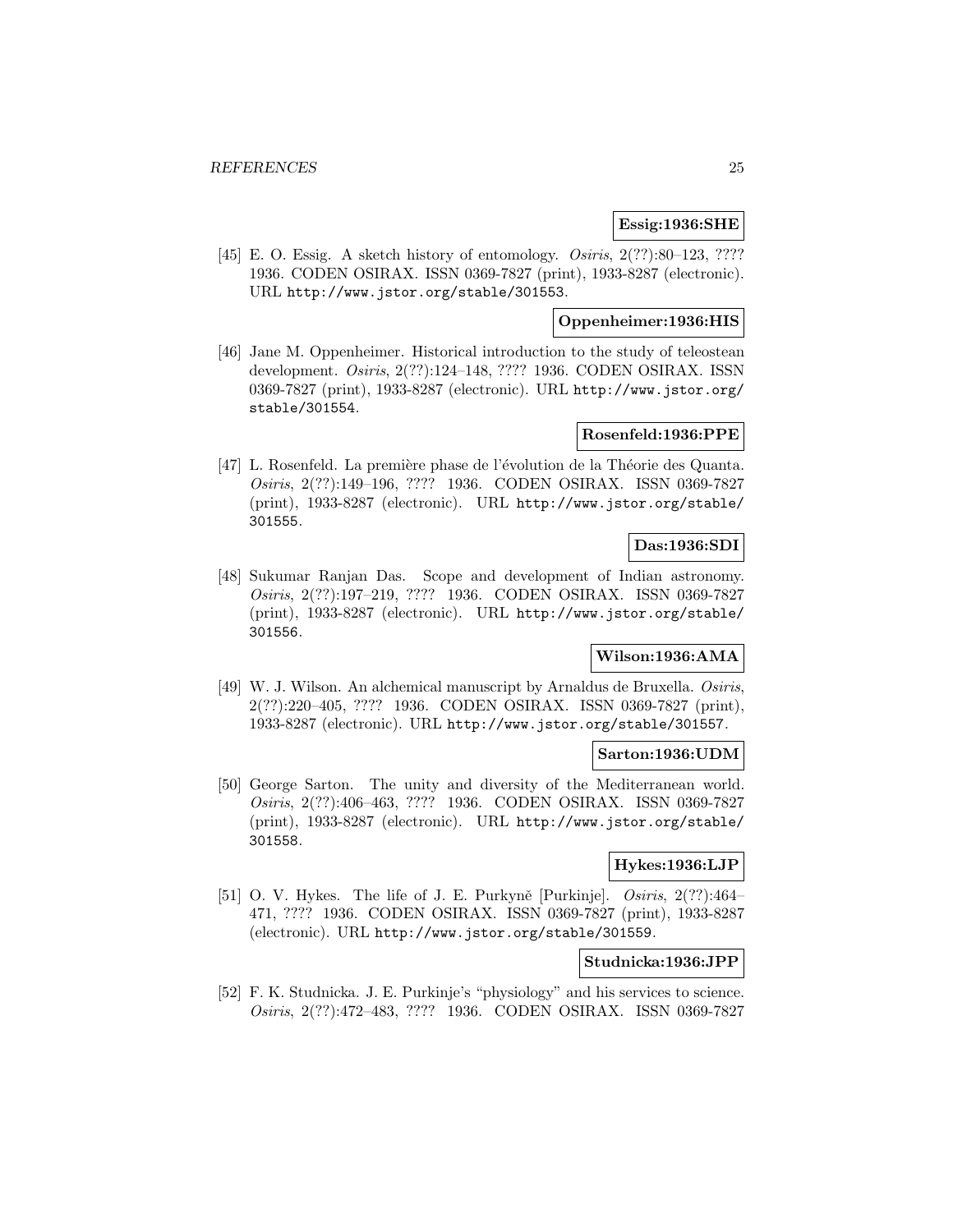(print), 1933-8287 (electronic). URL http://www.jstor.org/stable/ 301560.

## **Mullett:1936:EPS**

[53] Charles F. Mullett. The English plague scare of 1720–23. Osiris, 2(??): 484–516, ???? 1936. CODEN OSIRAX. ISSN 0369–7827 (print), 1933- 8287 (electronic). URL http://www.jstor.org/stable/301561.

### **Neugebauer:1936:JTB**

[54] O. Neugebauer. Jahreszeiten und Tageslängen in der babylonischen Astronomie. (German) [Seasons and day lengths in Babylonian astronomy]. Osiris, 2(??):517–550, ???? 1936. CODEN OSIRAX. ISSN 0369-7827 (print), 1933-8287 (electronic). URL http://www.jstor.org/stable/ 301562.

## **Anonymous:1936:BMb**

[55] Anonymous. Back matter. *Osiris*, 2(??):??, ???? 1936. CODEN OSIRAX. ISSN 0369-7827 (print), 1933-8287 (electronic). URL http://www.jstor. org/stable/301563.

## **Anonymous:1937:FM**

[56] Anonymous. Front matter. Osiris, 3(??):1, ???? 1937. CODEN OSIRAX. ISSN 0369-7827 (print), 1933-8287 (electronic). URL http://www.jstor. org/stable/301577.

#### **Partington:1937:EL**

[57] J. R. Partington. Edmund o. von Lippmann. *Osiris*, 3(??):4-21, ???? 1937. CODEN OSIRAX. ISSN 0369-7827 (print), 1933-8287 (electronic). URL http://www.jstor.org/stable/301578.

#### **vonErhardt-Siebold:1937:HT**

[58] Erika von Erhardt-Siebold. The heliotrope tradition. Osiris, 3(??):22– 46, ???? 1937. CODEN OSIRAX. ISSN 0369-7827 (print), 1933-8287 (electronic). URL http://www.jstor.org/stable/301579.

## **Farber:1937:SGS**

[59] Eduard Färber. Der Stetigkeits-Gedanke und seine Verwirklichung. (German) [The steadiness idea and its realization]. *Osiris*, 3(??):47–68, ???? 1937. CODEN OSIRAX. ISSN 0369-7827 (print), 1933-8287 (electronic). URL http://www.jstor.org/stable/301580.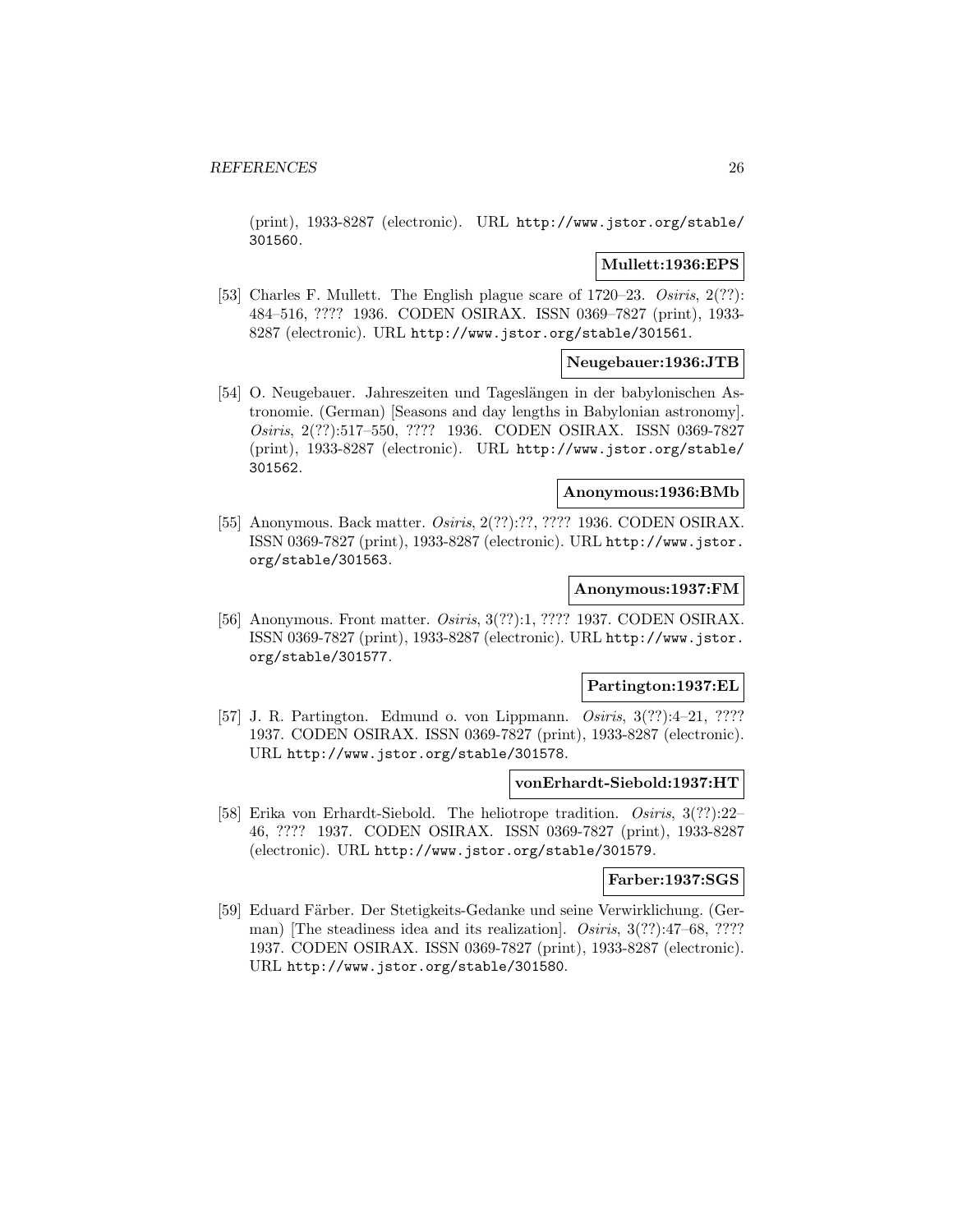#### **Getman:1937:SCB**

[60] Frederick H. Getman. Sir Charles Blagden, F.R.S. Osiris, 3(??):69–87, ???? 1937. CODEN OSIRAX. ISSN 0369-7827 (print), 1933-8287 (electronic). URL http://www.jstor.org/stable/301581.

## **Pacheco:1937:BSO**

[61] Duarte Pacheco and George H. T. Kimble. The "Esmeraldo de Situ Orbis": An early Portuguese textbook on cosmography and navigation. Osiris, 3 (??):88–102, ???? 1937. CODEN OSIRAX. ISSN 0369-7827 (print), 1933- 8287 (electronic). URL http://www.jstor.org/stable/301582.

## **Meyer:1937:LEB**

[62] A. W. Meyer. Leeuwenhoek as experimental biologist. Osiris, 3(??):103– 122, ???? 1937. CODEN OSIRAX. ISSN 0369-7827 (print), 1933-8287 (electronic). URL http://www.jstor.org/stable/301583.

### **Rosen:1937:CC**

[63] Edward Rosen. The commentariolus of Copernicus. Osiris, 3(??):123– 141, ???? 1937. CODEN OSIRAX. ISSN 0369-7827 (print), 1933-8287 (electronic). URL http://www.jstor.org/stable/301584.

## **Simpson:1937:MCA**

[64] Lesley Byrd Simpson. The medicine of the conquistadores: An American pharmacopoea of 1536. Osiris, 3(??):142–164, ???? 1937. CODEN OSIRAX. ISSN 0369-7827 (print), 1933-8287 (electronic). URL http:// www.jstor.org/stable/301585.

### **Kloyda:1937:LQE**

[65] Sister M. Thomas A. Kempis Kloyda. Linear and quadratic equations 1550–1660. Osiris, 3(??):165–192, ???? 1937. CODEN OSIRAX. ISSN 0369-7827 (print), 1933-8287 (electronic). URL http://www.jstor.org/ stable/301586.

#### **Sarton:1937:AD**

[66] George Sarton. Anquetil-Duperron (1731–1805). Osiris, 3(??):193–223, ???? 1937. CODEN OSIRAX. ISSN 0369-7827 (print), 1933-8287 (electronic). URL http://www.jstor.org/stable/301587.

#### **Caratheodory:1937:BRC**

[67] C. Carathéodory. The beginning of research in the calculus of variations. Osiris, 3(??):224–240, ???? 1937. CODEN OSIRAX. ISSN 0369-7827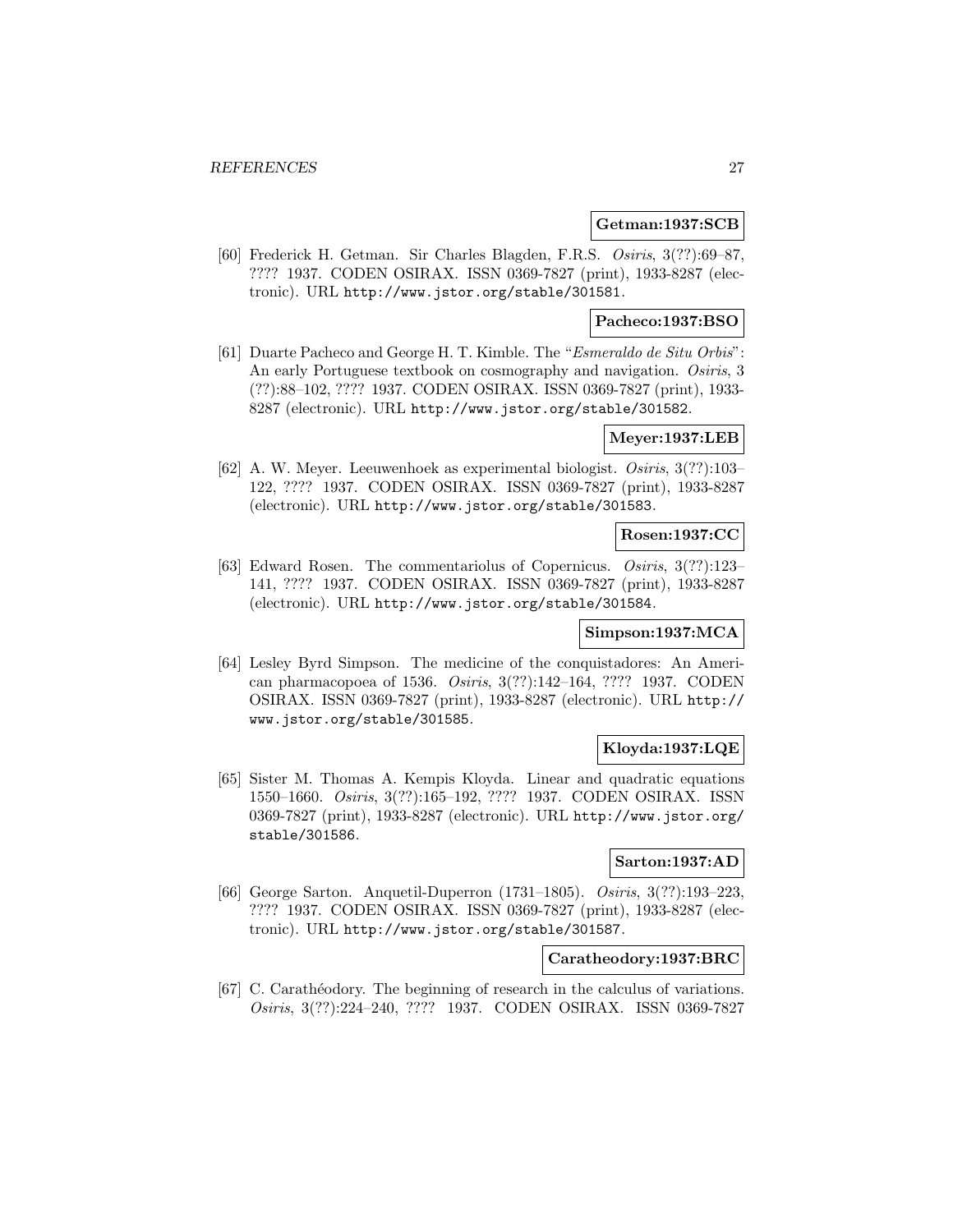(print), 1933-8287 (electronic). URL http://www.jstor.org/stable/ 301588.

## **Sarton:1937:EG**

[68] George Sarton. Évariste Galois. *Osiris*, 3(??):241–259, ???? 1937. CO-DEN OSIRAX. ISSN 0369-7827 (print), 1933-8287 (electronic). URL http://www.jstor.org/stable/301589.

# **Birkhoff:1937:GGT**

[69] Garrett Birkhoff. Galois and group theory. Osiris, 3(??):260–268, ???? 1937. CODEN OSIRAX. ISSN 0369-7827 (print), 1933-8287 (electronic). URL http://www.jstor.org/stable/301590.

## **Funkhouser:1937:HDG**

[70] H. Gray Funkhouser. Historical development of the graphical representation of statistical data. Osiris, 3(??):269–404, ???? 1937. CODEN OSIRAX. ISSN 0369-7827 (print), 1933-8287 (electronic). URL http:// www.jstor.org/stable/301591.

## **Gandz:1937:ODQ**

[71] Solomon Gandz. The origin and development of the quadratic equations in Babylonian, Greek, and early Arabic algebra. Osiris, 3(??):405–557, ???? 1937. CODEN OSIRAX. ISSN 0369-7827 (print), 1933-8287 (electronic). URL http://www.jstor.org/stable/301592.

#### **Mattingly:1937:CSP**

[72] J. R. Mattingly. Cosmogony and stereometry in Posidonian physics. Osiris, 3(??):558–583, ???? 1937. CODEN OSIRAX. ISSN 0369-7827 (print), 1933-8287 (electronic). URL http://www.jstor.org/stable/ 301593.

## **Anonymous:1937:BM**

[73] Anonymous. Back matter. Osiris, 3(??):584–587, ???? 1937. CODEN OSIRAX. ISSN 0369-7827 (print), 1933-8287 (electronic). URL http:// www.jstor.org/stable/301594.

# **Anonymous:1938:FMa**

[74] Anonymous. Front matter. *Osiris*, 4(??):i, ???? 1938. CODEN OSIRAX. ISSN 0369-7827 (print), 1933-8287 (electronic). URL http://www.jstor. org/stable/301531.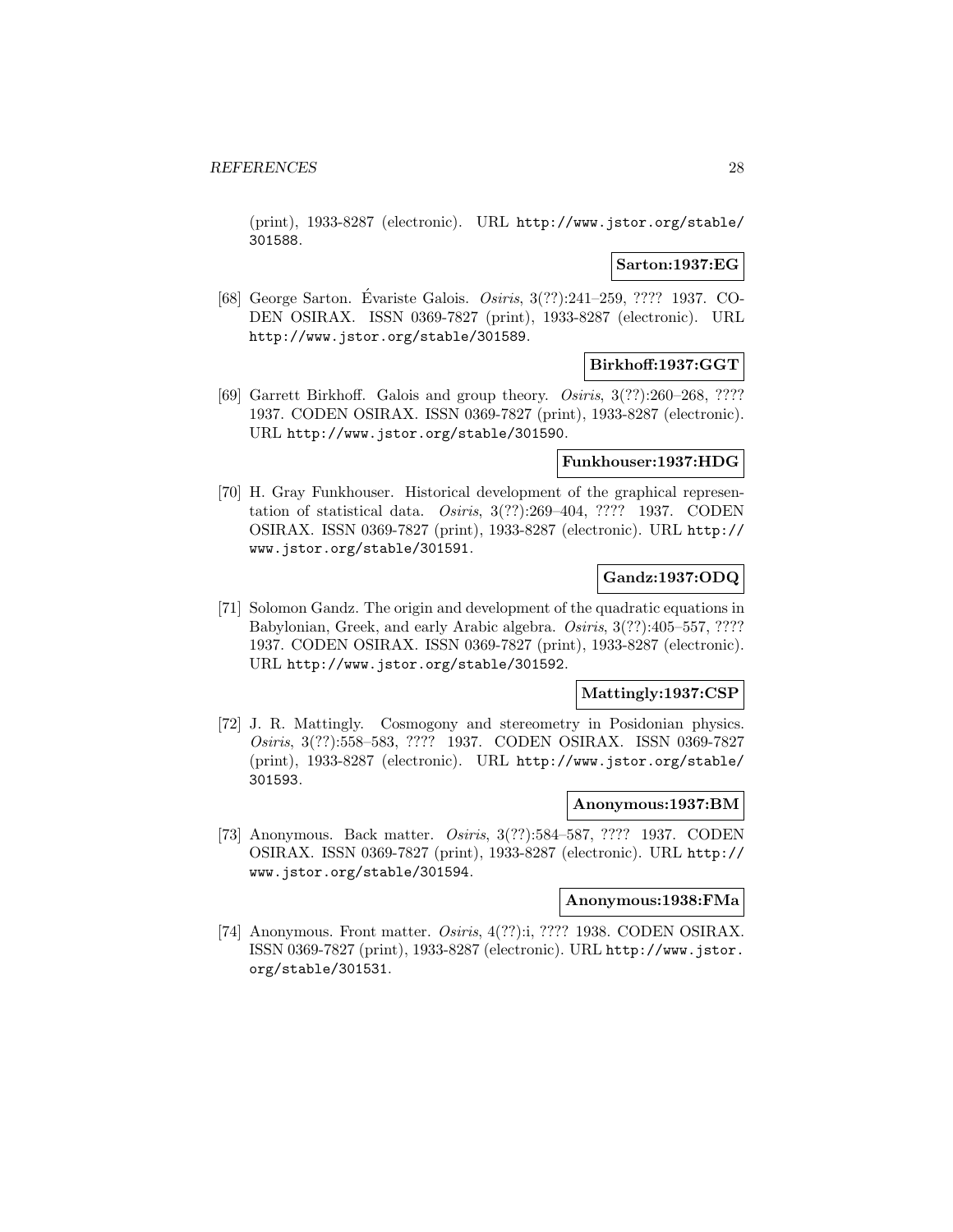#### **Merton:1938:STS**

[75] Robert K. Merton. Science, technology and society in Seventeenth Century England. Osiris, 4(??):360–632, ???? 1938. CODEN OSIRAX. ISSN 0369-7827 (print), 1933-8287 (electronic). URL http://www.jstor.org/ stable/301533.

# **Anonymous:1938:PT**

[76] Anonymous. Paul Tannery. Osiris, 4(??):633–689, ???? 1938. CODEN OSIRAX. ISSN 0369-7827 (print), 1933-8287 (electronic). URL http:// www.jstor.org/stable/301534.

# **Sarton:1938:LPT**

[77] George Sarton and Pierre Boutroux. L'oeuvre de Paul Tannery. Osiris, 4(??):690–705, ???? 1938. CODEN OSIRAX. ISSN 0369-7827 (print), 1933-8287 (electronic). URL http://www.jstor.org/stable/301535.

#### **Ducasse:1938:VOM**

[78] P. Ducasse. La vie et l'oeuvre de madame Paul Tannery. (French) [The life and work of Mrs. Paul Tannery]. Osiris, 4(??):706–709, ???? 1938. CODEN OSIRAX. ISSN 0369-7827 (print), 1933-8287 (electronic). URL http://www.jstor.org/stable/301536.

# **Anonymous:1938:BMa**

[79] Anonymous. Back matter. Osiris, 4(??):710–714, ???? 1938. CODEN OSIRAX. ISSN 0369-7827 (print), 1933-8287 (electronic). URL http:// www.jstor.org/stable/301537.

## **Klebs:1938:ISM**

[80] Arnold C. Klebs. Incunabula scientifica et medica. Osiris,  $4(??):$ iv + 1–11+13–359, ???? 1938. CODEN OSIRAX. ISSN 0369-7827 (print), 1933-8287 (electronic). URL http://www.jstor.org/stable/301532.

## **Anonymous:1938:FMb**

[81] Anonymous. Front matter. *Osiris*, 5(??):1, ???? 1938. CODEN OSIRAX. ISSN 0369-7827 (print), 1933-8287 (electronic). URL http://www.jstor. org/stable/301564.

### **Kraus:1938:JR**

[82] Paul Kraus. Julius Ruska. Osiris, 5(??):4–40, ???? 1938. CODEN OSIRAX. ISSN 0369-7827 (print), 1933-8287 (electronic). URL http: //www.jstor.org/stable/301565.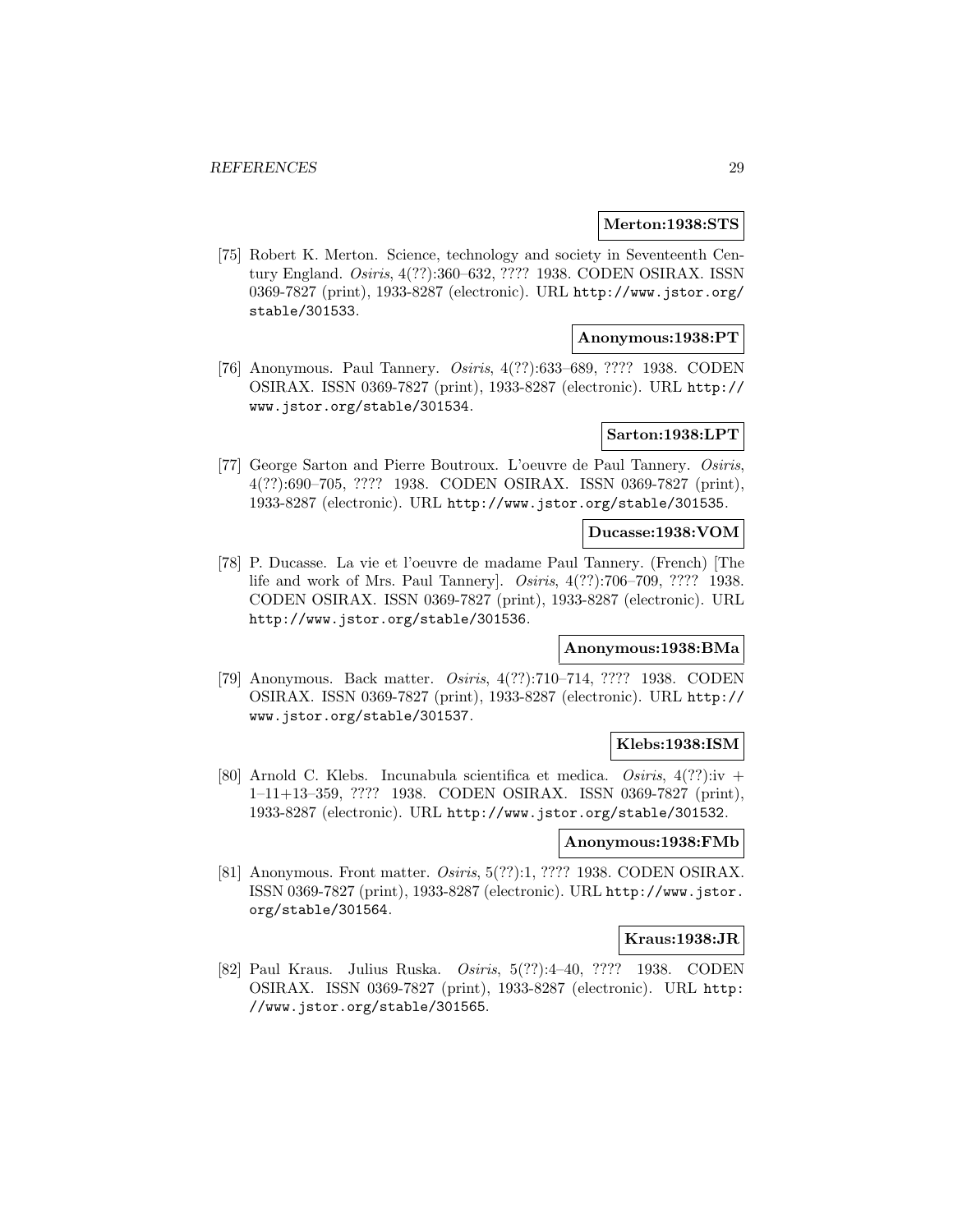#### **Sarton:1938:SLT**

[83] George Sarton. The scientific literature transmitted through the incunabula. Osiris, 5(??):41–123 + 125–245, ???? 1938. CODEN OSIRAX. ISSN 0369-7827 (print), 1933-8287 (electronic). URL http://www.jstor.org/ stable/301566.

## **Torrey:1938:AKP**

[84] Harry Beal Torrey. Athanasius Kircher and the progress of medicine. Osiris, 5(??):246–275, ???? 1938. CODEN OSIRAX. ISSN 0369-7827 (print), 1933-8287 (electronic). URL http://www.jstor.org/stable/ 301567.

#### **Shoen:1938:PAA**

[85] Harriet H. Shoen. Prince Albert and the application of statistics to problems of government. Osiris, 5(??):276–318, ???? 1938. CODEN OSIRAX. ISSN 0369-7827 (print), 1933-8287 (electronic). URL http://www.jstor. org/stable/301568.

### **Gandz:1938:AIR**

[86] Solomon Gandz. The algebra of inheritance: A rehabilitation of Al-Khuwarizmi. Osiris, 5(??):319–391, ???? 1938. CODEN OSIRAX. ISSN 0369-7827 (print), 1933-8287 (electronic). URL http://www.jstor.org/ stable/301569.

### **Speter:1938:VKB**

[87] Max Speter. "Vater Kopp": Bio-, Biblio- und Psychographisches von und über Hermann Kopp (1817–1892). (German) ["Father Kopp": bio-, bibliographic- and psychographics from and about Hermann Kopp (1817– 1892)]. Osiris, 5(??):392–460, ???? 1938. CODEN OSIRAX. ISSN 0369-7827 (print), 1933-8287 (electronic). URL http://www.jstor.org/ stable/301570.

# **Aharoni:1938:SAM**

[88] I. Aharoni. On some animals mentioned in the Bible. Osiris, 5(??):461– 478, ???? 1938. CODEN OSIRAX. ISSN 0369-7827 (print), 1933-8287 (electronic). URL http://www.jstor.org/stable/301571.

#### **Farber:1938:CUG**

[89] Eduard Färber. Copernicanische Umkehrungen in der Geschichte der Chemie. (German) [Copernican inversions in the history of chemistry]. Osiris, 5(??):479–498, ???? 1938. CODEN OSIRAX. ISSN 0369-7827 (print), 1933-8287 (electronic). URL http://www.jstor.org/stable/ 301572.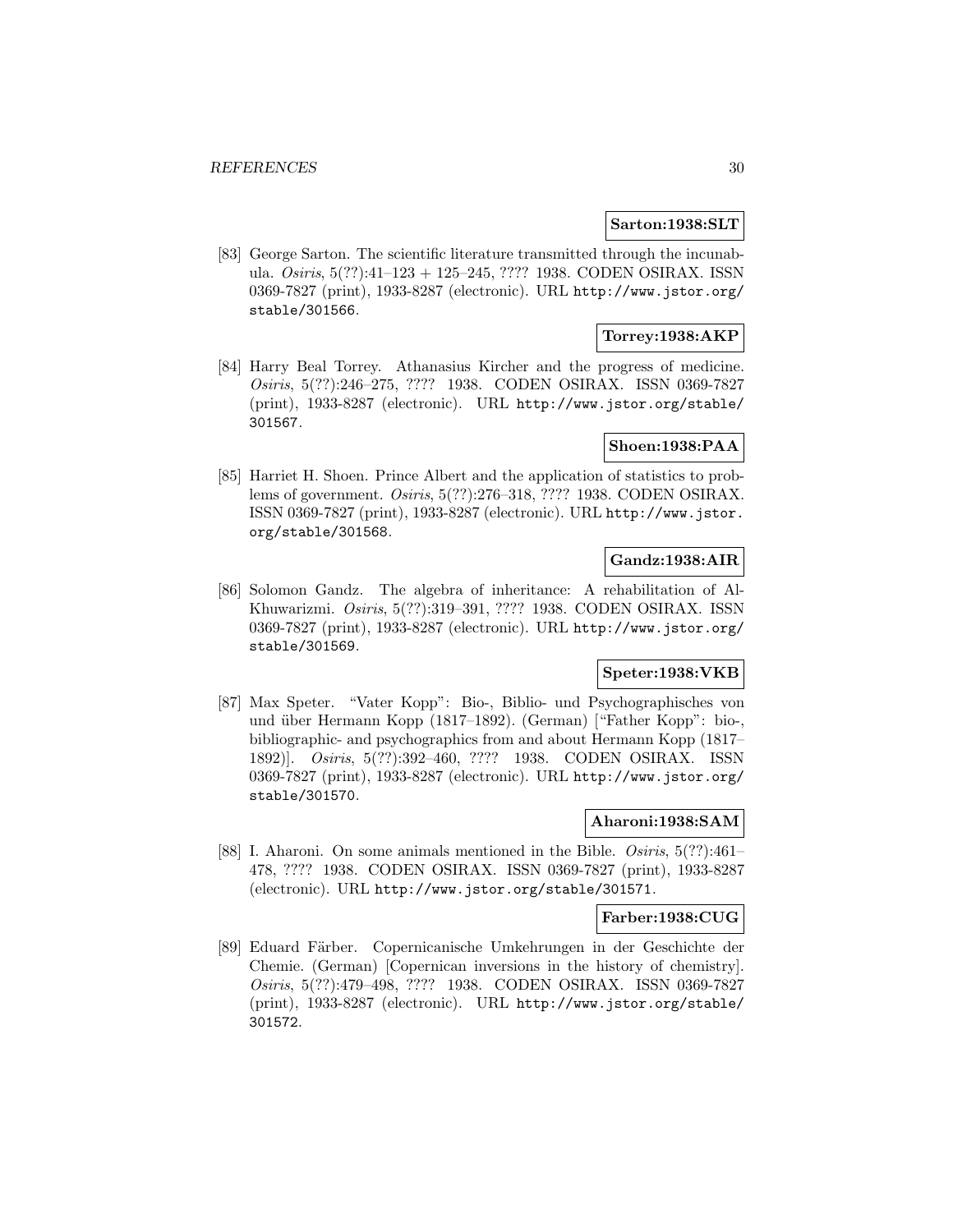#### **Dubs:1938:SED**

[90] Homer H. Dubs. Solar eclipses during the former Han Period. Osiris, 5(??):499–522, ???? 1938. CODEN OSIRAX. ISSN 0369-7827 (print), 1933-8287 (electronic). URL http://www.jstor.org/stable/301573.

#### **Thomson:1938:TMS**

[91] S. Harrison Thomson. The texts of Michael Scot's Ars Alchemie. Osiris, 5(??):523–559, ???? 1938. CODEN OSIRAX. ISSN 0369-7827 (print), 1933-8287 (electronic). URL http://www.jstor.org/stable/301574.

## **Norman:1938:DAP**

[92] Daniel Norman. The development of astronomical photography. Osiris, 5(??):560–594, ???? 1938. CODEN OSIRAX. ISSN 0369-7827 (print), 1933-8287 (electronic). URL http://www.jstor.org/stable/301575.

#### **Anonymous:1938:BMb**

[93] Anonymous. Back matter. Osiris, 5(??):595–601, ???? 1938. CODEN OSIRAX. ISSN 0369-7827 (print), 1933-8287 (electronic). URL http:// www.jstor.org/stable/301576.

# **Anonymous:1939:FMa**

[94] Anonymous. Front matter. Osiris, 6(??):I, ???? 1939. CODEN OSIRAX. ISSN 0369-7827 (print), 1933-8287 (electronic). URL http://www.jstor. org/stable/301595.

#### **Anonymous:1939:JBB**

[95] Anonymous. Joseph Bidez bibliography 1894–1938. Osiris, 6(??):IV– IX, ???? 1939. CODEN OSIRAX. ISSN 0369-7827 (print), 1933-8287 (electronic). URL http://www.jstor.org/stable/301596.

### **Wilson:1939:CLV**

[96] William Jerome Wilson. Catalogue of Latin and vernacular alchemical manuscripts in the United States and Canada. *Osiris*, 6(??):1–836, ???? 1939. CODEN OSIRAX. ISSN 0369-7827 (print), 1933-8287 (electronic). URL http://www.jstor.org/stable/301597.

## **Anonymous:1939:BMa**

[97] Anonymous. Back matter. Osiris, 6(??):837–844, ???? 1939. CODEN OSIRAX. ISSN 0369-7827 (print), 1933-8287 (electronic). URL http:// www.jstor.org/stable/301598.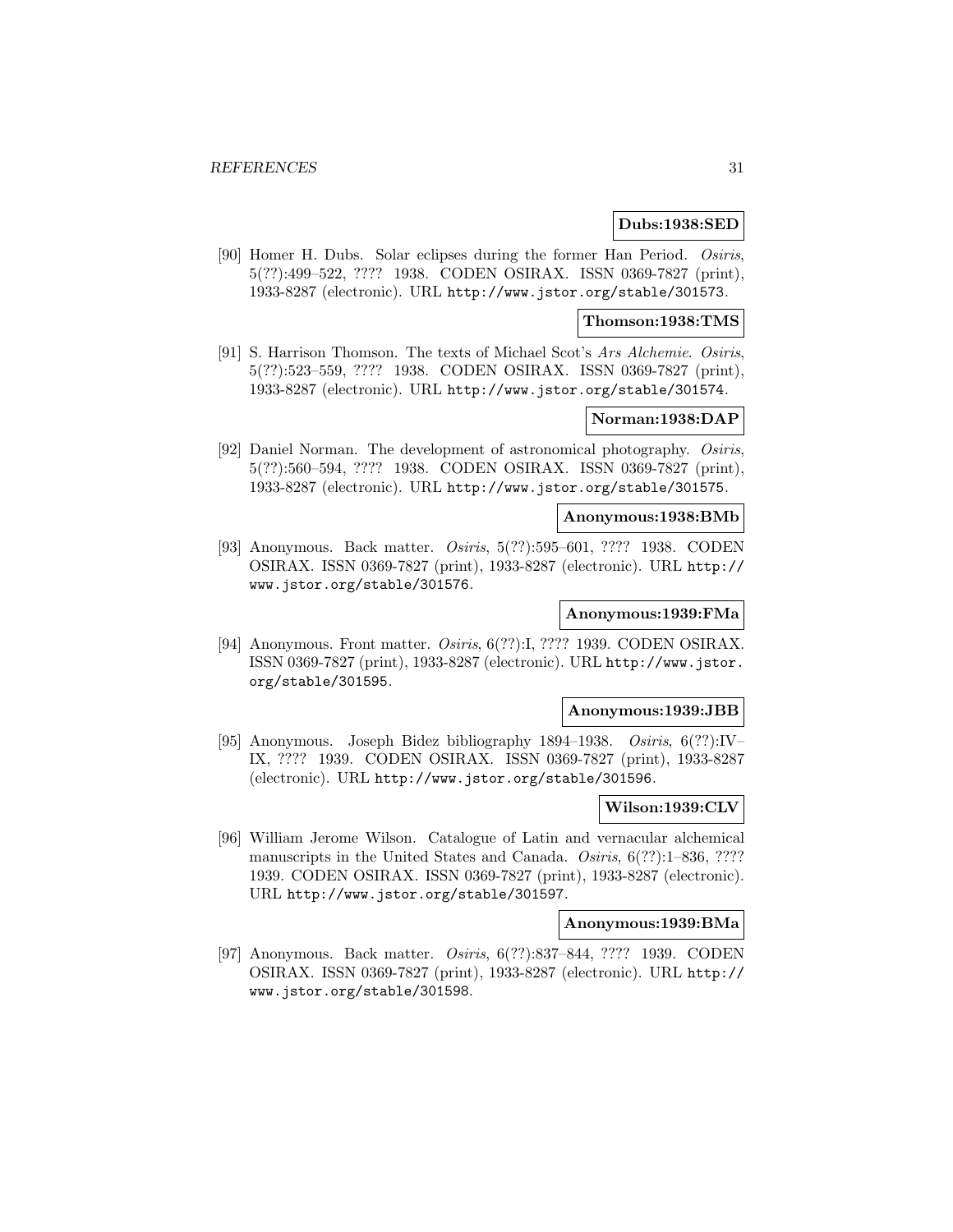#### **Anonymous:1939:FMb**

[98] Anonymous. Front matter. Osiris, 7(??):1, ???? 1939. CODEN OSIRAX. ISSN 0369-7827 (print), 1933-8287 (electronic). URL http://www.jstor. org/stable/301538.

# **Archibald:1939:GL**

[99] Raymond Clare Archibald. Gino Loria. Osiris, 7(??):4–30, ???? 1939. CODEN OSIRAX. ISSN 0369-7827 (print), 1933-8287 (electronic). URL http://www.jstor.org/stable/301539.

# **Ruska:1939:PRS**

[100] Julius Ruska. Pseudepigraphe rasis-schriften. (German) []. Osiris, 7(??): 31–94, ???? 1939. CODEN OSIRAX. ISSN 0369-7827 (print), 1933-8287 (electronic). URL http://www.jstor.org/stable/301540.

#### **Thureau-Dangin:1939:SHS**

[101] F. Thureau-Dangin. Sketch of a history of the sexagesimal system. Osiris, 7(??):95–141, ???? 1939. CODEN OSIRAX. ISSN 0369-7827 (print), 1933-8287 (electronic). URL http://www.jstor.org/stable/301541.

# **Nagel:1939:FMC**

[102] Ernest Nagel. The formation of modern conceptions of formal logic in the development of geometry. Osiris, 7(??):142–223, ???? 1939. CODEN OSIRAX. ISSN 0369-7827 (print), 1933-8287 (electronic). URL http:// www.jstor.org/stable/301542.

### **Sarton:1939:B**

[103] George Sarton. Borodin (1833–87). Osiris, 7(??):224–260, ???? 1939. CODEN OSIRAX. ISSN 0369-7827 (print), 1933-8287 (electronic). URL http://www.jstor.org/stable/301543.

# **Gandz:1939:DLP**

[104] Solomon Gandz. The dawn of literature: Prolegomena to a history of unwritten literature. Osiris, 7(??):261–522, ???? 1939. CODEN OSIRAX. ISSN 0369-7827 (print), 1933-8287 (electronic). URL http://www.jstor. org/stable/301544.

#### **Pelseneer:1939:LIN**

[105] Jean Pelseneer and Isaac Newton. Lettres Inédites de Newton. Osiris, 7(??):523–555, ???? 1939. CODEN OSIRAX. ISSN 0369-7827 (print), 1933-8287 (electronic). URL http://www.jstor.org/stable/301545.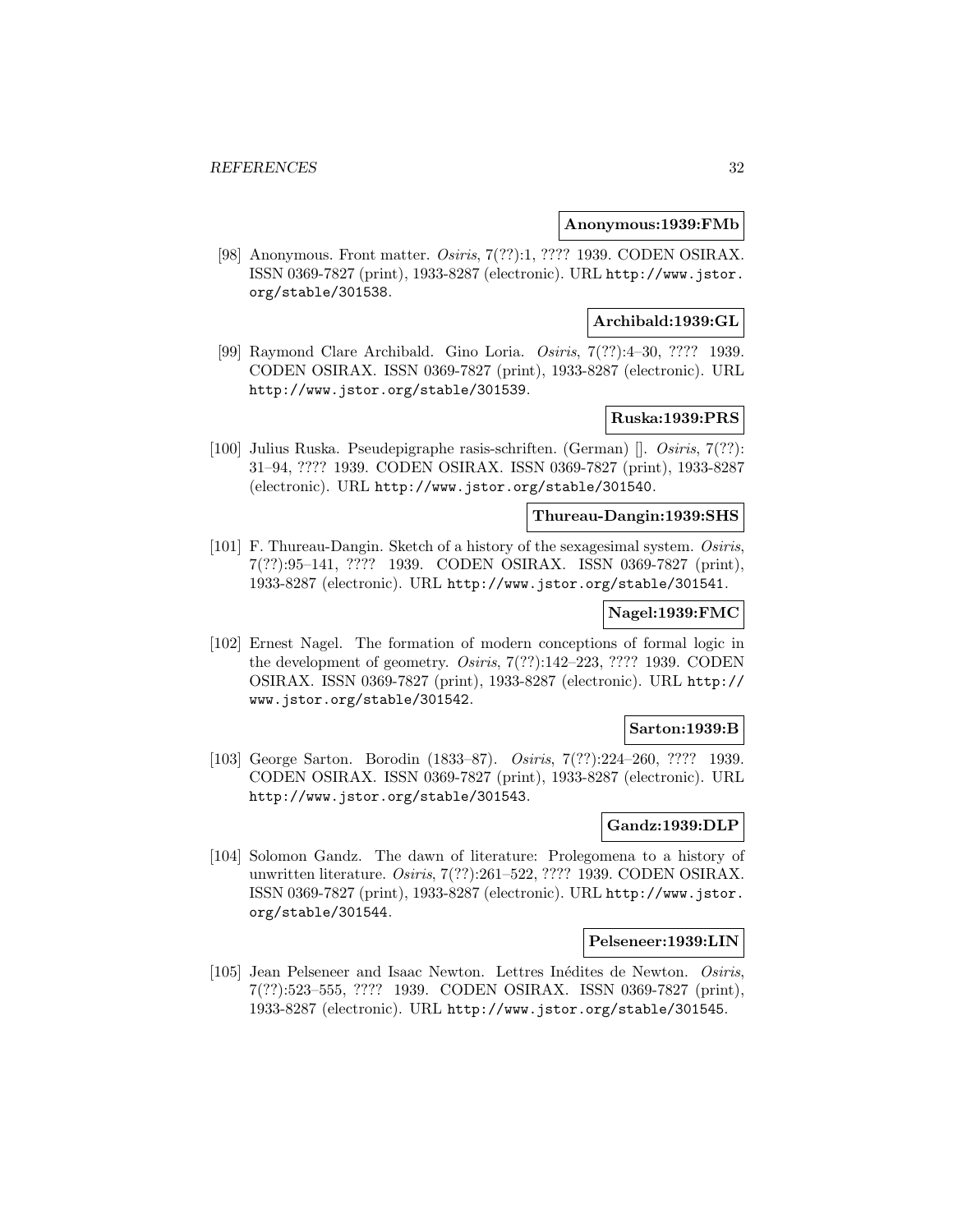#### **Watson:1939:EDA**

[106] E. C. Watson. The early days of the Académie des sciences as portrayed in the engravings of Sébastien le clerc.  $Osiris, 7(??):556–587, ????$  1939. CODEN OSIRAX. ISSN 0369-7827 (print), 1933-8287 (electronic). URL http://www.jstor.org/stable/301546.

## **Keenan:1939:SAB**

[107] Mary Emily Keenan. St. Augustine and biological science. Osiris, 7(??): 588–608, ???? 1939. CODEN OSIRAX. ISSN 0369-7827 (print), 1933- 8287 (electronic). URL http://www.jstor.org/stable/301547.

#### **Anonymous:1939:BMb**

[108] Anonymous. Back matter. Osiris, 7(??):609–616, ???? 1939. CODEN OSIRAX. ISSN 0369-7827 (print), 1933-8287 (electronic). URL http:// www.jstor.org/stable/301548.

#### **Anonymous:1948:FM**

[109] Anonymous. Front matter. Osiris, 8(??):i–1, ???? 1948. CODEN OSIRAX. ISSN 0369-7827 (print), 1933-8287 (electronic). URL http: //www.jstor.org/stable/301519.

#### **Pelseneer:1948:PVE**

[110] Jean Pelseneer. Paul Ver Eecke. Osiris, 8(??):4–11, ???? 1948. CODEN OSIRAX. ISSN 0369-7827 (print), 1933-8287 (electronic). URL http:// www.jstor.org/stable/301520.

## **Gandz:1948:SBM**

[111] Solomon Gandz. Studies in Babylonian mathematics i: Indeterminate analysis in Babylonian mathematics. Osiris, 8(??):12–40, ???? 1948. CO-DEN OSIRAX. ISSN 0369-7827 (print), 1933-8287 (electronic). URL http://www.jstor.org/stable/301521.

## **Thorndike:1948:SLK**

[112] Lynn Thorndike. Some little known astronomical and mathematical manuscripts. Osiris, 8(??):41–72, ???? 1948. CODEN OSIRAX. ISSN 0369-7827 (print), 1933-8287 (electronic). URL http://www.jstor.org/ stable/301522.

#### **Stearns:1948:CFR**

[113] Raymond Phineas Stearns. Colonial Fellows of the Royal Society of London, 1661–1788. Osiris, 8(??):73–121, ???? 1948. CODEN OSIRAX. ISSN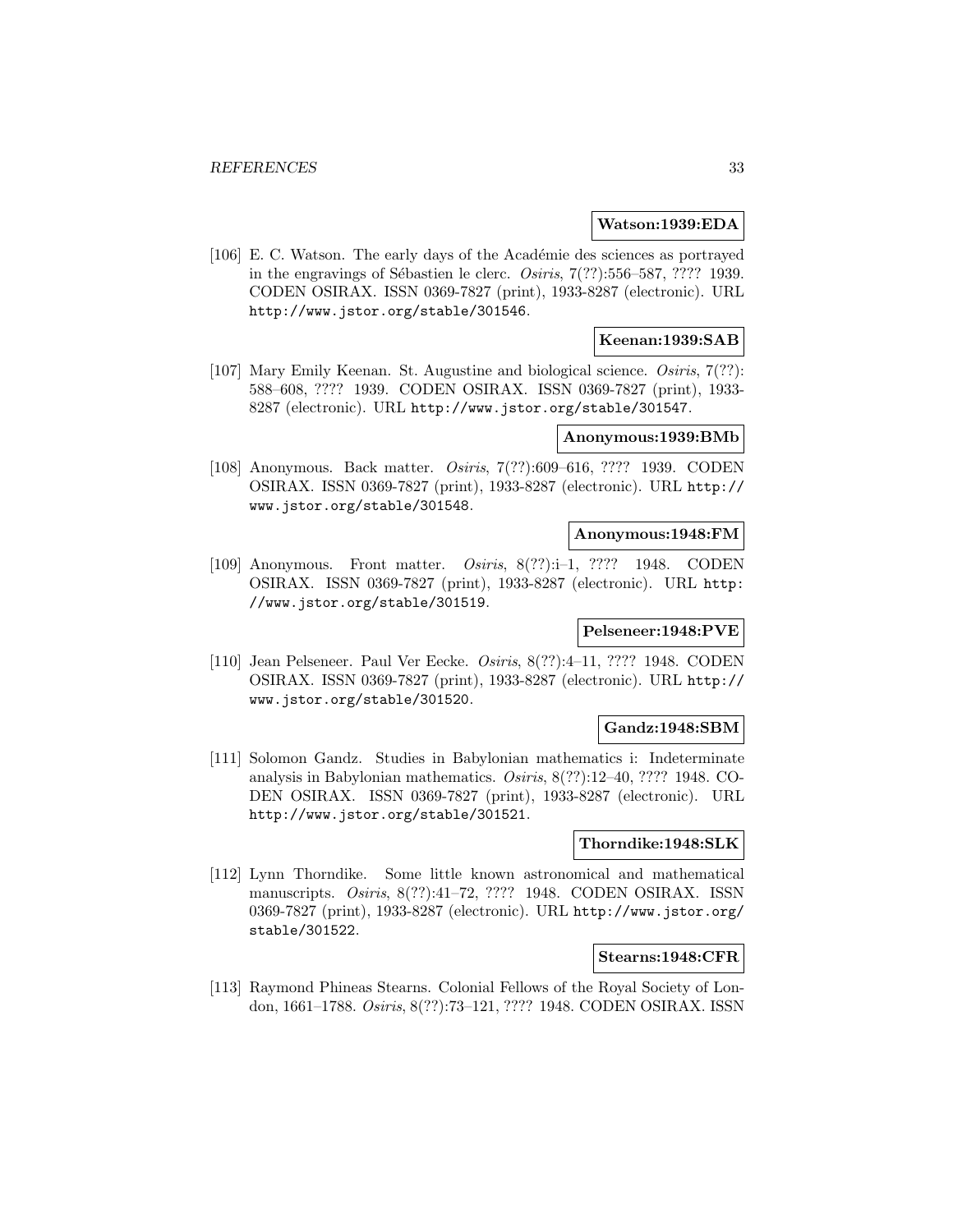0369-7827 (print), 1933-8287 (electronic). URL http://www.jstor.org/ stable/301523.

#### **Meyerhof:1948:AAB**

[114] Max Meyerhof. 'Alī al-Bayhaqī's Tatimmat Siwān al-Hikma: A biographical work on learned men of the Islam. Osiris, 8(??):122–217, ???? 1948. CODEN OSIRAX. ISSN 0369-7827 (print), 1933-8287 (electronic). URL http://www.jstor.org/stable/301524.

# **Loria:1948:PEM**

 $[115]$  Gino Loria. Perfectionnements, Evolution, Métamorphoses du concept de "coordonnées": Contribution a l'histoire de la Géométrie analytique. (French) [Improvements, developments, metamorphoses the concept of "coordinates": contribution to the history of analytic geometry]. Osiris, 8(??):218–288, ???? 1948. CODEN OSIRAX. ISSN 0369-7827 (print), 1933-8287 (electronic). URL http://www.jstor.org/stable/301525.

## **Cole:1948:BRB**

[116] F. J. Cole. Bibliographical reflections of a biologist. Osiris, 8(??):289– 315, ???? 1948. CODEN OSIRAX. ISSN 0369-7827 (print), 1933-8287 (electronic). URL http://www.jstor.org/stable/301526.

## **Junge:1948:FPB**

[117] Gustav Junge. Flächenanlegung und Pentagramm: Ein Beitrag zur Entwicklungs-Geschichte von Euklids Elementen. (German) [Application of areas and pentagram: A contribution to the development history of Euclid's Elements]. Osiris, 8(??):316–345, ???? 1948. CODEN OSIRAX. ISSN 0369-7827 (print), 1933-8287 (electronic). URL http://www.jstor. org/stable/301527.

### **Pagel:1948:JBV**

[118] Walter Pagel. J. B. van Helmont, De Tempore, and biological time. Osiris, 8(??):346–417, ???? 1948. CODEN OSIRAX. ISSN 0369-7827 (print), 1933-8287 (electronic). URL http://www.jstor.org/stable/301528.

### **Weiss:1948:NGI**

[119] Helene Weiss. Notes on the Greek ideas referred to in Van Helmont, De Tempore. Osiris, 8(??):418–449, ???? 1948. CODEN OSIRAX. ISSN 0369-7827 (print), 1933-8287 (electronic). URL http://www.jstor.org/ stable/301529.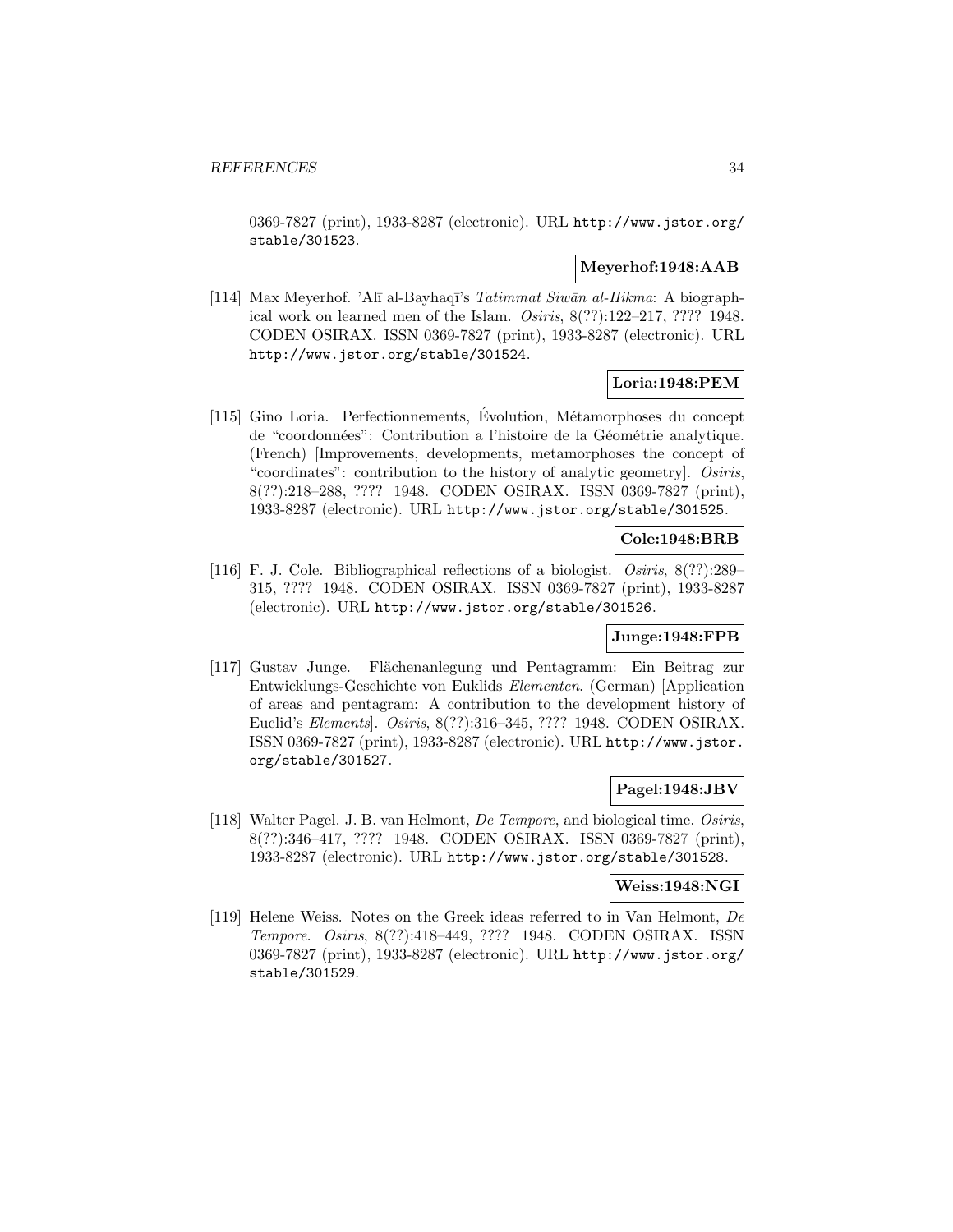#### **Anonymous:1948:BM**

[120] Anonymous. Back matter. Osiris, 8(??):451, ???? 1948. CODEN OSIRAX. ISSN 0369-7827 (print), 1933-8287 (electronic). URL http: //www.jstor.org/stable/301530.

#### **Anonymous:1952:FM**

[121] Anonymous. Front matter. *Osiris*, 10(??):1, ???? 1952. CODEN OSIRAX. ISSN 0369-7827 (print), 1933-8287 (electronic). URL http://www.jstor. org/stable/301803.

## **Delorme:1952:HB**

[122] Súzanne Delorme. Henri Berr. Osiris, 10(??):4-9, ???? 1952. CODEN OSIRAX. ISSN 0369-7827 (print), 1933-8287 (electronic). URL http:// www.jstor.org/stable/301804.

# **Gandz:1952:DHH**

[123] Solomon Gandz. The division of the hour in Hebrew literature. Osiris, 10(??):10–34, ???? 1952. CODEN OSIRAX. ISSN 0369-7827 (print), 1933-8287 (electronic). URL http://www.jstor.org/stable/301805.

# **Haas:1952:GE**

[124] Otto Haas. Goethe and evolution. *Osiris*, 10(??):35–42, ???? 1952. CO-DEN OSIRAX. ISSN 0369-7827 (print), 1933-8287 (electronic). URL http://www.jstor.org/stable/301806.

## **Hennig:1952:GIH**

[125] John Hennig. Goethe's interest in the history of British physics. Osiris, 10(??):43–66, ???? 1952. CODEN OSIRAX. ISSN 0369-7827 (print), 1933-8287 (electronic). URL http://www.jstor.org/stable/301807.

### **Hervey:1952:HDL**

[126] Helen Hervey. Hobbes and Descartes in the light of some unpublished letters of the correspondence between Sir Charles Cavendish and Dr. John Pell. Osiris, 10(??):67–90, ???? 1952. CODEN OSIRAX. ISSN 0369-7827 (print), 1933-8287 (electronic). URL http://www.jstor.org/stable/ 301808.

#### **Honigsheim:1952:AIP**

[127] Paul Honigsheim. The American Indian in the philosophy of the English and French Enlightenment. Osiris, 10(??):91–108, ???? 1952. CODEN OSIRAX. ISSN 0369-7827 (print), 1933-8287 (electronic). URL http:// www.jstor.org/stable/301809.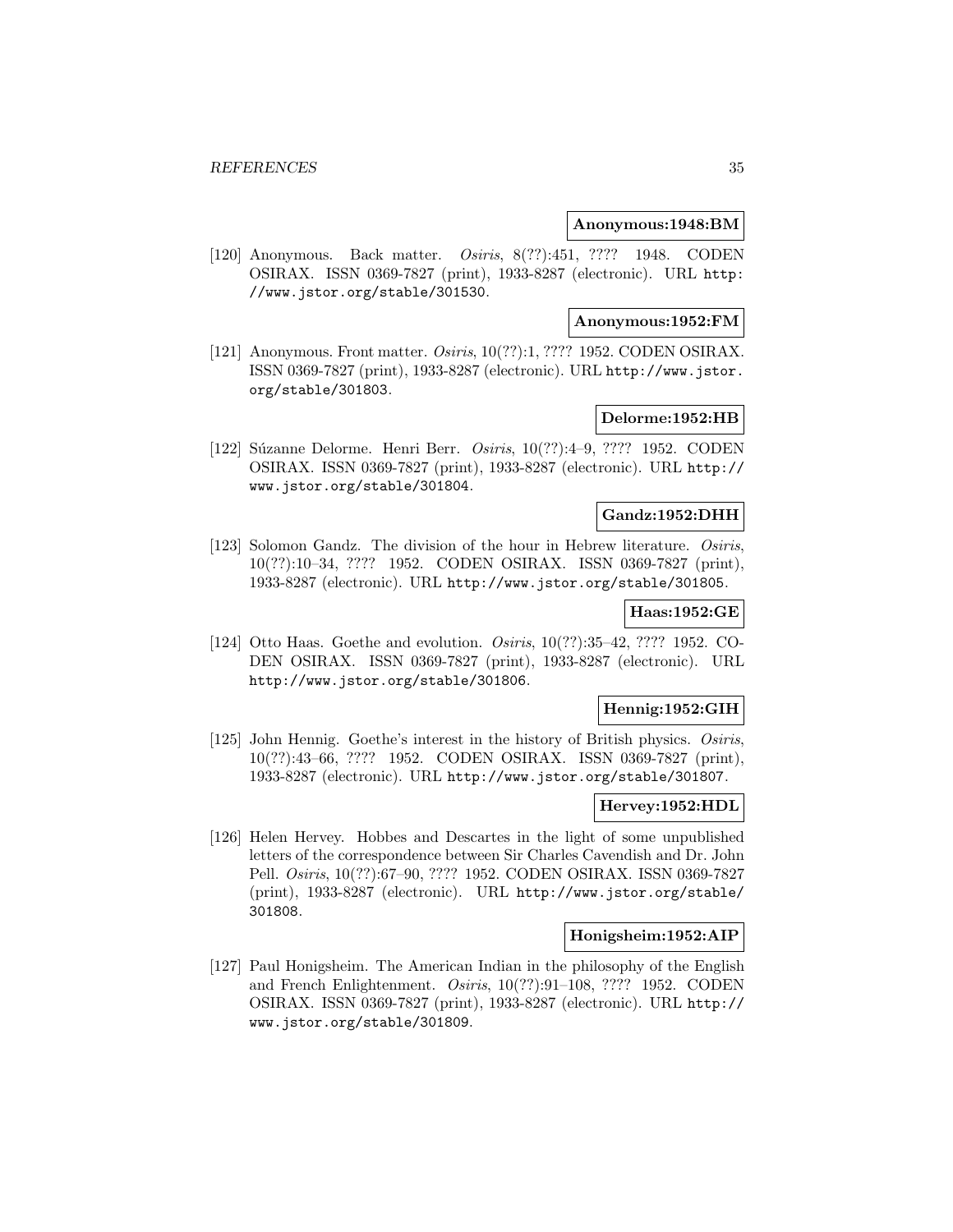#### **Hooijer:1952:FFH**

[128] Dirk Albert Hooijer. Fact and fiction in hippopotamology (sampling the history of scientific error). *Osiris*, 10(??):109–116, ???? 1952. CODEN OSIRAX. ISSN 0369-7827 (print), 1933-8287 (electronic). URL http:// www.jstor.org/stable/301810.

## **Issawi:1952:AGC**

[129] Charles Issawi. Arab geography and the circumnavigation of Africa. Osiris, 10(??):117–128, ???? 1952. CODEN OSIRAX. ISSN 0369-7827 (print), 1933-8287 (electronic). URL http://www.jstor.org/stable/ 301811.

# **Liu:1952:SCC**

[130] Gaines K. C. Liu. The silkworm and Chinese culture. *Osiris*, 10(??):129– 194, ???? 1952. CODEN OSIRAX. ISSN 0369-7827 (print), 1933-8287 (electronic). URL http://www.jstor.org/stable/301812.

#### **MacKinney:1952:MEM**

[131] Loren C. MacKinney. Multiple explicits of a medieval dynamidia. Osiris, 10(??):195–205, ???? 1952. CODEN OSIRAX. ISSN 0369-7827 (print), 1933-8287 (electronic). URL http://www.jstor.org/stable/301813.

# **Merton:1952:STB**

[132] E. S. Merton. Sir Thomas Browne's theories of respiration and combustion. Osiris, 10(??):206–223, ???? 1952. CODEN OSIRAX. ISSN 0369-7827 (print), 1933-8287 (electronic). URL http://www.jstor.org/ stable/301814.

### **Mullett:1952:PEM**

[133] Charles F. Mullett. Politics, economics and medicine: Charles Maclean and anticontagion in England. *Osiris*,  $10(??):224-251, ????$  1952. CODEN OSIRAX. ISSN 0369-7827 (print), 1933-8287 (electronic). URL http:// www.jstor.org/stable/301815.

## **Neugebauer:1952:TAS**

[134] O. Neugebauer. Tamil astronomy: A study in the history of astronomy in India. Osiris, 10(??):252–276, ???? 1952. CODEN OSIRAX. ISSN 0369-7827 (print), 1933-8287 (electronic). URL http://www.jstor.org/ stable/301816.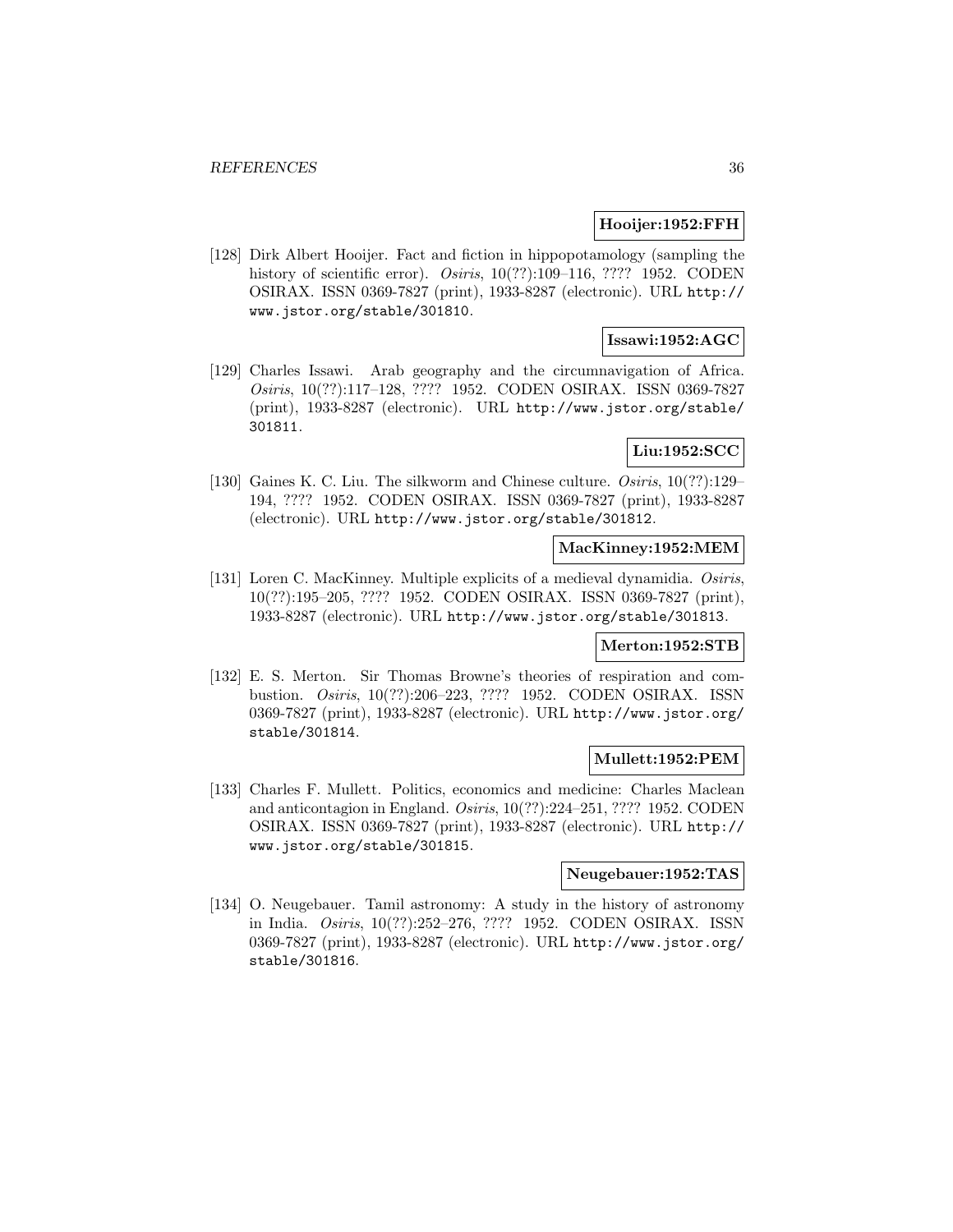### **Patterson:1952:PWH**

[135] Louise Diehl Patterson. Pendulums of Wren and Hooke. Osiris, 10(??): 277–321, ???? 1952. CODEN OSIRAX. ISSN 0369-7827 (print), 1933- 8287 (electronic). URL http://www.jstor.org/stable/301817.

## **Pelseneer:1952:LIC**

[136] Jean Pelseneer and Condorcet. Lettres Inédites de Condorcet. (French) [Unpublished letters of Condorcet]. Osiris, 10(??):322–327, ???? 1952. CODEN OSIRAX. ISSN 0369-7827 (print), 1933-8287 (electronic). URL http://www.jstor.org/stable/301818.

## **Sarton:1952:ACH**

[137] George Sarton. Auguste Comte, historian of science: With a short digression on Clotilde de Vaux and Harriet Taylor. Osiris, 10(??):328–357, ???? 1952. CODEN OSIRAX. ISSN 0369-7827 (print), 1933-8287 (electronic). URL http://www.jstor.org/stable/301819.

## **Dvorak:1952:QCM**

[138] Frant Dvorák and J. Skutil. Quelques contributions moraves à la connaissance de la médecine préhistorique et protohistorique. (French) [Some Moravian contributions to the knowledge of prehistoric and protohistoric medicine]. Osiris, 10(??):358–367, ???? 1952. CODEN OSIRAX. ISSN 0369-7827 (print), 1933-8287 (electronic). URL http://www.jstor.org/ stable/301820.

# **Suter:1952:BSD**

[139] Rufus Suter. A biographical sketch of Dr. William Gilbert of Colchester. Osiris, 10(??):368–384, ???? 1952. CODEN OSIRAX. ISSN 0369-7827 (print), 1933-8287 (electronic). URL http://www.jstor.org/stable/ 301821.

#### **Szczesniak:1952:AKB**

[140] Baleslaw Szczesniak. Athanasius Kircher's: China Illustrata. Osiris, 10 (??):385–411, ???? 1952. CODEN OSIRAX. ISSN 0369-7827 (print), 1933-8287 (electronic). URL http://www.jstor.org/stable/301822.

## **Boas:1952:EMP**

[141] Marie Boas. The establishment of the mechanical philosophy. Osiris, 10 (??):412–541, ???? 1952. CODEN OSIRAX. ISSN 0369-7827 (print), 1933-8287 (electronic). URL http://www.jstor.org/stable/301823.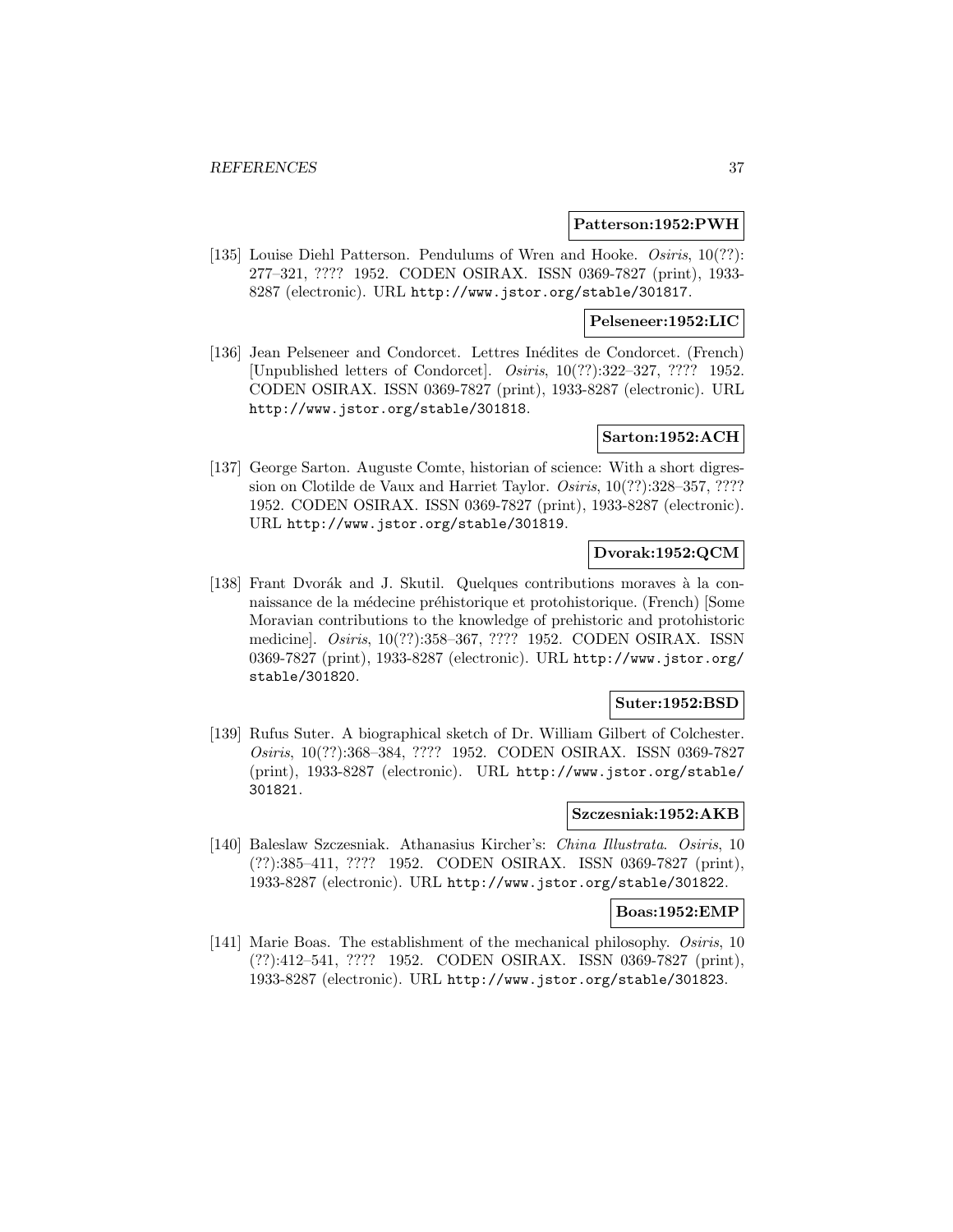## **Boynton:1952:ATN**

[142] Mary Fuertes Boynton. Abbott Thayer and natural history. Osiris, 10 (??):542–555, ???? 1952. CODEN OSIRAX. ISSN 0369-7827 (print), 1933-8287 (electronic). URL http://www.jstor.org/stable/301824.

## **Carmody:1952:PTI**

[143] Francis J. Carmody. The planetary theory of Ibn Rushd. Osiris, 10(??): 556–586, ???? 1952. CODEN OSIRAX. ISSN 0369-7827 (print), 1933- 8287 (electronic). URL http://www.jstor.org/stable/301825.

## **Clagett:1952:AMA**

[144] Marshall Clagett. Archimedes in the Middle Ages: The De mensura circuli. Osiris, 10(??):587–618, ???? 1952. CODEN OSIRAX. ISSN 0369-7827 (print), 1933-8287 (electronic). URL http://www.jstor.org/ stable/301826.

#### **Anonymous:1952:BM**

[145] Anonymous. Back matter. *Osiris*, 10(??):619-630, ???? 1952. CODEN OSIRAX. ISSN 0369-7827 (print), 1933-8287 (electronic). URL http:// www.jstor.org/stable/301827.

## **Anonymous:1954:FM**

[146] Anonymous. Front matter. Osiris, 11(??):i–iii, ???? 1954. CODEN OSIRAX. ISSN 0369-7827 (print), 1933-8287 (electronic). URL http:// www.jstor.org/stable/301657.

# **Sarton:1954:POX**

[147] George Sarton. Preface to Osiris XI. Osiris, 11(??):1-2, ???? 1954. CODEN OSIRAX. ISSN 0369-7827 (print), 1933-8287 (electronic). URL http://www.jstor.org/stable/301658.

# **Kibre:1954:LT**

[148] Pearl Kibre. Lynn Thorndike. *Osiris*, 11(??):4–22, ???? 1954. CODEN OSIRAX. ISSN 0369-7827 (print), 1933-8287 (electronic). URL http:// www.jstor.org/stable/301659.

### **Kibre:1954:BON**

[149] Pearl Kibre. The *De Occultis Naturae* attributed to Albertus Magnus. Osiris, 11(??):23–39, ???? 1954. CODEN OSIRAX. ISSN 0369-7827 (print), 1933-8287 (electronic). URL http://www.jstor.org/stable/ 301660.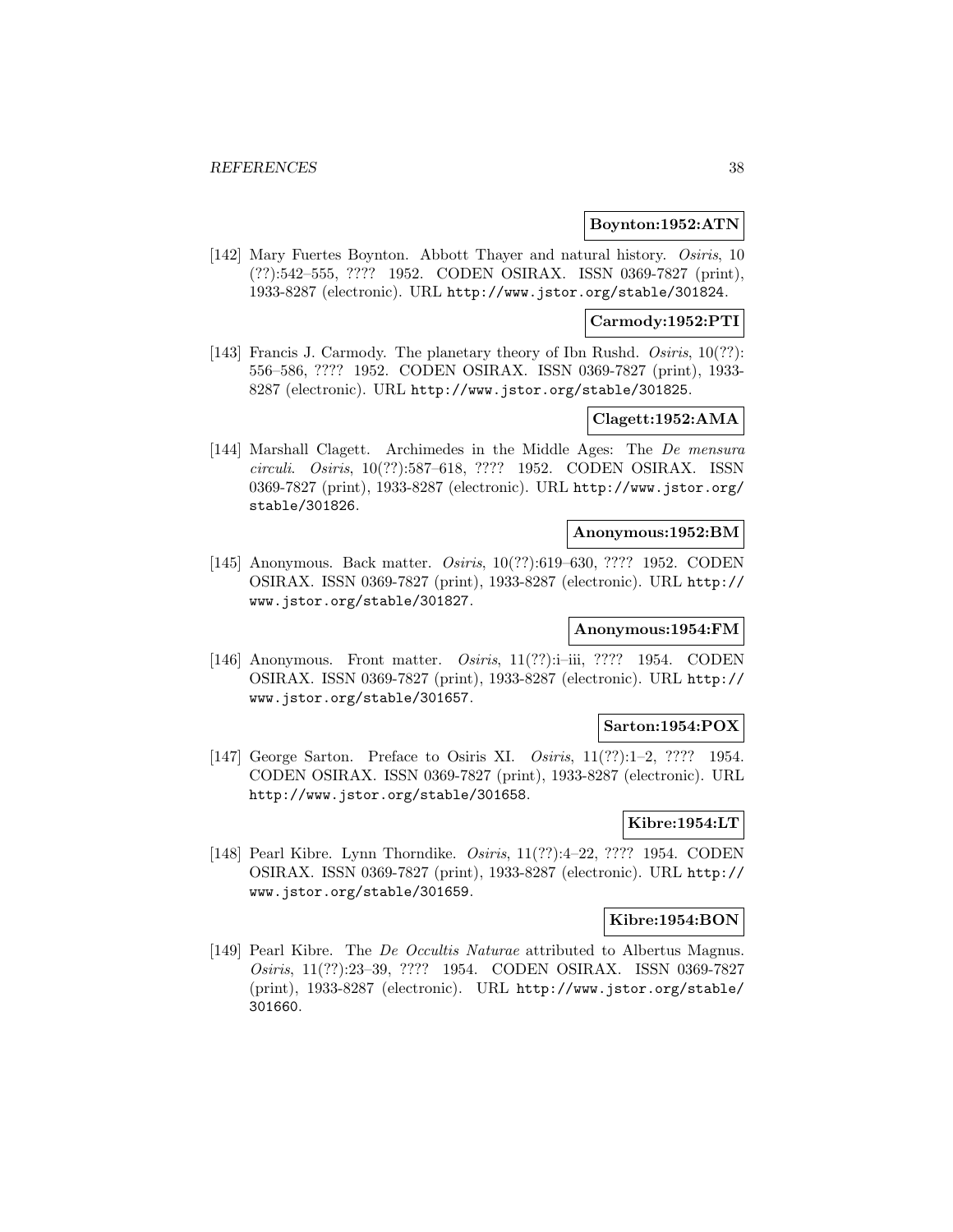### **LeLionnais:1954:CGB**

[150] F. Le Lionnais. La contribution de la Grande Bretagne au développement des sciences mathématiques depuis un siècle. (French) The contribution of Great Britain to the development of mathematical sciences for a century]. Osiris, 11(??):40–49, ???? 1954. CODEN OSIRAX. ISSN 0369-7827 (print), 1933-8287 (electronic). URL http://www.jstor.org/stable/ 301661.

# **Levey:1954:ASH**

[151] Martin Levey. Abraham Savasorda and his algorism: A study in early European logistic. Osiris, 11(??):50–64, ???? 1954. CODEN OSIRAX. ISSN 0369-7827 (print), 1933-8287 (electronic). URL http://www.jstor. org/stable/301662.

## **Millhauser:1954:SGE**

[152] Milton Millhauser. The scriptural geologists: An episode in the history of opinion. Osiris, 11(??):65–86, ???? 1954. CODEN OSIRAX. ISSN 0369-7827 (print), 1933-8287 (electronic). URL http://www.jstor.org/ stable/301663.

### **Sarton:1954:ETF**

[153] George Sarton. Experiments with truth by Faraday, Darwin and Gandhi. Osiris, 11(??):87–107, ???? 1954. CODEN OSIRAX. ISSN 0369-7827 (print), 1933-8287 (electronic). URL http://www.jstor.org/stable/ 301664.

### **Sarton:1954:RP**

[154] George Sarton. Reminiscences of a pioneer. *Osiris*, 11(??):108-118, ???? 1954. CODEN OSIRAX. ISSN 0369-7827 (print), 1933-8287 (electronic). URL http://www.jstor.org/stable/301665.

#### **Schoenwald:1954:TPF**

[155] Richard L. Schoenwald. A turning point in Freud's life: Zur Auffassung der Aphasien. Osiris, 11(??):119–126, ???? 1954. CODEN OSIRAX. ISSN 0369-7827 (print), 1933-8287 (electronic). URL http://www.jstor.org/ stable/301666.

## **Szczesniak:1954:JFC**

[156] Boleslaw Szczesniak. John Floyer and Chinese medicine. *Osiris*, 11(??): 127–156, ???? 1954. CODEN OSIRAX. ISSN 0369-7827 (print), 1933- 8287 (electronic). URL http://www.jstor.org/stable/301667.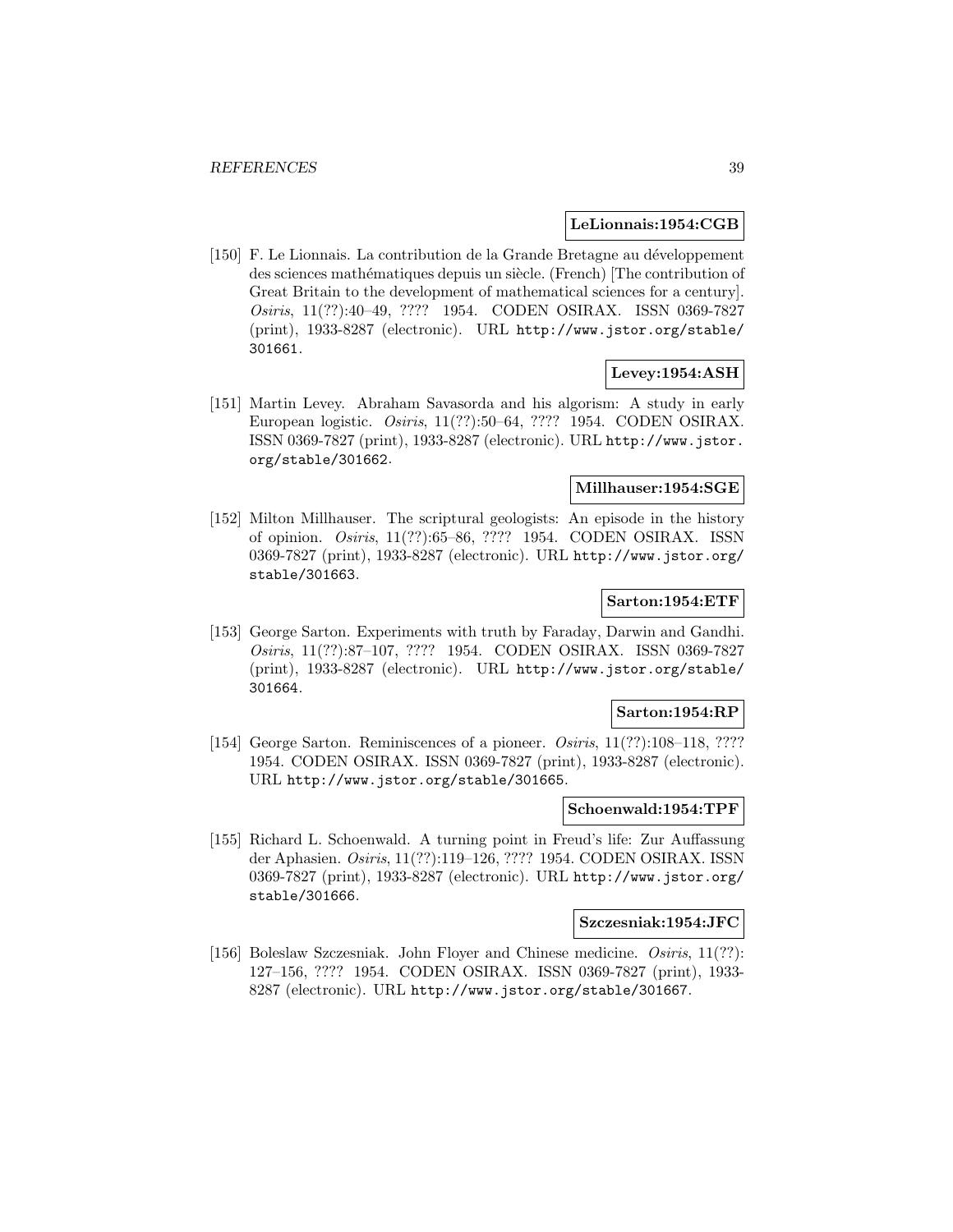### **Tasch:1954:SGW**

[157] Paul Tasch. Search for the germ of Wegener's concept of continental drift. Osiris, 11(??):157–167, ???? 1954. CODEN OSIRAX. ISSN 0369-7827 (print), 1933-8287 (electronic). URL http://www.jstor.org/stable/ 301668.

## **Trinkaus:1954:PVI**

[158] Charles Trinkaus. Petrarch's views on the individual and his society. Osiris, 11(??):168–198, ???? 1954. CODEN OSIRAX. ISSN 0369-7827 (print), 1933-8287 (electronic). URL http://www.jstor.org/stable/ 301669.

# **Weisinger:1954:LRS**

[159] Herbert Weisinger. Louis Le Roy on science and progress (1575). Osiris, 11(??):199–210, ???? 1954. CODEN OSIRAX. ISSN 0369-7827 (print), 1933-8287 (electronic). URL http://www.jstor.org/stable/301670.

#### **Wertime:1954:DEC**

[160] T. A. Wertime. The discovery of the element carbon. *Osiris*, 11(??):211– 220, ???? 1954. CODEN OSIRAX. ISSN 0369-7827 (print), 1933-8287 (electronic). URL http://www.jstor.org/stable/301671.

## **Benjamin:1954:JGC**

[161] Francis S. Benjamin, Jr. John of Gmunden and Campanus of Novara. Osiris, 11(??):221–246, ???? 1954. CODEN OSIRAX. ISSN 0369-7827 (print), 1933-8287 (electronic). URL http://www.jstor.org/stable/ 301672.

## **Boyer:1954:RGR**

[162] Carl B. Boyer. Robert Grosseteste on the rainbow. Osiris, 11(??):247– 258, ???? 1954. CODEN OSIRAX. ISSN 0369-7827 (print), 1933-8287 (electronic). URL http://www.jstor.org/stable/301673.

# **Buhler:1954:ALH**

[163] Curt F. Bühler. An anonymous Latin herbal in the Pierpont Morgan Library. Osiris, 11(??):259–266, ???? 1954. CODEN OSIRAX. ISSN 0369-7827 (print), 1933-8287 (electronic). URL http://www.jstor.org/ stable/301674.

### **Burch:1954:CE**

[164] George Bosworth Burch. The counter-Earth. Osiris, 11(??):267–294, ???? 1954. CODEN OSIRAX. ISSN 0369-7827 (print), 1933-8287 (electronic). URL http://www.jstor.org/stable/301675.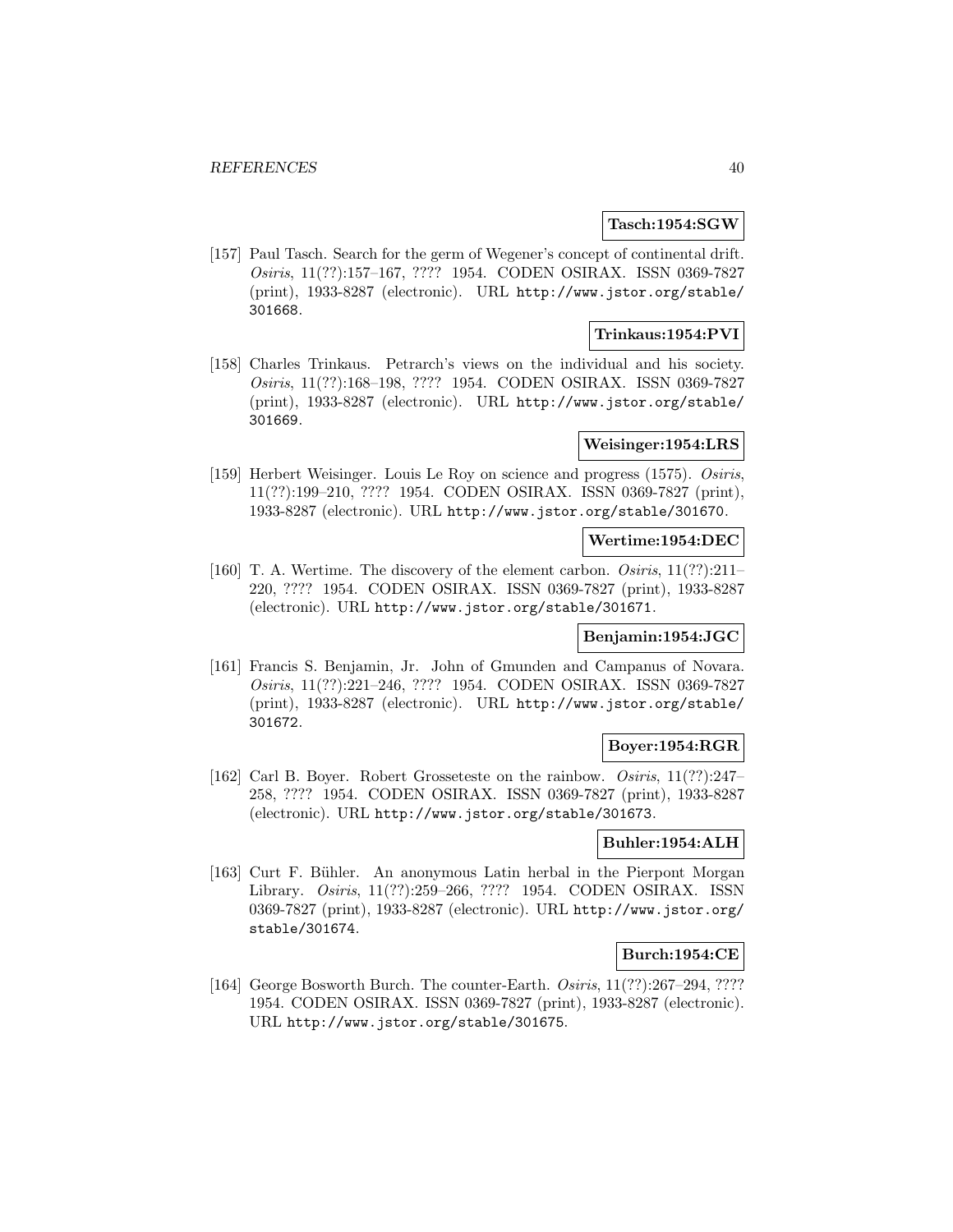### **Clagett:1954:BCS**

[165] Marshall Clagett. The De curvis superficiebus Archimenidis: A medieval commentary of Johannes de Tinemue on Book I of the De sphaera et cylindro of Archimedes. Osiris, 11(??):295–346, ???? 1954. CODEN OSIRAX. ISSN 0369-7827 (print), 1933-8287 (electronic). URL http:// www.jstor.org/stable/301676.

# **Clagett:1954:SAP**

[166] Marshall Clagett. Some additional propositions of the De Curvis Superficiebus Archimenidis. Osiris, 11(??):347–358, ???? 1954. CODEN OSIRAX. ISSN 0369-7827 (print), 1933-8287 (electronic). URL http:// www.jstor.org/stable/301677.

## **Clagett:1954:MLT**

[167] Marshall Clagett. A medieval Latin translation of a short Arabic tract on the hyperbola. Osiris, 11(??):359–364 + 366–385, ???? 1954. CODEN OSIRAX. ISSN 0369-7827 (print), 1933-8287 (electronic). URL http:// www.jstor.org/stable/301678.

## **Duncan:1954:NHM**

[168] Edgar Hill Duncan. The natural history of metals and minerals in the universe of Milton's paradise lost. Osiris, 11(??):386-421, ???? 1954. CODEN OSIRAX. ISSN 0369-7827 (print), 1933-8287 (electronic). URL http://www.jstor.org/stable/301679.

## **Farber:1954:FSL**

[169] Eduard Farber. Forces and substances of life. Osiris, 11(??):422-437, ???? 1954. CODEN OSIRAX. ISSN 0369-7827 (print), 1933-8287 (electronic). URL http://www.jstor.org/stable/301680.

# **Foote:1954:SFE**

[170] George A. Foote. Science and its function in early Nineteenth Century England. Osiris, 11(??):438–454, ???? 1954. CODEN OSIRAX. ISSN 0369-7827 (print), 1933-8287 (electronic). URL http://www.jstor.org/ stable/301681.

### **Fowler:1954:MEA**

[171] George Bingham Fowler. Manuscripts of Engelbert of Admont (chiefly in Austrian and German libraries). Osiris, 11(??):455–485, ???? 1954. CODEN OSIRAX. ISSN 0369-7827 (print), 1933-8287 (electronic). URL http://www.jstor.org/stable/301682.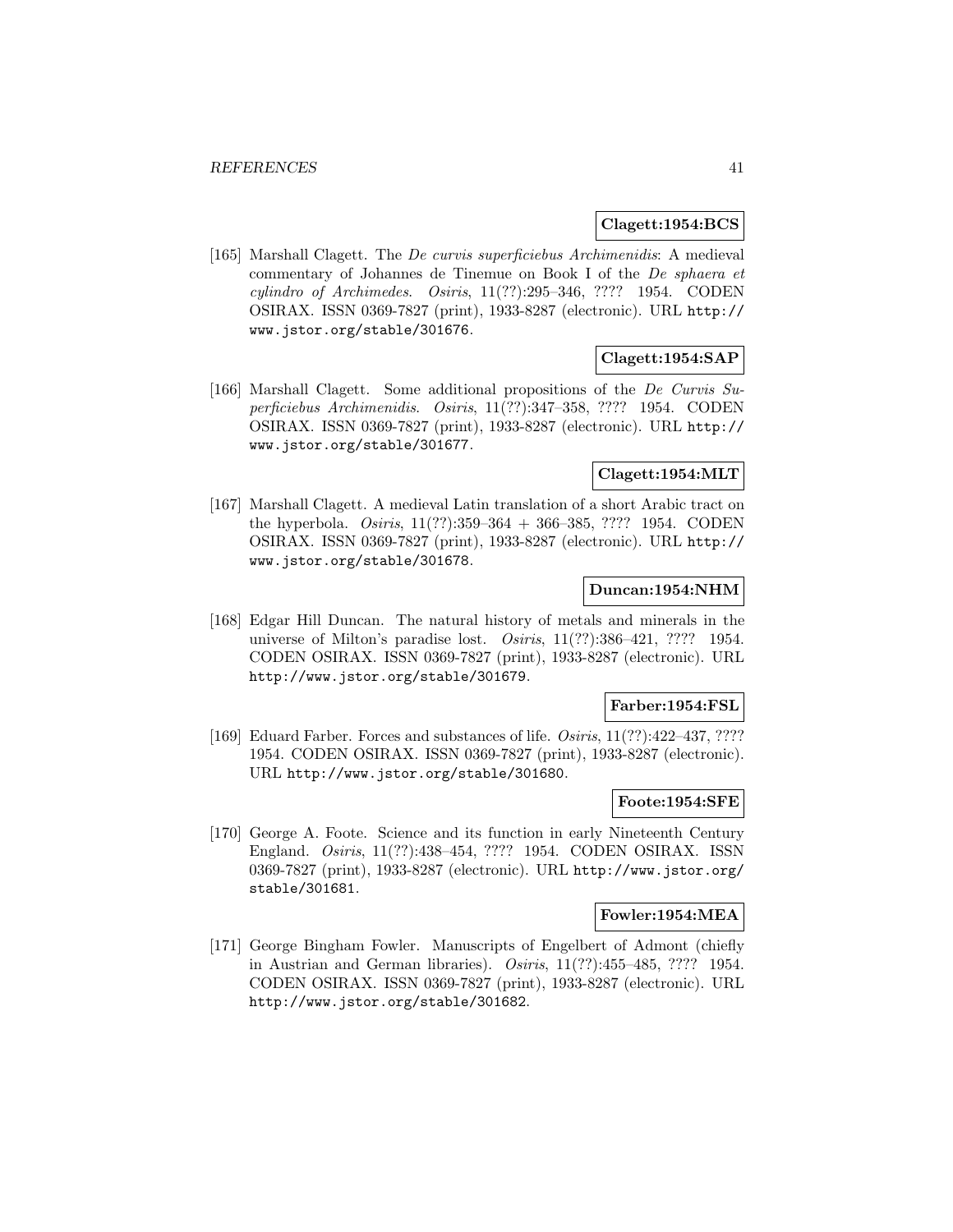### **Hellman:1954:MZA**

[172] C. Doris Hellman. Matthaeus Zeisius, author of a tract on the comet of 1577. Osiris, 11(??):486–503, ???? 1954. CODEN OSIRAX. ISSN 0369-7827 (print), 1933-8287 (electronic). URL http://www.jstor.org/ stable/301683.

## **Hodgen:1954:SMS**

[173] Margaret T. Hodgen. Sebastian Muenster (1489–1552): A Sixteenth-Century ethnographer. Osiris, 11(??):504–529, ???? 1954. CODEN OSIRAX. ISSN 0369-7827 (print), 1933-8287 (electronic). URL http: //www.jstor.org/stable/301684.

#### **Anonymous:1954:BM**

[174] Anonymous. Back matter. Osiris, 11(??):530–536, ???? 1954. CODEN OSIRAX. ISSN 0369-7827 (print), 1933-8287 (electronic). URL http:// www.jstor.org/stable/301685.

## **Anonymous:1956:FM**

[175] Anonymous. Front matter. *Osiris*, 12(??):i-1, ???? 1956. CODEN OSIRAX. ISSN 0369-7827 (print), 1933-8287 (electronic). URL http: //www.jstor.org/stable/301704.

### **Anonymous:1956:LS**

[176] Anonymous. L. S. Osiris, 12(??):2–3, ???? 1956. CODEN OSIRAX. ISSN 0369-7827 (print), 1933-8287 (electronic). URL http://www.jstor.org/ stable/301705.

## **Sarton:1956:RCA**

[177] George Sarton. Raymond Clare Archibald. Osiris, 12(??):4–34, ???? 1956. CODEN OSIRAX. ISSN 0369-7827 (print), 1933-8287 (electronic). URL http://www.jstor.org/stable/301706.

# **Sambursky:1956:PPA**

[178] S. Sambursky. On the possible and the probable in ancient Greece. Osiris, 12(??):35–48, ???? 1956. CODEN OSIRAX. ISSN 0369-7827 (print), 1933-8287 (electronic). URL http://www.jstor.org/stable/301707.

#### **Thorndike:1956:LTA**

[179] Lynn Thorndike. The Latin translations of astrological works by Messahala. Osiris, 12(??):49–72, ???? 1956. CODEN OSIRAX. ISSN 0369-7827 (print), 1933-8287 (electronic). URL http://www.jstor.org/stable/ 301708.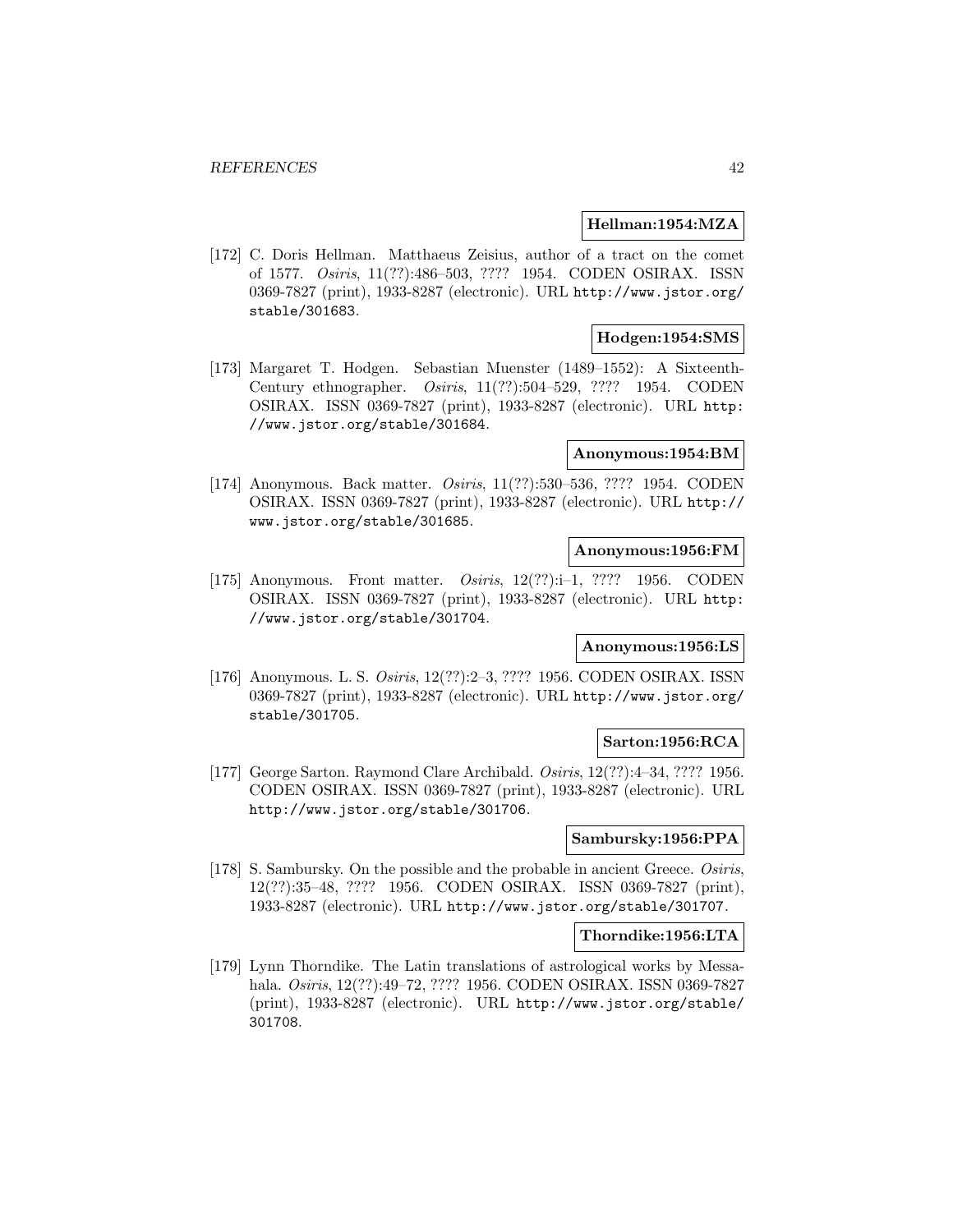## **Clagett:1956:BMG**

[180] Marshall Clagett. The Liber de motu of Gerard of Brussels and the origins of kinematics in the West. Osiris, 12(??):73–175, ???? 1956. CODEN OSIRAX. ISSN 0369-7827 (print), 1933-8287 (electronic). URL http:// www.jstor.org/stable/301709.

# **Baron:1956:HSV**

[181] Roger Baron. Hvgonis de Sancto Victore: Practica Geometriae. Osiris, 12(??):176–224, ???? 1956. CODEN OSIRAX. ISSN 0369-7827 (print), 1933-8287 (electronic). URL http://www.jstor.org/stable/301710.

# **Suter:1956:GIF**

[182] Rufus Suter. The Galileian inscriptions on the facade of Viviani's house in Florence. Osiris, 12(??):225–243, ???? 1956. CODEN OSIRAX. ISSN 0369-7827 (print), 1933-8287 (electronic). URL http://www.jstor.org/ stable/301711.

# **Rome:1956:NSF**

[183] Dom Remacle Rome. Nicolas Sténon et la «Royal Society of London ». Osiris, 12(??):244–268, ???? 1956. CODEN OSIRAX. ISSN 0369-7827 (print), 1933-8287 (electronic). URL http://www.jstor.org/stable/ 301712.

## **Barnett:1956:DTT**

[184] Martin K. Barnett. The development of thermometry and the temperature concept. Osiris, 12(??):269–341, ???? 1956. CODEN OSIRAX. ISSN 0369-7827 (print), 1933-8287 (electronic). URL http://www.jstor.org/ stable/301713.

## **Duveen:1956:LGM**

[185] Denis I. Duveen and Herbert S. Klickstein. A letter from Guyton de Morveau to Macquart relating to Lavoisier's attack against the phlogiston theory (1778); with an account of de Morveau's conversion to Lavoisier's doctrines in 1787. Osiris, 12(??):342–367, ???? 1956. CODEN OSIRAX. ISSN 0369-7827 (print), 1933-8287 (electronic). URL http://www.jstor. org/stable/301714.

## **Andrews:1956:MWC**

[186] Alfred C. Andrews. Melons and watermelons in the classical era. Osiris, 12(??):368–375, ???? 1956. CODEN OSIRAX. ISSN 0369-7827 (print), 1933-8287 (electronic). URL http://www.jstor.org/stable/301715.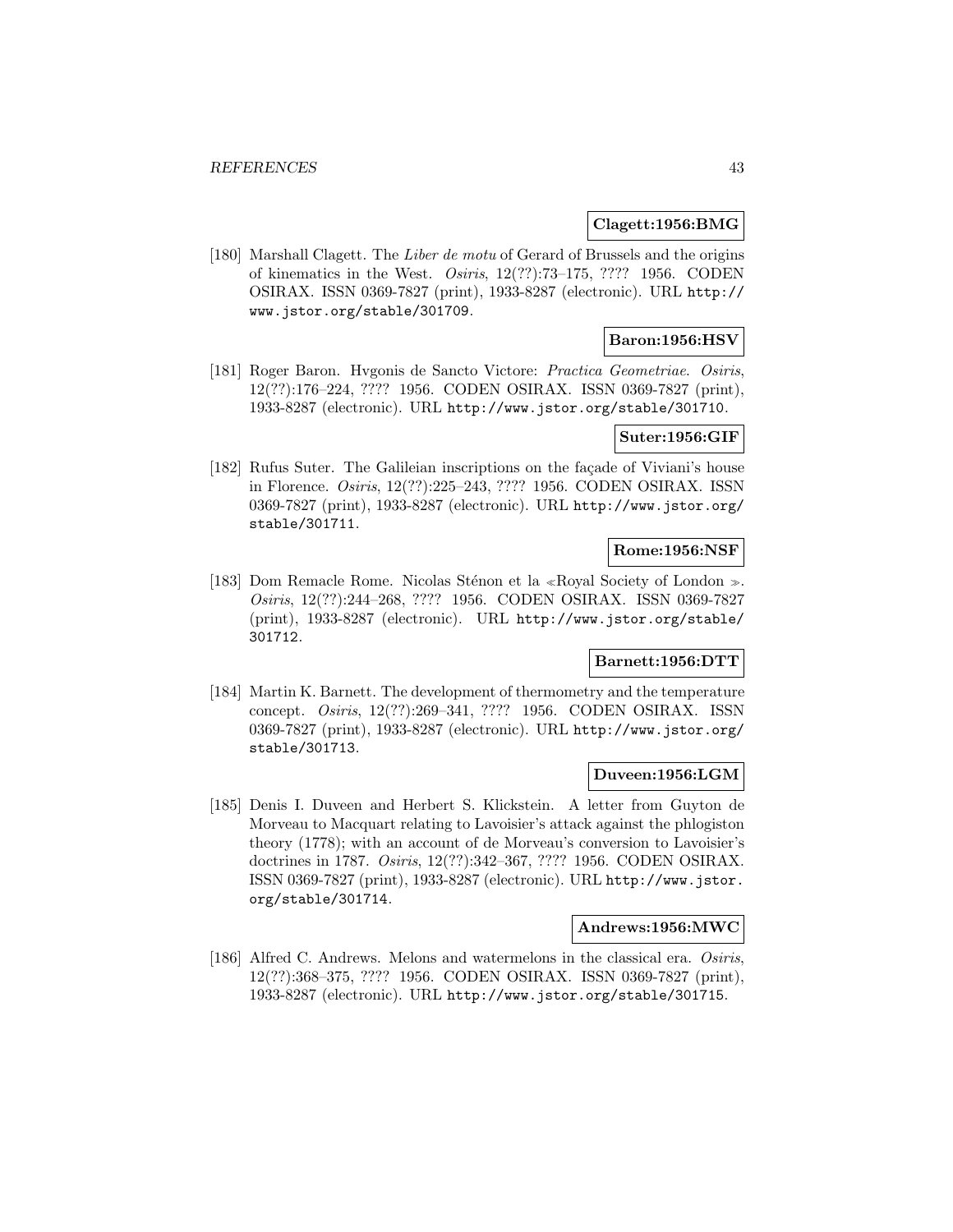## **Levey:1956:BCS**

[187] Martin Levey. Babylonian chemistry: A study of Arabic and Second Millenium B.C. perfumery. *Osiris*, 12(??):376–389, ???? 1956. CODEN OSIRAX. ISSN 0369-7827 (print), 1933-8287 (electronic). URL http:// www.jstor.org/stable/301716.

# **Kopf:1956:ZCK**

[188] L. Kopf. The zoological chapter of the Kitab al-Imta' wal-Mu'anasa of Abū Hayyān al-Tauhīdī (10th Century). *Osiris*, 12(??):390–466, ???? 1956. CODEN OSIRAX. ISSN 0369-7827 (print), 1933-8287 (electronic). URL http://www.jstor.org/stable/301717.

## **Muller:1956:EBS**

[189] Reinhold F. G. Müller. Einige Bemerkungen zu den sogenannten "Elementen" im Mahābhārata. (German) [Some remarks on the so-called "elements" in Mahābhārata]. Osiris, 12(??):467-489, ???? 1956. CODEN OSIRAX. ISSN 0369-7827 (print), 1933-8287 (electronic). URL http:// www.jstor.org/stable/301718.

## **Anonymous:1958:FM**

[190] Anonymous. Front matter. Osiris, 13(??):i–1, ???? 1958. CODEN OSIRAX. ISSN 0369-7827 (print), 1933-8287 (electronic). URL http: //www.jstor.org/stable/301639.

### **Rome:1958:GS**

[191] A. Rome. George Sarton. Osiris, 13(??):4–11, ???? 1958. CODEN OSIRAX. ISSN 0369-7827 (print), 1933-8287 (electronic). URL http: //www.jstor.org/stable/301640.

#### **Stapleton:1958:AMA**

[192] H. E. Stapleton and G. J. W. Ancient and modern aspects of Pythagoreanism. Osiris, 13(??):12–53, ???? 1958. CODEN OSIRAX. ISSN 0369-7827 (print), 1933-8287 (electronic). URL http://www.jstor.org/ stable/301641.

## **vanderWaerden:1958:HTP**

[193] B. L. van der Waerden. Die Handlichen Tafeln des Ptolemaios. (German) [The handy tables of Ptolemy]. Osiris, 13(??):54–78, ???? 1958. CODEN OSIRAX. ISSN 0369-7827 (print), 1933-8287 (electronic). URL http:// www.jstor.org/stable/301642.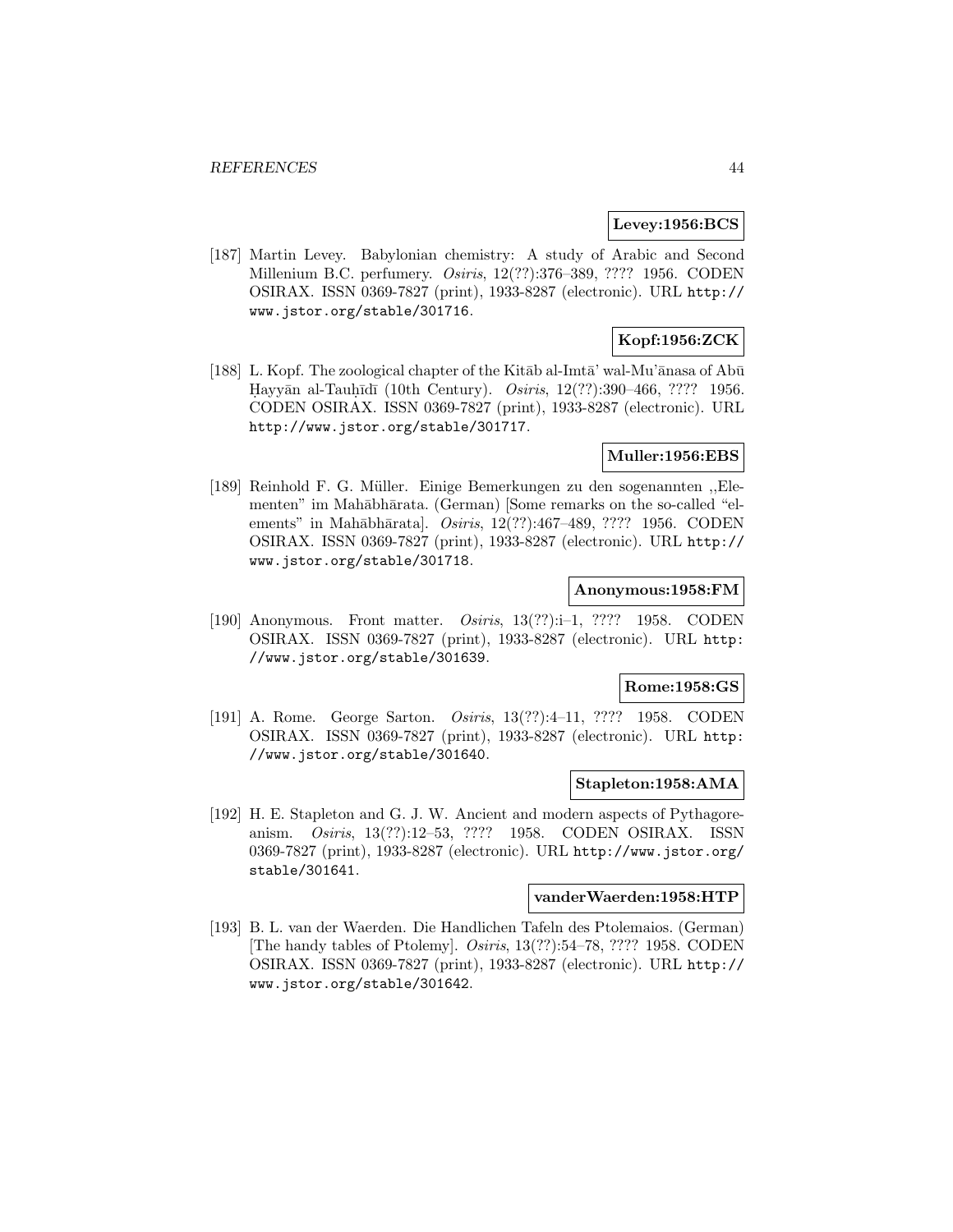### **Burckhardt:1958:ZGE**

[194] J. J. Burckhardt. Zwei griechische Ephemeriden. (German) [Two Greek ephemeri]. Osiris, 13(??):79–92, ???? 1958. CODEN OSIRAX. ISSN 0369-7827 (print), 1933-8287 (electronic). URL http://www.jstor.org/ stable/301643.

# **Neugebauer:1958:ATP**

[195] O. Neugebauer and T. L. Skeat. The Astronomical Tables P. Lond. 1278. With a note on the palaeography of the fragments.  $Osiris, 13(??):93-$ 113, ???? 1958. CODEN OSIRAX. ISSN 0369-7827 (print), 1933-8287 (electronic). URL http://www.jstor.org/stable/301644.

### **Sambursky:1958:PIA**

[196] S. Sambursky. Philoponus' interpretation of Aristotle's theory of light. Osiris, 13(??):114–126, ???? 1958. CODEN OSIRAX. ISSN 0369-7827 (print), 1933-8287 (electronic). URL http://www.jstor.org/stable/ 301645.

# **Andrews:1958:MGR**

[197] Alfred C. Andrews. The mints of the Greeks and Romans and their condimentary uses. Osiris, 13(??):127–149, ???? 1958. CODEN OSIRAX. ISSN 0369-7827 (print), 1933-8287 (electronic). URL http://www.jstor.org/ stable/301646.

## **Andrews:1958:TCG**

[198] Alfred C. Andrews. Thyme as a condiment in the Graeco–Roman era. Osiris, 13(??):150–156, ???? 1958. CODEN OSIRAX. ISSN 0369-7827 (print), 1933-8287 (electronic). URL http://www.jstor.org/stable/ 301647.

## **Kibre:1958:AMB**

[199] Pearl Kibre. Albertus Magnus, De Occultis Nature. Osiris, 13(??):157– 183, ???? 1958. CODEN OSIRAX. ISSN 0369-7827 (print), 1933-8287 (electronic). URL http://www.jstor.org/stable/301648.

#### **Elaut:1958:WMH**

[200] L. Elaut. The Walcourt Manuscript: A hygienic vade-mecum for monks. Osiris, 13(??):184–209, ???? 1958. CODEN OSIRAX. ISSN 0369-7827 (print), 1933-8287 (electronic). URL http://www.jstor.org/stable/ 301649.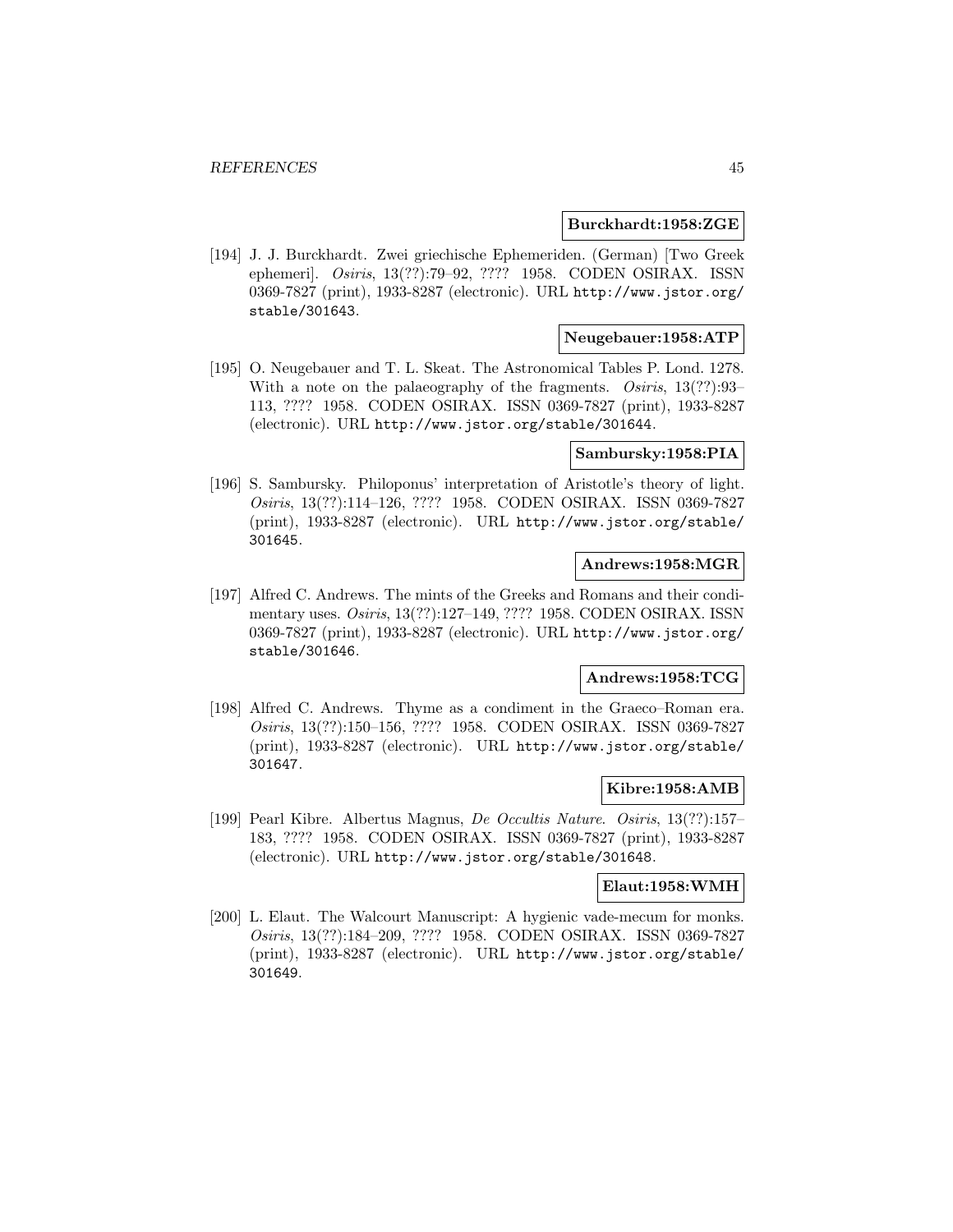### **Graubard:1958:ADB**

[201] Mark Graubard. Astrology's demise and its bearing on the decline and death of beliefs. Osiris, 13(??):210–261, ???? 1958. CODEN OSIRAX. ISSN 0369-7827 (print), 1933-8287 (electronic). URL http://www.jstor. org/stable/301650.

# **Drake:1958:GGV**

[202] M. Stillman Drake. Galileo gleanings. v. the earliest version of Galileo's mechanics. Osiris, 13(??):262–290, ???? 1958. CODEN OSIRAX. ISSN 0369-7827 (print), 1933-8287 (electronic). URL http://www.jstor.org/ stable/301651.

# **Hall:1958:CP**

[203] A. Rupert Hall. Correcting the Principia. Osiris, 13(??):291–326, ???? 1958. CODEN OSIRAX. ISSN 0369-7827 (print), 1933-8287 (electronic). URL http://www.jstor.org/stable/301652.

## **Barnett:1958:SCS**

[204] Martin K. Barnett. Sadi Carnot and the Second Law of Thermodynamics. Osiris, 13(??):327–357, ???? 1958. CODEN OSIRAX. ISSN 0369-7827 (print), 1933-8287 (electronic). URL http://www.jstor.org/stable/ 301653.

## **Cox:1958:MSQ**

[205] Edward Franklin Cox. The metric system: A quarter-century of acceptance (1851–1876). Osiris, 13(??):358–379, ???? 1958. CODEN OSIRAX. ISSN 0369-7827 (print), 1933-8287 (electronic). URL http://www.jstor. org/stable/301654.

## **Muller:1958:SAW**

[206] Reinhold F. G. Müller. Salya altindischer Wundärzte. (German) [Salya ancient Indian surgeons]. Osiris, 13(??):380–397, ???? 1958. CODEN OSIRAX. ISSN 0369-7827 (print), 1933-8287 (electronic). URL http:// www.jstor.org/stable/301655.

## **Anonymous:1958:BM**

[207] Anonymous. Back matter. Osiris, 13(??):399, ???? 1958. CODEN OSIRAX. ISSN 0369-7827 (print), 1933-8287 (electronic). URL http: //www.jstor.org/stable/301656.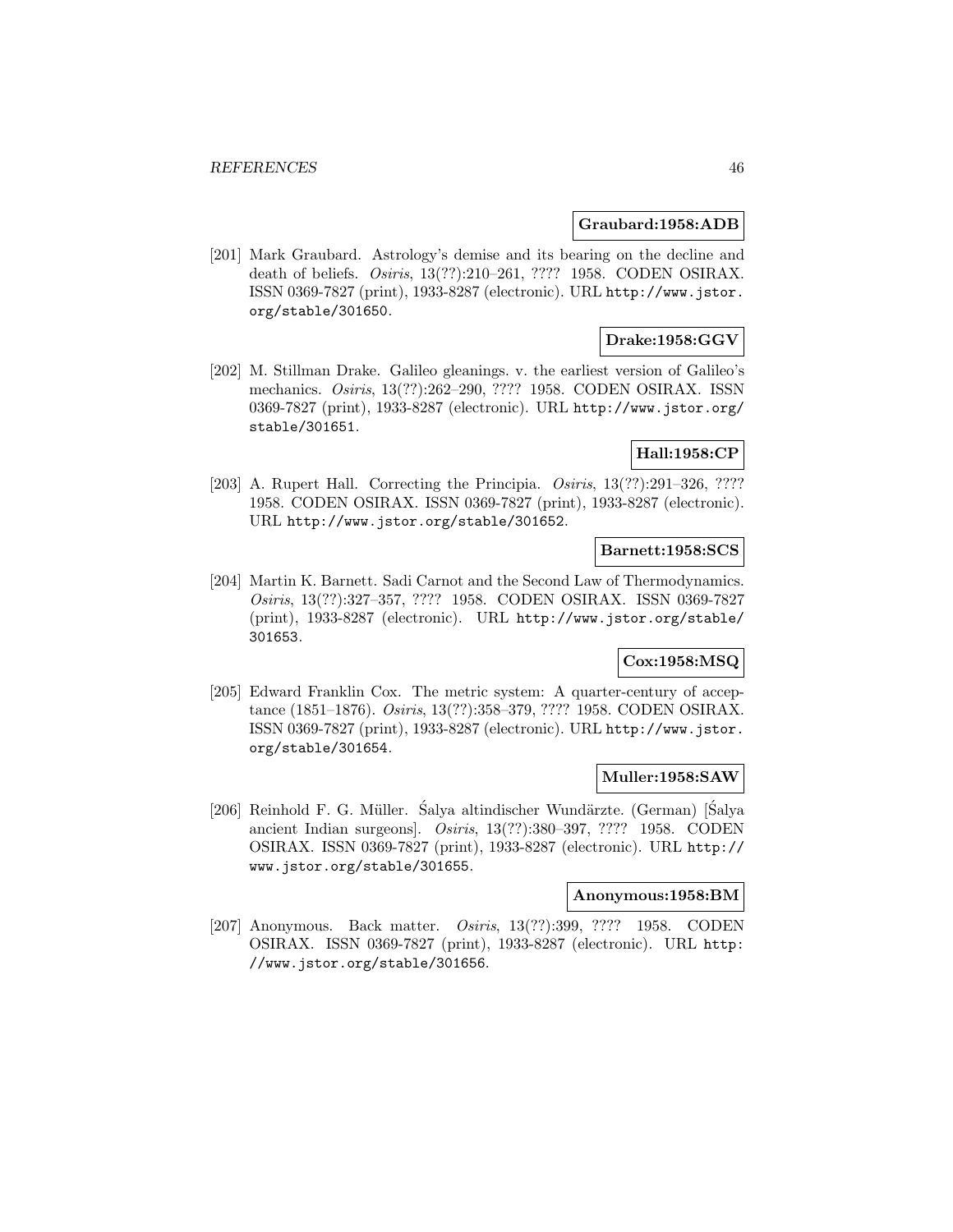### **Anonymous:1962:FM**

[208] Anonymous. Front matter. Osiris, 14(??):i–1, ???? 1962. CODEN OSIRAX. ISSN 0369-7827 (print), 1933-8287 (electronic). URL http: //www.jstor.org/stable/301864.

#### **Anonymous:1962:ONB**

[209] Anonymous. Otto Neugebauer. bibliography. Osiris, 14(??):4-12, ???? 1962. CODEN OSIRAX. ISSN 0369-7827 (print), 1933-8287 (electronic). URL http://www.jstor.org/stable/301865.

## **Brewster:1962:PSD**

[210] Paul G. Brewster. Physician and surgeon as depicted in 16th and 17th Century English literature. Osiris, 14(??):13–32, ???? 1962. CODEN OSIRAX. ISSN 0369-7827 (print), 1933-8287 (electronic). URL http:// www.jstor.org/stable/301866.

#### **Elgood:1962:TUN**

[211] Cyril Elgood. Tibb-ul-Nabbi or medicine of the Prophet. Osiris, 14(??): 33–192, ???? 1962. CODEN OSIRAX. ISSN 0369-7827 (print), 1933-8287 (electronic). URL http://www.jstor.org/stable/301867.

# **Kahlo:1962:AIA**

[212] Gerhard Kahlo. Astronomie im alten Indonesien und Polynesien. (German) [Astronomy in Ancient Indonesia and Polynesia]. *Osiris*, 14(??): 193–197, ???? 1962. CODEN OSIRAX. ISSN 0369-7827 (print), 1933- 8287 (electronic). URL http://www.jstor.org/stable/301868.

#### **Mogenet:1962:SID**

[213] Joseph Mogenet. Une scolie inédite du vat. gr. 1594 sur les rapports entre l'astronomie arabe et Byzance. (French)[An unprecedented vat. gr. scholium 1594 on the relations between Arab astronomy and Byzantium]. Osiris, 14(??):198–221, ???? 1962. CODEN OSIRAX. ISSN 0369-7827 (print), 1933-8287 (electronic). URL http://www.jstor.org/stable/ 301869.

## **Reilly:1962:FLP**

[214] Conor Reilly. Francis Line, peripatetic (1595–1675). Osiris, 14(??):222– 253, ???? 1962. CODEN OSIRAX. ISSN 0369-7827 (print), 1933-8287 (electronic). URL http://www.jstor.org/stable/301870.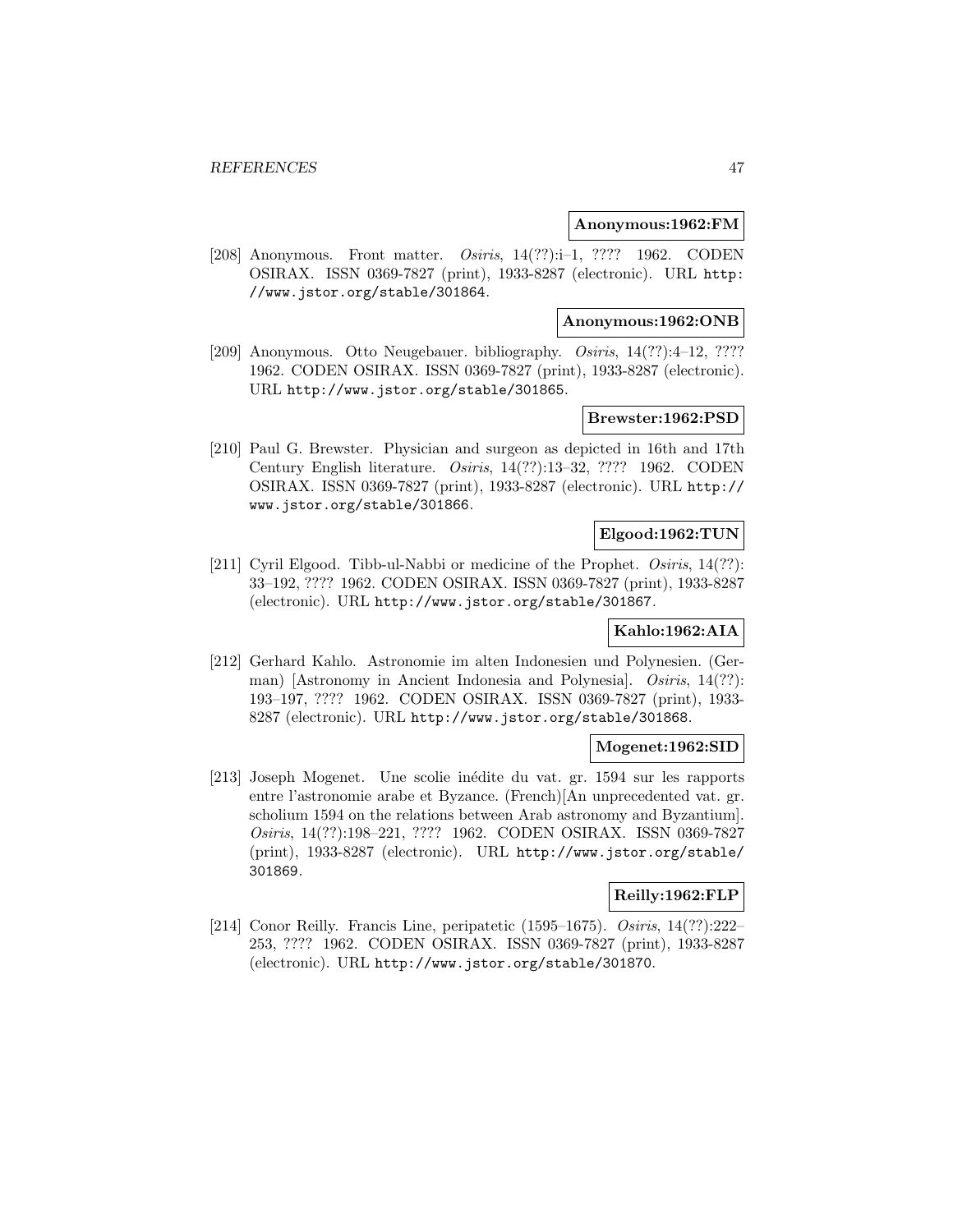### **Stannard:1962:PCM**

[215] Jerry Stannard. The plant called Moly. *Osiris*, 14(??): 254–307, ???? 1962. CODEN OSIRAX. ISSN 0369-7827 (print), 1933-8287 (electronic). URL http://www.jstor.org/stable/301871.

## **Szabo:1962:AVD**

[216] A. Szabó. Der älteste Versuch einer definitorisch- axiomatischen Grundlegung der Mathematik. (German) [The oldest attempt at definitiveaxiomatic foundations of mathematics]. Osiris, 14(??):308–369, ???? 1962. CODEN OSIRAX. ISSN 0369-7827 (print), 1933-8287 (electronic). URL http://www.jstor.org/stable/301872.

### **Anonymous:1962:BM**

[217] Anonymous. Back matter. Osiris, 14(??):371, ???? 1962. CODEN OSIRAX. ISSN 0369-7827 (print), 1933-8287 (electronic). URL http: //www.jstor.org/stable/301873.

### **Anonymous:1968:FM**

[218] Anonymous. Front matter. Osiris, 15(??):3–4, ???? 1968. CODEN OSIRAX. ISSN 0369-7827 (print), 1933-8287 (electronic). URL http: //www.jstor.org/stable/301686.

# **Toomer:1968:STT**

[219] G. J. Toomer. A survey of the Toledan Tables. Osiris, 15(??):5-174, ???? 1968. CODEN OSIRAX. ISSN 0369-7827 (print), 1933-8287 (electronic). URL http://www.jstor.org/stable/301687.

## **Adamo:1968:MNC**

[220] Marco Adamo. La Matematica Nell'antica Cina. (Italian) [Mathematics in Ancient China]. Osiris, 15(??):175–195, ???? 1968. CODEN OSIRAX. ISSN 0369-7827 (print), 1933-8287 (electronic). URL http://www.jstor. org/stable/301688.

### **Anonymous:1968:BM**

[221] Anonymous. Back matter. Osiris, 15(??):197, ???? 1968. CODEN OSIRAX. ISSN 0369-7827 (print), 1933-8287 (electronic). URL http: //www.jstor.org/stable/301689.

#### **Anonymous:1985:FM**

[222] Anonymous. Front matter. Osiris (Series 2), 1(??):i–3, ???? 1985. CO-DEN OSIRE3. ISSN 0369-7827 (print), 1933-8287 (electronic). URL http://www.jstor.org/stable/301719.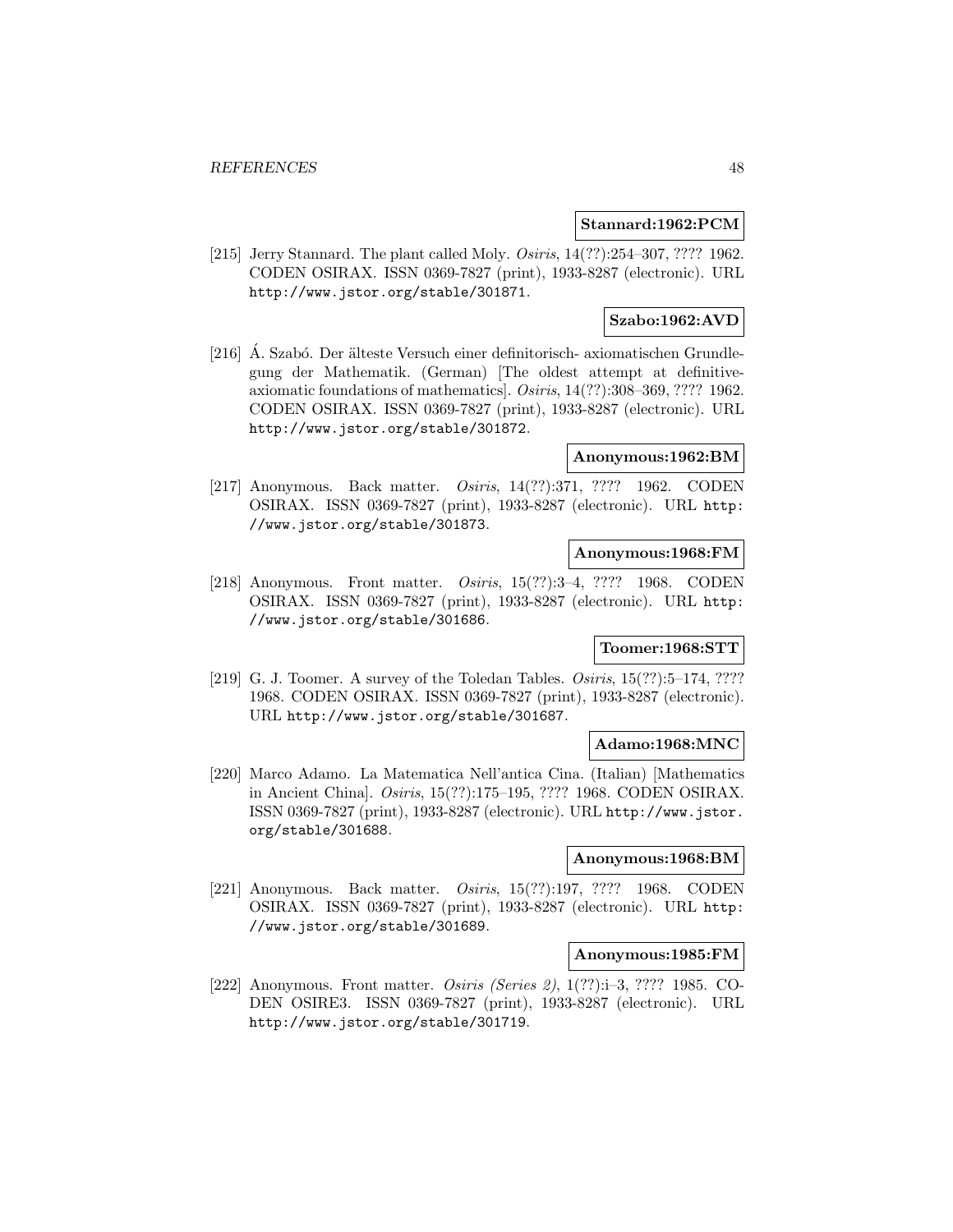### **Thackray:1985:F**

[223] Arnold Thackray. Foreword. Osiris (Series 2), 1(??):5–6, ???? 1985. CODEN OSIRE3. ISSN 0369-7827 (print), 1933-8287 (electronic). URL http://www.jstor.org/stable/301720.

# **K:1985:P**

[224] S. G. K. and M. W. R. Preface. Osiris (Series 2), 1(??):7–8, ???? 1985. CODEN OSIRE3. ISSN 0369-7827 (print), 1933-8287 (electronic). URL http://www.jstor.org/stable/301721.

# **Rossiter:1985:I**

[225] Margaret W. Rossiter and Sally Gregory Kohlstedt. Introduction. Osiris (Series 2), 1(??):9–16, ???? 1985. CODEN OSIRE3. ISSN 0369-7827 (print), 1933-8287 (electronic). URL http://www.jstor.org/stable/ 301722.

#### **Kohlstedt:1985:IH**

[226] Sally Gregory Kohlstedt. Institutional history. Osiris (Series 2), 1(??): 17–36, ???? 1985. CODEN OSIRE3. ISSN 0369-7827 (print), 1933-8287 (electronic). URL http://www.jstor.org/stable/301723.

## **Warner:1985:SM**

[227] John Harley Warner. Science in medicine. Osiris (Series 2), 1(??):37– 58, ???? 1985. CODEN OSIRE3. ISSN 0369-7827 (print), 1933-8287 (electronic). URL http://www.jstor.org/stable/301724.

#### **Numbers:1985:SR**

[228] Ronald L. Numbers. Science and religion. Osiris (Series 2), 1(??):59– 80, ???? 1985. CODEN OSIRE3. ISSN 0369-7827 (print), 1933-8287 (electronic). URL http://www.jstor.org/stable/301725.

## **Thibodeau:1985:SFG**

[229] Sharon Gibbs Thibodeau. Science in the Federal government. Osiris (Series 2), 1(??):81–96, ???? 1985. CODEN OSIRE3. ISSN 0369-7827 (print), 1933-8287 (electronic). URL http://www.jstor.org/stable/ 301726.

### **Greene:1985:HG**

[230] Mott T. Greene. History of geology. *Osiris (Series 2)*, 1(??):97–116, ???? 1985. CODEN OSIRE3. ISSN 0369-7827 (print), 1933-8287 (electronic). URL http://www.jstor.org/stable/301727.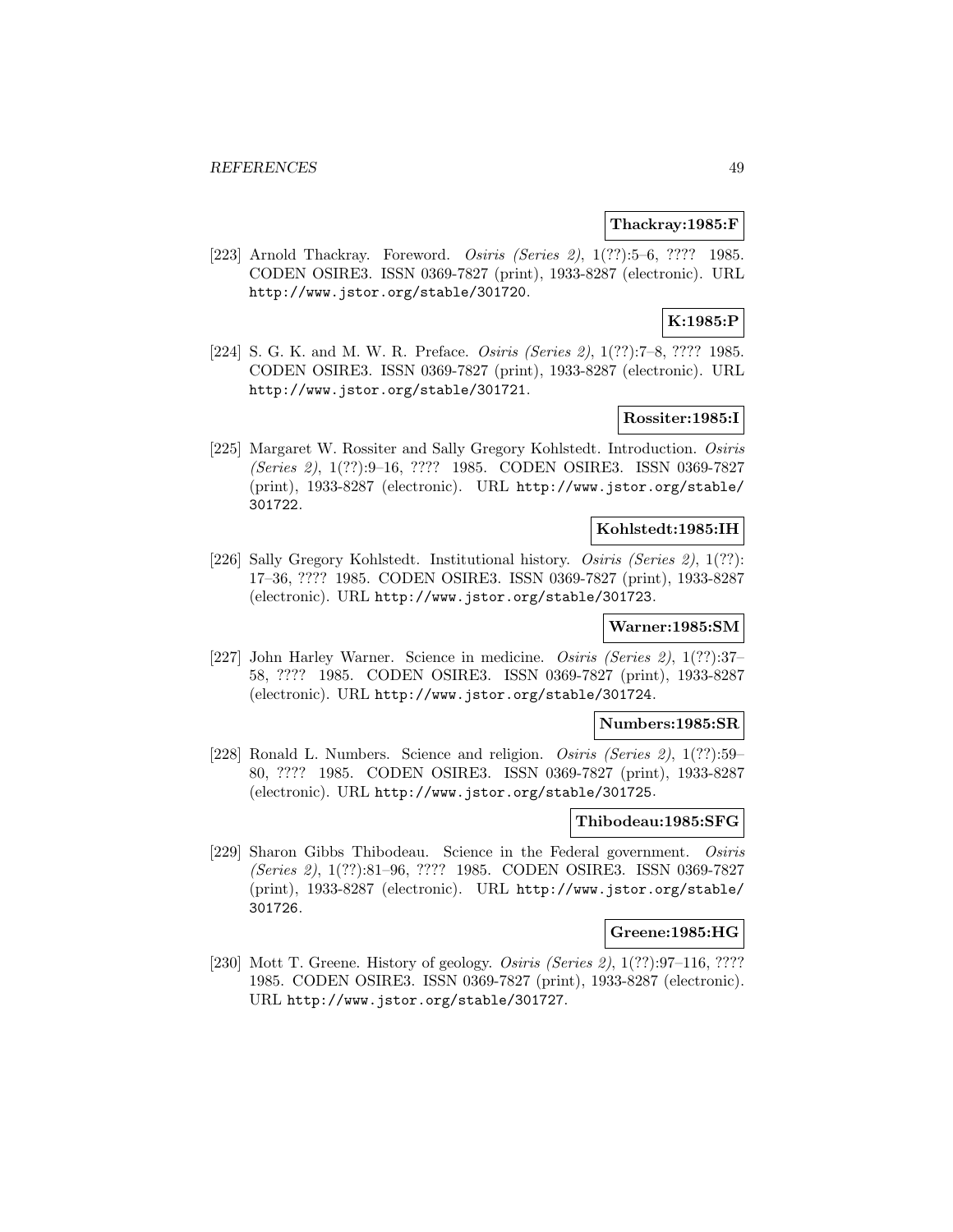#### **Rothenberg:1985:HA**

[231] Marc Rothenberg. History of astronomy. Osiris (Series 2), 1(??):117-131, ???? 1985. CODEN OSIRE3. ISSN 0369-7827 (print), 1933-8287 (electronic). URL http://www.jstor.org/stable/301728.

## **Servos:1985:HC**

[232] John W. Servos. History of chemistry. *Osiris (Series 2)*, 1(??):132-146, ???? 1985. CODEN OSIRE3. ISSN 0369-7827 (print), 1933-8287 (electronic). URL http://www.jstor.org/stable/301729.

## **Maienschein:1985:HB**

[233] Jane Maienschein. History of biology. Osiris (Series 2), 1(??):147–162, ???? 1985. CODEN OSIRE3. ISSN 0369-7827 (print), 1933-8287 (electronic). URL http://www.jstor.org/stable/301730.

### **Moyer:1985:HP**

[234] Albert E. Moyer. History of physics. *Osiris (Series 2)*, 1(??):163–182, ???? 1985. CODEN OSIRE3. ISSN 0369-7827 (print), 1933-8287 (electronic). URL http://www.jstor.org/stable/301731.

# **Cravens:1985:HSS**

[235] Hamilton Cravens. History of the social sciences. *Osiris (Series 2)*,  $1(??)$ : 183–207, ???? 1985. CODEN OSIRE3. ISSN 0369-7827 (print), 1933-8287 (electronic). URL http://www.jstor.org/stable/301732.

#### **Kidwell:1985:NKA**

[236] Clara Sue Kidwell. Native knowledge in the Americas. Osiris (Series 2), 1(??):209–228, ???? 1985. CODEN OSIRE3. ISSN 0369-7827 (print), 1933-8287 (electronic). URL http://www.jstor.org/stable/301733.

#### **Wise:1985:ST**

[237] George Wise. Science and technology. *Osiris (Series 2)*, 1(??):229–246, ???? 1985. CODEN OSIRE3. ISSN 0369-7827 (print), 1933-8287 (electronic). URL http://www.jstor.org/stable/301734.

# **Roland:1985:SW**

[238] Alex Roland. Science and war. *Osiris (Series 2)*, 1(??):247–272, ???? 1985. CODEN OSIRE3. ISSN 0369-7827 (print), 1933-8287 (electronic). URL http://www.jstor.org/stable/301735.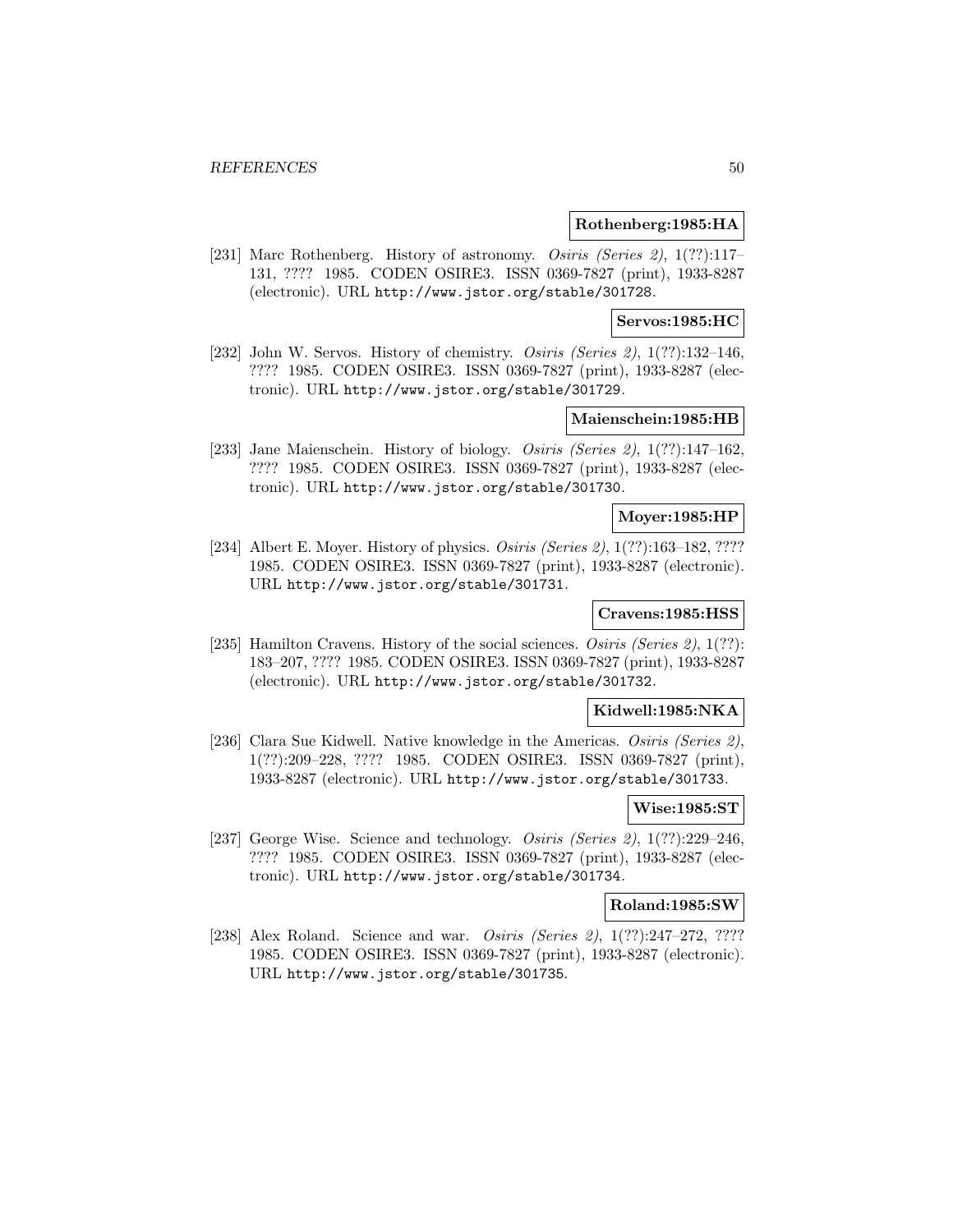#### **Rossiter:1985:SPP**

[239] Margaret W. Rossiter. Science and public policy since World War II. Osiris (Series 2), 1(??):273–294, ???? 1985. CODEN OSIRE3. ISSN 0369-7827 (print), 1933-8287 (electronic). URL http://www.jstor.org/ stable/301736.

## **Elliott:1985:BRW**

[240] Clark A. Elliott. Bibliographies, reference works, and archives. Osiris (Series 2), 1(??):295–310, ???? 1985. CODEN OSIRE3. ISSN 0369-7827 (print), 1933-8287 (electronic). URL http://www.jstor.org/stable/ 301737.

## **Anonymous:1985:BM**

[241] Anonymous. Back matter. Osiris (Series 2), 1(??):311–vii, ???? 1985. CODEN OSIRE3. ISSN 0369-7827 (print), 1933-8287 (electronic). URL http://www.jstor.org/stable/301738.

## **Anonymous:1986:FM**

[242] Anonymous. Front matter. Osiris (Series 2), 2(??):1–3, ???? 1986. CO-DEN OSIRE3. ISSN 0369-7827 (print), 1933-8287 (electronic). URL http://www.jstor.org/stable/301828.

# **Lindberg:1986:GKT**

[243] David C. Lindberg. The genesis of Kepler's theory of light: Light metaphysics from Plotinus to Kepler. Osiris (Series 2), 2(??):4–42, ???? 1986. CODEN OSIRE3. ISSN 0369-7827 (print), 1933-8287 (electronic). URL http://www.jstor.org/stable/301829.

# **Laird:1986:SRM**

[244] W. R. Laird. The scope of Renaissance mechanics. Osiris (Series 2), 2(??): 43–68, ???? 1986. CODEN OSIRE3. ISSN 0369-7827 (print), 1933-8287 (electronic). URL http://www.jstor.org/stable/301830.

# **Kerszberg:1986:CQN**

[245] Pierre Kerszberg. The cosmological question in Newton's science. Osiris (Series 2), 2(??):69–106, ???? 1986. CODEN OSIRE3. ISSN 0369-7827 (print), 1933-8287 (electronic). URL http://www.jstor.org/stable/ 301831.

## **Miller:1986:RPS**

[246] David Philip Miller. The revival of the physical sciences in Britain, 1815– 1840. Osiris (Series 2), 2(??):107–134, ???? 1986. CODEN OSIRE3. ISSN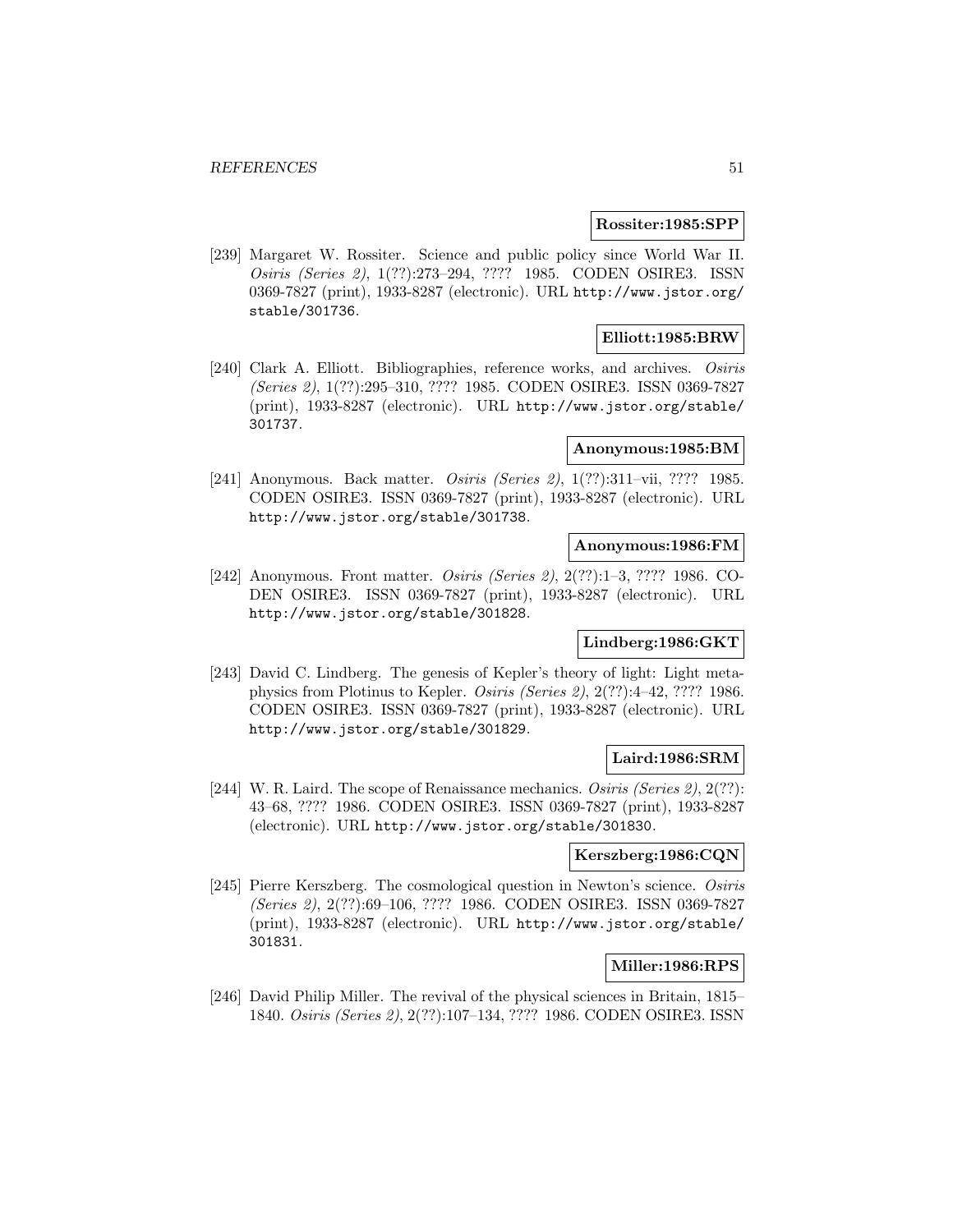0369-7827 (print), 1933-8287 (electronic). URL http://www.jstor.org/ stable/301832.

## **Mayr:1986:JGK**

[247] Ernst Mayr. Joseph Gottlieb Kolreuter's contributions to biology. Osiris (Series 2), 2(??):135–176, ???? 1986. CODEN OSIRE3. ISSN 0369-7827 (print), 1933-8287 (electronic). URL http://www.jstor.org/stable/ 301833.

#### **Reardon-Anderson:1986:CIC**

[248] James Reardon-Anderson. Chemical industry in China, 1860–1949. Osiris (Series 2), 2(??):177–224, ???? 1986. CODEN OSIRE3. ISSN 0369-7827 (print), 1933-8287 (electronic). URL http://www.jstor.org/stable/ 301834.

# **Allen:1986:ERO**

[249] Garland E. Allen. The Eugenics Record Office at Cold Spring Harbor, 1910–1940: An essay in institutional history. Osiris (Series 2), 2(??):225– 264, ???? 1986. CODEN OSIRE3. ISSN 0369-7827 (print), 1933-8287 (electronic). URL http://www.jstor.org/stable/301835.

### **Schweber:1986:SIP**

[250] Silvan S. Schweber. Shelter Island, Pocono, and Oldstone: The emergence of American quantum electrodynamics after World War II. Osiris (Series 2), 2(??):265–302, ???? 1986. CODEN OSIRE3. ISSN 0369-7827 (print), 1933-8287 (electronic). URL http://www.jstor.org/stable/301836.

#### **Wright:1986:RDT**

[251] Susan Wright. Recombinant DNA technology and its social transformation, 1972–1982. Osiris (Series 2), 2(??):303–360, ???? 1986. CODEN OSIRE3. ISSN 0369-7827 (print), 1933-8287 (electronic). URL http:// www.jstor.org/stable/301837.

#### **Anonymous:1986:BM**

[252] Anonymous. Back matter. Osiris (Series 2), 2(??):361, ???? 1986. CO-DEN OSIRE3. ISSN 0369-7827 (print), 1933-8287 (electronic). URL http://www.jstor.org/stable/301838.

#### **Anonymous:1987:FM**

[253] Anonymous. Front matter. Osiris (Series 2), 3(??):1–44, ???? 1987. CODEN OSIRE3. ISSN 0369-7827 (print), 1933-8287 (electronic). URL http://www.jstor.org/stable/301752.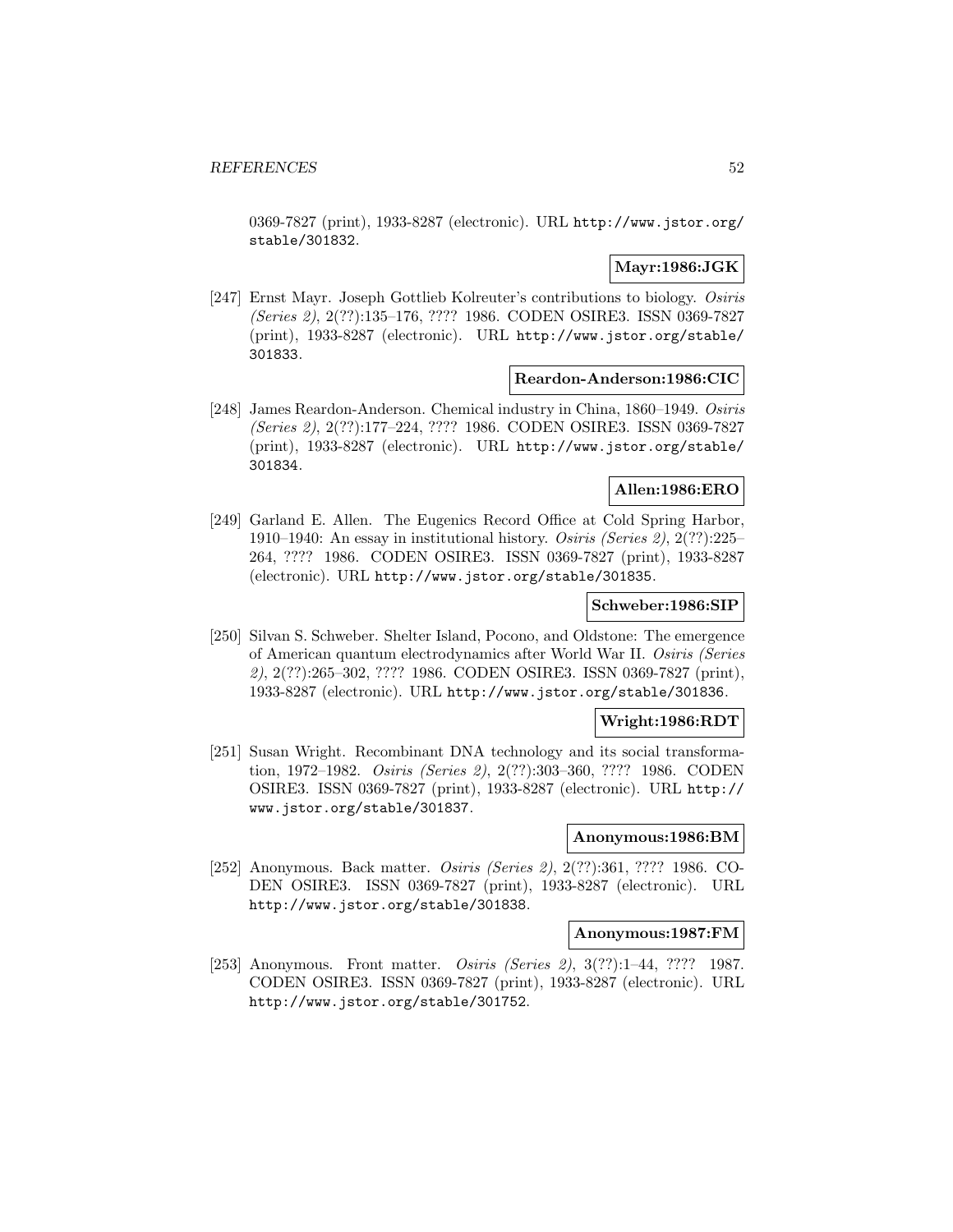### **Aiton:1987:PBN**

[254] E. J. Aiton. Peurbach's Theoricae Novae Planetarum: A translation with commentary. Osiris (Series 2), 3(??):4–43, ???? 1987. CODEN OSIRE3. ISSN 0369-7827 (print), 1933-8287 (electronic). URL http://www.jstor. org/stable/301753.

## **Hofmann:1987:AEE**

[255] James R. Hofmann. Ampere, electrodynamics, and experimental evidence. Osiris (Series 2), 3(??):45–76, ???? 1987. CODEN OSIRE3. ISSN 0369-7827 (print), 1933-8287 (electronic). URL http://www.jstor.org/ stable/301754.

### **Desmond:1987:ARE**

[256] Adrian Desmond. Artisan resistance and evolution in Britain, 1819–1848. Osiris (Series 2), 3(??):77–110, ???? 1987. CODEN OSIRE3. ISSN 0369-7827 (print), 1933-8287 (electronic). URL http://www.jstor.org/ stable/301755.

# **Barton:1987:JTP**

[257] Ruth Barton. John Tyndall, pantheist: A rereading of the Belfast address. Osiris (Series 2), 3(??):111–134, ???? 1987. CODEN OSIRE3. ISSN 0369-7827 (print), 1933-8287 (electronic). URL http://www.jstor.org/ stable/301756.

## **Kohler:1987:SFA**

[258] Robert E. Kohler. Science, foundations, and American universities in the 1920s. Osiris (Series 2), 3(??):135–164, ???? 1987. CODEN OSIRE3. ISSN 0369-7827 (print), 1933-8287 (electronic). URL http://www.jstor. org/stable/301757.

## **Cross:1987:WBC**

[259] Stephen J. Cross and William R. Albury. Walter B. Cannon, L. J. Henderson, and the organic analogy. *Osiris (Series 2)*, 3(??):165–192, ???? 1987. CODEN OSIRE3. ISSN 0369-7827 (print), 1933-8287 (electronic). URL http://www.jstor.org/stable/301758.

#### **Weiss:1987:RHM**

[260] Sheila Faith Weiss. The race hygiene movement in Germany. Osiris (Series 2), 3(??):193–236, ???? 1987. CODEN OSIRE3. ISSN 0369-7827 (print), 1933-8287 (electronic). URL http://www.jstor.org/stable/ 301759.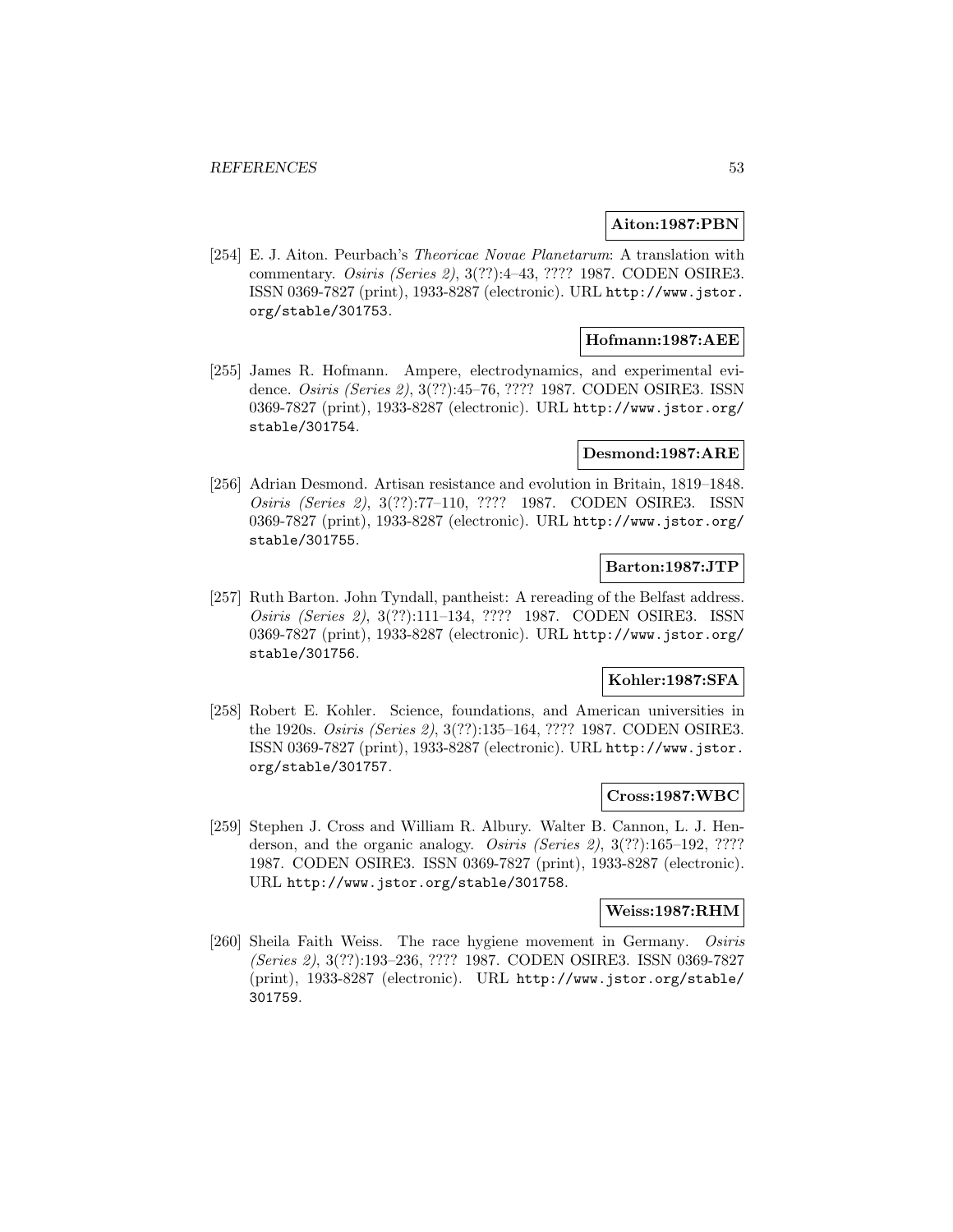#### **Henriksen:1987:SSP**

[261] Paul W. Henriksen. Solid state physics research at Purdue. Osiris (Series 2), 3(??):237–260, ???? 1987. CODEN OSIRE3. ISSN 0369-7827 (print), 1933-8287 (electronic). URL http://www.jstor.org/stable/301760.

#### **Needell:1987:LBM**

[262] Allan A. Needell. Lloyd Berkner, Merle Tuve, and the Federal role in radio astronomy. Osiris (Series 2), 3(??):261–288, ???? 1987. CODEN OSIRE3. ISSN 0369-7827 (print), 1933-8287 (electronic). URL http:// www.jstor.org/stable/301761.

### **Anonymous:1987:BM**

[263] Anonymous. Back matter. Osiris (Series 2), 3(??):289, ???? 1987. CO-DEN OSIRE3. ISSN 0369-7827 (print), 1933-8287 (electronic). URL http://www.jstor.org/stable/301762.

#### **Anonymous:1988:FM**

[264] Anonymous. Front matter. *Osiris (Series 2)*, 4(??):i-193, ???? 1988. CODEN OSIRE3. ISSN 0369-7827 (print), 1933-8287 (electronic). URL http://www.jstor.org/stable/301739.

#### **Donovan:1988:I**

[265] Arthur Donovan. Introduction. *Osiris (Series 2)*, 4(??):4-12, ???? 1988. CODEN OSIRE3. ISSN 0369-7827 (print), 1933-8287 (electronic). URL http://www.jstor.org/stable/301740.

## **Gough:1988:LFS**

[266] J. B. Gough. Lavoisier and the fulfillment of the Stahlian Revolution. Osiris (Series 2), 4(??):15–33, ???? 1988. CODEN OSIRE3. ISSN 0369-7827 (print), 1933-8287 (electronic). URL http://www.jstor.org/ stable/301741.

# **Siegfried:1988:CRH**

[267] Robert Siegfried. The chemical revolution in the history of chemistry. Osiris (Series 2), 4(??):34–50, ???? 1988. CODEN OSIRE3. ISSN 0369-7827 (print), 1933-8287 (electronic). URL http://www.jstor.org/ stable/301742.

## **Perrin:1988:RTL**

[268] C. E. Perrin. Research traditions, Lavoisier, and the chemical revolution. Osiris (Series 2), 4(??):53–81, ???? 1988. CODEN OSIRE3. ISSN 0369-7827 (print), 1933-8287 (electronic). URL http://www.jstor.org/ stable/301743.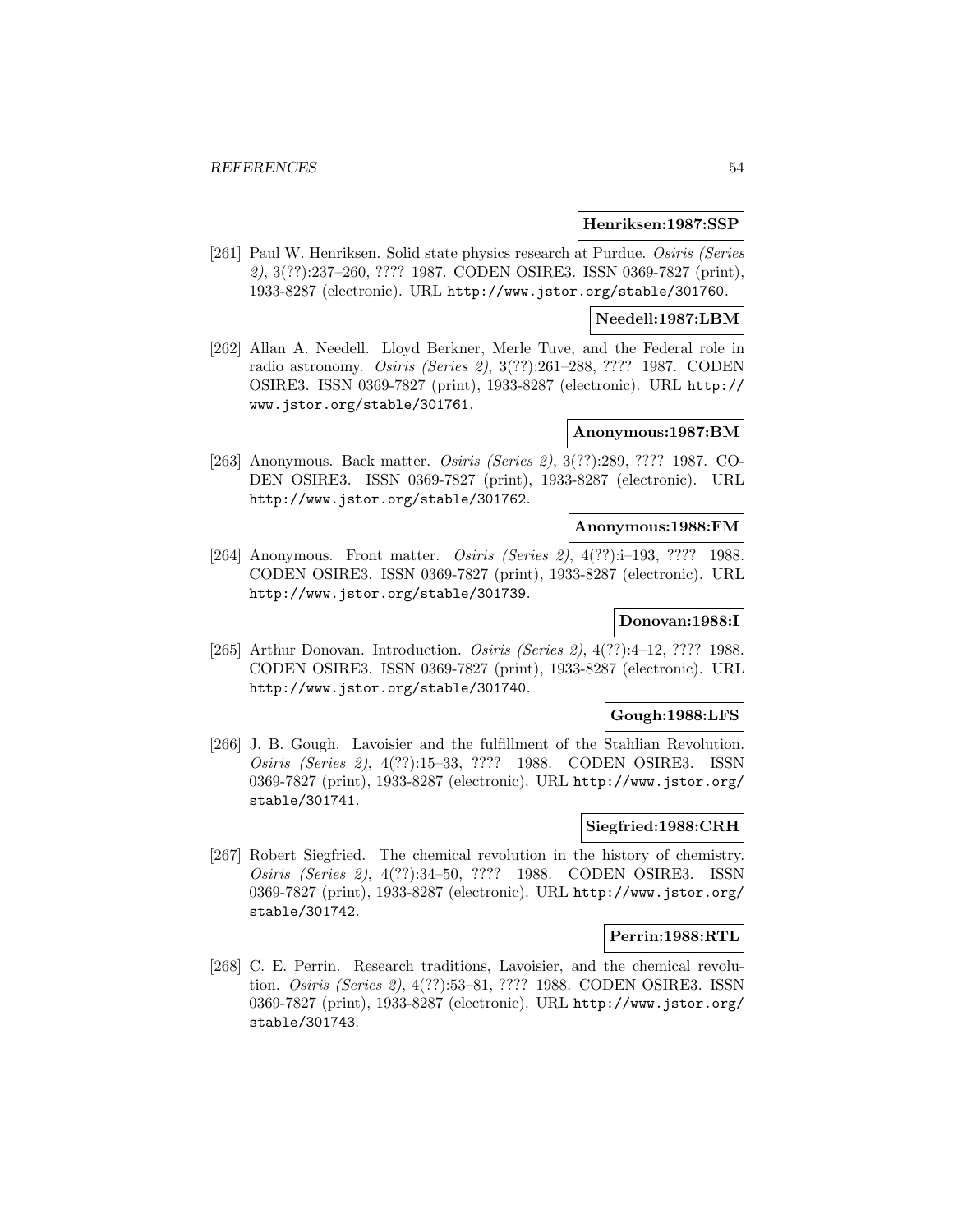### **Holmes:1988:LCP**

[269] Frederic L. Holmes. Lavoisier's conceptual passage. Osiris (Series 2), 4 (??):82–92, ???? 1988. CODEN OSIRE3. ISSN 0369-7827 (print), 1933- 8287 (electronic). URL http://www.jstor.org/stable/301744.

## **Mauskopf:1988:GCR**

[270] Seymour H. Mauskopf. Gunpowder and the chemical revolution. Osiris (Series 2), 4(??):93–118, ???? 1988. CODEN OSIRE3. ISSN 0369-7827 (print), 1933-8287 (electronic). URL http://www.jstor.org/stable/ 301745.

#### **Snelders:1988:NCN**

[271] H. A. M. Snelders. The new chemistry in the Netherlands. Osiris (Series 2), 4(??):121–145, ???? 1988. CODEN OSIRE3. ISSN 0369-7827 (print), 1933-8287 (electronic). URL http://www.jstor.org/stable/301746.

#### **Lundgren:1988:NCS**

[272] Anders Lundgren. The new chemistry in Sweden: The debate that wasn't. Osiris (Series 2), 4(??):146–168, ???? 1988. CODEN OSIRE3. ISSN 0369-7827 (print), 1933-8287 (electronic). URL http://www.jstor.org/ stable/301747.

# **Gago:1988:NCS**

[273] Ramón Gago. The new chemistry in Spain. Osiris (Series 2),  $4(??)$ :169– 192, ???? 1988. CODEN OSIRE3. ISSN 0369-7827 (print), 1933-8287 (electronic). URL http://www.jstor.org/stable/301748.

#### **McEvoy:1988:CDC**

[274] John G. McEvoy. Continuity and discontinuity in the chemical revolution. Osiris (Series 2), 4(??):195–213, ???? 1988. CODEN OSIRE3. ISSN 0369-7827 (print), 1933-8287 (electronic). URL http://www.jstor.org/ stable/301749.

# **Donovan:1988:LOM**

[275] Arthur Donovan. Lavoisier and the origins of modern chemistry. Osiris (Series 2), 4(??):214–231, ???? 1988. CODEN OSIRE3. ISSN 0369-7827 (print), 1933-8287 (electronic). URL http://www.jstor.org/stable/ 301750.

#### **Anonymous:1988:BM**

[276] Anonymous. Back matter. Osiris (Series 2), 4(??):232–236, ???? 1988. CODEN OSIRE3. ISSN 0369-7827 (print), 1933-8287 (electronic). URL http://www.jstor.org/stable/301751.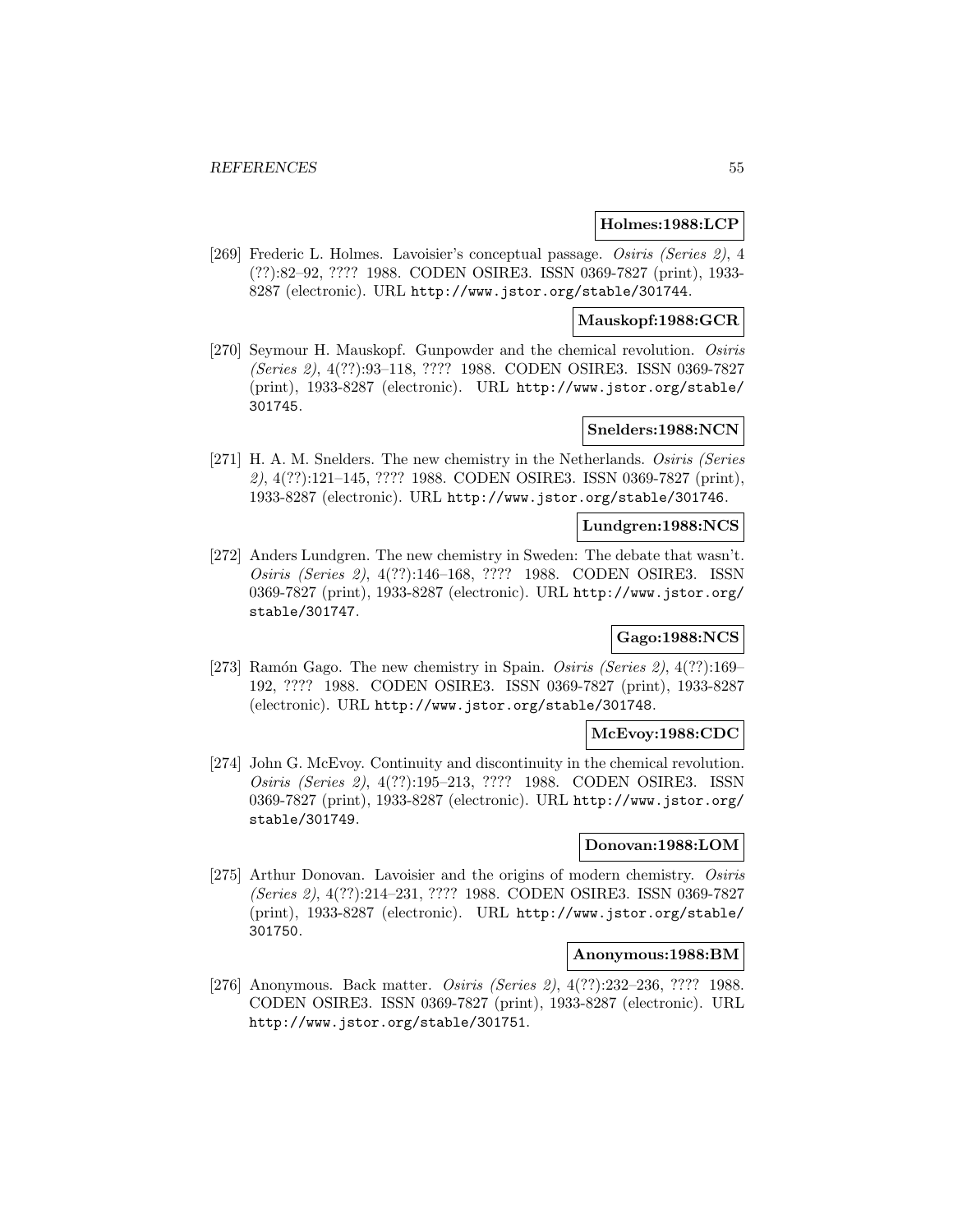### **Anonymous:1989:FM**

[277] Anonymous. Front matter. Osiris (Series 2), 5(??):1-283, ???? 1989. CODEN OSIRE3. ISSN 0369-7827 (print), 1933-8287 (electronic). URL http://www.jstor.org/stable/301789.

# **Olesko:1989:I**

[278] Kathryn M. Olesko. Introduction. *Osiris (Series 2)*, 5(??):6–14, ???? 1989. CODEN OSIRE3. ISSN 0369-7827 (print), 1933-8287 (electronic). URL http://www.jstor.org/stable/301790.

# **Gregory:1989:KSA**

[279] Frederick Gregory. Kant, Schelling, and the administration of science in the romantic era. Osiris (Series 2), 5(??):16–35, ???? 1989. CODEN OSIRE3. ISSN 0369-7827 (print), 1933-8287 (electronic). URL http:// www.jstor.org/stable/301791.

#### **Broman:1989:URM**

[280] Thomas Broman. University reform in medical thought at the end of the Eighteenth Century. Osiris (Series 2), 5(??):36–53, ???? 1989. CODEN OSIRE3. ISSN 0369-7827 (print), 1933-8287 (electronic). URL http:// www.jstor.org/stable/301792.

## **Schubring:1989:RDB**

[281] Gert Schubring. The rise and decline of the Bonn Natural Sciences Seminar. Osiris (Series 2), 5(??):56–93, ???? 1989. CODEN OSIRE3. ISSN 0369-7827 (print), 1933-8287 (electronic). URL http://www.jstor.org/ stable/301793.

## **Olesko:1989:PIP**

[282] Kathryn M. Olesko. Physics instruction in Prussian secondary schools before 1859. Osiris (Series 2), 5(??):94–120, ???? 1989. CODEN OSIRE3. ISSN 0369-7827 (print), 1933-8287 (electronic). URL http://www.jstor. org/stable/301794.

## **Holmes:1989:CTR**

[283] Frederic L. Holmes. The complementarity of teaching and research in Liebig's Laboratory. Osiris (Series 2), 5(??):121–164, ???? 1989. CODEN OSIRE3. ISSN 0369-7827 (print), 1933-8287 (electronic). URL http:// www.jstor.org/stable/301795.

# **Cahan:1989:KEC**

[284] David Cahan. Kohlrausch and electrolytic conductivity: Instruments, institutes, and scientific innovation. Osiris (Series 2), 5(??):166–185, ????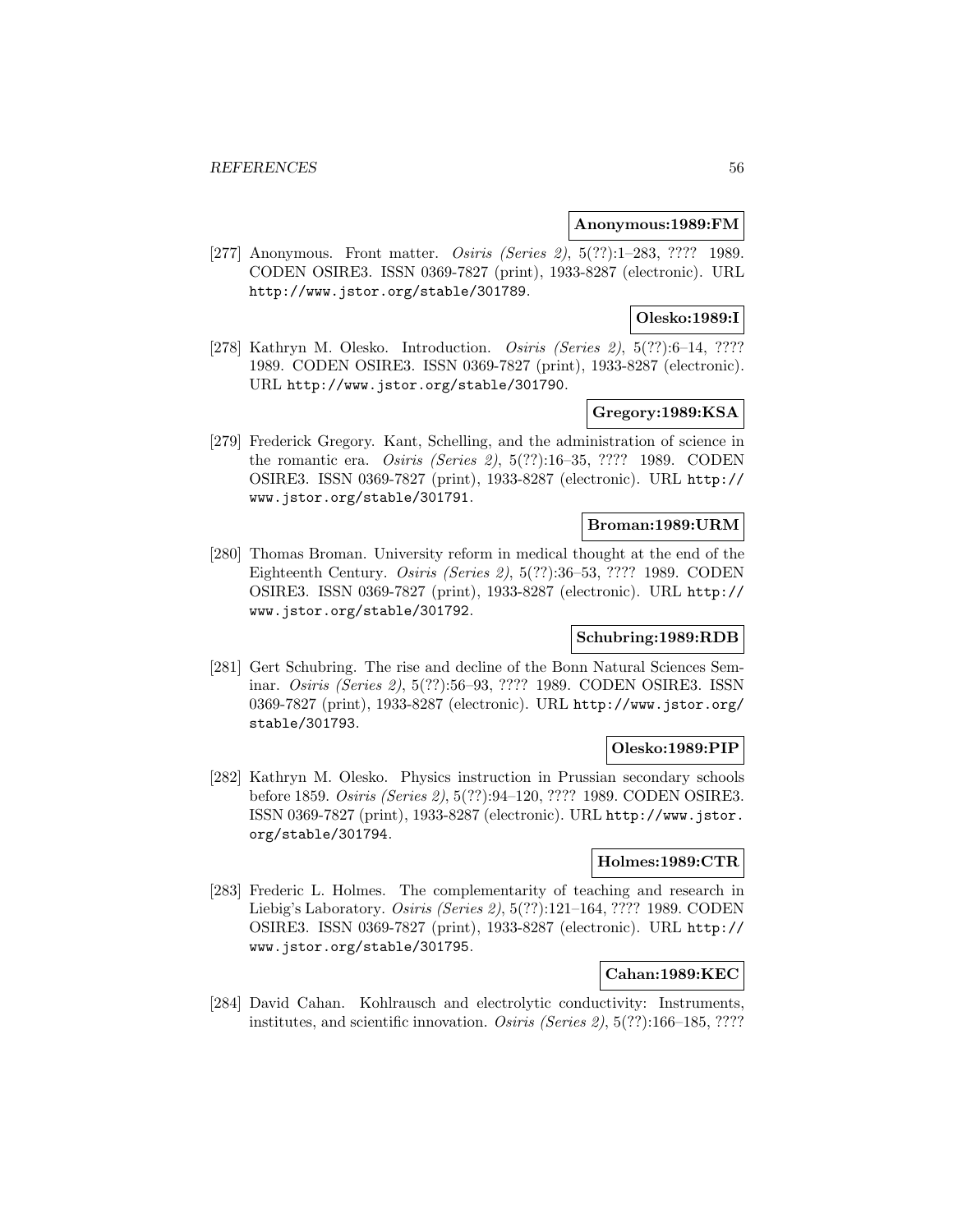1989. CODEN OSIRE3. ISSN 0369-7827 (print), 1933-8287 (electronic). URL http://www.jstor.org/stable/301796.

### **Rowe:1989:KHG**

[285] David E. Rowe. Klein, Hilbert, and the Göttingen mathematical tradition. Osiris (Series 2), 5(??):186–213, ???? 1989. CODEN OSIRE3. ISSN 0369-7827 (print), 1933-8287 (electronic). URL http://www.jstor.org/ stable/301797.

# **Johnson:1989:HCC**

[286] Jeffrey A. Johnson. Hierarchy and creativity in chemistry, 1871–1914. Osiris (Series 2), 5(??):214–240, ???? 1989. CODEN OSIRE3. ISSN 0369-7827 (print), 1933-8287 (electronic). URL http://www.jstor.org/ stable/301798.

## **Todd:1989:ISE**

[287] Edmund N. Todd. Industry, state, and electrical technology in the Ruhr circa 1900. Osiris (Series 2), 5(??):242–259, ???? 1989. CODEN OSIRE3. ISSN 0369-7827 (print), 1933-8287 (electronic). URL http://www.jstor. org/stable/301799.

## **Weingart:1989:GEB**

[288] Peter Weingart. German Eugenics between science and politics. Osiris (Series 2), 5(??):260–282, ???? 1989. CODEN OSIRE3. ISSN 0369-7827 (print), 1933-8287 (electronic). URL http://www.jstor.org/stable/ 301800.

## **Albisetti:1989:SG**

[289] James Albisetti, Charles E. McClelland, and R. Steven Turner. Science in Germany. Osiris (Series 2), 5(??):285–304, ???? 1989. CODEN OSIRE3. ISSN 0369-7827 (print), 1933-8287 (electronic). URL http://www.jstor. org/stable/301801.

### **Anonymous:1989:BM**

[290] Anonymous. Back matter. Osiris (Series 2), 5(??):305–313, ???? 1989. CODEN OSIRE3. ISSN 0369-7827 (print), 1933-8287 (electronic). URL http://www.jstor.org/stable/301802.

#### **Anonymous:1990:FM**

[291] Anonymous. Front matter. Osiris (Series 2), 6(??):1–5, ???? 1990. CO-DEN OSIRE3. ISSN 0369-7827 (print), 1933-8287 (electronic). URL http://www.jstor.org/stable/301777.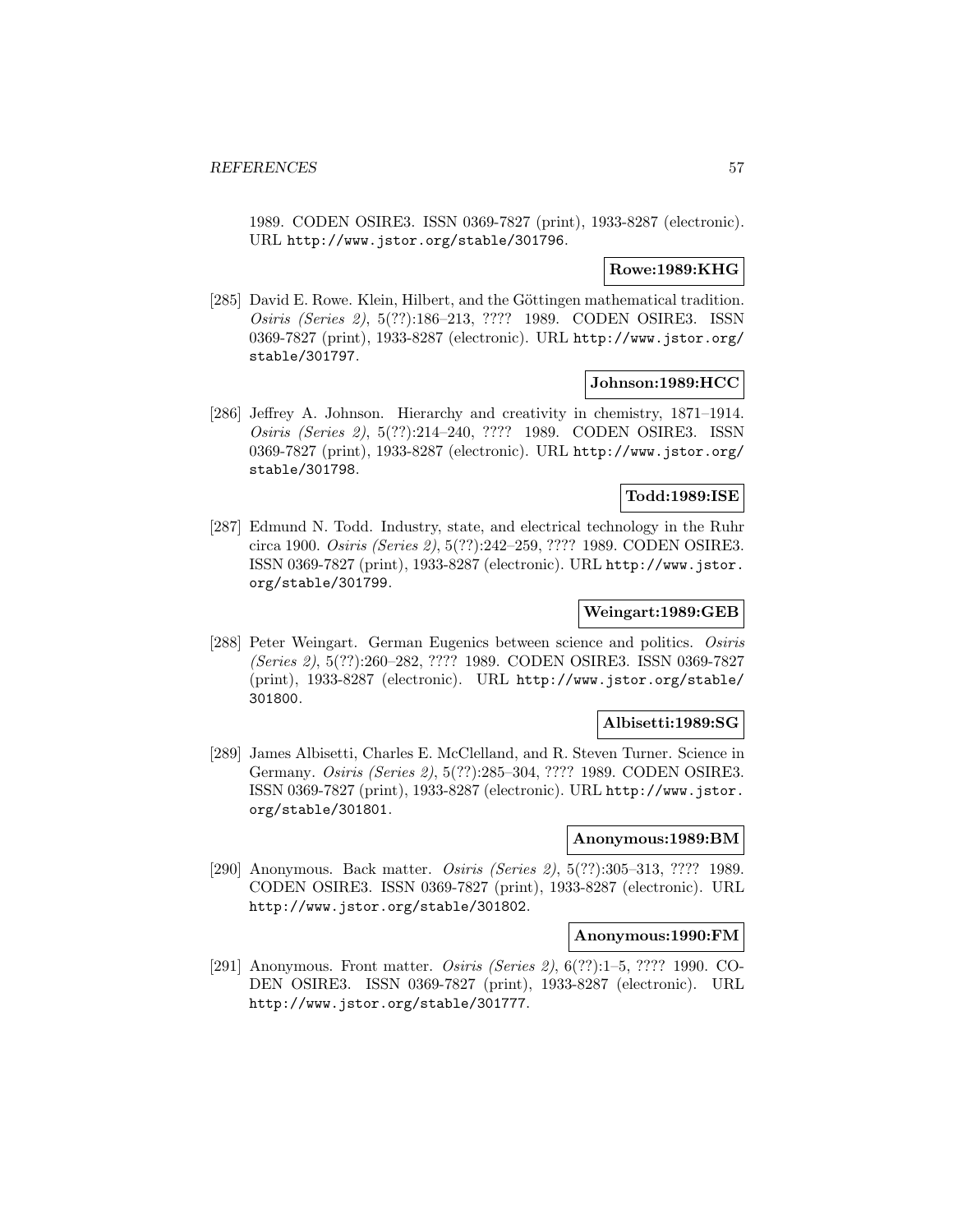## **McVaugh:1990:I**

[292] Michael R. McVaugh and Nancy G. Siraisi. Introduction. Osiris (Series 2), 6(??):6–15, ???? 1990. CODEN OSIRE3. ISSN 0369-7827 (print), 1933-8287 (electronic). URL http://www.jstor.org/stable/301778.

### **Bylebyl:1990:MMP**

[293] Jerome J. Bylebyl. The medical meaning of physica. Osiris (Series 2), 6 (??):16–41, ???? 1990. CODEN OSIRE3. ISSN 0369-7827 (print), 1933- 8287 (electronic). URL http://www.jstor.org/stable/301779.

### **Jordan:1990:CPM**

[294] Mark D. Jordan. The construction of a philosophical medicine: Exegesis and argument in Salernitan teaching on the soul. Osiris (Series 2), 6(??): 42–61, ???? 1990. CODEN OSIRE3. ISSN 0369-7827 (print), 1933-8287 (electronic). URL http://www.jstor.org/stable/301780.

# **McVaugh:1990:NLM**

[295] Michael R. McVaugh. The nature and limits of medical certitude at Early Fourteenth-Century Montpellier. Osiris (Series 2), 6(??):62–84, ???? 1990. CODEN OSIRE3. ISSN 0369-7827 (print), 1933-8287 (electronic). URL http://www.jstor.org/stable/301781.

## **Garcia-Ballester:1990:JAF**

[296] Luis García-Ballester, Lola Ferre, and Eduard Feliu. Jewish appreciation of Fourteenth-Century scholastic medicine. Osiris (Series 2), 6(??):85– 117, ???? 1990. CODEN OSIRE3. ISSN 0369-7827 (print), 1933-8287 (electronic). URL http://www.jstor.org/stable/301782.

#### **Crisciani:1990:HNP**

[297] Chiara Crisciani. History, novelty, and progress in scholastic medicine. Osiris (Series 2), 6(??):118–139, ???? 1990. CODEN OSIRE3. ISSN 0369-7827 (print), 1933-8287 (electronic). URL http://www.jstor.org/ stable/301783.

### **Jacquart:1990:TEP**

[298] Danielle Jacquart. Theory, everyday practice, and three Fifteenth-Century physicians. Osiris (Series 2), 6(??):140–160, ???? 1990. CODEN OSIRE3. ISSN 0369-7827 (print), 1933-8287 (electronic). URL http://www.jstor. org/stable/301784.

# **Siraisi:1990:GAS**

[299] Nancy G. Siraisi. Giovanni Argenterio and Sixteenth-Century medical innovation: Between princely patronage and academic controversy. Osiris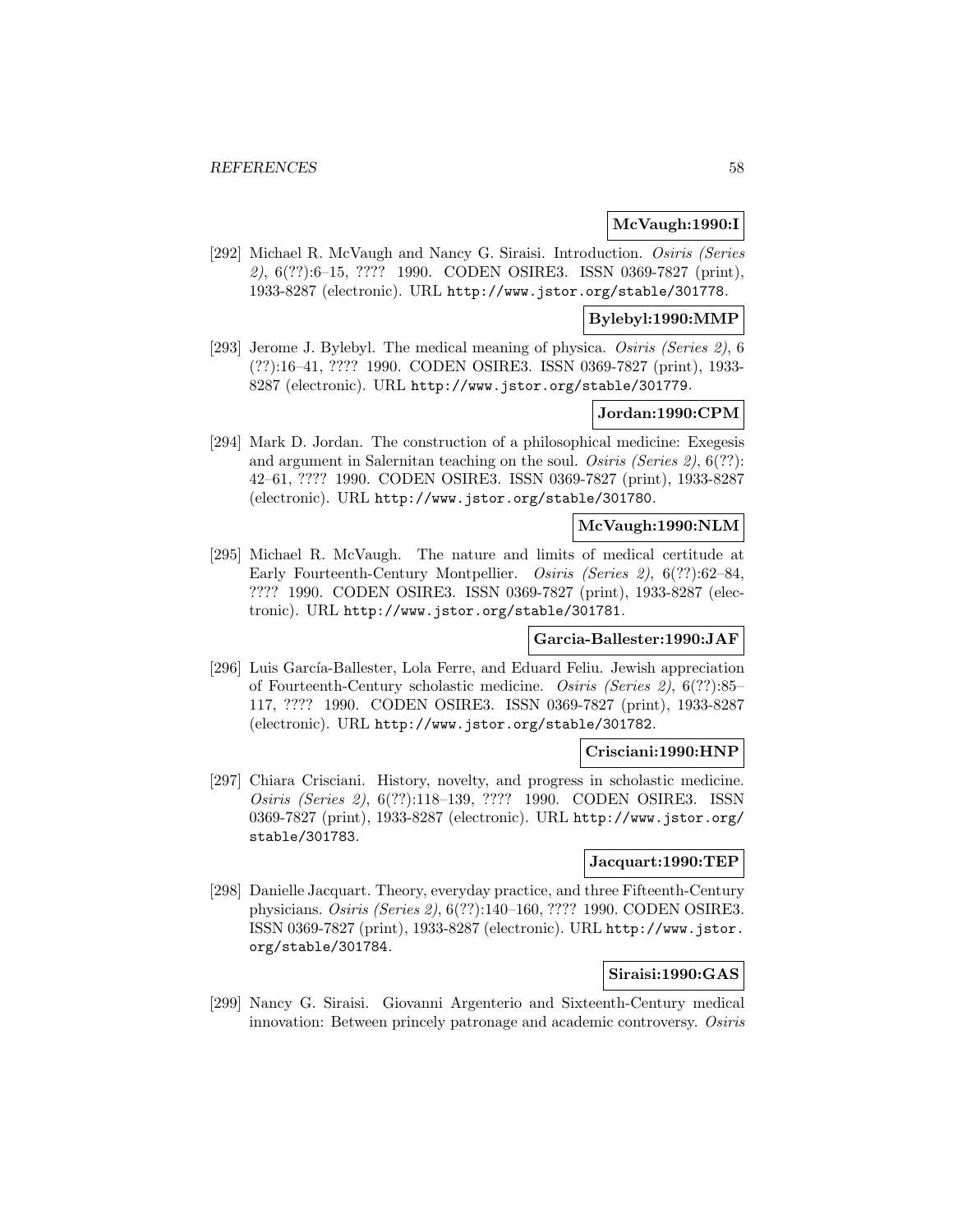(Series 2), 6(??):161–180, ???? 1990. CODEN OSIRE3. ISSN 0369-7827 (print), 1933-8287 (electronic). URL http://www.jstor.org/stable/ 301785.

# **Durling:1990:GMB**

[300] Richard J. Durling. Girolamo Mercuriale's De modo studendi. Osiris (Series 2), 6(??):181–195, ???? 1990. CODEN OSIRE3. ISSN 0369-7827 (print), 1933-8287 (electronic). URL http://www.jstor.org/stable/ 301786.

## **Nutton:1990:RFT**

[301] Vivian Nutton. The reception of Fracastoro's theory of contagion: The seed that Fell among thorns? Osiris (Series 2), 6(??):196–234, ???? 1990. CODEN OSIRE3. ISSN 0369-7827 (print), 1933-8287 (electronic). URL http://www.jstor.org/stable/301787.

# **Anonymous:1990:BM**

[302] Anonymous. Back matter. Osiris (Series 2), 6(??):235–244, ???? 1990. CODEN OSIRE3. ISSN 0369-7827 (print), 1933-8287 (electronic). URL http://www.jstor.org/stable/301788.

#### **Anonymous:1992:FM**

[303] Anonymous. Front matter. Osiris (Series 2), 7(??):i–265, ???? 1992. CODEN OSIRE3. ISSN 0369-7827 (print), 1933-8287 (electronic). URL http://www.jstor.org/stable/301763.

#### **Thackray:1992:P**

[304] Arnold Thackray. Preface. Osiris (Series 2), 7(??):vii–ix, ???? 1992. CODEN OSIRE3. ISSN 0369-7827 (print), 1933-8287 (electronic). URL http://www.jstor.org/stable/301764.

### **Capshew:1992:BSP**

[305] James H. Capshew and Karen A. Rader. Big science: Price to the present. Osiris (Series 2), 7(??):2–25, ???? 1992. CODEN OSIRE3. ISSN 0369-7827 (print), 1933-8287 (electronic). URL http://www.jstor.org/ stable/301765.

#### **Geiger:1992:SUN**

[306] Roger L. Geiger. Science, universities, and national defense, 1945–1970. Osiris (Series 2), 7(??):26–48, ???? 1992. CODEN OSIRE3. ISSN 0369-7827 (print), 1933-8287 (electronic). URL http://www.jstor.org/ stable/301766.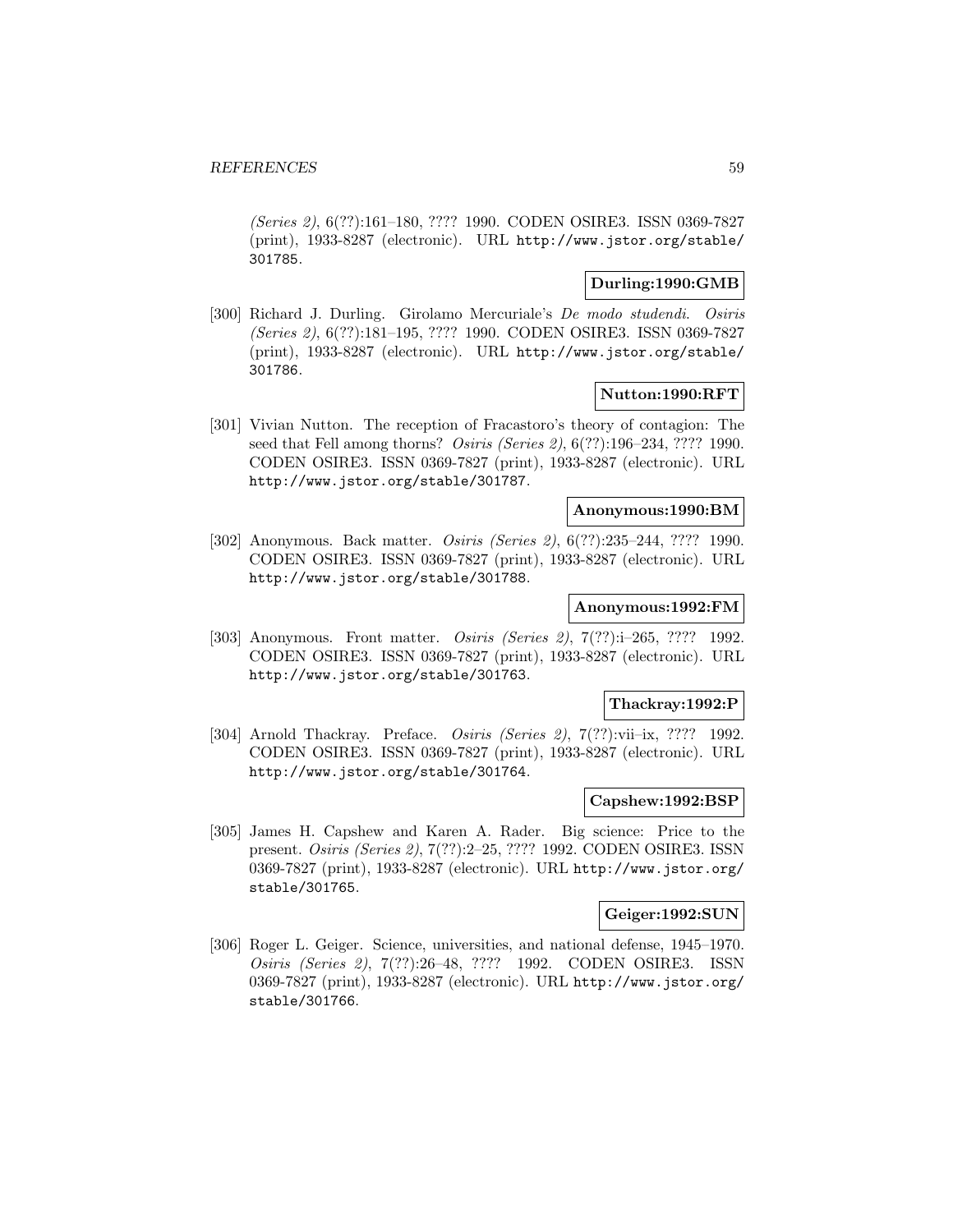#### **Graham:1992:BSL**

[307] Loren R. Graham. Big science in the last years of the big Soviet union. Osiris (Series 2), 7(??):49–71, ???? 1992. CODEN OSIRE3. ISSN 0369-7827 (print), 1933-8287 (electronic). URL http://www.jstor.org/ stable/301767.

# **Bugos:1992:PIP**

[308] Glenn E. Bugos and Daniel J. Kevles. Plants as intellectual property: American practice, law, and policy in world context. Osiris (Series 2), 7(??):74–104, ???? 1992. CODEN OSIRE3. ISSN 0369-7827 (print), 1933-8287 (electronic). URL http://www.jstor.org/stable/301768.

### **Forman:1992:IMP**

[309] Paul Forman. Inventing the maser in postwar America. Osiris (Series 2), 7(??):105–134, ???? 1992. CODEN OSIRE3. ISSN 0369-7827 (print), 1933-8287 (electronic). URL http://www.jstor.org/stable/301769.

### **Lewenstein:1992:CFH**

[310] Bruce V. Lewenstein. Cold fusion and hot history. Osiris (Series 2), 7(??): 135–163, ???? 1992. CODEN OSIRE3. ISSN 0369-7827 (print), 1933-8287 (electronic). URL http://www.jstor.org/stable/301770.

## **Abir-Am:1992:PMM**

[311] Pnina G. Abir-Am. The politics of macromolecules: Molecular biologists, biochemists, and rhetoric. Osiris (Series 2), 7(??):164–191, ???? 1992. CODEN OSIRE3. ISSN 0369-7827 (print), 1933-8287 (electronic). URL http://www.jstor.org/stable/301771.

### **Jasanoff:1992:SPR**

[312] Sheila Jasanoff. Science, politics, and the renegotiation of expertise at EPA. Osiris (Series 2), 7(??):194–217, ???? 1992. CODEN OSIRE3. ISSN 0369-7827 (print), 1933-8287 (electronic). URL http://www.jstor. org/stable/301772.

#### **Rossiter:1992:SFS**

[313] Margaret W. Rossiter. Setting Federal salaries in the space age. Osiris (Series 2), 7(??):218–237, ???? 1992. CODEN OSIRE3. ISSN 0369-7827 (print), 1933-8287 (electronic). URL http://www.jstor.org/stable/ 301773.

# **Doel:1992:ESL**

[314] Ronald E. Doel. Evaluating Soviet lunar science in Cold War America. Osiris (Series 2), 7(??):238–264, ???? 1992. CODEN OSIRE3. ISSN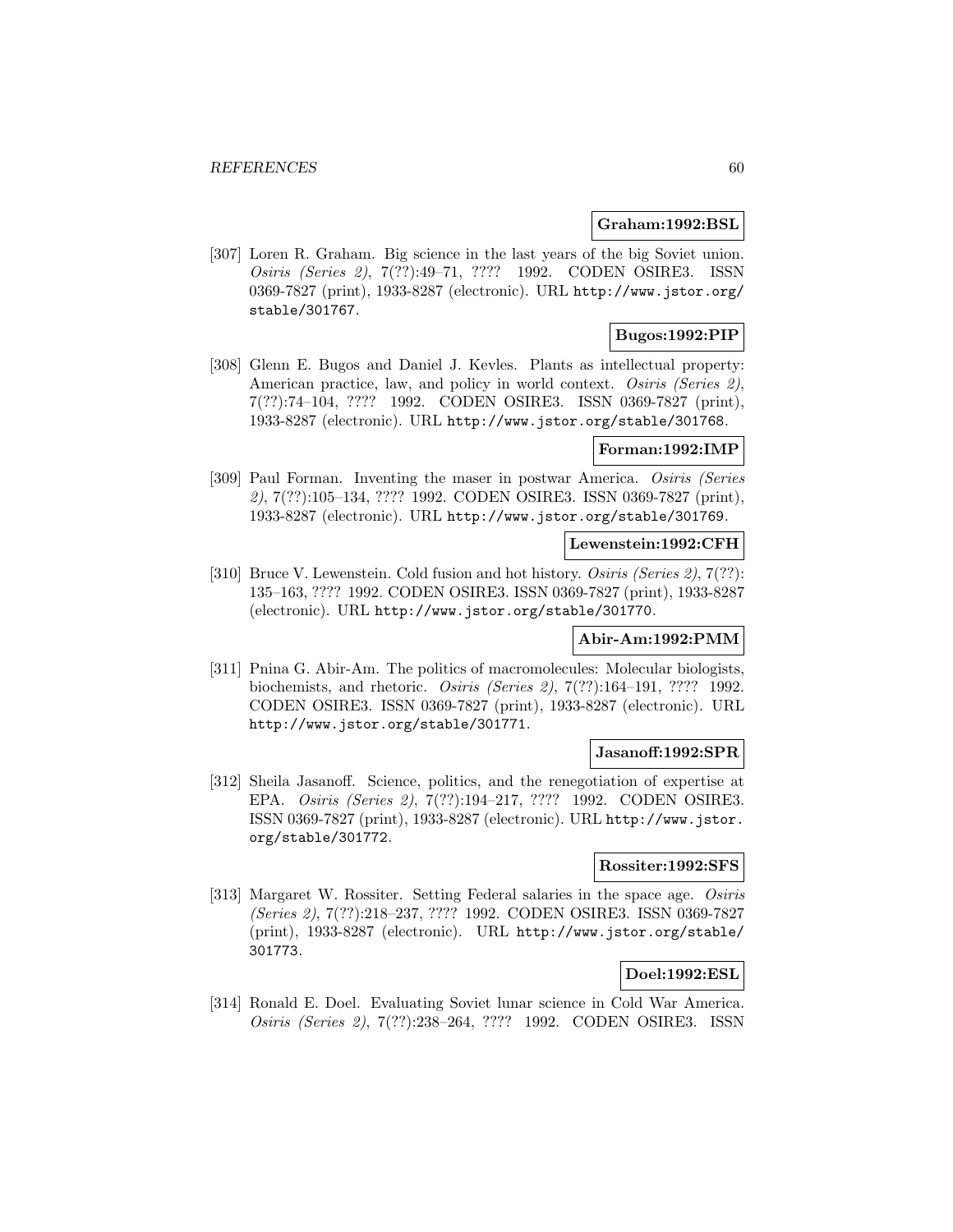0369-7827 (print), 1933-8287 (electronic). URL http://www.jstor.org/ stable/301774.

#### **Warnow-Blewett:1992:DRS**

[315] Joan Warnow-Blewett. Documenting recent science: Progress and needs. Osiris (Series 2), 7(??):266–298, ???? 1992. CODEN OSIRE3. ISSN 0369-7827 (print), 1933-8287 (electronic). URL http://www.jstor.org/ stable/301775.

### **Anonymous:1992:BM**

[316] Anonymous. Back matter. Osiris (Series 2), 7(??):299–307, ???? 1992. CODEN OSIRE3. ISSN 0369-7827 (print), 1933-8287 (electronic). URL http://www.jstor.org/stable/301776.

#### **Anonymous:1993:FM**

[317] Anonymous. Front matter. *Osiris (Series 2)*, 8(??):i-225, ???? 1993. CODEN OSIRE3. ISSN 0369-7827 (print), 1933-8287 (electronic). URL http://www.jstor.org/stable/301690.

# **Holmes:1993:P**

[318] Frederic L. Holmes. Preface. Osiris (Series 2), 8(??):vii–viii, ???? 1993. CODEN OSIRE3. ISSN 0369-7827 (print), 1933-8287 (electronic). URL http://www.jstor.org/stable/301691.

# **Servos:1993:RST**

[319] John W. Servos. Research schools and their histories. Osiris (Series 2), 8(??):2–15, ???? 1993. CODEN OSIRE3. ISSN 0369-7827 (print), 1933- 8287 (electronic). URL http://www.jstor.org/stable/301692.

### **Olesko:1993:TKS**

[320] Kathryn M. Olesko. Tacit knowledge and school formation. Osiris (Series 2), 8(??):16–29, ???? 1993. CODEN OSIRE3. ISSN 0369-7827 (print), 1933-8287 (electronic). URL http://www.jstor.org/stable/301693.

#### **Nye:1993:NSF**

[321] Mary Jo Nye. National styles? French and English chemistry in the Nineteenth and early Twentieth centuries. Osiris (Series 2), 8(??):30– 49, ???? 1993. CODEN OSIRE3. ISSN 0369-7827 (print), 1933-8287 (electronic). URL http://www.jstor.org/stable/301694.

# **Rocke:1993:GRG**

[322] Alan J. Rocke. Group research in German chemistry: Kolbe's Marburg and Leipzig Institutes. Osiris (Series 2), 8(??):52–79, ???? 1993. CODEN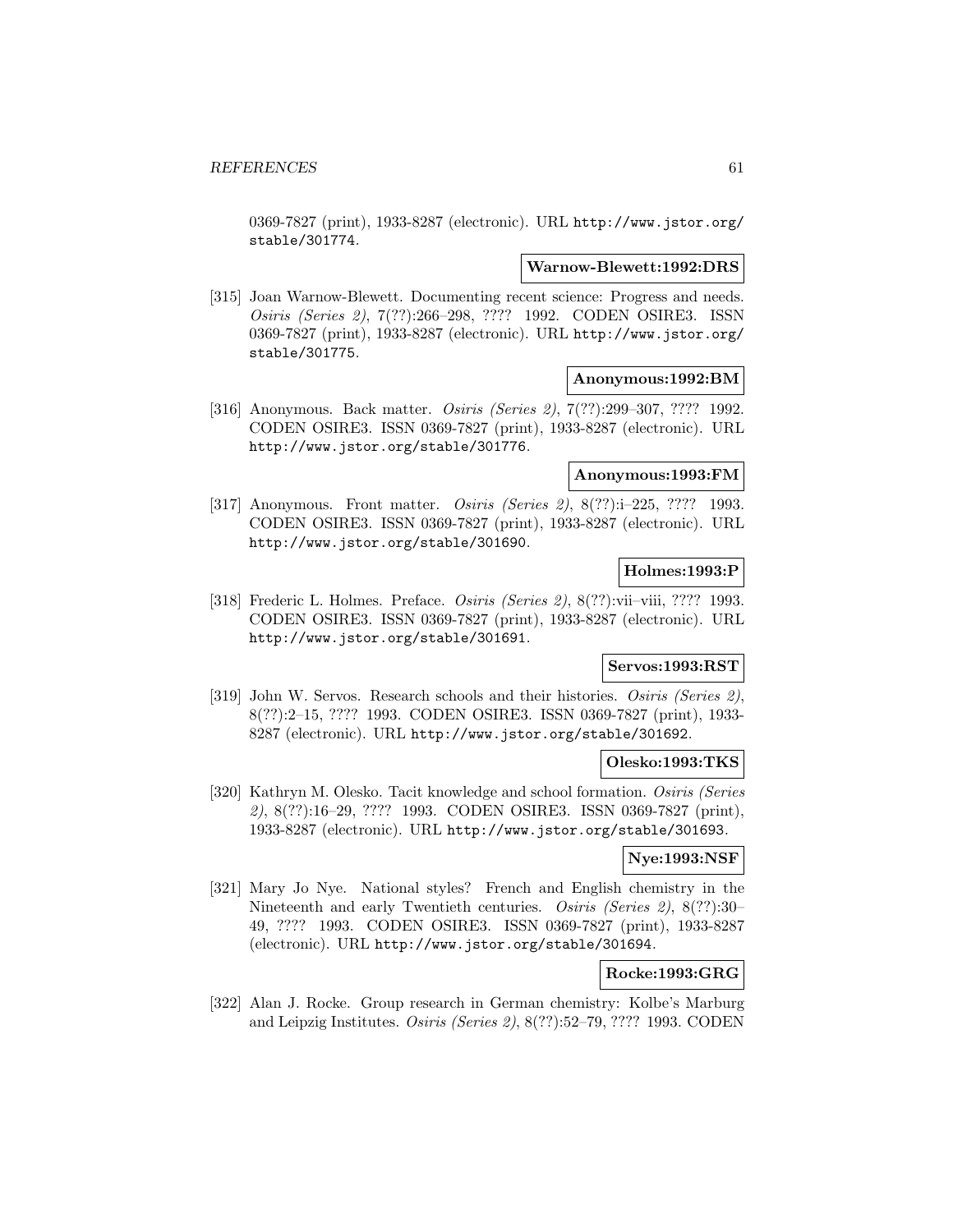OSIRE3. ISSN 0369-7827 (print), 1933-8287 (electronic). URL http:// www.jstor.org/stable/301695.

### **Turner:1993:VSG**

[323] R. Steven Turner. Vision studies in Germany: Helmholtz versus Hering. Osiris (Series 2), 8(??):80–103, ???? 1993. CODEN OSIRE3. ISSN 0369-7827 (print), 1933-8287 (electronic). URL http://www.jstor.org/ stable/301696.

## **Morrell:1993:WHP**

[324] Jack Morrell. W. H. Perkin, Jr., at Manchester and Oxford: From Irwell to Isis. Osiris (Series 2), 8(??):104–126, ???? 1993. CODEN OSIRE3. ISSN 0369-7827 (print), 1933-8287 (electronic). URL http://www.jstor. org/stable/301697.

### **Sanchez-Ron:1993:SFS**

[325] José M. Sánchez-Ron and Antoni Roca-Rosell. Spain's first school of physics: Blas Cabrera's Laboratorio de Investigaciones Físicas. Osiris (Series 2), 8(??):127–155, ???? 1993. CODEN OSIRE3. ISSN 0369-7827 (print), 1933-8287 (electronic). URL http://www.jstor.org/stable/ 301698.

# **Henson:1993:CRS**

[326] Pamela M. Henson. The Comstock research school in evolutionary entomology. Osiris (Series 2), 8(??):158–177, ???? 1993. CODEN OSIRE3. ISSN 0369-7827 (print), 1933-8287 (electronic). URL http://www.jstor. org/stable/301699.

# **Hagen:1993:CEI**

[327] Joel B. Hagen. Clementsian ecologists: The internal dynamics of a research school. Osiris (Series 2), 8(??):178–195, ???? 1993. CODEN OSIRE3. ISSN 0369-7827 (print), 1933-8287 (electronic). URL http:// www.jstor.org/stable/301700.

# **Kushner:1993:SGD**

[328] David Kushner. Sir George Darwin and a British school of geophysics. Osiris (Series 2), 8(??):196–223, ???? 1993. CODEN OSIRE3. ISSN 0369-7827 (print), 1933-8287 (electronic). URL http://www.jstor.org/ stable/301701.

### **Geison:1993:RSN**

[329] Gerald L. Geison. Research schools and new directions in the historiography of science. Osiris (Series 2), 8(??):226–238, ???? 1993. CODEN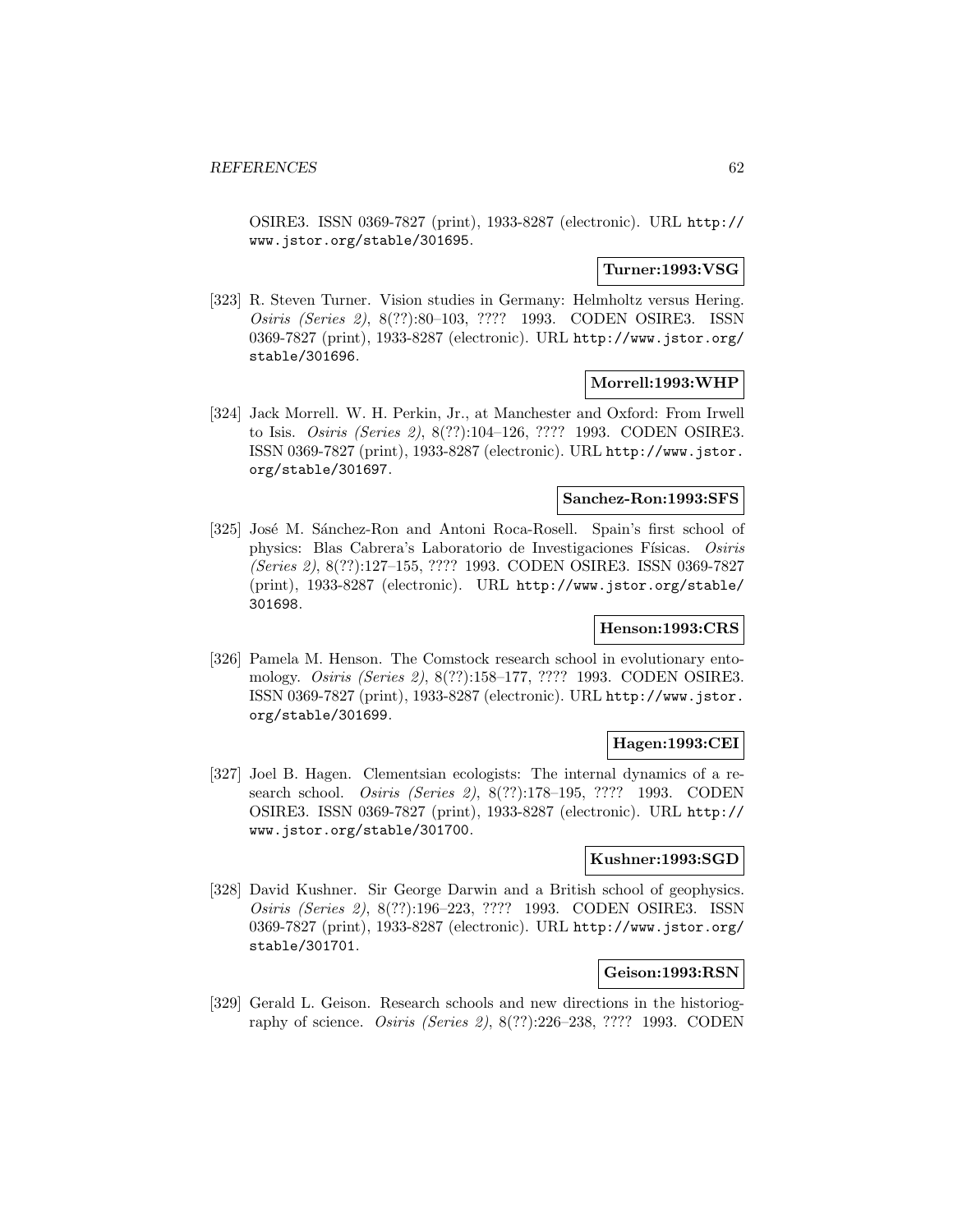OSIRE3. ISSN 0369-7827 (print), 1933-8287 (electronic). URL http:// www.jstor.org/stable/301702.

#### **Anonymous:1993:BM**

[330] Anonymous. Back matter. *Osiris (Series 2)*, 8(??):239–248, ???? 1993. CODEN OSIRE3. ISSN 0369-7827 (print), 1933-8287 (electronic). URL http://www.jstor.org/stable/301703.

## **Anonymous:1994:FM**

[331] Anonymous. Front matter. *Osiris (Series 2)*, 9(??):i-183, ???? 1994. CODEN OSIRE3. ISSN 0369-7827 (print), 1933-8287 (electronic). URL http://www.jstor.org/stable/301994.

# **vanHelden:1994:IIH**

[332] Albert van Helden and Thomas L. Hankins. Introduction: Instruments in the history of science. Osiris (Series 2), 9(??):1–6, ???? 1994. CODEN OSIRE3. ISSN 0369-7827 (print), 1933-8287 (electronic). URL http:// www.jstor.org/stable/301995.

### **vanHelden:1994:TAG**

[333] Albert van Helden. Telescopes and authority from Galileo to Cassini. Osiris (Series 2), 9(??):8–29, ???? 1994. CODEN OSIRE3. ISSN 0369-7827 (print), 1933-8287 (electronic). URL http://www.jstor.org/ stable/301996.

# **Golinski:1994:PID**

[334] Jan Golinski. Precision instruments and the demonstrative order of proof in Lavoisier's chemistry. Osiris (Series 2), 9(??):30–47, ???? 1994. CO-DEN OSIRE3. ISSN 0369-7827 (print), 1933-8287 (electronic). URL http://www.jstor.org/stable/301997.

# **Hunt:1994:OWA**

[335] Bruce J. Hunt. The ohm is where the art is: British telegraph engineers and the development of electrical standards. Osiris (Series 2), 9(??):48– 63, ???? 1994. CODEN OSIRE3. ISSN 0369-7827 (print), 1933-8287 (electronic). URL http://www.jstor.org/stable/301998.

## **Warner:1994:TMG**

[336] Deborah Warner. Terrestrial magnetism: For the glory of God and the benefit of mankind. Osiris (Series 2), 9(??):66–84, ???? 1994. CODEN OSIRE3. ISSN 0369-7827 (print), 1933-8287 (electronic). URL http:// www.jstor.org/stable/301999.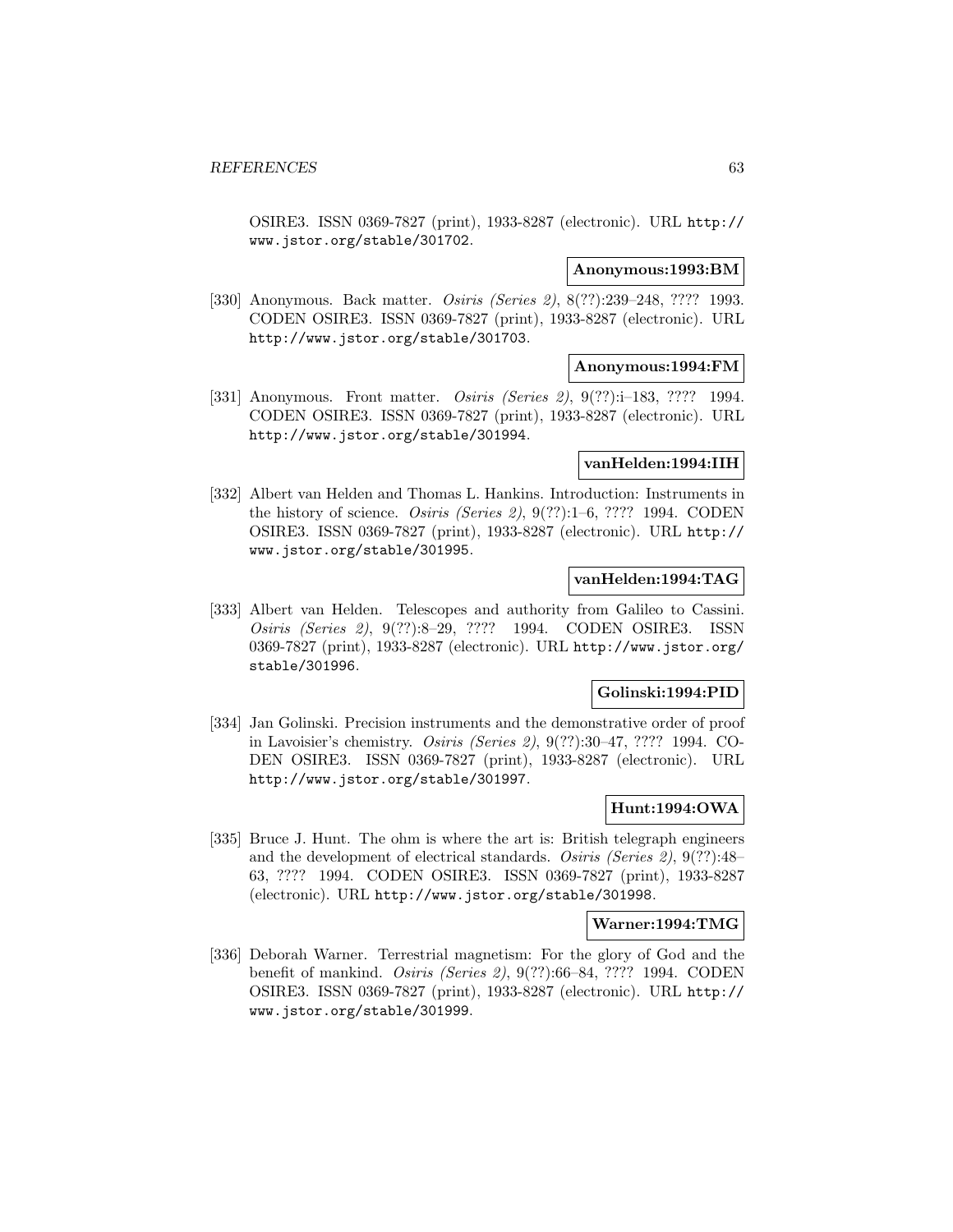# **Hevly:1994:SSX**

[337] Bruce Hevly. Stanford's supervoltage X-ray tube. *Osiris (Series 2)*, 9(??): 85–100, ???? 1994. CODEN OSIRE3. ISSN 0369-7827 (print), 1933-8287 (electronic). URL http://www.jstor.org/stable/302000.

# **Smith:1994:CID**

[338] Robert W. Smith and Joseph N. Tatarewicz. Counting on invention: Devices and black boxes in very big science. Osiris (Series 2), 9(??):101–123, ???? 1994. CODEN OSIRE3. ISSN 0369-7827 (print), 1933-8287 (electronic). URL http://www.jstor.org/stable/302001.

## **Deane:1994:IOI**

[339] Thatcher E. Deane. Instruments and observation at the Imperial Astronomical Bureau during the Ming Dynasty. Osiris (Series 2), 9(??):126-140, ???? 1994. CODEN OSIRE3. ISSN 0369-7827 (print), 1933-8287 (electronic). URL http://www.jstor.org/stable/302002.

## **Hankins:1994:OHL**

[340] Thomas L. Hankins. The ocular harpsichord of Louis-Bertrand Castel; or, the instrument that wasn't. *Osiris (Series 2)*,  $9(??)$ :141–156, ???? 1994. CODEN OSIRE3. ISSN 0369-7827 (print), 1933-8287 (electronic). URL http://www.jstor.org/stable/302003.

# **Schaffer:1994:MPD**

[341] Simon Schaffer. Machine philosophy: Demonstration devices in Georgian mechanics. Osiris (Series 2), 9(??):157–182, ???? 1994. CODEN OSIRE3. ISSN 0369-7827 (print), 1933-8287 (electronic). URL http://www.jstor. org/stable/302004.

## **Lenoir:1994:HMC**

[342] Timothy Lenoir. Helmholtz and the materialities of communication. Osiris (Series 2), 9(??):184–207, ???? 1994. CODEN OSIRE3. ISSN 0369-7827 (print), 1933-8287 (electronic). URL http://www.jstor.org/stable/ 302005.

# **Frank:1994:INA**

[343] Robert G. Frank, Jr. Instruments, nerve action, and the all-or-none principle. Osiris (Series 2), 9(??):208–235, ???? 1994. CODEN OSIRE3. ISSN 0369-7827 (print), 1933-8287 (electronic). URL http://www.jstor.org/ stable/302006.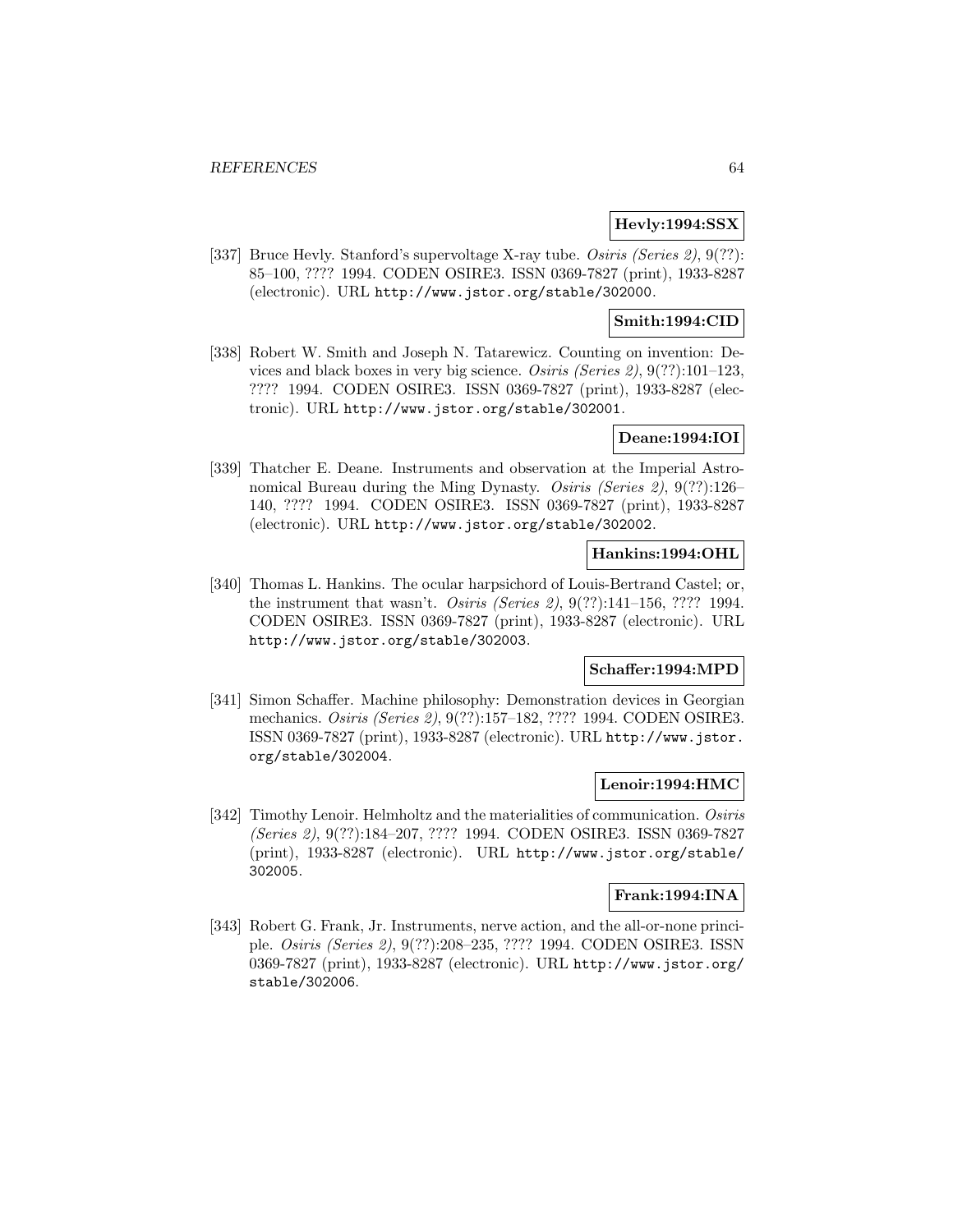### **Anonymous:1994:B**

[344] Anonymous. Bibliography. Osiris (Series 2), 9(??):237-242, ???? 1994. CODEN OSIRE3. ISSN 0369-7827 (print), 1933-8287 (electronic). URL http://www.jstor.org/stable/302007.

### **Anonymous:1994:BM**

[345] Anonymous. Back matter. *Osiris (Series 2)*, 9(??):243-250, ???? 1994. CODEN OSIRE3. ISSN 0369-7827 (print), 1933-8287 (electronic). URL http://www.jstor.org/stable/302008.

## **Anonymous:1995:FM**

[346] Anonymous. Front matter. *Osiris (Series 2)*, 10(??):i-213, ???? 1995. CODEN OSIRE3. ISSN 0369-7827 (print), 1933-8287 (electronic). URL http://www.jstor.org/stable/301908.

# **Thackray:1995:P**

[347] Arnold Thackray. Preface. Osiris (Series 2), 10(??):vi–viii, ???? 1995. CODEN OSIRE3. ISSN 0369-7827 (print), 1933-8287 (electronic). URL http://www.jstor.org/stable/301909.

### **Daston:1995:MES**

[348] Lorraine Daston. The moral economy of science. Osiris (Series 2), 10(??): 2–24, ???? 1995. CODEN OSIRE3. ISSN 0369-7827 (print), 1933-8287 (electronic). URL http://www.jstor.org/stable/301910.

## **Keller:1995:GSO**

[349] Evelyn Fox Keller. Gender and science: Origin, history, and politics. Osiris (Series 2), 10(??):26–38, ???? 1995. CODEN OSIRE3. ISSN 0369-7827 (print), 1933-8287 (electronic). URL http://www.jstor.org/ stable/301911.

## **Kohlstedt:1995:WHS**

[350] Sally Gregory Kohlstedt. Women in the history of science: An ambiguous place. Osiris (Series 2), 10(??):39–58, ???? 1995. CODEN OSIRE3. ISSN 0369-7827 (print), 1933-8287 (electronic). URL http://www.jstor.org/ stable/301912.

#### **Lindberg:1995:MSR**

[351] David C. Lindberg. Medieval science and its religious context. Osiris (Series 2), 10(??):60–79, ???? 1995. CODEN OSIRE3. ISSN 0369-7827 (print), 1933-8287 (electronic). URL http://www.jstor.org/stable/ 301913.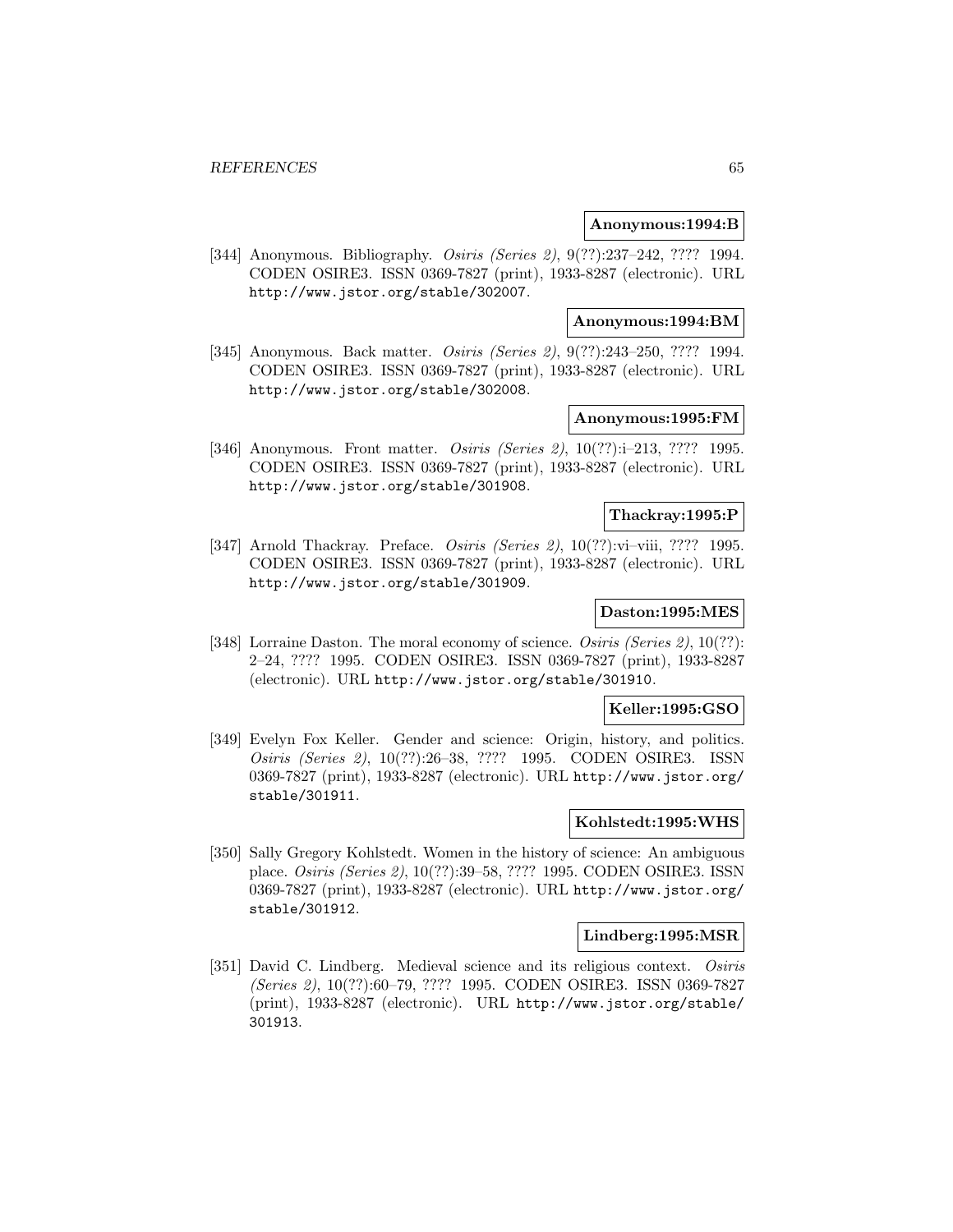#### **Shigeru:1995:HEA**

[352] Nakayama Shigeru. History of East Asian science: Needs and opportunities. Osiris (Series 2), 10(??):80–94, ???? 1995. CODEN OSIRE3. ISSN 0369-7827 (print), 1933-8287 (electronic). URL http://www.jstor.org/ stable/301914.

# **Kevles:1995:ELS**

[353] Daniel J. Kevles and Gerald L. Geison. The experimental life sciences in the Twentieth Century. Osiris (Series 2), 10(??):97–121, ???? 1995. CODEN OSIRE3. ISSN 0369-7827 (print), 1933-8287 (electronic). URL http://www.jstor.org/stable/301915.

## **Richards:1995:HME**

[354] Joan L. Richards. The history of mathematics and l'esprit humain: A critical reappraisal. Osiris (Series 2), 10(??):122–135, ???? 1995. CODEN OSIRE3. ISSN 0369-7827 (print), 1933-8287 (electronic). URL http:// www.jstor.org/stable/301916.

# **Nickles:1995:PSH**

[355] Thomas Nickles. Philosophy of science and history of science. Osiris (Series 2), 10(??):138–163, ???? 1995. CODEN OSIRE3. ISSN 0369-7827 (print), 1933-8287 (electronic). URL http://www.jstor.org/stable/ 301917.

#### **Warner:1995:HSS**

[356] John Harley Warner. The history of science and the sciences of medicine. Osiris (Series 2), 10(??):164–193, ???? 1995. CODEN OSIRE3. ISSN 0369-7827 (print), 1933-8287 (electronic). URL http://www.jstor.org/ stable/301918.

## **Nersessian:1995:OBB**

[357] Nancy J. Nersessian. Opening the black Box: Cognitive science and history of science. Osiris (Series 2), 10(??):194–211, ???? 1995. CODEN OSIRE3. ISSN 0369-7827 (print), 1933-8287 (electronic). URL http:// www.jstor.org/stable/301919.

## **Brush:1995:SH**

[358] Stephen G. Brush. Scientists as historians. Osiris (Series 2), 10(??):214– 231, ???? 1995. CODEN OSIRE3. ISSN 0369-7827 (print), 1933-8287 (electronic). URL http://www.jstor.org/stable/301920.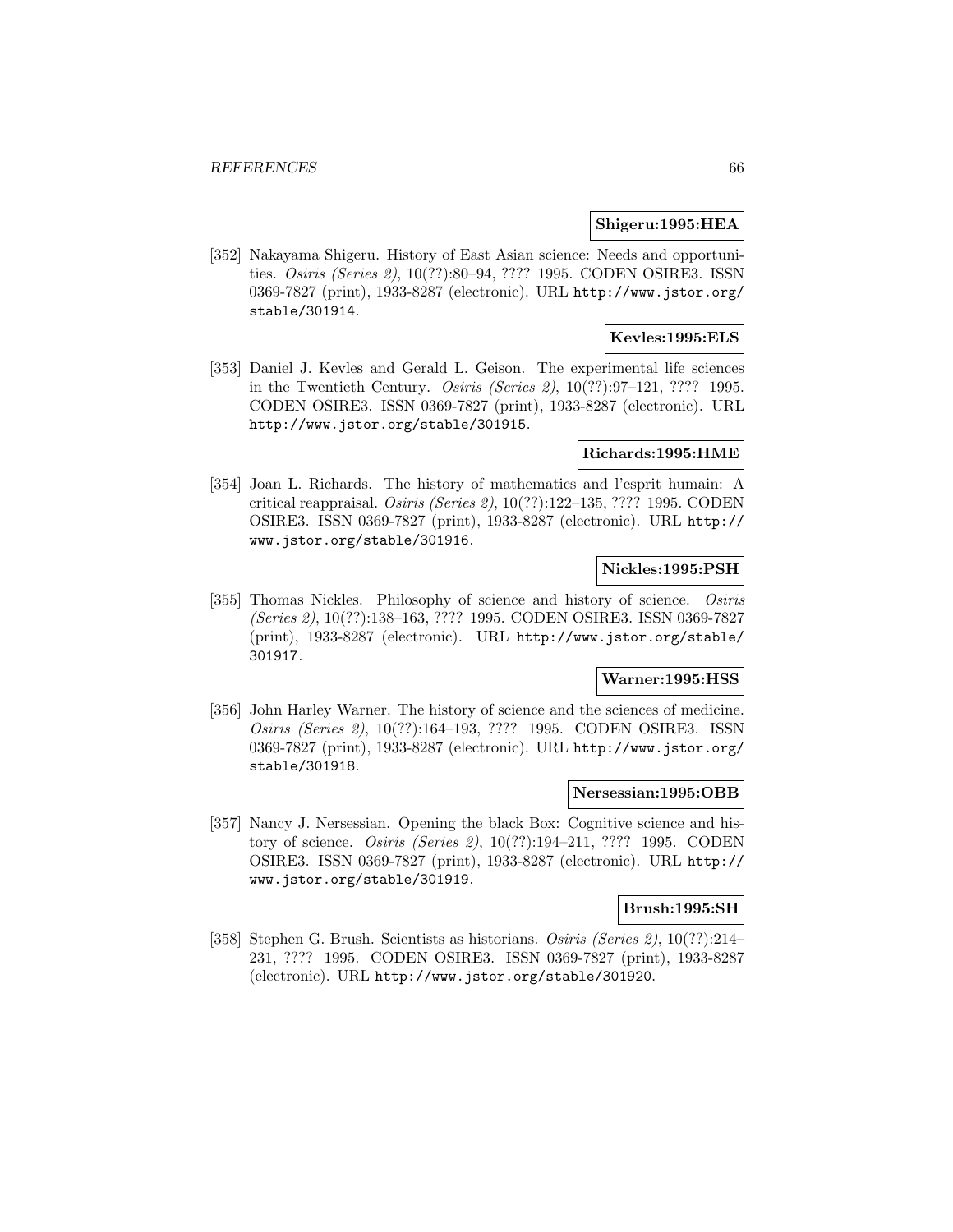#### **Anonymous:1995:BGL**

[359] Anonymous. Bibliography: A guide to the life sciences. Osiris (Series 2), 10(??):233–241, ???? 1995. CODEN OSIRE3. ISSN 0369-7827 (print), 1933-8287 (electronic). URL http://www.jstor.org/stable/301921.

### **Anonymous:1995:BM**

[360] Anonymous. Back matter. *Osiris (Series 2)*, 10(??):243–253, ???? 1995. CODEN OSIRE3. ISSN 0369-7827 (print), 1933-8287 (electronic). URL http://www.jstor.org/stable/301922.

## **Anonymous:1996:FM**

[361] Anonymous. Front matter. *Osiris (Series 2)*, 11(??):i-199, ???? 1996. CODEN OSIRE3. ISSN 0369-7827 (print), 1933-8287 (electronic). URL http://www.jstor.org/stable/301923.

# **Kuklick:1996:I**

[362] Henrika Kuklick and Robert E. Kohler. Introduction. Osiris (Series 2), 11(??):1–14, ???? 1996. CODEN OSIRE3. ISSN 0369-7827 (print), 1933- 8287 (electronic). URL http://www.jstor.org/stable/301924.

## **Pang:1996:GCA**

[363] Alex Soojung-Kim Pang. Gender, culture, and astrophysical fieldwork: Elizabeth Campbell and the Lick Observatory–Crocker Eclipse Expeditions. Osiris (Series 2), 11(??):17–43, ???? 1996. CODEN OSIRE3. ISSN 0369-7827 (print), 1933-8287 (electronic). URL http://www.jstor.org/ stable/301925.

## **Camerini:1996:WF**

[364] Jane R. Camerini. Wallace in the field. *Osiris (Series 2)*, 11(??):44– 65, ???? 1996. CODEN OSIRE3. ISSN 0369-7827 (print), 1933-8287 (electronic). URL http://www.jstor.org/stable/301926.

## **Hevly:1996:HSG**

[365] Bruce Hevly. The heroic science of glacier motion. Osiris (Series 2), 11 (??):66–86, ???? 1996. CODEN OSIRE3. ISSN 0369-7827 (print), 1933- 8287 (electronic). URL http://www.jstor.org/stable/301927.

#### **Oreskes:1996:OHI**

[366] Naomi Oreskes. Objectivity or heroism? On the invisibility of women in science. Osiris (Series 2), 11(??):87–113, ???? 1996. CODEN OSIRE3. ISSN 0369-7827 (print), 1933-8287 (electronic). URL http://www.jstor. org/stable/301928.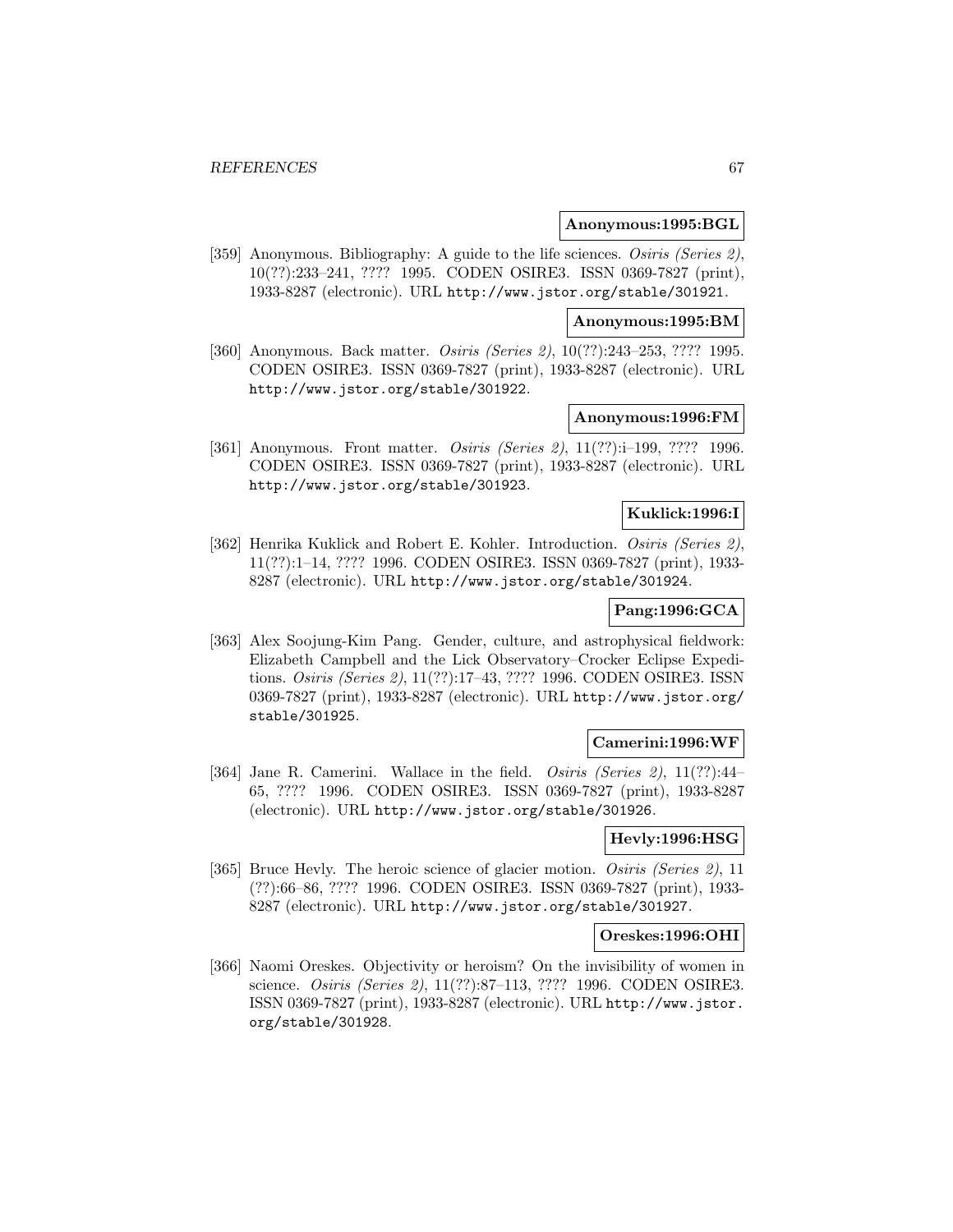### **Mitman:1996:WNZ**

[367] Gregg Mitman. When nature is the zoo: Vision and power in the art and science of natural history. Osiris (Series 2), 11(??):117–143, ???? 1996. CODEN OSIRE3. ISSN 0369-7827 (print), 1933-8287 (electronic). URL http://www.jstor.org/stable/301929.

## **Tucker:1996:VDO**

[368] Jennifer Tucker. Voyages of discovery on oceans of air: Scientific observation and the image of science in an age of "balloonacy". Osiris (Series 2), 11(??):144–176, ???? 1996. CODEN OSIRE3. ISSN 0369-7827 (print), 1933-8287 (electronic). URL http://www.jstor.org/stable/301930.

# **McCook:1996:IMT**

[369] Stuart McCook. "It may be truth, but it is not evidence": Paul du Chaillu and the legitimation of evidence in the field sciences. Osiris (Series 2), 11(??):177–197, ???? 1996. CODEN OSIRE3. ISSN 0369-7827 (print), 1933-8287 (electronic). URL http://www.jstor.org/stable/301931.

## **Hollerbach:1996:SSM**

[370] Anne Larsen Hollerbach. Of sangfroid and sphinx moths: Cruelty, public relations, and the growth of entomology in England, 1800–1840. Osiris (Series 2), 11(??):201–220, ???? 1996. CODEN OSIRE3. ISSN 0369-7827 (print), 1933-8287 (electronic). URL http://www.jstor.org/stable/ 301932.

### **Sorrenson:1996:SSI**

[371] Richard Sorrenson. The ship as a scientific instrument in the Eighteenth Century. Osiris (Series 2), 11(??):221–236, ???? 1996. CODEN OSIRE3. ISSN 0369-7827 (print), 1933-8287 (electronic). URL http://www.jstor. org/stable/301933.

## **Schumaker:1996:TVC**

[372] Lynette Schumaker. A tent with a view: Colonial officers, anthropologists, and the making of the field in Northern Rhodesia, 1937–1960. Osiris (Series 2), 11(??):237–258, ???? 1996. CODEN OSIRE3. ISSN 0369-7827 (print), 1933-8287 (electronic). URL http://www.jstor.org/stable/ 301934.

#### **Anonymous:1996:BM**

[373] Anonymous. Back matter. *Osiris (Series 2)*, 11(??):259–265, ???? 1996. CODEN OSIRE3. ISSN 0369-7827 (print), 1933-8287 (electronic). URL http://www.jstor.org/stable/301935.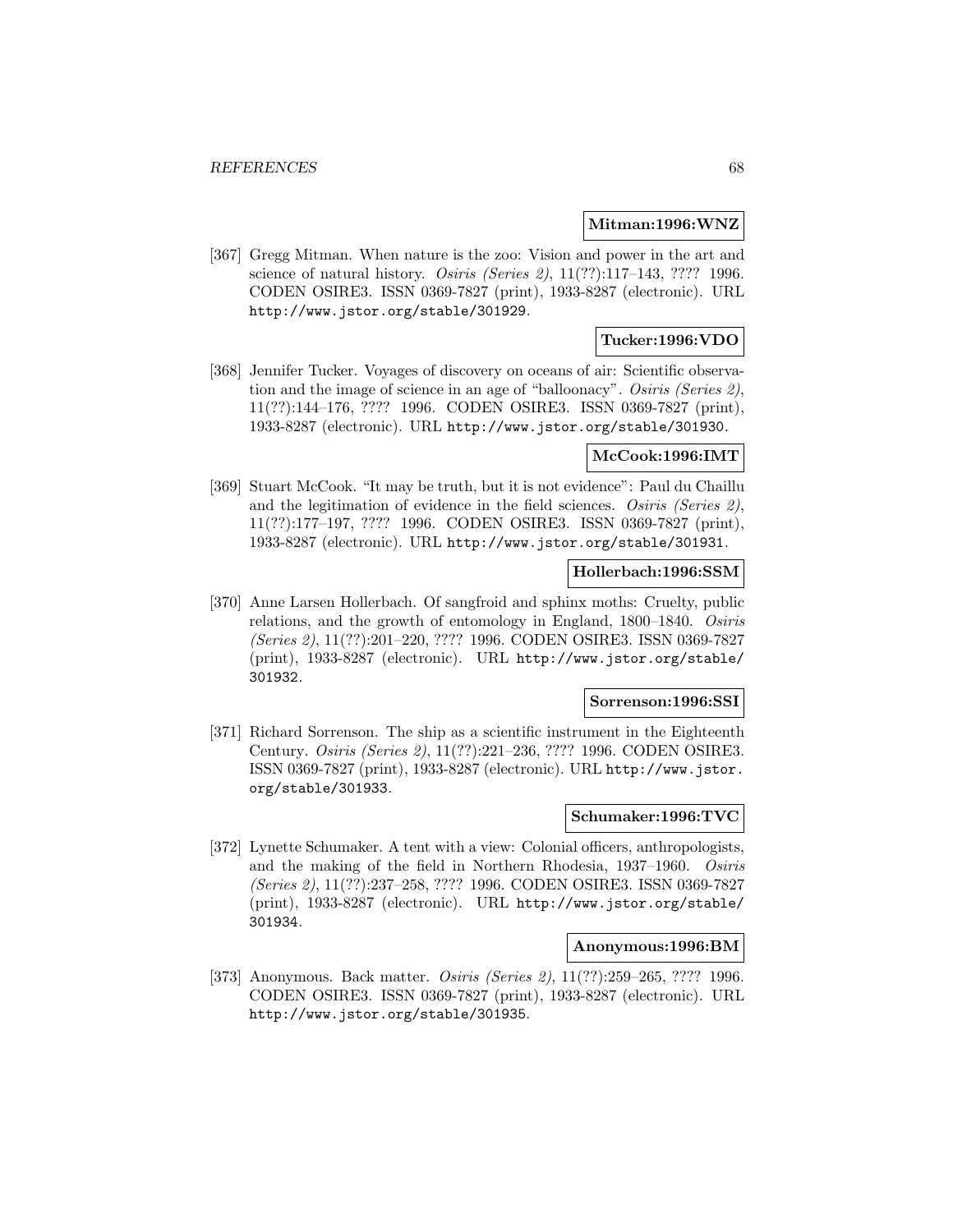### **Anonymous:1997:FM**

[374] Anonymous. Front matter. Osiris (Series 2), 12(??):i–v, ???? 1997. CODEN OSIRE3. ISSN 0369-7827 (print), 1933-8287 (electronic). URL http://www.jstor.org/stable/301893.

## **Anonymous:1997:A**

[375] Anonymous. Acknowledgments. Osiris (Series 2), 12(??):1–2, ???? 1997. CODEN OSIRE3. ISSN 0369-7827 (print), 1933-8287 (electronic). URL http://www.jstor.org/stable/301894.

# **Kohlstedt:1997:WGS**

[376] Sally Gregory Kohlstedt and Helen Longino. The women, gender, and science question: What do research on women in science and research on gender and science have to do with each other? Osiris (Series 2), 12(??): 3–15, ???? 1997. CODEN OSIRE3. ISSN 0369-7827 (print), 1933-8287 (electronic). URL http://www.jstor.org/stable/301895.

# **Keller:1997:DBF**

[377] Evelyn Fox Keller. Developmental biology as a feminist cause? Osiris (Series 2), 12(??):16–28, ???? 1997. CODEN OSIRE3. ISSN 0369-7827 (print), 1933-8287 (electronic). URL http://www.jstor.org/stable/ 301896.

## **Shteir:1997:GMB**

[378] Ann B. Shteir. Gender and "modern" botany in Victorian England. Osiris (Series 2), 12(??):29–38, ???? 1997. CODEN OSIRE3. ISSN 0369-7827 (print), 1933-8287 (electronic). URL http://www.jstor.org/stable/ 301897.

# **Lerman:1997:UUK**

[379] Nina E. Lerman. The uses of useful knowledge: Science, technology, and social boundaries in an industrializing city. *Osiris (Series 2)*, 12(??):39– 59, ???? 1997. CODEN OSIRE3. ISSN 0369-7827 (print), 1933-8287 (electronic). URL http://www.jstor.org/stable/301898.

#### **Nye:1997:MSM**

[380] Robert A. Nye. Medicine and science as masculine "fields of honor". Osiris (Series 2), 12(??):60–79, ???? 1997. CODEN OSIRE3. ISSN 0369-7827 (print), 1933-8287 (electronic). URL http://www.jstor.org/stable/ 301899.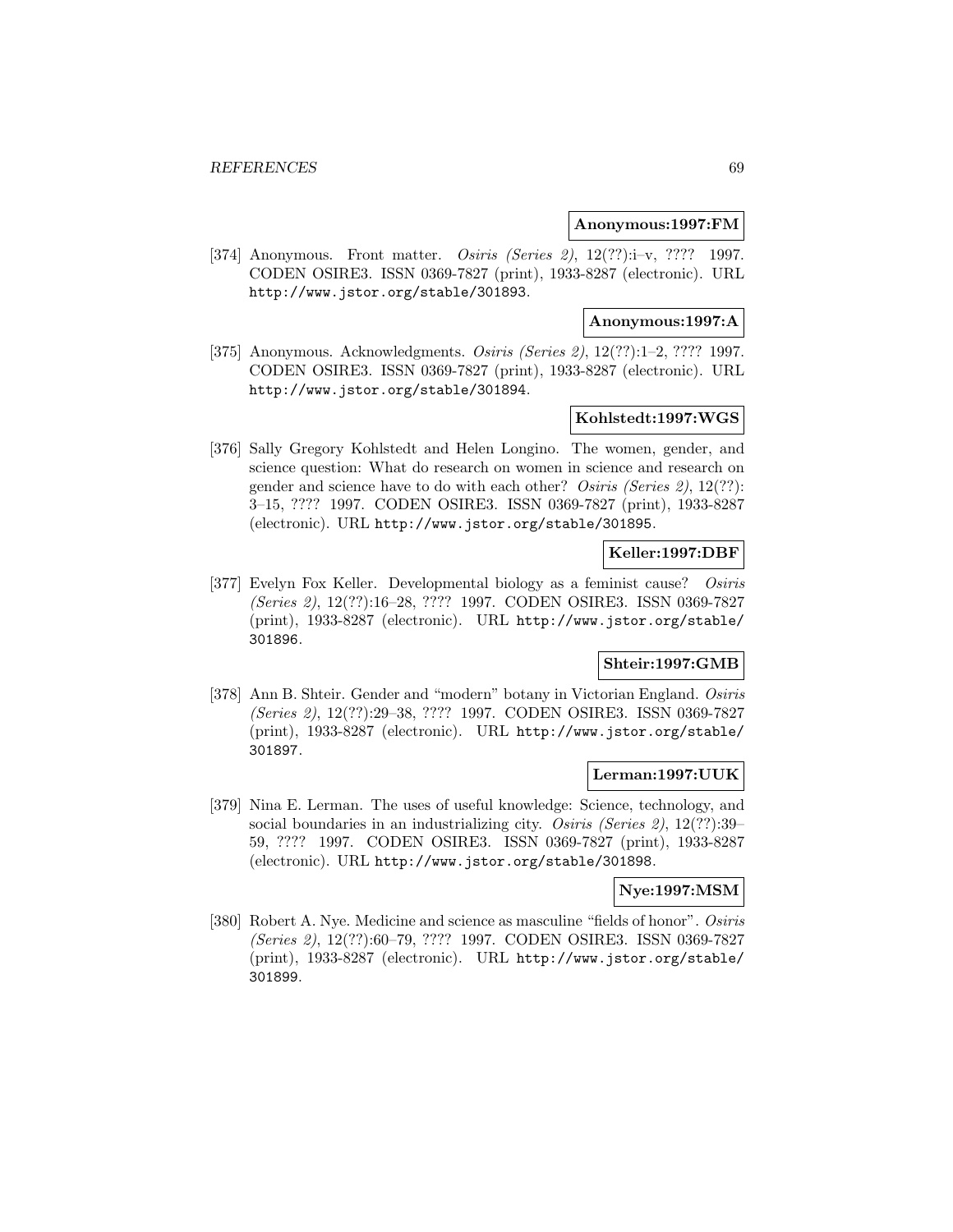### **Wylie:1997:EAR**

[381] Alison Wylie. The engendering of archaeology refiguring feminist science studies. Osiris (Series 2), 12(??):80–99, ???? 1997. CODEN OSIRE3. ISSN 0369-7827 (print), 1933-8287 (electronic). URL http://www.jstor. org/stable/301900.

# **Long:1997:HPM**

[382] Diana E. Long. Hidden persuaders: Medical indexing and the gendered professionalism of American medicine, 1880–1932. Osiris (Series 2), 12 (??):100–120, ???? 1997. CODEN OSIRE3. ISSN 0369-7827 (print), 1933-8287 (electronic). URL http://www.jstor.org/stable/301901.

## **Cohen:1997:WWA**

[383] Estelle Cohen. "What the women at all times would laugh at": Redefining equality and difference, circa 1660–1760. Osiris (Series 2), 12(??):121– 142, ???? 1997. CODEN OSIRE3. ISSN 0369-7827 (print), 1933-8287 (electronic). URL http://www.jstor.org/stable/301902.

## **Scheich:1997:SPM**

[384] Elvira Scheich. Science, politics, and morality: The relationship of Lise Meitner and Elisabeth Schiemann. Osiris (Series 2), 12(??):143–168, ???? 1997. CODEN OSIRE3. ISSN 0369-7827 (print), 1933-8287 (electronic). URL http://www.jstor.org/stable/301903.

#### **Rossiter:1997:WSW**

[385] Margaret W. Rossiter. Which science? Which women? Osiris (Series 2), 12(??):169–185, ???? 1997. CODEN OSIRE3. ISSN 0369-7827 (print), 1933-8287 (electronic). URL http://www.jstor.org/stable/301904.

#### **Harding:1997:WSN**

[386] Sandra Harding. Women's standpoints on nature: What makes them possible? Osiris (Series 2), 12(??):186–200, ???? 1997. CODEN OSIRE3. ISSN 0369-7827 (print), 1933-8287 (electronic). URL http://www.jstor. org/stable/301905.

# **Schiebinger:1997:CSS**

[387] Londa Schiebinger. Creating sustainable science. Osiris (Series 2), 12(??): 201–216, ???? 1997. CODEN OSIRE3. ISSN 0369-7827 (print), 1933-8287 (electronic). URL http://www.jstor.org/stable/301906.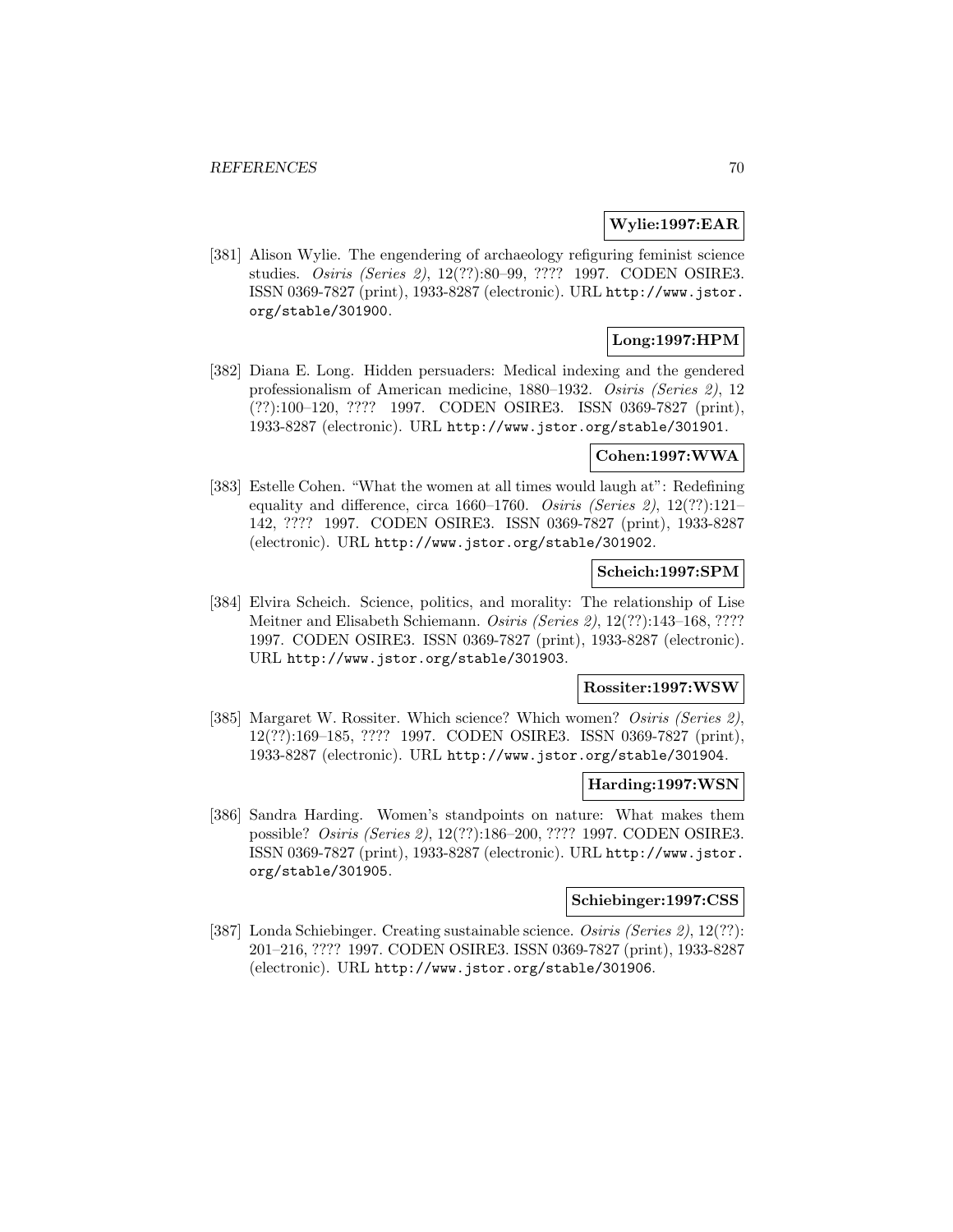### **Anonymous:1997:BM**

[388] Anonymous. Back matter. Osiris (Series 2), 12(??):217-222, ???? 1997. CODEN OSIRE3. ISSN 0369-7827 (print), 1933-8287 (electronic). URL http://www.jstor.org/stable/301907.

### **Anonymous:1998:FM**

[389] Anonymous. Front matter. *Osiris (Series 2)*, 13(??):i-285, ???? 1998. CODEN OSIRE3. ISSN 0369-7827 (print), 1933-8287 (electronic). URL http://www.jstor.org/stable/301874.

# **Low:1998:I**

[390] Morris F. Low. [introduction]. Osiris (Series 2), 13(??):1–8, ???? 1998. CODEN OSIRE3. ISSN 0369-7827 (print), 1933-8287 (electronic). URL http://www.jstor.org/stable/301875.

# **Bray:1998:TCL**

[391] Francesca Bray. Technics and civilization in Late Imperial China: An essay in the cultural history of technology. Osiris (Series 2), 13(??):11-33, ???? 1998. CODEN OSIRE3. ISSN 0369-7827 (print), 1933-8287 (electronic). URL http://www.jstor.org/stable/301876.

## **Pyenson:1998:AII**

[392] Lewis Pyenson. Assimilation and innovation in Indonesian science. Osiris (Series 2), 13(??):34–47, ???? 1998. CODEN OSIRE3. ISSN 0369-7827 (print), 1933-8287 (electronic). URL http://www.jstor.org/stable/ 301877.

## **Kim:1998:PPS**

[393] Yung Sik Kim. Problems and possibilities in the study of the history of Korean science. Osiris (Series 2), 13(??):48–79, ???? 1998. CODEN OSIRE3. ISSN 0369-7827 (print), 1933-8287 (electronic). URL http:// www.jstor.org/stable/301878.

# **Hodges:1998:WSS**

[394] Ian Hodges. Western science in Siam: A tale of two kings. Osiris (Series 2), 13(??):80–95, ???? 1998. CODEN OSIRE3. ISSN 0369-7827 (print), 1933-8287 (electronic). URL http://www.jstor.org/stable/301879.

### **Gooday:1998:TTC**

[395] Graeme J. N. Gooday and Morris F. Low. Technology transfer and cultural exchange: Western scientists and engineers encounter Late Tokugawa and Meiji Japan. Osiris (Series 2), 13(??):99–128, ???? 1998.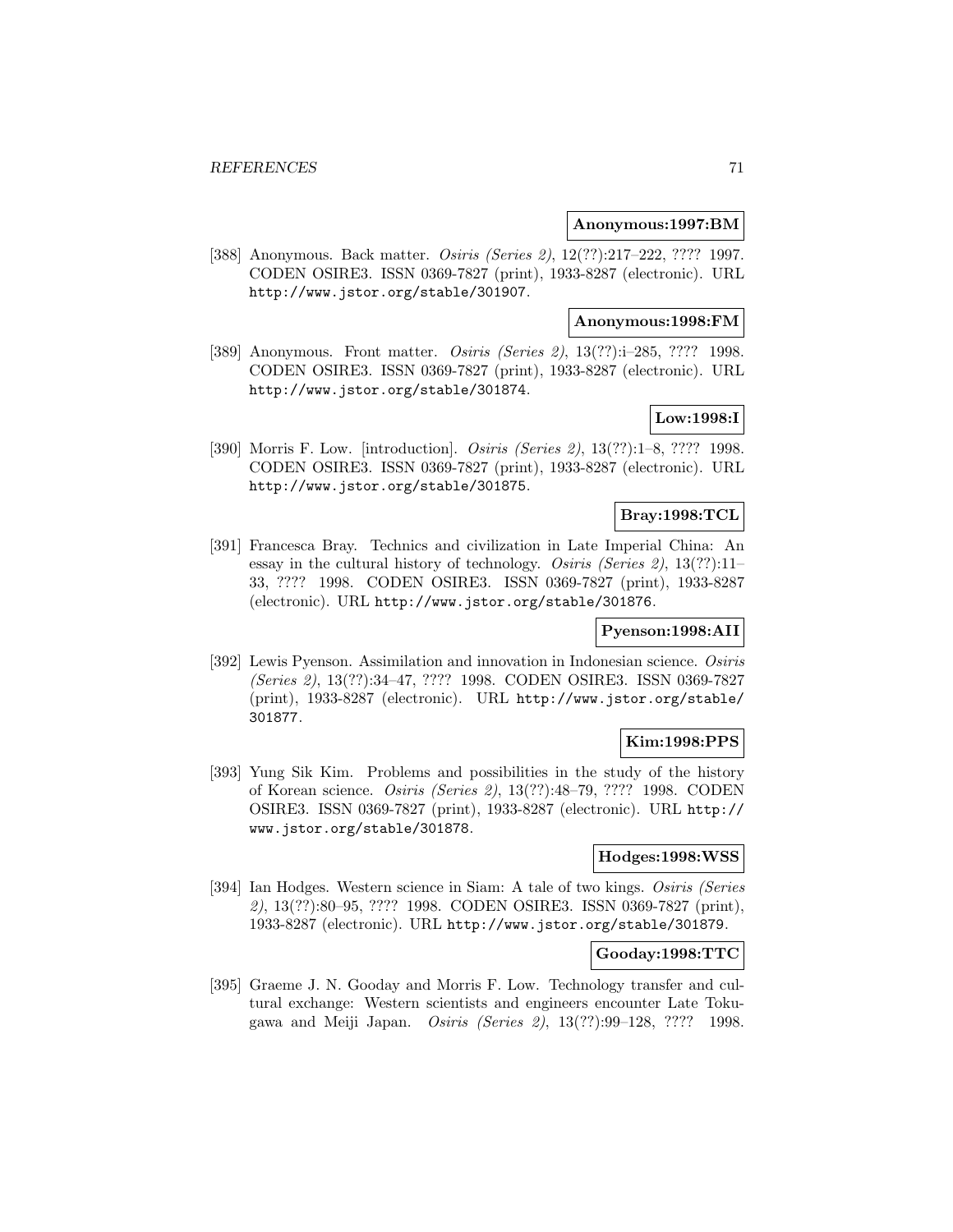CODEN OSIRE3. ISSN 0369-7827 (print), 1933-8287 (electronic). URL http://www.jstor.org/stable/301880.

## **Ericson:1998:ILM**

[396] Steven J. Ericson. Importing locomotives in Meiji Japan: International business and technology transfer in the railroad industry. Osiris (Series 2), 13(??):129–153, ???? 1998. CODEN OSIRE3. ISSN 0369-7827 (print), 1933-8287 (electronic). URL http://www.jstor.org/stable/301881.

# **Dong-Won:1998:WMW**

[397] Kim Dong-Won and Stuart W. Leslie. Winning markets or winning Nobel prizes? Kaist and the challenges of late industrialization. Osiris (Series 2), 13(??):154–185, ???? 1998. CODEN OSIRE3. ISSN 0369-7827 (print), 1933-8287 (electronic). URL http://www.jstor.org/stable/301882.

# **Neushul:1998:HPB**

[398] Peter Neushul and Lawrence Badash. Harvesting the Pacific: The blue revolution in China and the Philippines. Osiris (Series 2), 13(??):186– 209, ???? 1998. CODEN OSIRE3. ISSN 0369-7827 (print), 1933-8287 (electronic). URL http://www.jstor.org/stable/301883.

# **Elvin:1998:WWR**

[399] Mark Elvin. Who was responsible for the weather? Moral meteorology in Late Imperial China. Osiris (Series 2), 13(??):213–237, ???? 1998. CODEN OSIRE3. ISSN 0369-7827 (print), 1933-8287 (electronic). URL http://www.jstor.org/stable/301884.

## **Bartholomew:1998:JNC**

[400] James R. Bartholomew. Japanese Nobel candidates in the first half of the Twentieth Century. Osiris (Series 2), 13(??):238–284, ???? 1998. CODEN OSIRE3. ISSN 0369-7827 (print), 1933-8287 (electronic). URL http://www.jstor.org/stable/301885.

#### **Hinrichs:1998:NGC**

[401] T. J. Hinrichs. New geographies of Chinese medicine. Osiris (Series 2), 13(??):287–325, ???? 1998. CODEN OSIRE3. ISSN 0369-7827 (print), 1933-8287 (electronic). URL http://www.jstor.org/stable/301886.

#### **Hsien-Yu:1998:CMP**

[402] Chin Hsien-Yu. Colonial medical police and postcolonial medical surveillance systems in Taiwan, 1895–1950s. Osiris (Series 2), 13(??):326–338, ???? 1998. CODEN OSIRE3. ISSN 0369-7827 (print), 1933-8287 (electronic). URL http://www.jstor.org/stable/301887.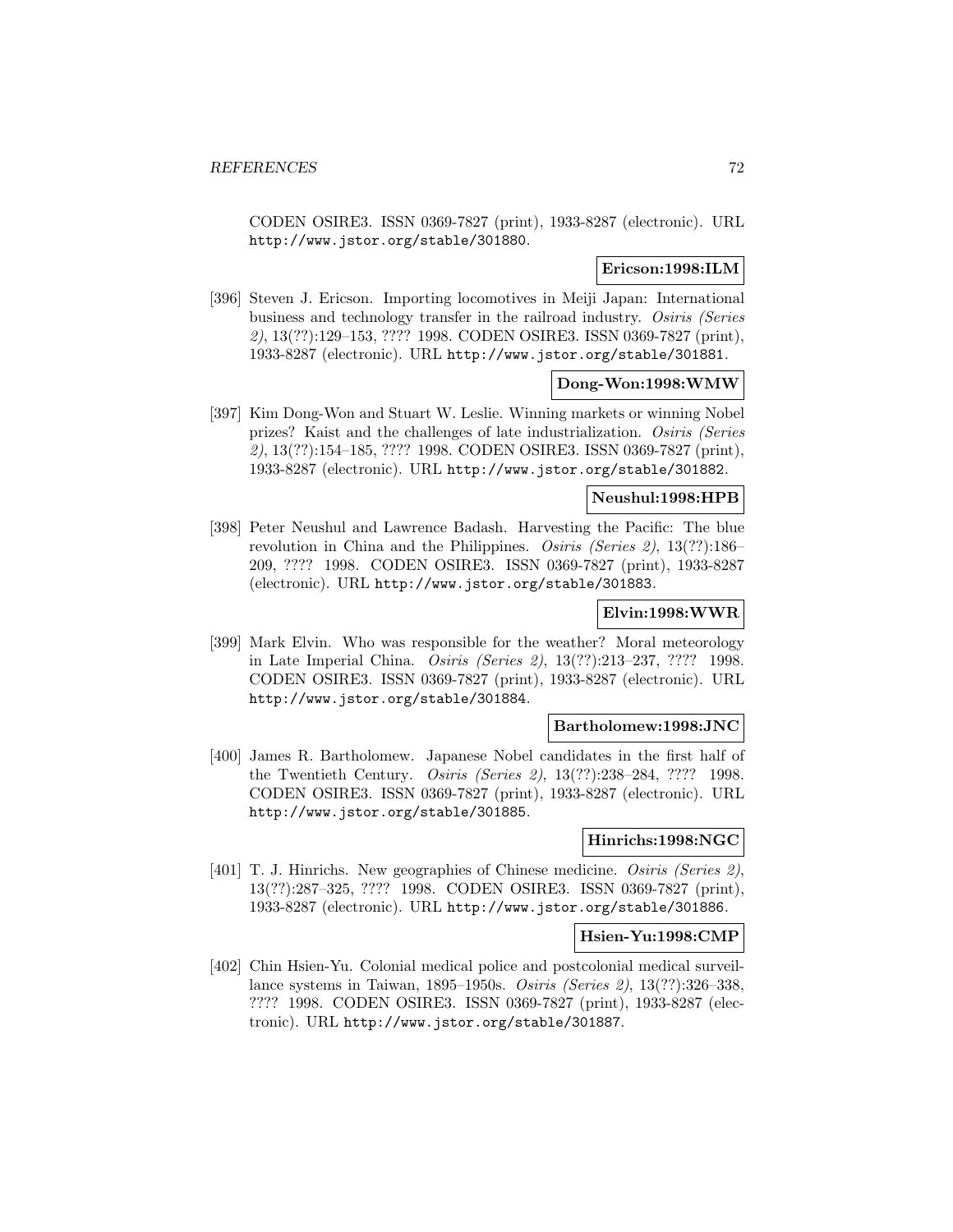### **Bamber:1998:MFP**

[403] Scott Bamber. Medicine, food, and poison in traditional Thai healing. Osiris (Series 2), 13(??):339–353, ???? 1998. CODEN OSIRE3. ISSN 0369-7827 (print), 1933-8287 (electronic). URL http://www.jstor.org/ stable/301888.

# **Morris-Suzuki:1998:DRS**

[404] Tessa Morris-Suzuki. Debating racial science in wartime Japan. Osiris (Series 2), 13(??):354–375, ???? 1998. CODEN OSIRE3. ISSN 0369-7827 (print), 1933-8287 (electronic). URL http://www.jstor.org/stable/ 301889.

# **Lindee:1998:RAB**

[405] M. Susan Lindee. The repatriation of atomic bomb victim body parts to Japan: Natural objects and diplomacy. Osiris (Series 2), 13(??):376– 409, ???? 1998. CODEN OSIRE3. ISSN 0369-7827 (print), 1933-8287 (electronic). URL http://www.jstor.org/stable/301890.

## **Lock:1998:DDH**

[406] Margaret Lock. Deadly disputes: Hybrid selves and the calculation of death in Japan and North America. Osiris (Series 2), 13(??):410–429, ???? 1998. CODEN OSIRE3. ISSN 0369-7827 (print), 1933-8287 (electronic). URL http://www.jstor.org/stable/301891.

#### **Anonymous:1998:BM**

[407] Anonymous. Back matter. *Osiris (Series 2)*, 13(??):431-443, ???? 1998. CODEN OSIRE3. ISSN 0369-7827 (print), 1933-8287 (electronic). URL http://www.jstor.org/stable/301892.

#### **Anonymous:1999:FM**

[408] Anonymous. Front matter. *Osiris (Series 2)*, 14(??):i-217, ???? 1999. CODEN OSIRE3. ISSN 0369-7827 (print), 1933-8287 (electronic). URL http://www.jstor.org/stable/301956.

## **Abir-Am:1999:A**

[409] Pnina G. Abir-Am and Clark A. Elliott. Acknowledgments. Osiris (Series 2), 14(??):vii, ???? 1999. CODEN OSIRE3. ISSN 0369-7827 (print), 1933- 8287 (electronic). URL http://www.jstor.org/stable/301957.

# **Maier:1999:P**

[410] Charles S. Maier. Preface. Osiris (Series 2), 14(??):ix–xii, ???? 1999. CODEN OSIRE3. ISSN 0369-7827 (print), 1933-8287 (electronic). URL http://www.jstor.org/stable/301958.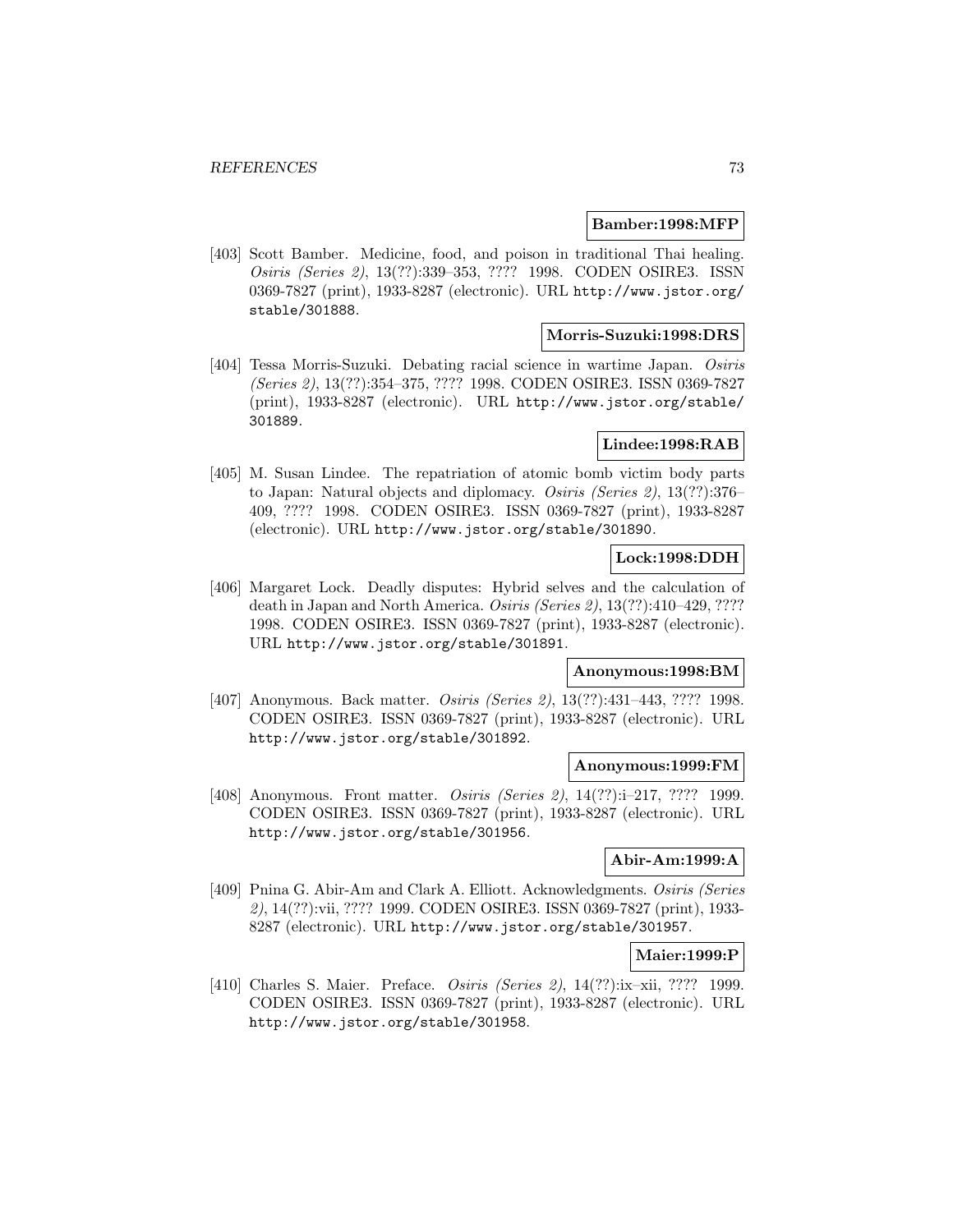## **Abir-Am:1999:I**

[411] Pnina G. Abir-Am. Introduction. *Osiris (Series 2)*, 14(??):1–33, ???? 1999. CODEN OSIRE3. ISSN 0369-7827 (print), 1933-8287 (electronic). URL http://www.jstor.org/stable/301959.

# **Gingerich:1999:CQP**

[412] Owen Gingerich. The Copernican quinque centennial and its predecessors: Historical insights and national agendas. Osiris (Series 2), 14(??):37-60, ???? 1999. CODEN OSIRE3. ISSN 0369-7827 (print), 1933-8287 (electronic). URL http://www.jstor.org/stable/301960.

# **Sinding:1999:CBL**

[413] Christiane Sinding. Claude Bernard and Louis Pasteur: Contrasting images through public commemorations. Osiris (Series 2), 14(??):61–85, ???? 1999. CODEN OSIRE3. ISSN 0369-7827 (print), 1933-8287 (electronic). URL http://www.jstor.org/stable/301961.

# **Harvey:1999:FPF**

[414] Joy Harvey. A focal point for feminism, politics, and science in France: The Clémence Royer centennial celebration of 1930. Osiris (Series 2), 14(??):86–101, ???? 1999. CODEN OSIRE3. ISSN 0369-7827 (print), 1933-8287 (electronic). URL http://www.jstor.org/stable/301962.

## **Barberis:1999:CPC**

[415] Daniela S. Barberis. Changing practices of commemoration in neurology: Comparing Charcot's 1925 and 1993 centennials. Osiris (Series 2), 14(??): 102–117, ???? 1999. CODEN OSIRE3. ISSN 0369-7827 (print), 1933-8287 (electronic). URL http://www.jstor.org/stable/301963.

## **Haddad:1999:MCC**

[416] George E. Haddad. Medicine and the culture of commemoration: Representing Robert Koch's discovery of the tubercle bacillus. Osiris (Series 2), 14(??):118–137, ???? 1999. CODEN OSIRE3. ISSN 0369-7827 (print), 1933-8287 (electronic). URL http://www.jstor.org/stable/301964.

#### **Hoffmann:1999:DCM**

[417] Dieter Hoffmann. The divided centennial: The 1958 Max Planck celebration(s) in Berlin. Osiris (Series 2), 14(??):138–149, ???? 1999. CODEN OSIRE3. ISSN 0369-7827 (print), 1933-8287 (electronic). URL http:// www.jstor.org/stable/301965.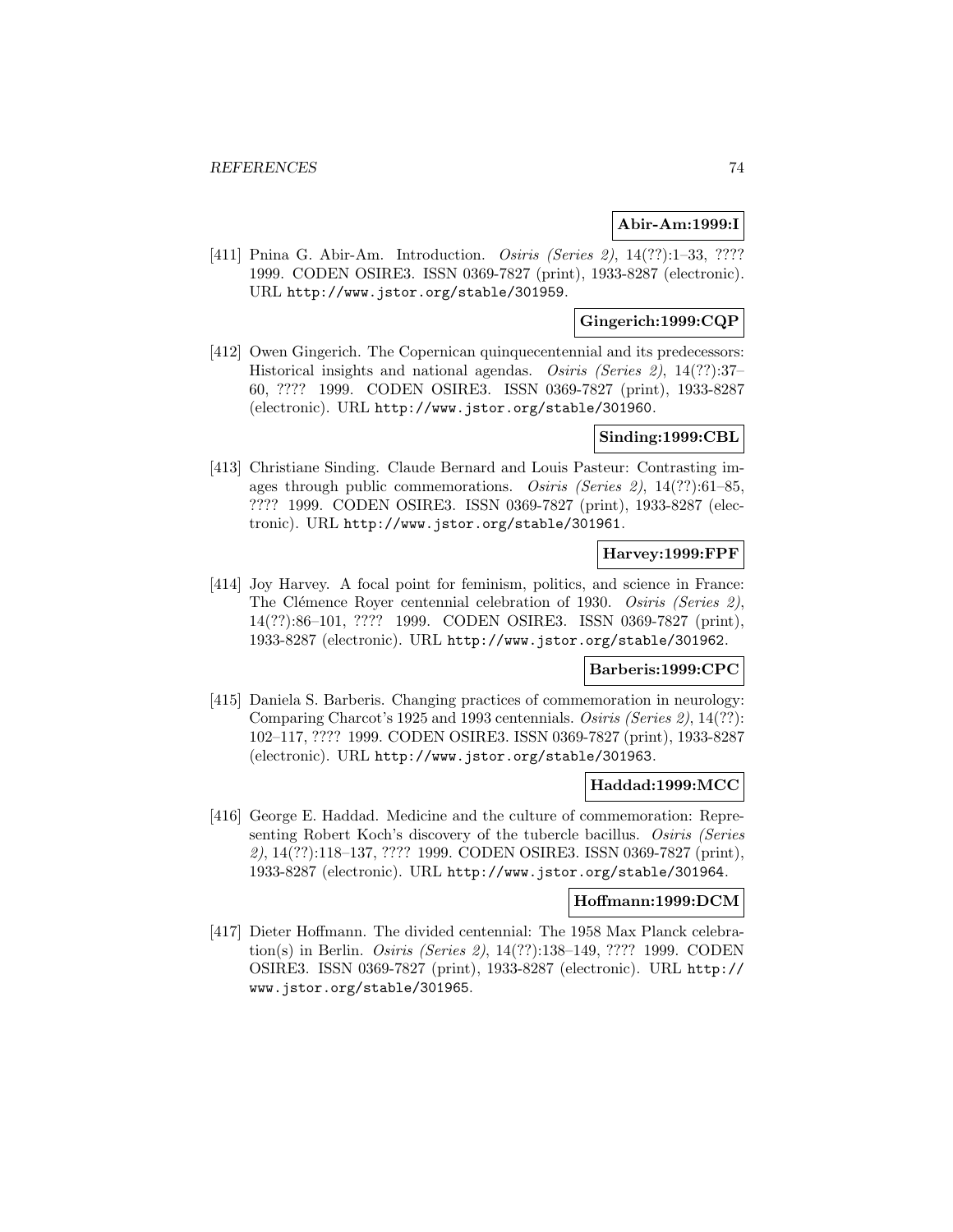### **Elliott:1999:THU**

[418] Clark A. Elliott. The tercentenary of Harvard University in 1936: The scientific dimension. *Osiris (Series 2)*, 14(??):153–175, ???? 1999. CODEN OSIRE3. ISSN 0369-7827 (print), 1933-8287 (electronic). URL http:// www.jstor.org/stable/301966.

# **Goldberg:1999:EGA**

[419] Stanley Goldberg. The *Enola Gay* affair: What evidence counts when we commemorate historical events? Osiris (Series 2), 14(??):176–186, ???? 1999. CODEN OSIRE3. ISSN 0369-7827 (print), 1933-8287 (electronic). URL http://www.jstor.org/stable/301967.

### **Seidel:1999:GJL**

[420] Robert W. Seidel. The Golden Jubilees of Lawrence Berkeley and Los Alamos National Laboratories. Osiris (Series 2), 14(??):187–202, ???? 1999. CODEN OSIRE3. ISSN 0369-7827 (print), 1933-8287 (electronic). URL http://www.jstor.org/stable/301968.

# **Pestre:1999:CPC**

[421] Dominique Pestre. Commemorative practices at CERN: Between physicists' memories and historians' narratives. Osiris (Series 2), 14(??):203– 216, ???? 1999. CODEN OSIRE3. ISSN 0369-7827 (print), 1933-8287 (electronic). URL http://www.jstor.org/stable/301969.

## **Beaulieu:1999:BAM**

[422] Liliane Beaulieu. Bourbaki's art of memory. *Osiris (Series 2)*, 14(??): 219–251, ???? 1999. CODEN OSIRE3. ISSN 0369-7827 (print), 1933- 8287 (electronic). URL http://www.jstor.org/stable/301970.

## **Beller:1999:JCC**

[423] Mara Beller. Jocular commemorations: The Copenhagen spirit. Osiris (Series 2), 14(??):252–273, ???? 1999. CODEN OSIRE3. ISSN 0369-7827 (print), 1933-8287 (electronic). URL http://www.jstor.org/stable/ 301971.

## **Smocovitis:1999:DCC**

[424] Vassiliki Betty Smocovitis. The 1959 Darwin centennial celebration in America. Osiris (Series 2), 14(??):274–323, ???? 1999. CODEN OSIRE3. ISSN 0369-7827 (print), 1933-8287 (electronic). URL http://www.jstor. org/stable/301972.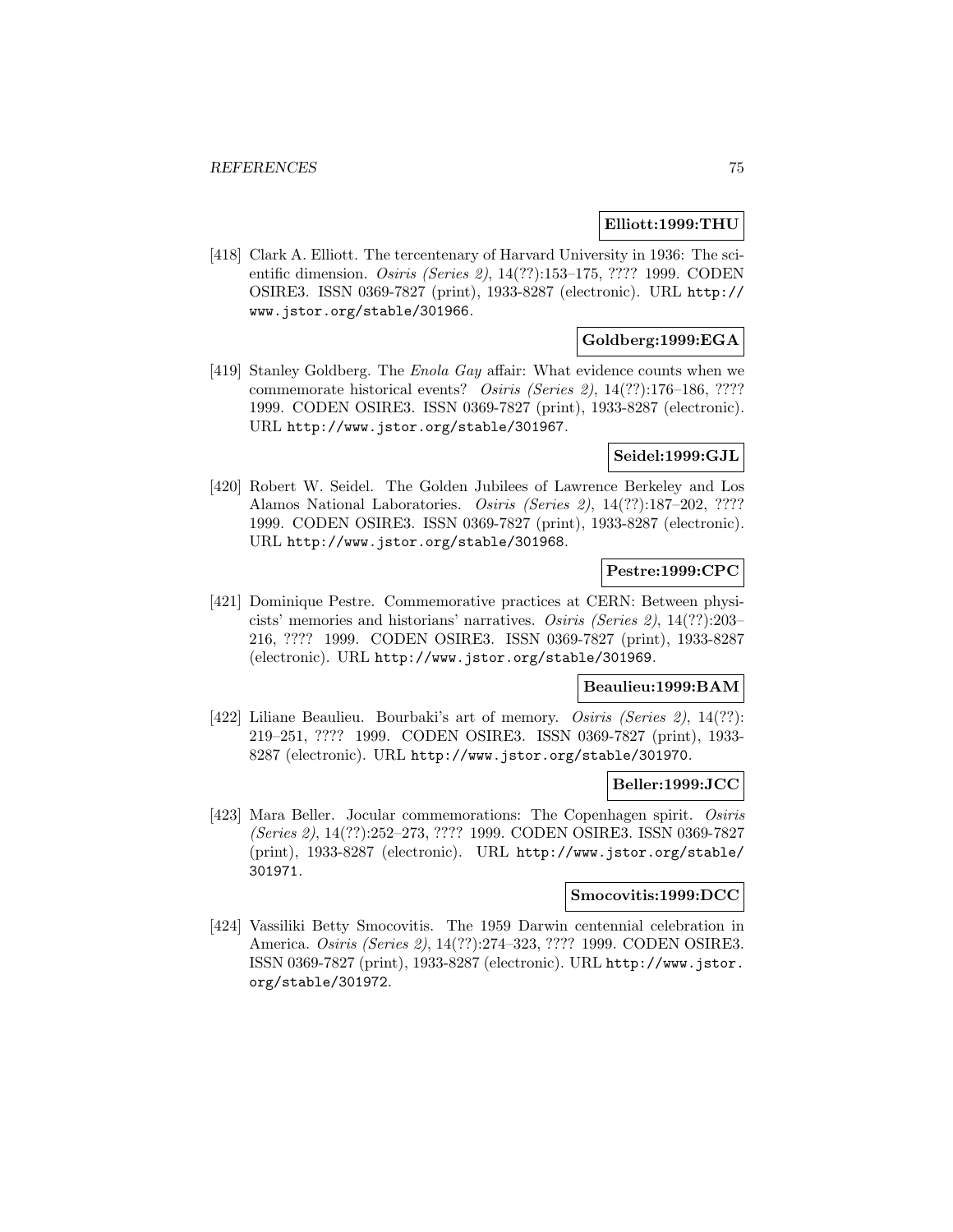# **Abir-Am:1999:FAF**

[425] Pnina G. Abir-Am. The first American and French commemorations in molecular biology: From collective memory to comparative history. Osiris (Series 2), 14(??):324–372, ???? 1999. CODEN OSIRE3. ISSN 0369-7827 (print), 1933-8287 (electronic). URL http://www.jstor.org/stable/ 301973.

### **Anonymous:1999:BM**

[426] Anonymous. Back matter. Osiris (Series 2), 14(??):373–383, ???? 1999. CODEN OSIRE3. ISSN 0369-7827 (print), 1933-8287 (electronic). URL http://www.jstor.org/stable/301974.

### **Anonymous:2000:FM**

[427] Anonymous. Front matter. *Osiris (Series 2)*, 15(??):i-219, ???? 2000. CODEN OSIRE3. ISSN 0369-7827 (print), 1933-8287 (electronic). URL http://www.jstor.org/stable/301936.

# **MacLeod:2000:I**

[428] Roy MacLeod. Introduction. *Osiris (Series 2)*, 15(??):1–13, ???? 2000. CODEN OSIRE3. ISSN 0369-7827 (print), 1933-8287 (electronic). URL http://www.jstor.org/stable/301937.

# **Pimentel:2000:IVS**

[429] Juan Pimentel. The Iberian vision: Science and empire in the framework of a universal monarchy, 1500–1800. Osiris (Series 2), 15(??):17–30, ???? 2000. CODEN OSIRE3. ISSN 0369-7827 (print), 1933-8287 (electronic). URL http://www.jstor.org/stable/301938.

## **McClellan:2000:CMF**

[430] James E. McClellan III and François Regourd. The colonial machine: French science and colonization in the Ancien Régime. Osiris (Series 2), 15(??):31–50, ???? 2000. CODEN OSIRE3. ISSN 0369-7827 (print), 1933-8287 (electronic). URL http://www.jstor.org/stable/301939.

## **Sorlin:2000:OWE**

[431] Sverker Sörlin. Ordering the world for Europe: Science as intelligence and information as seen from the northern periphery. Osiris (Series 2), 15(??): 51–69, ???? 2000. CODEN OSIRE3. ISSN 0369-7827 (print), 1933-8287 (electronic). URL http://www.jstor.org/stable/301940.

# **Elena:2000:STS**

[432] Alberto Elena and Javier Ordóñez. Science, technology, and the Spanish colonial experience in the Nineteenth Century. Osiris (Series 2),  $15(??)$ :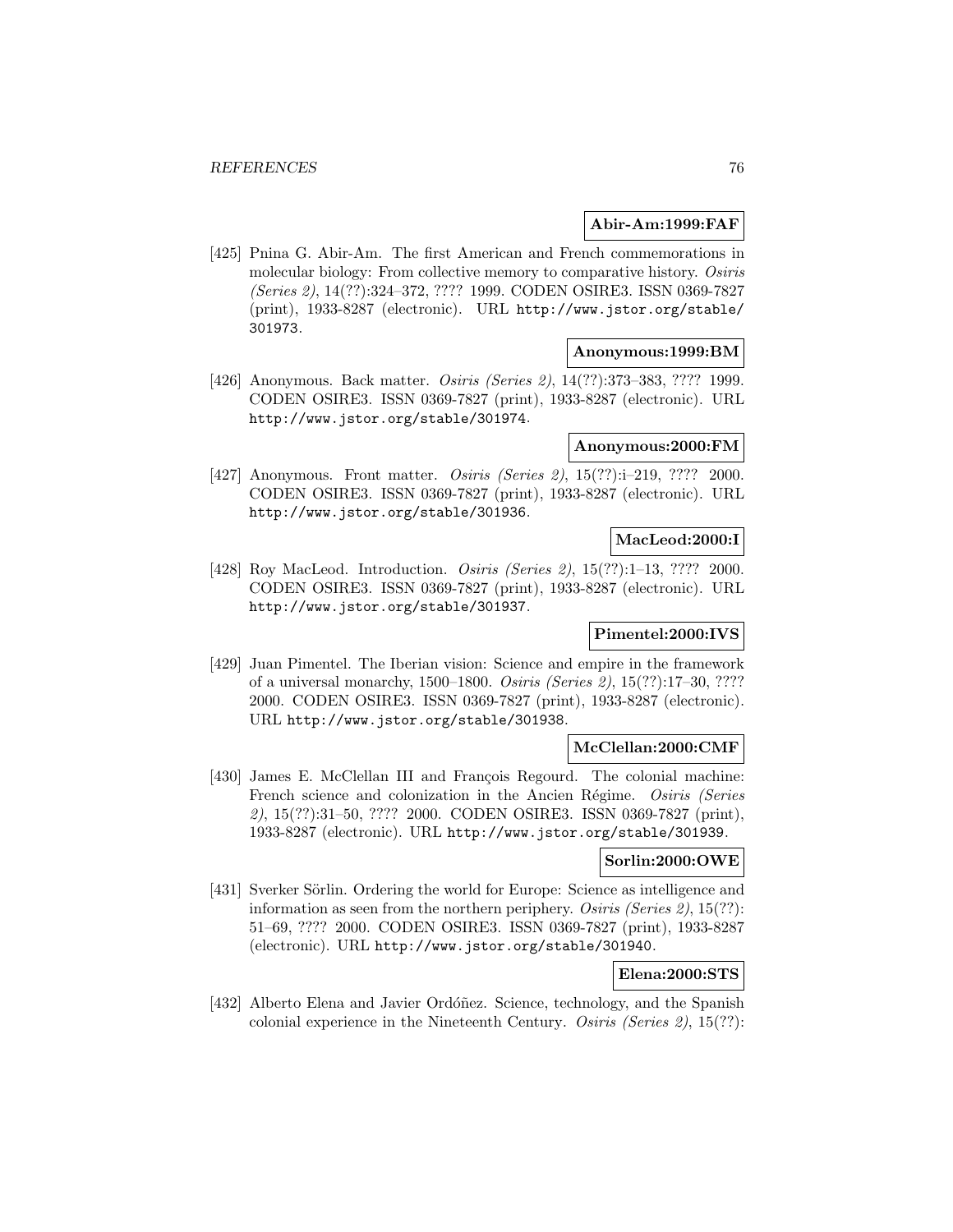70–82, ???? 2000. CODEN OSIRE3. ISSN 0369-7827 (print), 1933-8287 (electronic). URL http://www.jstor.org/stable/301941.

# **Zeller:2000:CWG**

[433] Suzanne Zeller. The colonial world as geological metaphor: Strata(gems) of empire in Victorian Canada. Osiris (Series 2), 15(??):85–107, ???? 2000. CODEN OSIRE3. ISSN 0369-7827 (print), 1933-8287 (electronic). URL http://www.jstor.org/stable/301942.

# **Lopes:2000:SLA**

[434] Maria Margaret Lopes and Irina Podgorny. The shaping of Latin American museums of natural history, 1850–1990. Osiris (Series 2), 15(??):108– 118, ???? 2000. CODEN OSIRE3. ISSN 0369-7827 (print), 1933-8287 (electronic). URL http://www.jstor.org/stable/301943.

# **Raj:2000:CEF**

[435] Kapil Raj. Colonial encounters and the forging of new knowledge and national identities: Great Britain and India, 1760–1850. Osiris (Series 2), 15(??):119–134, ???? 2000. CODEN OSIRE3. ISSN 0369-7827 (print), 1933-8287 (electronic). URL http://www.jstor.org/stable/301944.

# **Osborne:2000:AWH**

[436] Michael A. Osborne. Acclimatizing the world: A history of the paradigmatic colonial science. Osiris (Series 2), 15(??):135–151, ???? 2000. CODEN OSIRE3. ISSN 0369-7827 (print), 1933-8287 (electronic). URL http://www.jstor.org/stable/301945.

# **Lafuente:2000:EIC**

[437] Antonio Lafuente. Enlightenment in an Imperial context: Local science in the Late-Eighteenth-Century Hispanic world. Osiris (Series 2), 15(??): 155–173, ???? 2000. CODEN OSIRE3. ISSN 0369-7827 (print), 1933-8287 (electronic). URL http://www.jstor.org/stable/301946.

## **Figueiroa:2000:EMM**

[438] Silvia Figueirôa and Clarete da Silva. Enlightened mineralogists: Mining knowledge in Colonial Brazil, 1750–1825. Osiris (Series 2), 15(??):174– 189, ???? 2000. CODEN OSIRE3. ISSN 0369-7827 (print), 1933-8287 (electronic). URL http://www.jstor.org/stable/301947.

# **Deacon:2000:RMS**

[439] Harriet Deacon. Racism and medical science in South Africa's Cape Colony in the mid- to late Nineteenth Century. Osiris (Series 2), 15(??):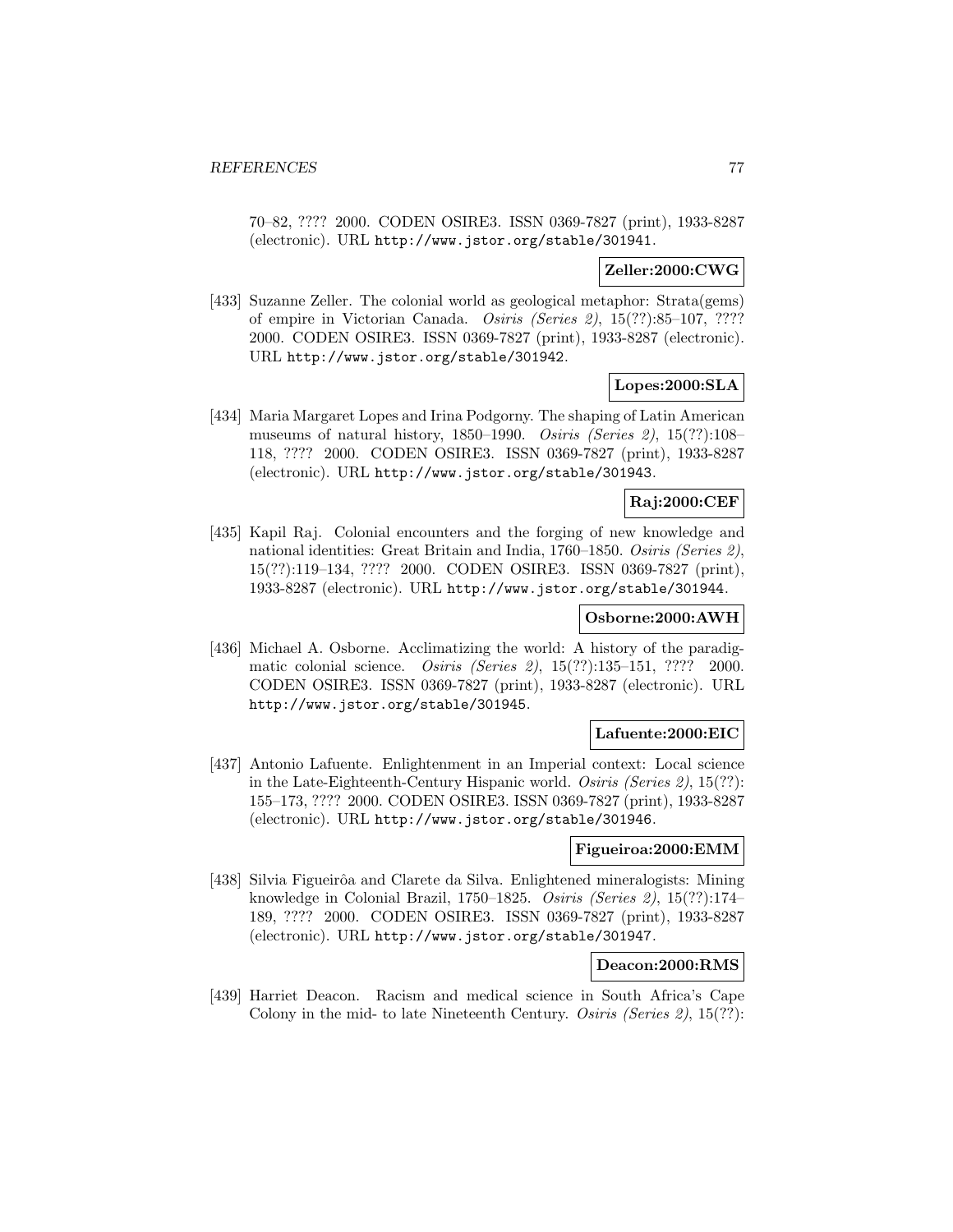190–206, ???? 2000. CODEN OSIRE3. ISSN 0369-7827 (print), 1933-8287 (electronic). URL http://www.jstor.org/stable/301948.

### **Worboys:2000:CWM**

[440] Michael Worboys. The colonial world as mission and mandate: Leprosy and empire, 1900–1940. Osiris (Series 2), 15(??):207–218, ???? 2000. CODEN OSIRE3. ISSN 0369-7827 (print), 1933-8287 (electronic). URL http://www.jstor.org/stable/301949.

### **Chambers:2000:LHS**

[441] David Wade Chambers and Richard Gillespie. Locality in the history of science: Colonial science, technoscience, and indigenous knowledge. Osiris (Series 2), 15(??):221–240, ???? 2000. CODEN OSIRE3. ISSN 0369-7827 (print), 1933-8287 (electronic). URL http://www.jstor.org/stable/ 301950.

# **Kumar:2000:RID**

[442] Deepak Kumar. Reconstructing India: Disunity in the science and technology for development discourse, 1900–1947. Osiris (Series 2), 15(??): 241–257, ???? 2000. CODEN OSIRE3. ISSN 0369-7827 (print), 1933-8287 (electronic). URL http://www.jstor.org/stable/301951.

## **Bonneuil:2000:DES**

[443] Christophe Bonneuil. Development as experiment: Science and state building in late colonial and postcolonial Africa, 1930–1970. Osiris (Series 2), 15(??):258–281, ???? 2000. CODEN OSIRE3. ISSN 0369-7827 (print), 1933-8287 (electronic). URL http://www.jstor.org/stable/301952.

## **Merson:2000:BPB**

[444] John Merson. Bio-prospecting or bio-piracy: Intellectual property rights and biodiversity in a colonial and postcolonial context. Osiris (Series 2), 15(??):282–296, ???? 2000. CODEN OSIRE3. ISSN 0369-7827 (print), 1933-8287 (electronic). URL http://www.jstor.org/stable/301953.

### **Anonymous:2000:B**

[445] Anonymous. Bibliography. Osiris (Series 2), 15(??):297-314, ???? 2000. CODEN OSIRE3. ISSN 0369-7827 (print), 1933-8287 (electronic). URL http://www.jstor.org/stable/301954.

# **Anonymous:2000:BM**

[446] Anonymous. Back matter. *Osiris (Series 2)*, 15(??):315–323, ???? 2000. CODEN OSIRE3. ISSN 0369-7827 (print), 1933-8287 (electronic). URL http://www.jstor.org/stable/301955.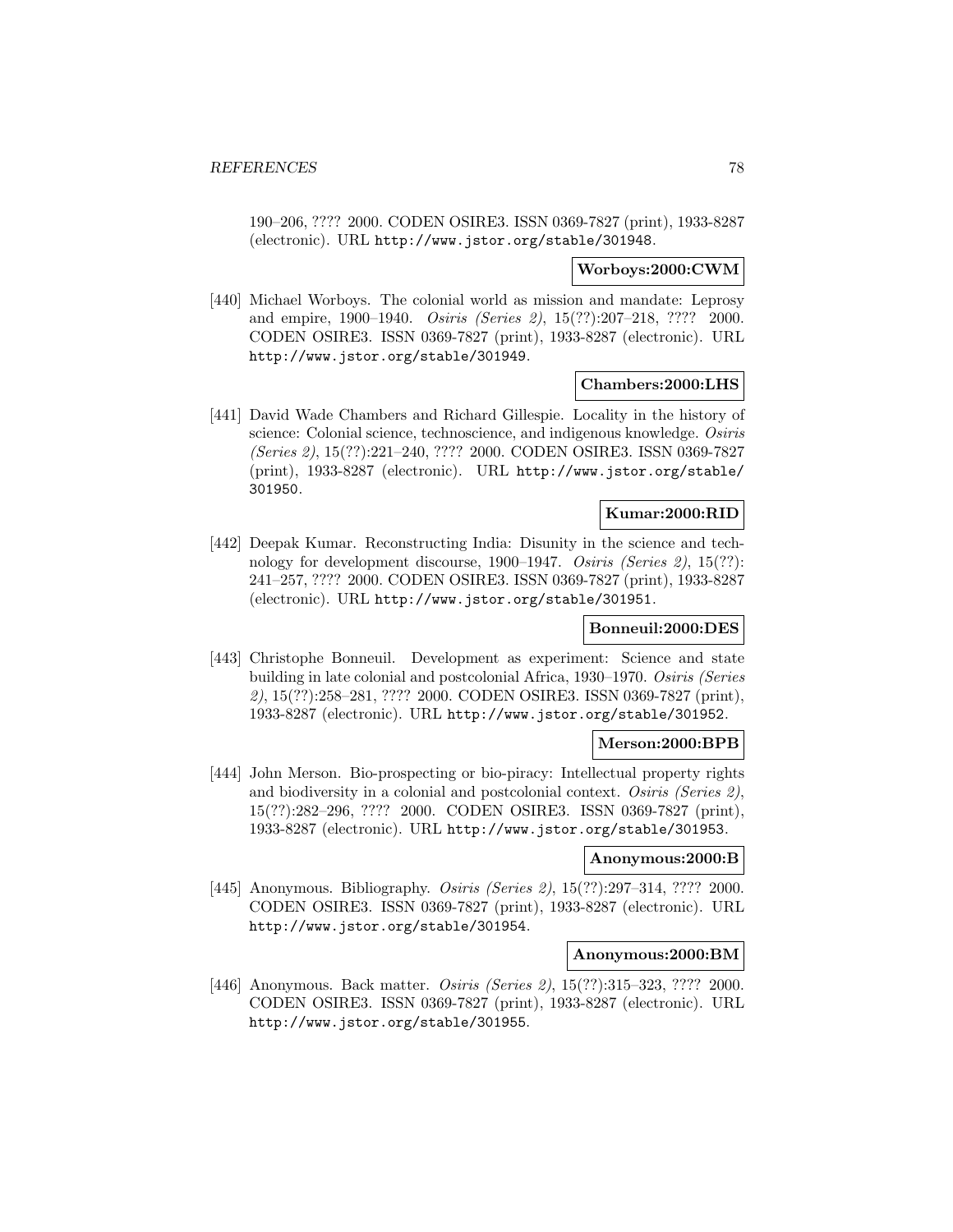### **Anonymous:2001:FM**

[447] Anonymous. Front matter. Osiris (Series 2), 16(??):i-47, ???? 2001. CODEN OSIRE3. ISSN 0369-7827 (print), 1933-8287 (electronic). URL http://www.jstor.org/stable/301975.

### **Anonymous:2001:P**

[448] Anonymous. Preface. Osiris (Series 2), 16(??):vii–xii, ???? 2001. CODEN OSIRE3. ISSN 0369-7827 (print), 1933-8287 (electronic). URL http:// www.jstor.org/stable/301976.

# **Brooke:2001:RBC**

[449] John Hedley Brooke. Religious belief and the content of the sciences. Osiris (Series 2), 16(??):3–28, ???? 2001. CODEN OSIRE3. ISSN 0369-7827 (print), 1933-8287 (electronic). URL http://www.jstor.org/ stable/301977.

# **Wykstra:2001:RBM**

[450] Stephen J. Wykstra. Religious beliefs, metaphysical beliefs, and historiography of science. Osiris (Series 2), 16(??):29–46, ???? 2001. CODEN OSIRE3. ISSN 0369-7827 (print), 1933-8287 (electronic). URL http:// www.jstor.org/stable/301978.

# **Ragep:2001:FAP**

[451] F. Jamil Ragep and Ali al Qushji. Freeing astronomy from philosophy: An aspect of Islamic influence on science. Osiris (Series 2),  $16(??):49-64$  + 66–71, ???? 2001. CODEN OSIRE3. ISSN 0369-7827 (print), 1933-8287 (electronic). URL http://www.jstor.org/stable/301979.

# **Efron:2001:AEE**

[452] Noah J. Efron and Menachem Fisch. Astronomical Exegesis: An Early Modern Jewish interpretation of the heavens. *Osiris (Series 2)*, 16(??): 72–87, ???? 2001. CODEN OSIRE3. ISSN 0369-7827 (print), 1933-8287 (electronic). URL http://www.jstor.org/stable/301980.

### **Barker:2001:TFK**

[453] Peter Barker and Bernard R. Goldstein. Theological foundations of Kepler's astronomy. Osiris (Series 2), 16(??):88–113, ???? 2001. CODEN OSIRE3. ISSN 0369-7827 (print), 1933-8287 (electronic). URL http:// www.jstor.org/stable/301981.

# **Finocchiaro:2001:SRH**

[454] Maurice A. Finocchiaro. Science, religion, and the historiography of the Galileo affair: On the undesirability of oversimplication. Osiris (Series 2),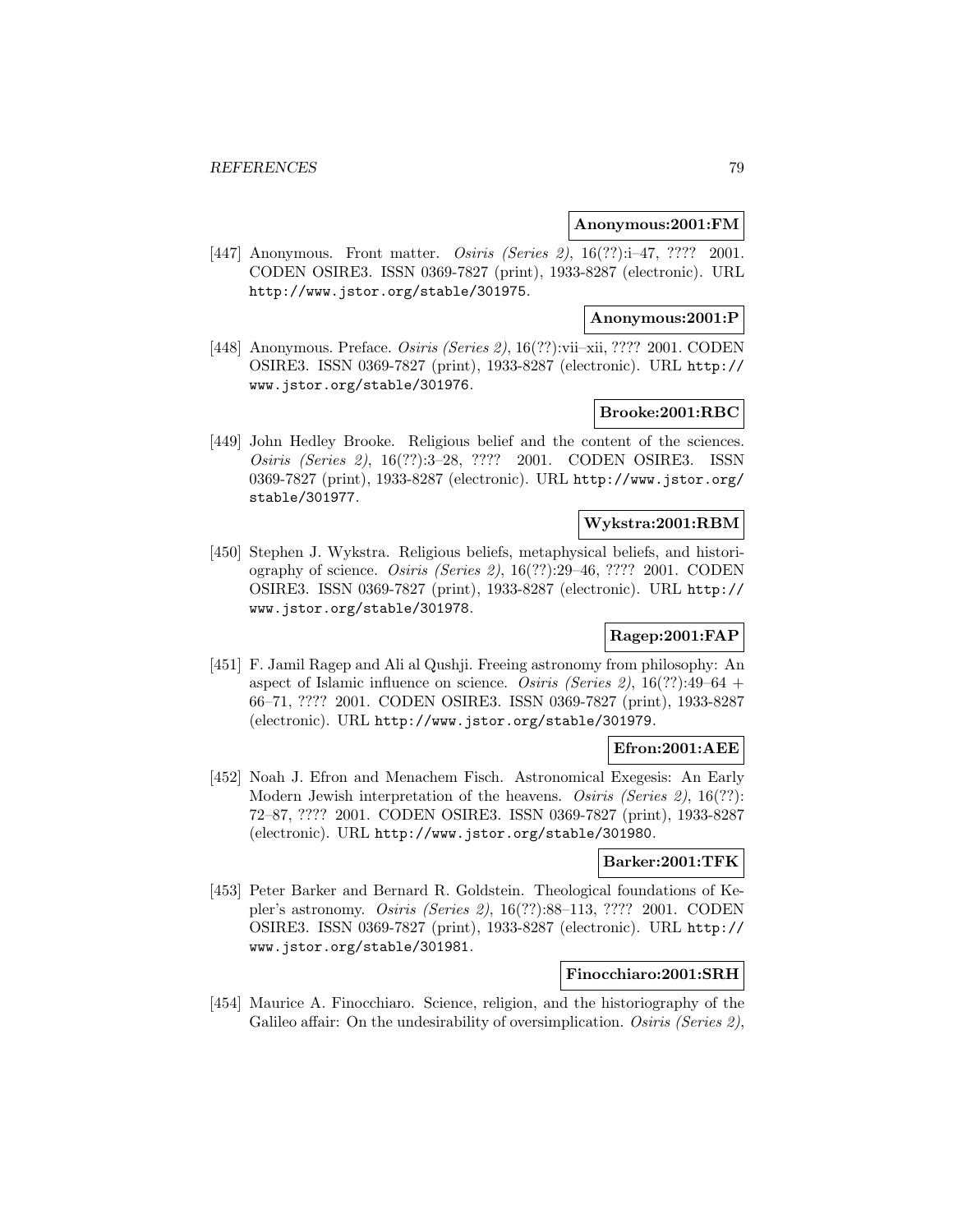16(??):114–132, ???? 2001. CODEN OSIRE3. ISSN 0369-7827 (print), 1933-8287 (electronic). URL http://www.jstor.org/stable/301982.

# **Cook:2001:DAN**

[455] Margaret G. Cook. Divine artifice and natural mechanism: Robert Boyle's mechanical philosophy of nature. Osiris (Series 2), 16(??):133–150, ???? 2001. CODEN OSIRE3. ISSN 0369-7827 (print), 1933-8287 (electronic). URL http://www.jstor.org/stable/301983.

# **Osler:2001:WET**

[456] Margaret J. Osler. Whose ends? Teleology in early modern natural philosophy. Osiris (Series 2), 16(??):151–168, ???? 2001. CODEN OSIRE3. ISSN 0369-7827 (print), 1933-8287 (electronic). URL http://www.jstor. org/stable/301984.

# **Snobelen:2001:GGL**

[457] Stephen D. Snobelen. "God of gods, and Lord of lords": The theology of Isaac Newton's general scholium to the Principia. Osiris (Series 2), 16(??):169–208, ???? 2001. CODEN OSIRE3. ISSN 0369-7827 (print), 1933-8287 (electronic). URL http://www.jstor.org/stable/301985.

# **Crowe:2001:ARF**

[458] Michael J. Crowe. Astronomy and religion (1780–1915): Four case studies involving ideas of extraterrestrial life. Osiris (Series 2), 16(??):209–226, ???? 2001. CODEN OSIRE3. ISSN 0369-7827 (print), 1933-8287 (electronic). URL http://www.jstor.org/stable/301986.

## **Fichman:2001:STC**

[459] Martin Fichman. Science in theistic contexts: A case study of Alfred Russel Wallace on human evolution. Osiris (Series 2), 16(??):227–250, ???? 2001. CODEN OSIRE3. ISSN 0369-7827 (print), 1933-8287 (electronic). URL http://www.jstor.org/stable/301987.

#### **Sloan:2001:SSD**

[460] Phillip R. Sloan. "The sense of sublimity": Darwin on nature and divinity. Osiris (Series 2), 16(??):251–269, ???? 2001. CODEN OSIRE3. ISSN 0369-7827 (print), 1933-8287 (electronic). URL http://www.jstor.org/ stable/301988.

# **England:2001:NST**

[461] Richard England. Natural selection, teleology, and the logos: From Darwin to the Oxford neo-Darwinists, 1859–1909. Osiris (Series 2), 16(??):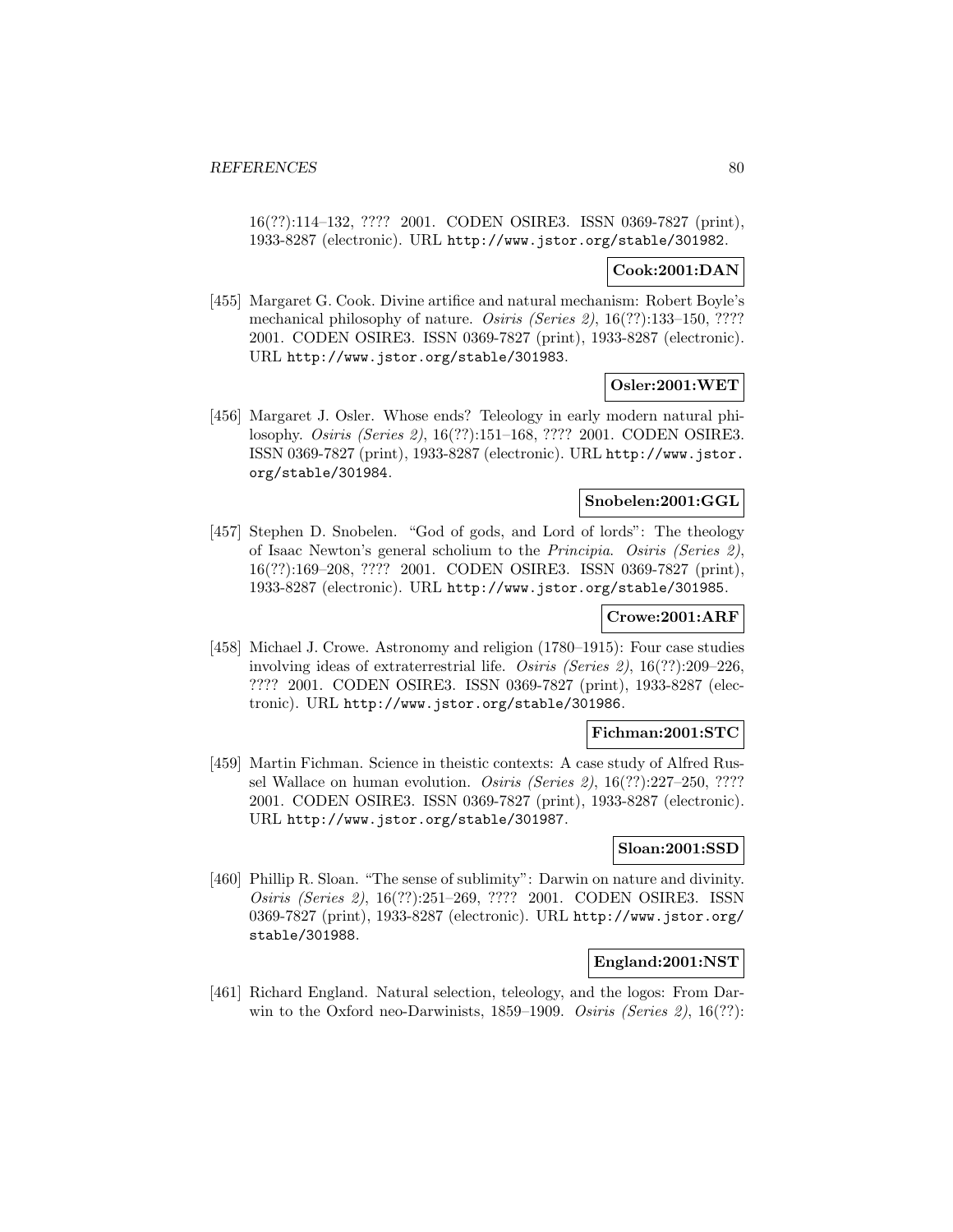270–287, ???? 2001. CODEN OSIRE3. ISSN 0369-7827 (print), 1933-8287 (electronic). URL http://www.jstor.org/stable/301989.

# **Dixon:2001:PEB**

[462] Thomas Dixon. The psychology of the emotions in Britain and America in the Nineteenth Century: The role of religious and antireligious commitments. Osiris (Series 2), 16(??):288–320, ???? 2001. CODEN OSIRE3. ISSN 0369-7827 (print), 1933-8287 (electronic). URL http://www.jstor. org/stable/301990.

# **Cantor:2001:BRB**

[463] Geoffrey Cantor. Book review: Quaker Responses to Darwin. Osiris (Series 2), 16(??):321–342, ???? 2001. CODEN OSIRE3. ISSN 0369-7827 (print), 1933-8287 (electronic). URL http://www.jstor.org/stable/ 301991.

# **Lightman:2001:VSR**

[464] Bernard Lightman. Victorian sciences and religions: Discordant harmonies. Osiris (Series 2), 16(??):343–366, ???? 2001. CODEN OSIRE3. ISSN 0369-7827 (print), 1933-8287 (electronic). URL http://www.jstor. org/stable/301992.

# **Anonymous:2001:BM**

[465] Anonymous. Back matter. *Osiris (Series 2)*, 16(??):367–376, ???? 2001. CODEN OSIRE3. ISSN 0369-7827 (print), 1933-8287 (electronic). URL http://www.jstor.org/stable/301993.

### **Anonymous:2002:FM**

[466] Anonymous. Front matter. *Osiris (Series 2)*, 17(??):i-105, ???? 2002. CODEN OSIRE3. ISSN 0369-7827 (print), 1933-8287 (electronic). URL http://www.jstor.org/stable/3655262.

## **Nyhart:2002:A**

[467] Lynn K. Nyhart and Thomas H. Broman. Acknowledgments. Osiris (Series 2), 17(??):v, ???? 2002. CODEN OSIRE3. ISSN 0369-7827 (print), 1933-8287 (electronic). URL http://www.jstor.org/stable/3655263.

# **Olesko:2002:HHS**

[468] Kathryn Olesko. History and the history of science redux: A preface. Osiris (Series 2), 17(??):vii–x, ???? 2002. CODEN OSIRE3. ISSN 0369-7827 (print), 1933-8287 (electronic). URL http://www.jstor.org/ stable/3655264.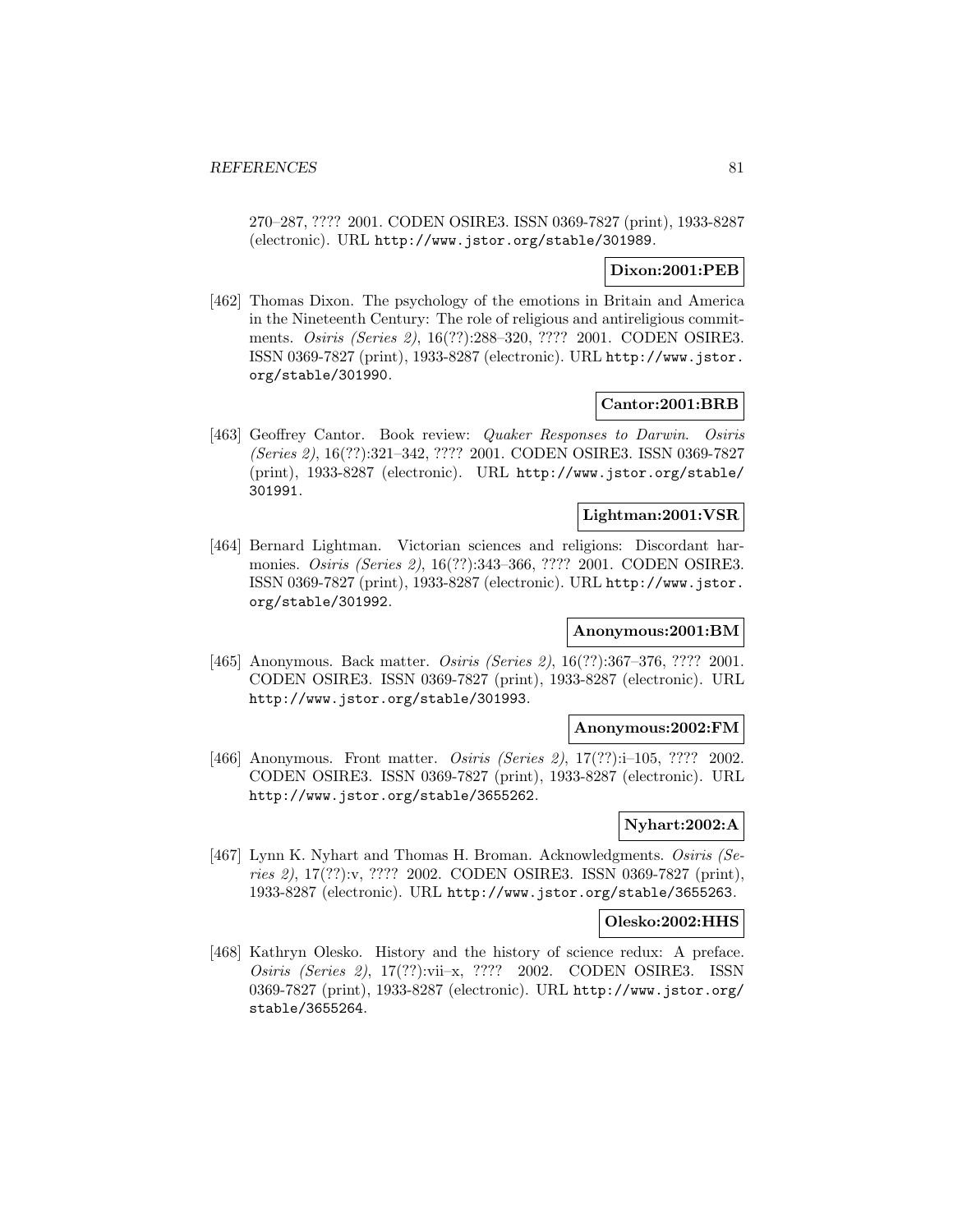### **Broman:2002:ISP**

[469] Thomas H. Broman. Introduction: Some preliminary considerations on science and civil society. Osiris (Series 2), 17(??):1–21, ???? 2002. CO-DEN OSIRE3. ISSN 0369-7827 (print), 1933-8287 (electronic). URL http://www.jstor.org/stable/3655265.

# **Cook:2002:BPM**

[470] Harold J. Cook. Body and passions: Materialism and the early modern state. Osiris (Series 2), 17(??):25–48, ???? 2002. CODEN OSIRE3. ISSN 0369-7827 (print), 1933-8287 (electronic). URL http://www.jstor.org/ stable/3655266.

# **Costa:2002:LDG**

[471] Shelley Costa. The "ladies' diary": Gender, mathematics, and civil society in Early-Eighteenth-Century England. Osiris (Series 2), 17(??):49–73, ???? 2002. CODEN OSIRE3. ISSN 0369-7827 (print), 1933-8287 (electronic). URL http://www.jstor.org/stable/3655267.

# **Carson:2002:DRC**

[472] John Carson. Differentiating a republican citizenry: Talents, human science, and Enlightenment theories of governance. Osiris (Series 2), 17(??): 74–103, ???? 2002. CODEN OSIRE3. ISSN 0369-7827 (print), 1933-8287 (electronic). URL http://www.jstor.org/stable/3655268.

# **Daum:2002:SPR**

[473] Andreas W. Daum. Science, politics, and religion: Humboldtian thinking and the transformations of civil society in Germany, 1830–1870. Osiris (Series 2), 17(??):107–140, ???? 2002. CODEN OSIRE3. ISSN 0369-7827 (print), 1933-8287 (electronic). URL http://www.jstor.org/stable/ 3655269.

#### **Nyhart:2002:TCB**

[474] Lynn K. Nyhart. Teaching community via biology in Late-Nineteenth-Century Germany. Osiris (Series 2), 17(??):141–170, ???? 2002. CODEN OSIRE3. ISSN 0369-7827 (print), 1933-8287 (electronic). URL http:// www.jstor.org/stable/3655270.

#### **Hachten:2002:SSS**

[475] Elizabeth A. Hachten. In service to science and society: Scientists and the public in Late-Nineteenth-Century Russia. Osiris (Series 2), 17(??): 171–209, ???? 2002. CODEN OSIRE3. ISSN 0369-7827 (print), 1933-8287 (electronic). URL http://www.jstor.org/stable/3655271.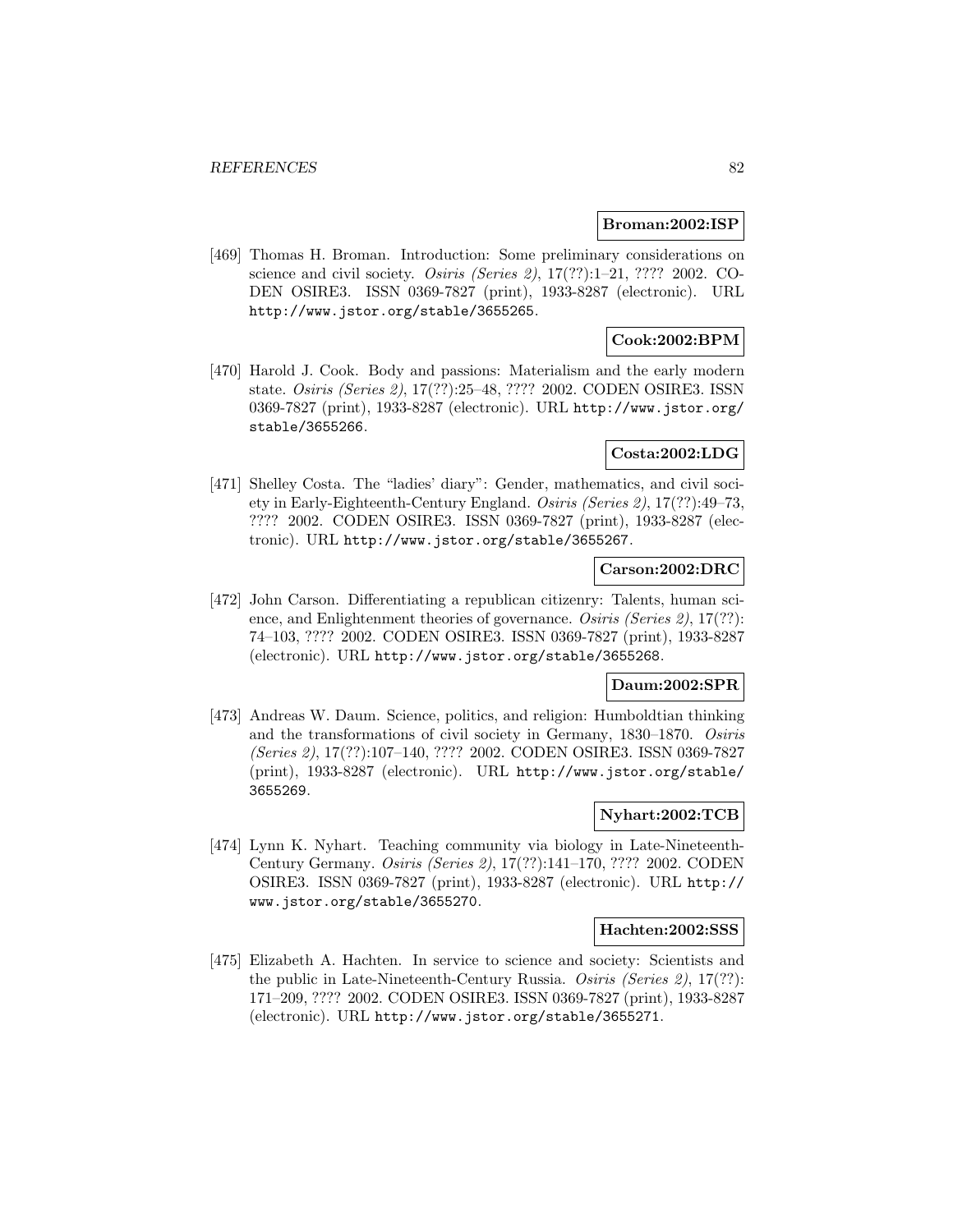### **Porter:2002:SUA**

[476] Theodore Porter. Statistical utopianism in an age of aristocratic efficiency. Osiris (Series 2), 17(??):210–227, ???? 2002. CODEN OSIRE3. ISSN 0369-7827 (print), 1933-8287 (electronic). URL http://www.jstor.org/ stable/3655272.

# **Penny:2002:CUS**

[477] H. Glenn Penny. The civic uses of science: Ethnology and civil society in Imperial Germany. Osiris (Series 2), 17(??):228–252, ???? 2002. CODEN OSIRE3. ISSN 0369-7827 (print), 1933-8287 (electronic). URL http:// www.jstor.org/stable/3655273.

### **Anonymous:2002:BM**

[478] Anonymous. Back matter. Osiris (Series 2), 17(??):253–362, ???? 2002. CODEN OSIRE3. ISSN 0369-7827 (print), 1933-8287 (electronic). URL http://www.jstor.org/stable/3655278.

### **Conklin:2002:CSS**

[479] Alice L. Conklin. Civil society, science, and empire in Late Republican France: The foundation of Paris's Museum of Man. *Osiris (Series 2)*, 17(??):255–290, ???? 2002. CODEN OSIRE3. ISSN 0369-7827 (print), 1933-8287 (electronic). URL http://www.jstor.org/stable/3655274.

# **Wang:2002:SCT**

[480] Zuoyue Wang. Saving China through science: The science society of China, scientific nationalism, and civil society in Republican China. Osiris (Series 2), 17(??):291–322, ???? 2002. CODEN OSIRE3. ISSN 0369-7827 (print), 1933-8287 (electronic). URL http://www.jstor.org/stable/ 3655275.

# **Wang:2002:SPP**

[481] Jessica Wang. Scientists and the problem of the public in Cold War America, 1945–1960. Osiris (Series 2), 17(??):323–347, ???? 2002. CODEN OSIRE3. ISSN 0369-7827 (print), 1933-8287 (electronic). URL http:// www.jstor.org/stable/3655276.

#### **Applegate:2002:CPS**

[482] Celia Applegate. The 'creative possibilities of science' in civil society and public life: A commentary. Osiris (Series 2), 17(??):351–359, ???? 2002. CODEN OSIRE3. ISSN 0369-7827 (print), 1933-8287 (electronic). URL http://www.jstor.org/stable/3655277.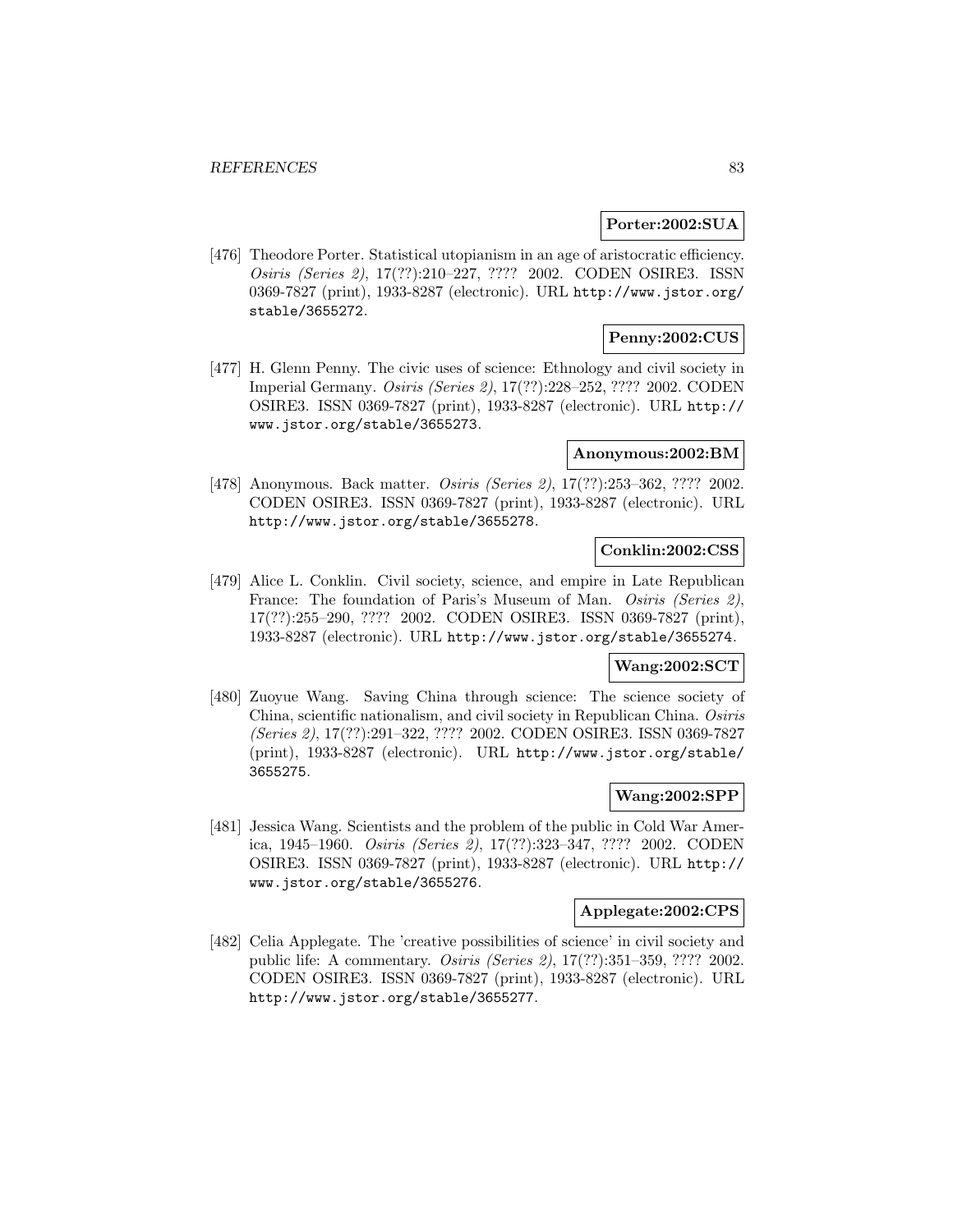### **Anonymous:2002:VI**

[483] Anonymous. Volume information. *Osiris (Series 2)*, 17(??):363-373, ???? 2002. CODEN OSIRE3. ISSN 0369-7827 (print), 1933-8287 (electronic). URL http://www.jstor.org/stable/3655261.

## **Anonymous:2003:FM**

[484] Anonymous. Front matter. Osiris (Series 2), 18(??):i-21, ???? 2003. CODEN OSIRE3. ISSN 0369-7827 (print), 1933-8287 (electronic). URL http://www.jstor.org/stable/3655280.

# **Dierig:2003:A**

[485] Sven Dierig, Jens Lachmund, and J. Andrew Mendelsohn. Acknowledgments. Osiris (Series 2), 18(??):v, ???? 2003. CODEN OSIRE3. ISSN 0369-7827 (print), 1933-8287 (electronic). URL http://www.jstor.org/ stable/3655281.

# **Dierig:2003:ITU**

[486] Sven Dierig, Jens Lachmund, and J. Andrew Mendelsohn. Introduction: Toward an urban history of science. Osiris (Series 2), 18(??):1–19, ???? 2003. CODEN OSIRE3. ISSN 0369-7827 (print), 1933-8287 (electronic). URL http://www.jstor.org/stable/3655282.

### **Weiner:2003:CPR**

[487] Dora B. Weiner and Michael J. Sauter. The city of Paris and the rise of clinical medicine. Osiris (Series 2), 18(??):23–42, ???? 2003. CODEN OSIRE3. ISSN 0369-7827 (print), 1933-8287 (electronic). URL http:// www.jstor.org/stable/3655283.

# **Phillips:2003:FNU**

[488] Denise Phillips. Friends of nature: Urban sociability and regional natural history in Dresden, 1800–1850. Osiris (Series 2), 18(??):43–59, ???? 2003. CODEN OSIRE3. ISSN 0369-7827 (print), 1933-8287 (electronic). URL http://www.jstor.org/stable/3655284.

# **Fan:2003:SCE**

[489] Fa ti Fan. Science in a Chinese Entrepôt: British naturalists and their Chinese associates in Old Canton. Osiris (Series 2), 18(??):60–78, ???? 2003. CODEN OSIRE3. ISSN 0369-7827 (print), 1933-8287 (electronic). URL http://www.jstor.org/stable/3655285.

# **Aubin:2003:FSP**

[490] David Aubin. The fading star of the Paris Observatory in the Nineteenth Century: Astronomers' urban culture of circulation and observa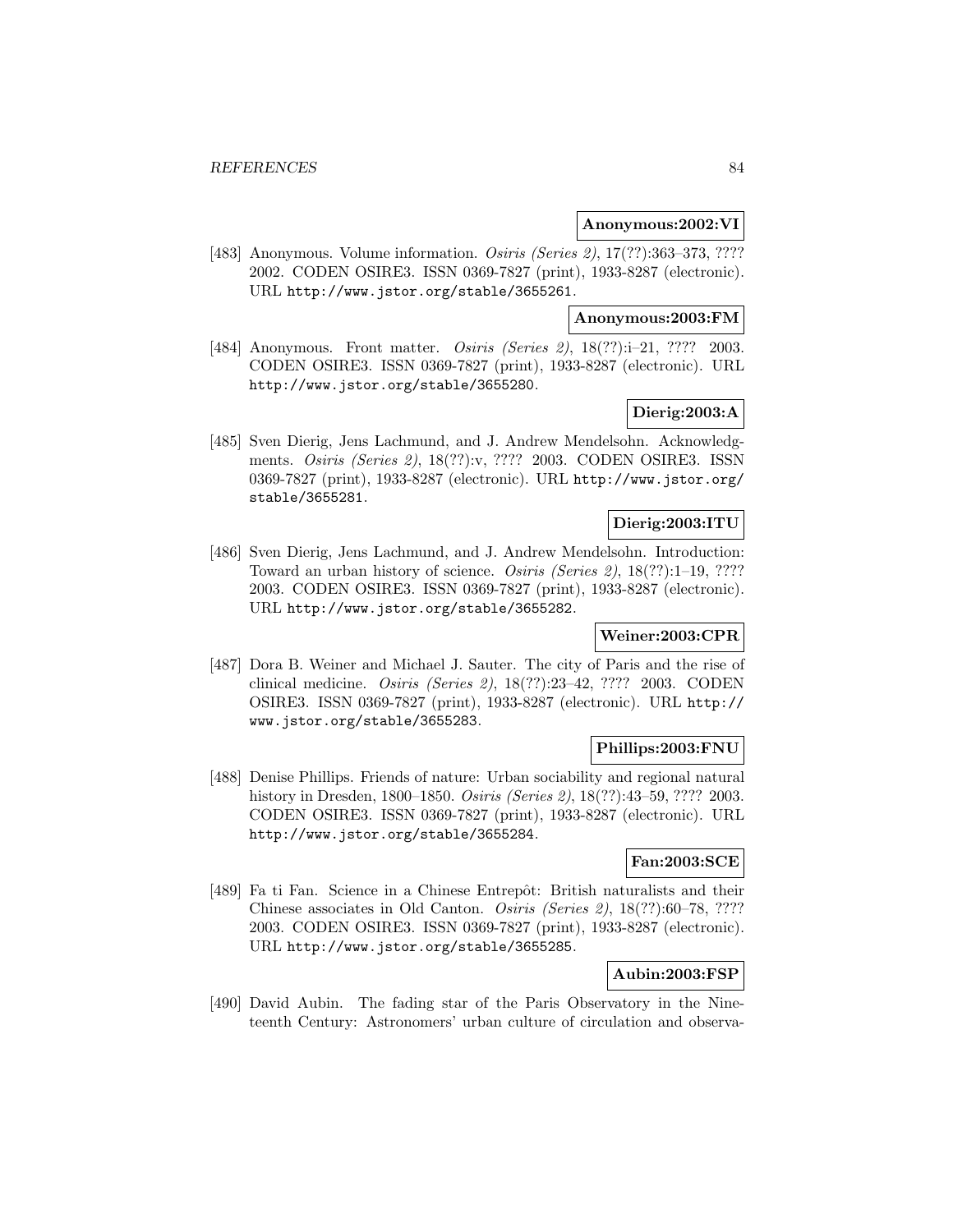tion. Osiris (Series 2), 18(??):79–100, ???? 2003. CODEN OSIRE3. ISSN 0369-7827 (print), 1933-8287 (electronic). URL http://www.jstor.org/ stable/3655286.

### **Levitt:2003:OSS**

[491] Theresa Levitt. Organizing sight, seeing organization: The diverging optical possibilities of city and country. Osiris (Series 2), 18(??):101–115, ???? 2003. CODEN OSIRE3. ISSN 0369-7827 (print), 1933-8287 (electronic). URL http://www.jstor.org/stable/3655287.

# **Dierig:2003:EEL**

[492] Sven Dierig. Engines for experiment: Laboratory revolution and industrial labor in the Nineteenth-Century city. Osiris (Series 2), 18(??):116–134, ???? 2003. CODEN OSIRE3. ISSN 0369-7827 (print), 1933-8287 (electronic). URL http://www.jstor.org/stable/3655288.

# **Picon:2003:NCU**

[493] Antoine Picon. Nineteenth-Century urban cartography and the scientific ideal: The case of Paris. Osiris (Series 2), 18(??):135–149, ???? 2003. CODEN OSIRE3. ISSN 0369-7827 (print), 1933-8287 (electronic). URL http://www.jstor.org/stable/3655289.

## **Mendelsohn:2003:MML**

[494] J. Andrew Mendelsohn. The microscopist of modern life. *Osiris (Series* 2), 18(??):150–170, ???? 2003. CODEN OSIRE3. ISSN 0369-7827 (print), 1933-8287 (electronic). URL http://www.jstor.org/stable/3655290.

### **Anonymous:2003:BM**

[495] Anonymous. Back matter. *Osiris (Series 2)*, 18(??):171–272, ???? 2003. CODEN OSIRE3. ISSN 0369-7827 (print), 1933-8287 (electronic). URL http://www.jstor.org/stable/3655296.

# **Bijsterveld:2003:CDD**

[496] Karin Bijsterveld. "The city of din": Decibels, noise, and neighbors in the Netherlands, 1910–1980. Osiris (Series 2), 18(??):173–193, ???? 2003. CODEN OSIRE3. ISSN 0369-7827 (print), 1933-8287 (electronic). URL http://www.jstor.org/stable/3655291.

## **Pols:2003:AMC**

[497] Hans Pols. Anomie in the Metropolis: The city in American sociology and psychiatry. Osiris (Series 2), 18(??):194–211, ???? 2003. CODEN OSIRE3. ISSN 0369-7827 (print), 1933-8287 (electronic). URL http:// www.jstor.org/stable/3655292.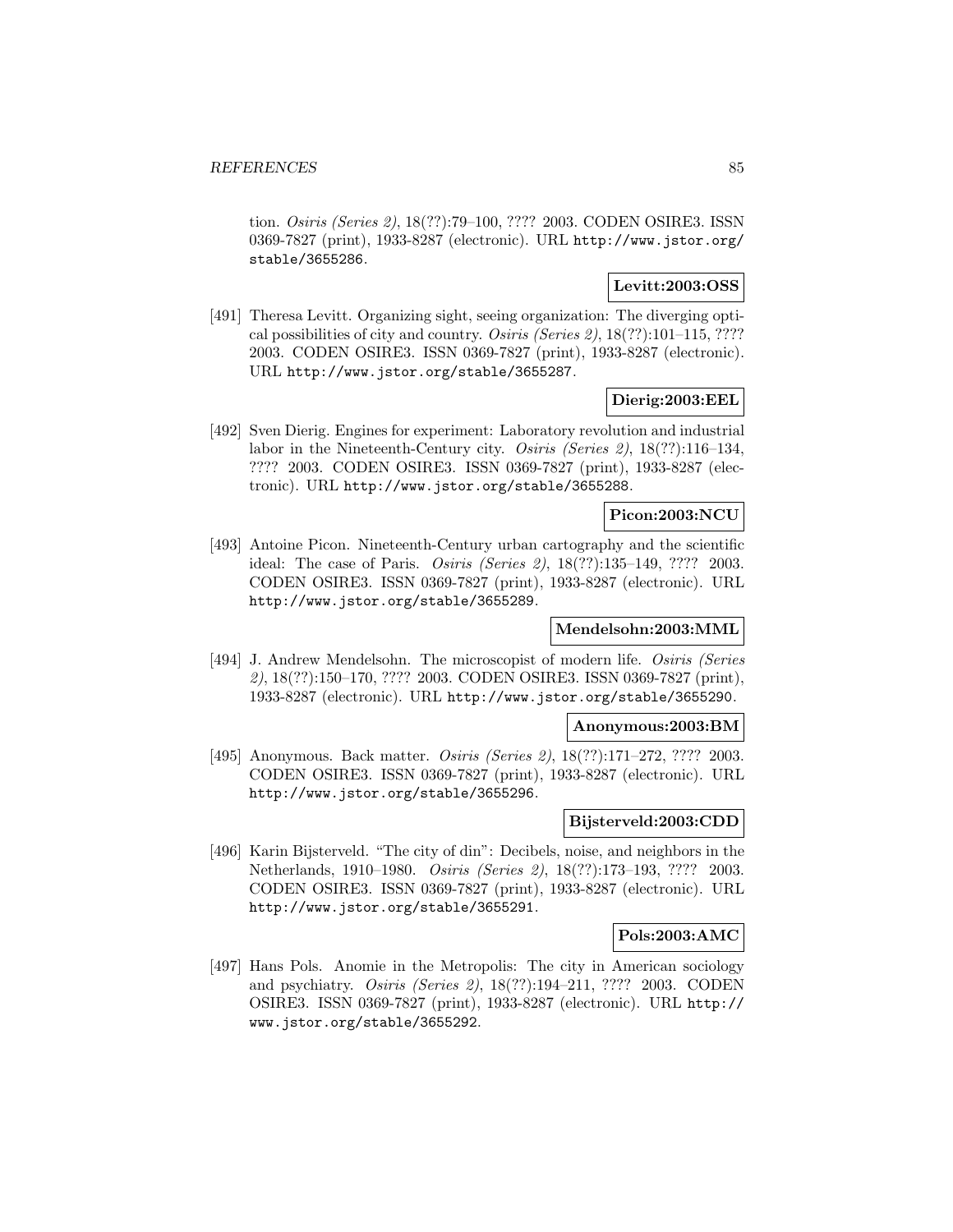### **Topalov:2003:TWC**

[498] Christian Topalov. "Traditional working-class neighborhoods": An inquiry into the emergence of a sociological model in the 1950s and 1960s. Osiris (Series 2), 18(??):212–233, ???? 2003. CODEN OSIRE3. ISSN 0369-7827 (print), 1933-8287 (electronic). URL http://www.jstor.org/ stable/3655293.

### **Lachmund:2003:ECR**

[499] Jens Lachmund. Exploring the city of rubble: Botanical fieldwork in bombed cities in Germany after World War II. Osiris (Series 2), 18(??): 234–254, ???? 2003. CODEN OSIRE3. ISSN 0369-7827 (print), 1933-8287 (electronic). URL http://www.jstor.org/stable/3655294.

## **Wakeman:2003:DNA**

[500] Rosemary Wakeman. Dreaming the new Atlantis: Science and the planning of technopolis, 1955–1985. Osiris (Series 2), 18(??):255–270, ???? 2003. CODEN OSIRE3. ISSN 0369-7827 (print), 1933-8287 (electronic). URL http://www.jstor.org/stable/3655295.

# **Anonymous:2003:VI**

[501] Anonymous. Volume information. Osiris (Series 2), 18(??):273–282, ???? 2003. CODEN OSIRE3. ISSN 0369-7827 (print), 1933-8287 (electronic). URL http://www.jstor.org/stable/3655279.

## **Mitman:2004:ICH**

[502] Gregg Mitman, Michelle Murphy, and Christopher Sellers. Introduction: A cloud over history. Osiris (Series 2), 19(??):1–17, ???? 2004. CODEN OSIRE3. ISSN 0369-7827 (print), 1933-8287 (electronic). URL http:// www.jstor.org/stable/3655229.

#### **Anonymous:2004:FM**

[503] Anonymous. Front matter. *Osiris (Series 2)*, 19(??):19–131, ???? 2004. CODEN OSIRE3. ISSN 0369-7827 (print), 1933-8287 (electronic). URL http://www.jstor.org/stable/3655228.

# **Tilley:2004:ECT**

[504] Helen Tilley. Ecologies of complexity: Tropical environments, African trypanosomiasis, and the science of disease control in British Colonial Africa, 1900–1940. Osiris (Series 2), 19(??):21–38, ???? 2004. CODEN OSIRE3. ISSN 0369-7827 (print), 1933-8287 (electronic). URL http:// www.jstor.org/stable/3655230.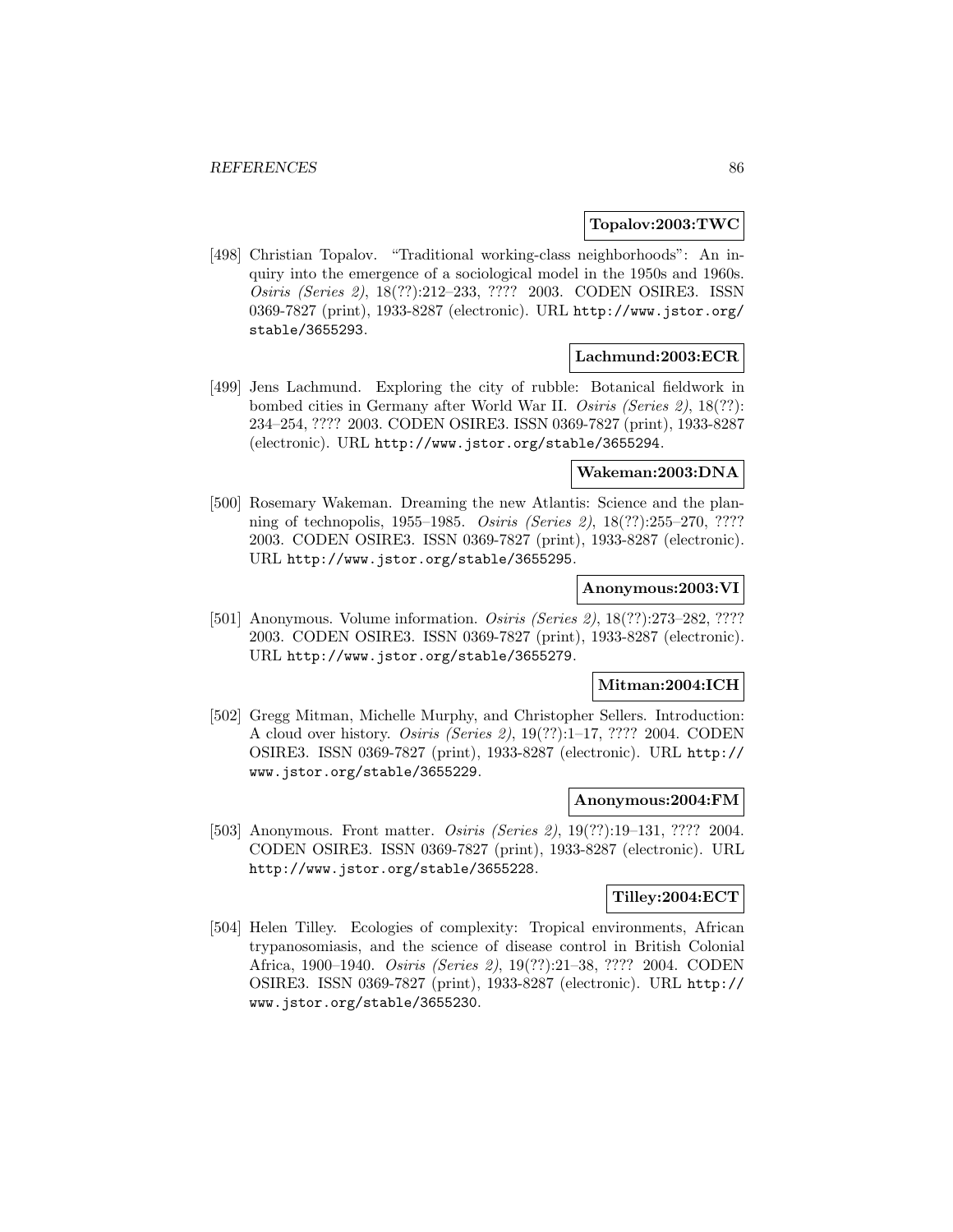#### **Anderson:2004:NHI**

[505] Warwick Anderson. Natural histories of infectious disease: Ecological vision in Twentieth-Century biomedical science. Osiris (Series 2), 19(??): 39–61, ???? 2004. CODEN OSIRE3. ISSN 0369-7827 (print), 1933-8287 (electronic). URL http://www.jstor.org/stable/3655231.

# **King:2004:SPE**

[506] Nicholas B. King. The scale politics of emerging diseases. Osiris (Series 2), 19(??):62–76, ???? 2004. CODEN OSIRE3. ISSN 0369-7827 (print), 1933-8287 (electronic). URL http://www.jstor.org/stable/3655232.

#### **Valencius:2004:GEH**

[507] Conevery Bolton Valencius. Gender and the economy of health on the Santa Fe Trail. Osiris (Series 2), 19(??):79–92, ???? 2004. CODEN OSIRE3. ISSN 0369-7827 (print), 1933-8287 (electronic). URL http:// www.jstor.org/stable/3655233.

# **Mitman:2004:GHM**

[508] Gregg Mitman. Geographies of hope: Mining the frontiers of health in Denver and beyond, 1870–1965. Osiris (Series 2), 19(??):93–111, ???? 2004. CODEN OSIRE3. ISSN 0369-7827 (print), 1933-8287 (electronic). URL http://www.jstor.org/stable/3655234.

## **DiChiro:2004:LEB**

[509] Giovanna Di Chiro. "Living is for everyone": Border crossings for community, environment, and health. *Osiris (Series 2)*, 19(??):112–129, ???? 2004. CODEN OSIRE3. ISSN 0369-7827 (print), 1933-8287 (electronic). URL http://www.jstor.org/stable/3655235.

## **Jones:2004:MZD**

[510] Susan D. Jones. Mapping a zoonotic disease: Anglo–American efforts to control bovine tuberculosis before World War I. Osiris (Series 2), 19(??): 133–148, ???? 2004. CODEN OSIRE3. ISSN 0369-7827 (print), 1933-8287 (electronic). URL http://www.jstor.org/stable/3655236.

### **Platt:2004:CMB**

[511] Harold L. Platt. "Clever microbes": Bacteriology and sanitary technology in Manchester and Chicago during the Progressive Age. Osiris (Series 2), 19(??):149–166, ???? 2004. CODEN OSIRE3. ISSN 0369-7827 (print), 1933-8287 (electronic). URL http://www.jstor.org/stable/3655237.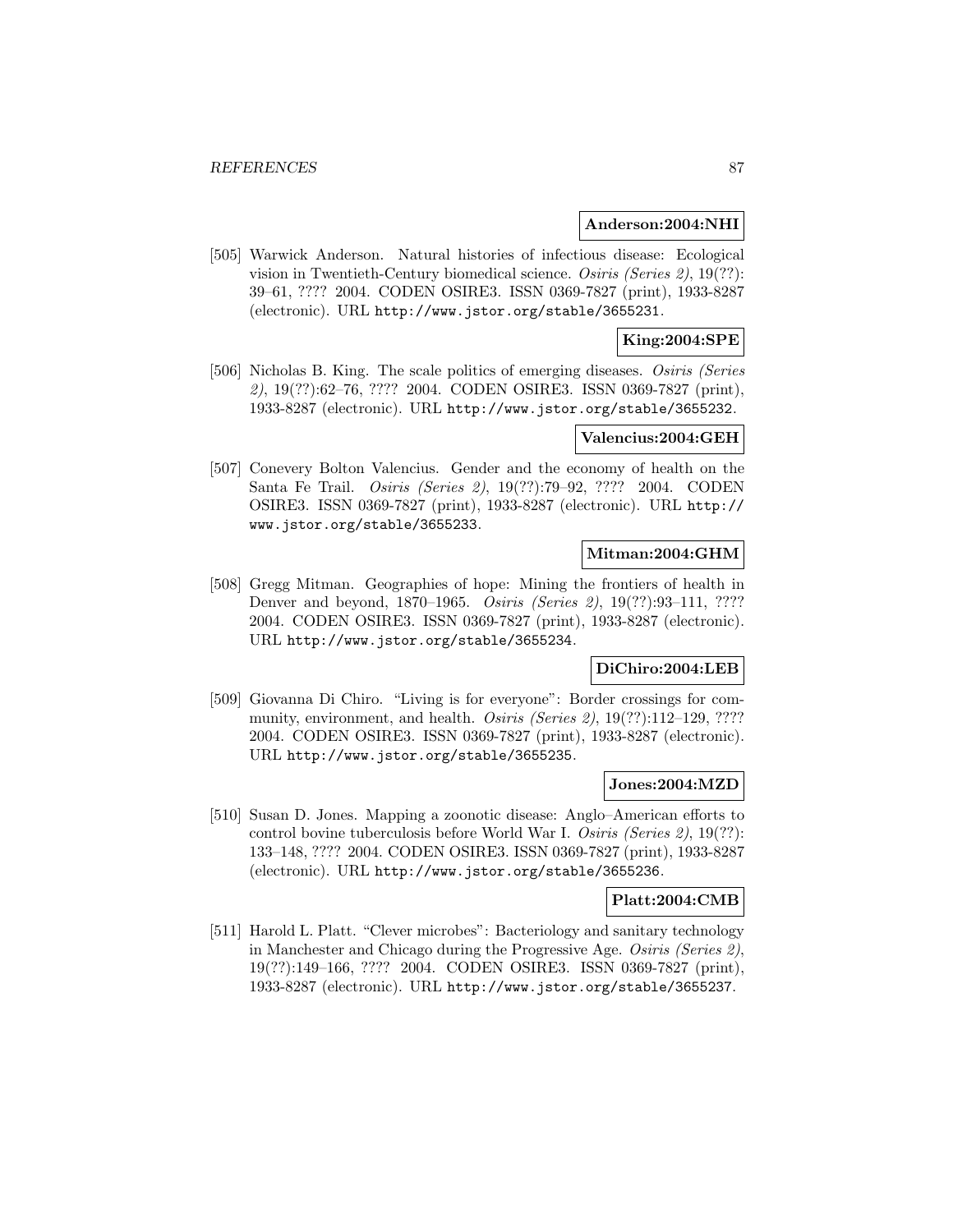### **Kirsch:2004:HKG**

[512] Scott Kirsch. Harold Knapp and the geography of normal controversy: Radioiodine in the historical environment. Osiris (Series 2), 19(??):167– 181, ???? 2004. CODEN OSIRE3. ISSN 0369-7827 (print), 1933-8287 (electronic). URL http://www.jstor.org/stable/3655238.

## **Sellers:2004:ANF**

[513] Christopher Sellers. The artificial nature of fluoridated water: Between nations, knowledge, and material flows. Osiris (Series 2), 19(??):182– 200, ???? 2004. CODEN OSIRE3. ISSN 0369-7827 (print), 1933-8287 (electronic). URL http://www.jstor.org/stable/3655239.

#### **Anonymous:2004:BM**

[514] Anonymous. Back matter. *Osiris (Series 2)*, 19(??):201–298, ???? 2004. CODEN OSIRE3. ISSN 0369-7827 (print), 1933-8287 (electronic). URL http://www.jstor.org/stable/3655246.

# **Nash:2004:FIH**

[515] Linda Nash. The fruits of ill-health: Pesticides and workers' bodies in post-World War II California. Osiris (Series 2), 19(??):203–219, ???? 2004. CODEN OSIRE3. ISSN 0369-7827 (print), 1933-8287 (electronic). URL http://www.jstor.org/stable/3655240.

# **White:2004:PFP**

[516] Luise White. Poisoned food, poisoned uniforms, and anthrax: Or, how guerillas die in war. Osiris (Series 2), 19(??):220–233, ???? 2004. CODEN OSIRE3. ISSN 0369-7827 (print), 1933-8287 (electronic). URL http:// www.jstor.org/stable/3655241.

#### **Johnston:2004:OHS**

[517] Ronnie Johnston and Arthur McIvor. Oral history, subjectivity, and environmental reality: Occupational health histories in Twentieth-Century Scotland. Osiris (Series 2), 19(??):234–249, ???? 2004. CODEN OSIRE3. ISSN 0369-7827 (print), 1933-8287 (electronic). URL http://www.jstor. org/stable/3655242.

#### **Petryna:2004:BCS**

[518] Adriana Petryna. Biological citizenship: The science and politics of Chernobyl-exposed populations. Osiris (Series 2), 19(??):250–265, ???? 2004. CODEN OSIRE3. ISSN 0369-7827 (print), 1933-8287 (electronic). URL http://www.jstor.org/stable/3655243.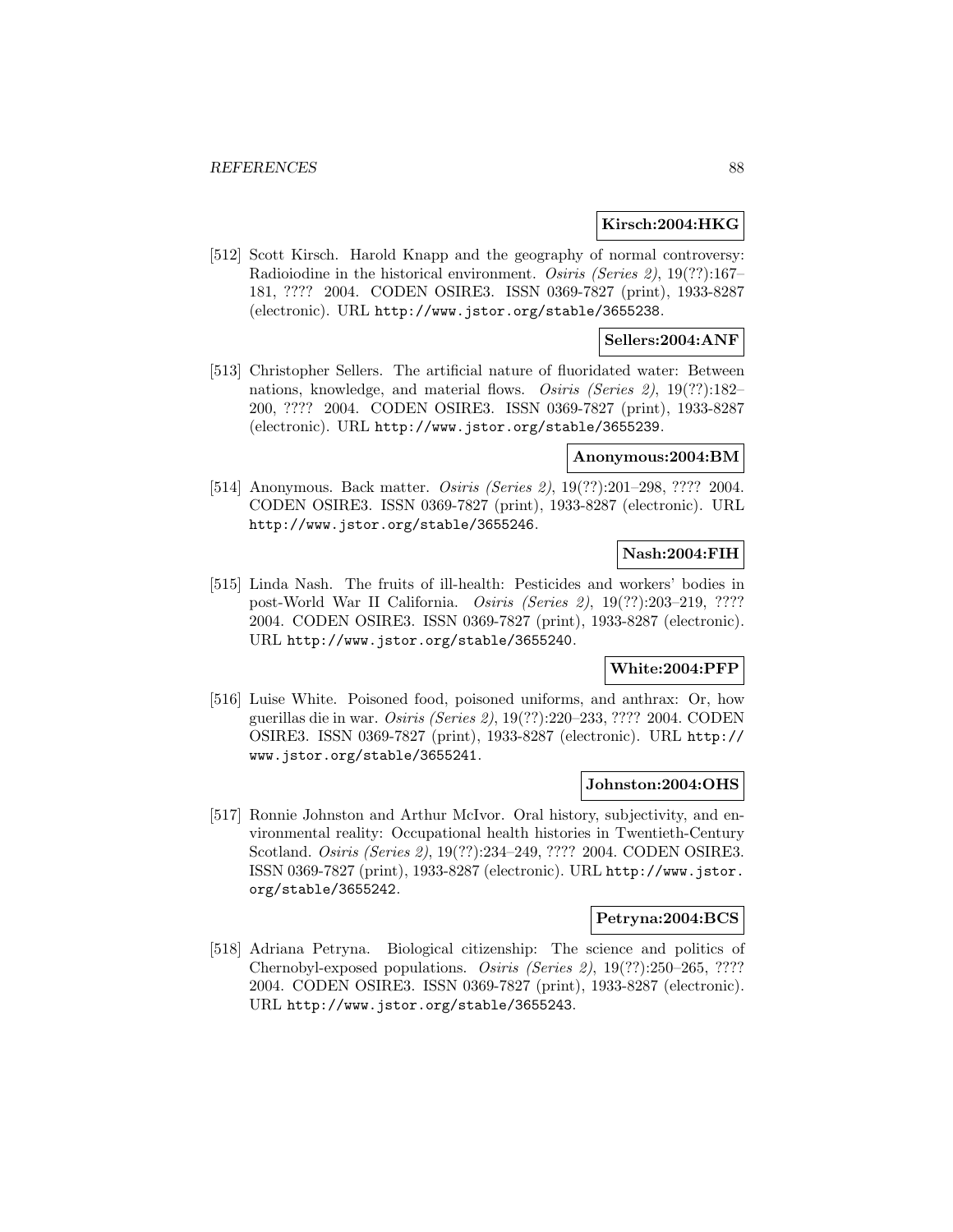# **Murphy:2004:UEP**

[519] Michelle Murphy. Uncertain exposures and the privilege of imperception: Activist scientists and race at the U.S. Environmental Protection Agency. Osiris (Series 2), 19(??):266–282, ???? 2004. CODEN OSIRE3. ISSN 0369-7827 (print), 1933-8287 (electronic). URL http://www.jstor.org/ stable/3655244.

# **Fortun:2004:BIE**

[520] Kim Fortun. From Bhopal to the informating of environmentalism: Risk communication in historical perspective. Osiris (Series 2), 19(??):283– 296, ???? 2004. CODEN OSIRE3. ISSN 0369-7827 (print), 1933-8287 (electronic). URL http://www.jstor.org/stable/3655245.

# **Anonymous:2004:VI**

[521] Anonymous. Volume information. *Osiris (Series 2)*, 19(??):299–304, ???? 2004. CODEN OSIRE3. ISSN 0369-7827 (print), 1933-8287 (electronic). URL http://www.jstor.org/stable/3655227.

# **Anonymous:2005:FM**

[522] Anonymous. Front matter. *Osiris (Series 2)*, 20(??):i–77, ???? 2005. CODEN OSIRE3. ISSN 0369-7827 (print), 1933-8287 (electronic). URL http://www.jstor.org/stable/3655248.

# **Sachse:2005:ICP**

[523] Carola Sachse and Mark Walker. Introduction: A comparative perspective. Osiris (Series 2), 20(??):1–20, ???? 2005. CODEN OSIRE3. ISSN 0369-7827 (print), 1933-8287 (electronic). URL http://www.jstor.org/ stable/3655249.

# **Beyler:2005:PCP**

[524] Richard Beyler, Alexei Kojevnikov, and Jessica Wang. Purges in comparative perspective: Rules for exclusion and inclusion in the scientific community under political pressure. Osiris (Series 2), 20(??):23–48, ???? 2005. CODEN OSIRE3. ISSN 0369-7827 (print), 1933-8287 (electronic). URL http://www.jstor.org/stable/3655250.

## **Doel:2005:NSI**

[525] Ronald E. Doel, Dieter Hoffmann, and Nikolai Krementsov. National states and international science: A comparative history of international science congresses in Hitler's Germany, Stalin's Russia, and Cold War United States. Osiris (Series 2), 20(??):49–76, ???? 2005. CODEN OSIRE3. ISSN 0369-7827 (print), 1933-8287 (electronic). URL http: //www.jstor.org/stable/3655251.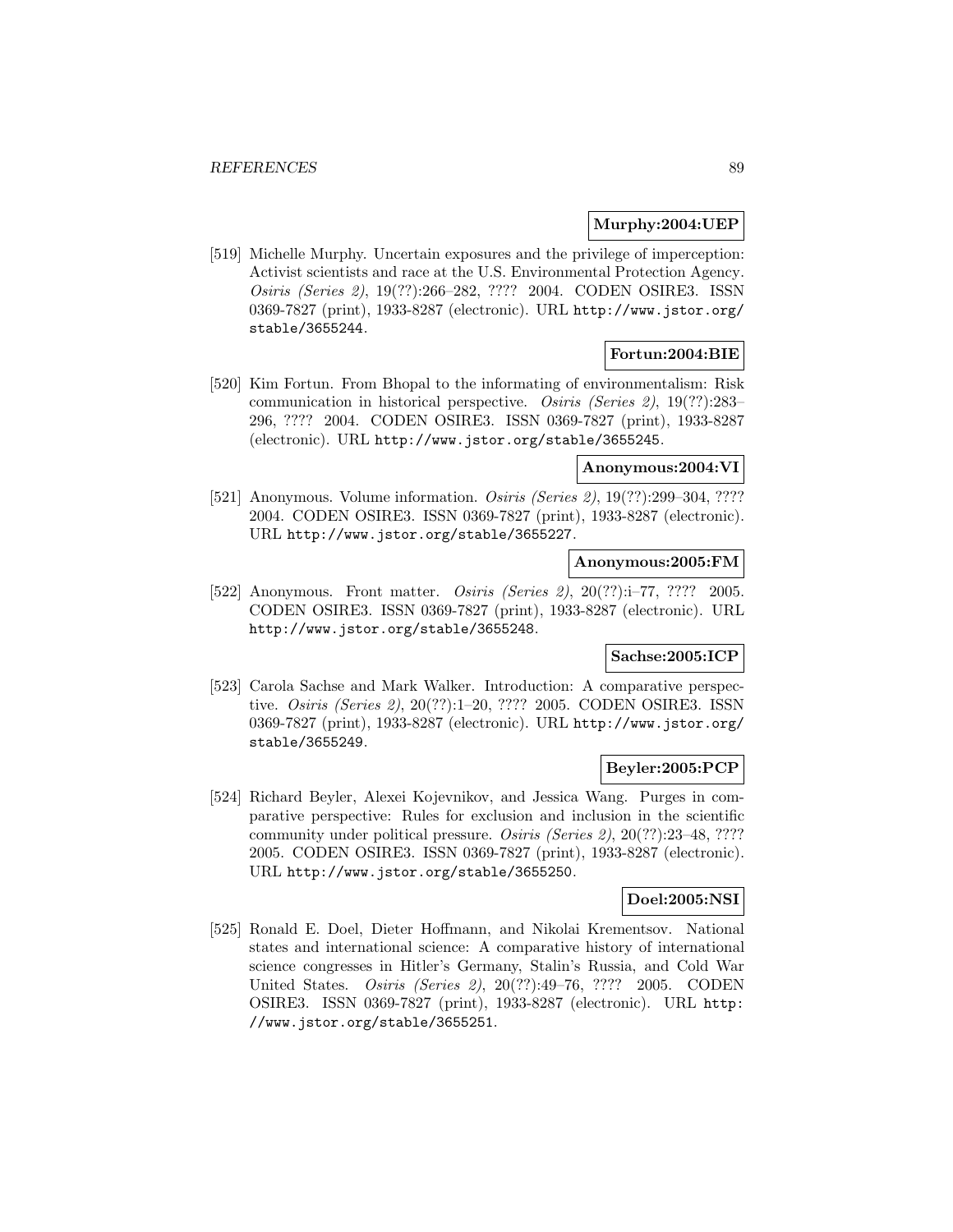#### **Grunden:2005:LFW**

[526] Walter E. Grunden, Yutaka Kawamura, Eduard Kolchinsky, Helmut Maier, and Masakatsu Yamazaki. Laying the foundation for wartime research: A comparative overview of science mobilization in National Socialist Germany, Japan, and the Soviet Union. Osiris (Series 2),  $20(??)$ : 79–106, ???? 2005. CODEN OSIRE3. ISSN 0369-7827 (print), 1933-8287 (electronic). URL http://www.jstor.org/stable/3655252.

#### **Grunden:2005:WNW**

[527] Walter E. Grunden, Mark Walker, and Masakatsu Yamazaki. Wartime nuclear weapons research in Germany and Japan. Osiris (Series 2), 20 (??):107–130, ???? 2005. CODEN OSIRE3. ISSN 0369-7827 (print), 1933-8287 (electronic). URL http://www.jstor.org/stable/3655253.

# **Epple:2005:AMN**

[528] Moritz Epple, Andreas Karachalios, and Volker R. Remmert. Aerodynamics and mathematics in National Socialist Germany and Fascist Italy: A comparison of research institutes. Osiris (Series 2), 20(??):131–158, ???? 2005. CODEN OSIRE3. ISSN 0369-7827 (print), 1933-8287 (electronic). URL http://www.jstor.org/stable/3655254.

## **Anonymous:2005:BM**

[529] Anonymous. Back matter. Osiris (Series 2), 20(??):159-291, ???? 2005. CODEN OSIRE3. ISSN 0369-7827 (print), 1933-8287 (electronic). URL http://www.jstor.org/stable/3655260.

### **Elina:2005:PBF**

[530] Olga Elina, Susanne Heim, and Nils Roll-Hansen. Plant breeding on the front: Imperialism, war, and exploitation. Osiris (Series 2), 20(??):161– 179, ???? 2005. CODEN OSIRE3. ISSN 0369-7827 (print), 1933-8287 (electronic). URL http://www.jstor.org/stable/3655255.

### **Gaudilliere:2005:MNR**

[531] Jean-Paul Gaudillière and Bernd Gausemeier. Molding national research systems: The introduction of penicillin to Germany and France. Osiris (Series 2), 20(??):180–202, ???? 2005. CODEN OSIRE3. ISSN 0369-7827 (print), 1933-8287 (electronic). URL http://www.jstor.org/stable/ 3655256.

## **Baader:2005:PHE**

[532] Gerhard Baader, Susan E. Lederer, Morris Low, Florian Schmaltz, and Alexander V. Schwerin. Pathways to human experimentation, 1933–1945: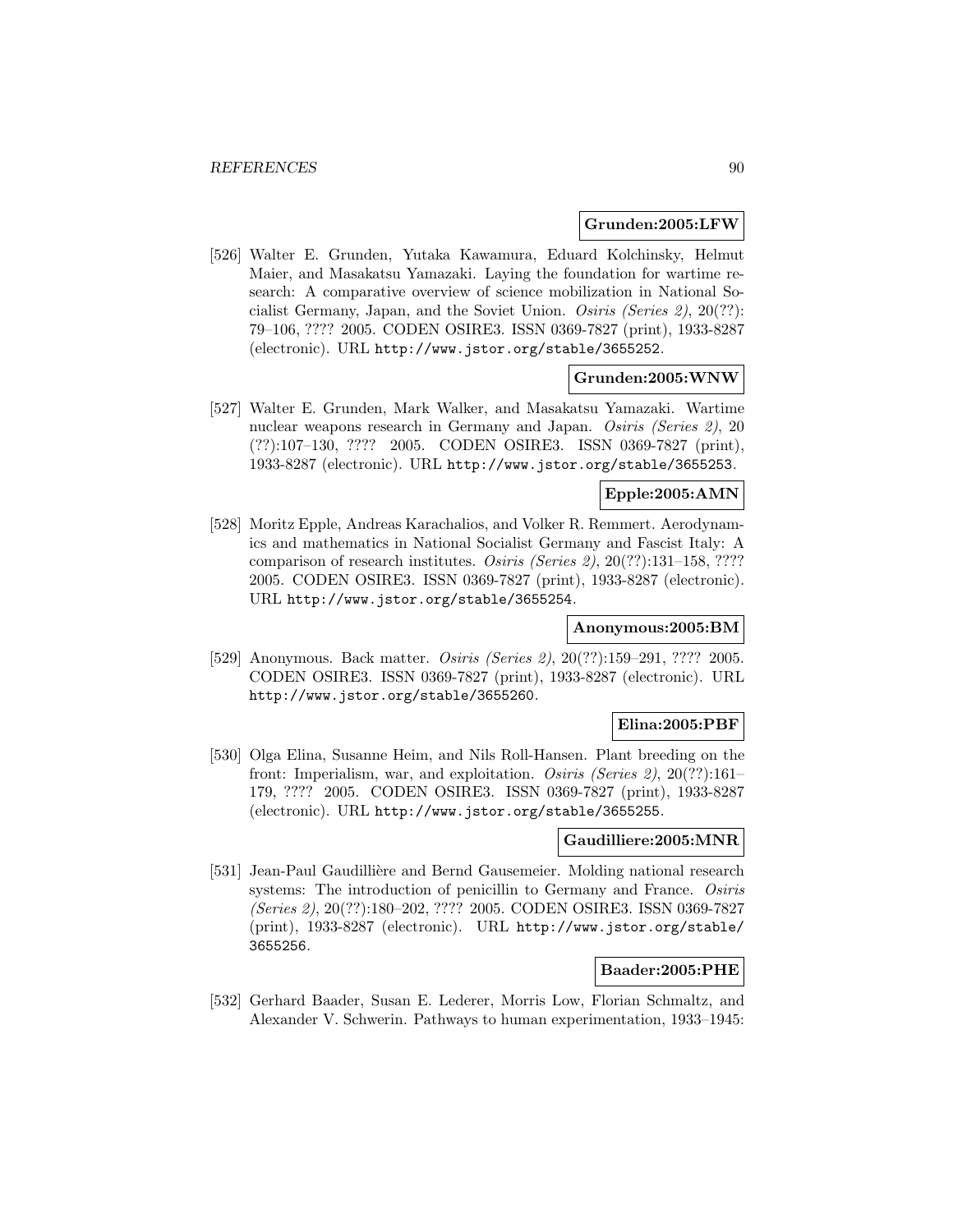Germany, Japan, and the United States. Osiris (Series 2), 20(??):205– 231, ???? 2005. CODEN OSIRE3. ISSN 0369-7827 (print), 1933-8287 (electronic). URL http://www.jstor.org/stable/3655257.

## **Adams:2005:HHP**

[533] Mark B. Adams, Garland E. Allen, and Sheila Faith Weiss. Human heredity and politics: A comparative institutional study of the Eugenics Record Office at Cold Spring Harbor (United States), the Kaiser Wilhelm Institute for Anthropology, Human Heredity, and Eugenics (Germany), and the Maxim Gorky Medical Genetics Institute (USSR). Osiris (Series 2), 20(??):232–262, ???? 2005. CODEN OSIRE3. ISSN 0369-7827 (print), 1933-8287 (electronic). URL http://www.jstor.org/stable/3655258.

# **Ritter:2005:PGM**

[534] Hans Jakob Ritter and Volker Roelcke. Psychiatric genetics in Munich and Basel between 1925 and 1945: Programs — practices — cooperative arrangements. Osiris (Series 2), 20(??):263–288, ???? 2005. CODEN OSIRE3. ISSN 0369-7827 (print), 1933-8287 (electronic). URL http:// www.jstor.org/stable/3655259.

### **Anonymous:2005:VI**

[535] Anonymous. Volume information. *Osiris (Series 2)*, 20(??):293-310, ???? 2005. CODEN OSIRE3. ISSN 0369-7827 (print), 1933-8287 (electronic). URL http://www.jstor.org/stable/3655247.

# **Krige:2006:IST**

[536] John Krige and Kai-Henrik Barth. Introduction: Science, technology, and international affairs. Osiris (Series 2), 21(1):1–21, ???? 2006. CODEN OSIRE3. ISSN 0369-7827 (print), 1933-8287 (electronic). URL http:// www.jstor.org/stable/10.1086/507133.

#### **Hecht:2006:NGN**

[537] Gabrielle Hecht. Negotiating global nuclearities: Apartheid, decolonization, and the Cold War in the making of the IAEA. Osiris (Series 2), 21(1):25–48, ???? 2006. CODEN OSIRE3. ISSN 0369-7827 (print), 1933-8287 (electronic). URL http://www.jstor.org/stable/10.1086/ 507134.

#### **Abraham:2006:ANH**

[538] Itty Abraham. The ambivalence of nuclear histories. Osiris (Series 2), 21(1):49–65, ???? 2006. CODEN OSIRE3. ISSN 0369-7827 (print), 1933-8287 (electronic). URL http://www.jstor.org/stable/10.1086/ 507135.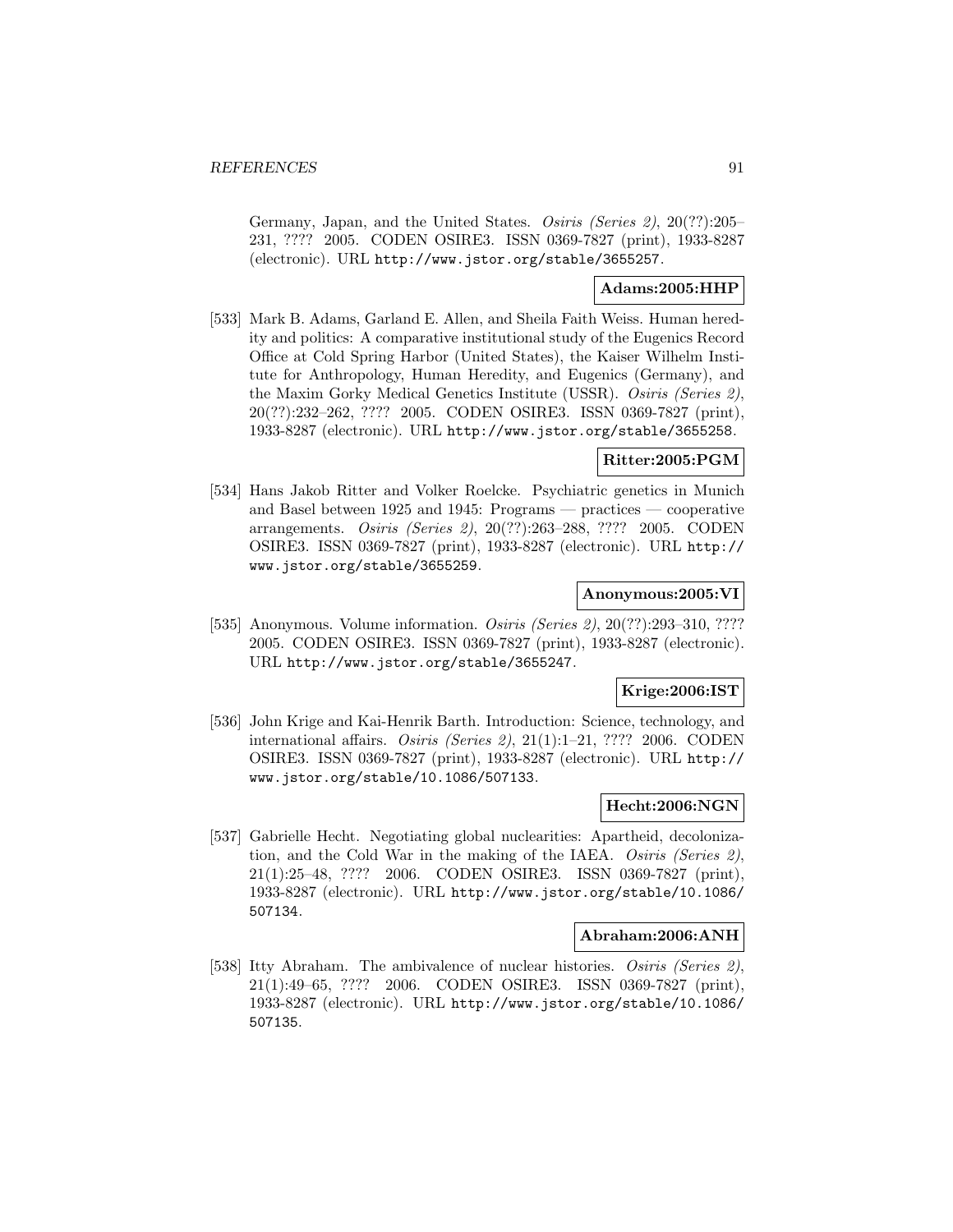# **Doel:2006:PUS**

[539] Ronald E. Doel and Kristine C. Harper. Prometheus unleashed: Science as a diplomatic weapon in the Lyndon B. Johnson administration. Osiris (Series 2), 21(1):66–85, ???? 2006. CODEN OSIRE3. ISSN 0369-7827 (print), 1933-8287 (electronic). URL http://www.jstor.org/stable/ 10.1086/507136.

## **DeGreiff:2006:PNB**

[540] Alexis De Greiff. The politics of noncooperation: The boycott of the International Centre for Theoretical Physics. Osiris (Series 2), 21(1):86– 109, ???? 2006. CODEN OSIRE3. ISSN 0369-7827 (print), 1933-8287 (electronic). URL http://www.jstor.org/stable/10.1086/507137.

### **Leslie:2006:EST**

[541] Stuart W. Leslie and Robert Kargon. Exporting MIT: Science, technology, and Nation-Building in India and Iran. Osiris (Series 2), 21(1):110–130, ???? 2006. CODEN OSIRE3. ISSN 0369-7827 (print), 1933-8287 (electronic). URL http://www.jstor.org/stable/10.1086/507138.

# **Miller:2006:EIP**

[542] Clark A. Miller. "An effective instrument of peace": Scientific cooperation as an instrument of U.S. foreign policy, 1938–1950. Osiris (Series 2), 21(1): 133–160, ???? 2006. CODEN OSIRE3. ISSN 0369-7827 (print), 1933-8287 (electronic). URL http://www.jstor.org/stable/10.1086/507139.

#### **Krige:2006:APS**

[543] John Krige. Atoms for peace, scientific internationalism, and scientific intelligence. Osiris (Series 2), 21(1):161–181, ???? 2006. CODEN OSIRE3. ISSN 0369-7827 (print), 1933-8287 (electronic). URL http://www.jstor. org/stable/10.1086/507140.

# **Barth:2006:CCS**

[544] Kai-Henrik Barth. Catalysts of change: Scientists as transnational arms control advocates in the 1980s. Osiris (Series 2), 21(1):182–206, ???? 2006. CODEN OSIRE3. ISSN 0369-7827 (print), 1933-8287 (electronic). URL http://www.jstor.org/stable/10.1086/507141.

#### **Hamblin:2006:HLS**

[545] Jacob Darwin Hamblin. Hallowed lords of the sea: Scientific authority and radioactive waste in the United States, Britain, and France. Osiris (Series 2), 21(1):209–228, ???? 2006. CODEN OSIRE3. ISSN 0369-7827 (print),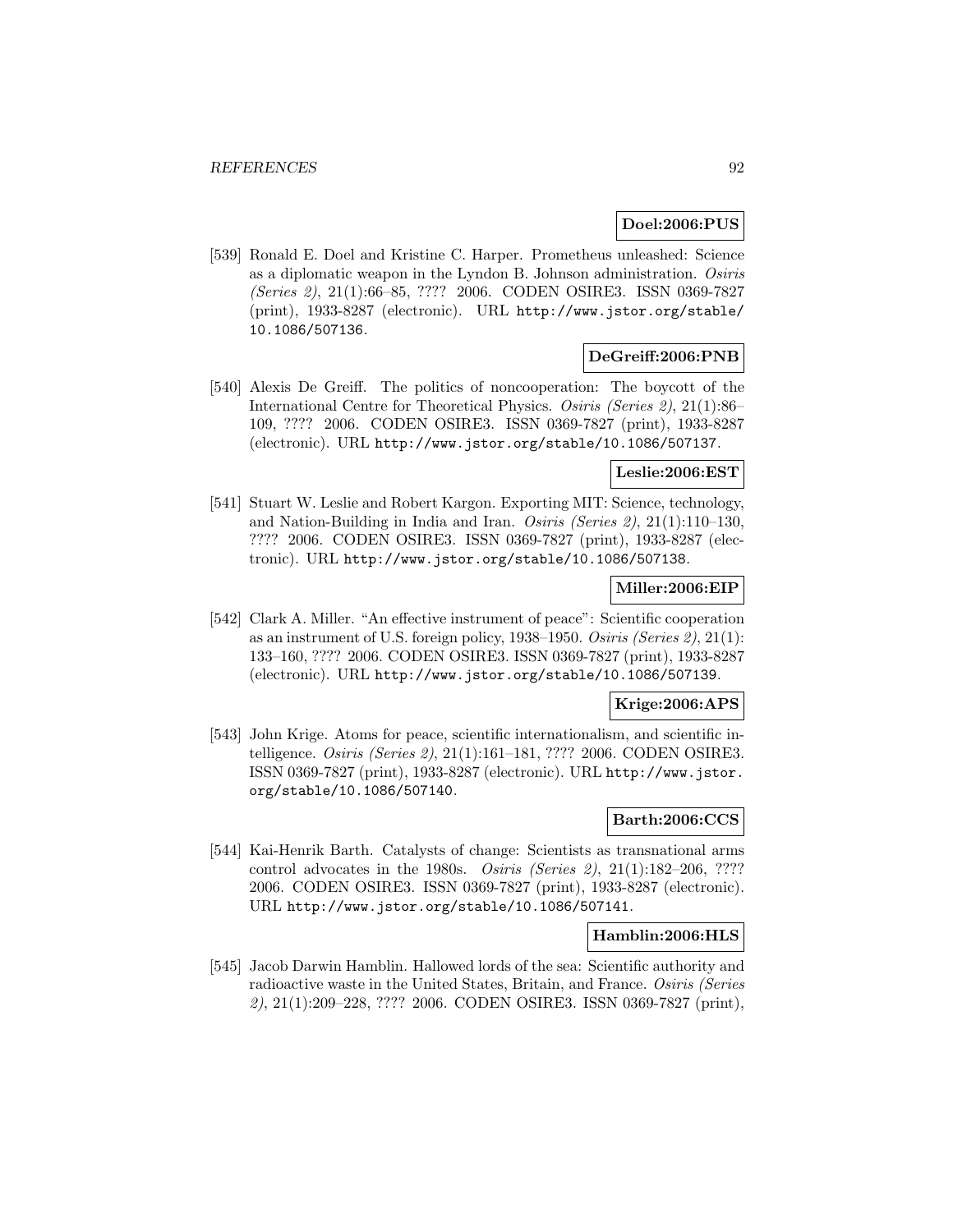1933-8287 (electronic). URL http://www.jstor.org/stable/10.1086/ 507142.

## **Edwards:2006:MIG**

[546] Paul N. Edwards. Meteorology as infrastructural globalism. Osiris (Series 2), 21(1):229–250, ???? 2006. CODEN OSIRE3. ISSN 0369-7827 (print), 1933-8287 (electronic). URL http://www.jstor.org/stable/10.1086/ 507143.

# **Gaudilliere:2006:STG**

[547] Jean-Paul Gaudillière. Science, technology, and globalization: Globalization and regulation in the biotech world: The transatlantic debates over cancer genes and genetically modified crops. Osiris (Series 2), 21(1):251– 272, ???? 2006. CODEN OSIRE3. ISSN 0369-7827 (print), 1933-8287 (electronic). URL http://www.jstor.org/stable/10.1086/507144.

# **Jasanoff:2006:BEG**

[548] Sheila Jasanoff. Biotechnology and empire: The global power of seeds and science. Osiris (Series 2), 21(1):273–292, ???? 2006. CODEN OSIRE3. ISSN 0369-7827 (print), 1933-8287 (electronic). URL http://www.jstor. org/stable/10.1086/507145.

## **Anonymous:2006:NC**

[549] Anonymous. Notes on contributors. *Osiris (Series 2)*, 21(1):293–294, ???? 2006. CODEN OSIRE3. ISSN 0369-7827 (print), 1933-8287 (electronic). URL http://www.jstor.org/stable/10.1086/507146.

#### **Anonymous:2006:I**

[550] Anonymous. Index. *Osiris (Series 2)*, 21(1):295–309, ???? 2006. CODEN OSIRE3. ISSN 0369-7827 (print), 1933-8287 (electronic). URL http:// www.jstor.org/stable/10.1086/516555.

# **Eghigian:2007:ISP**

[551] Greg Eghigian, Andreas Killen, and Christine Leuenberger. Introduction: The self as project: Politics and the human sciences in the Twentieth Century. Osiris (Series 2), 22(1):1–25, ???? 2007. CODEN OSIRE3. ISSN 0369-7827 (print), 1933-8287 (electronic). URL http://www.jstor. org/stable/10.1086/521740.

## **Beer:2007:BCH**

[552] Daniel Beer. Blueprints for change: The human sciences and the coercive transformation of deviants in Russia, 1890–1930. Osiris (Series 2), 22(1):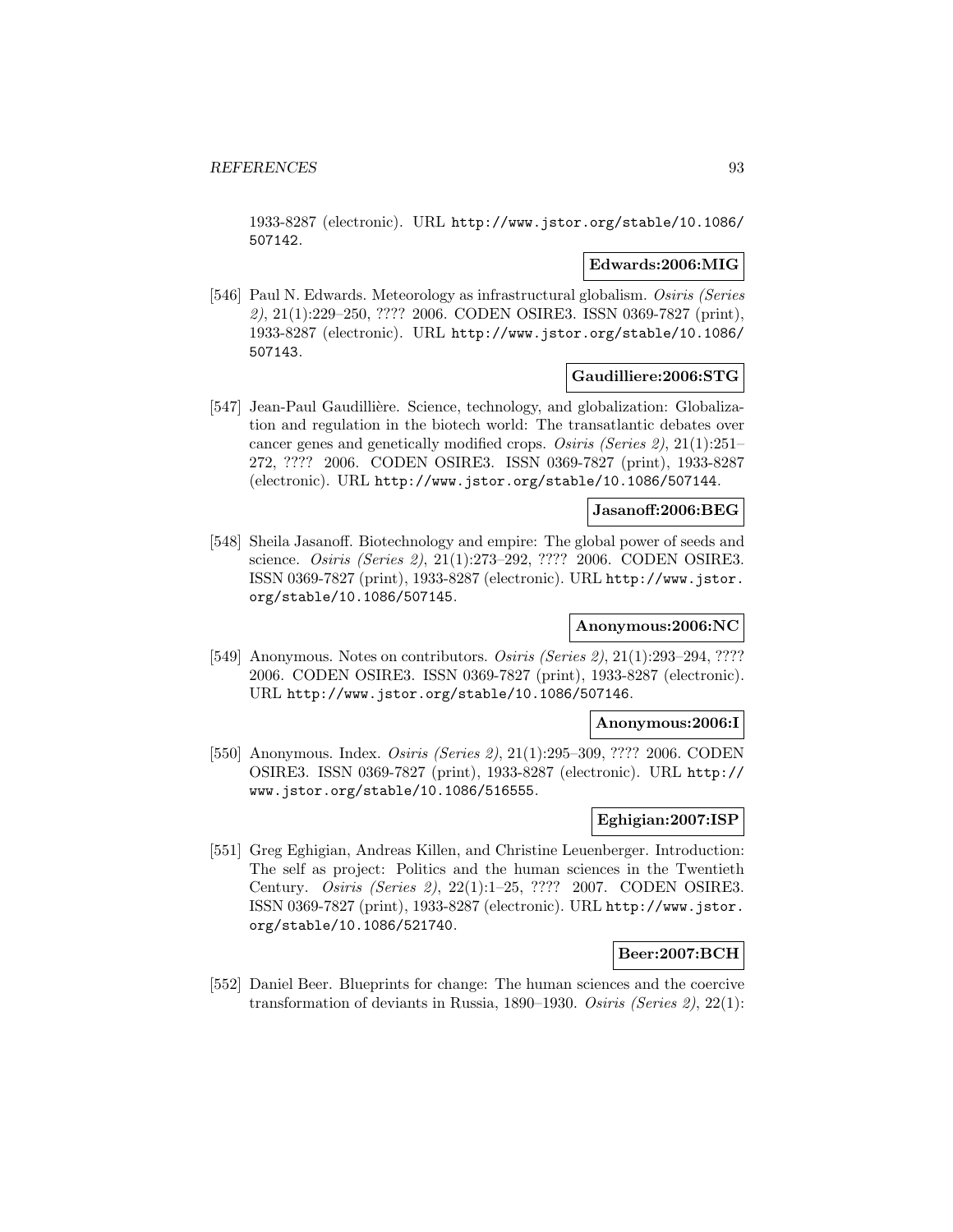26–47, ???? 2007. CODEN OSIRE3. ISSN 0369-7827 (print), 1933-8287 (electronic). URL http://www.jstor.org/stable/10.1086/521741.

# **Killen:2007:WPB**

[553] Andreas Killen. Weimar psychotechnics between Americanism and Fascism. Osiris (Series 2), 22(1):48–71, ???? 2007. CODEN OSIRE3. ISSN 0369-7827 (print), 1933-8287 (electronic). URL http://www.jstor.org/ stable/10.1086/521742.

# **Pols:2007:WNA**

[554] Hans Pols. War neurosis, adjustment problems in veterans, and an ill nation: The disciplinary project of American psychiatry during and after World War II. Osiris (Series 2), 22(1):72–92, ???? 2007. CODEN OSIRE3. ISSN 0369-7827 (print), 1933-8287 (electronic). URL http:// www.jstor.org/stable/10.1086/521743.

# **Cocks:2007:SHS**

[555] Geoffrey Cocks. Sick heil: Self and illness in Nazi Germany. Osiris (Series 2), 22(1):93–115, ???? 2007. CODEN OSIRE3. ISSN 0369-7827 (print), 1933-8287 (electronic). URL http://www.jstor.org/stable/10.1086/ 521744.

# **Janssen:2007:ITP**

[556] Volker Janssen. From the inside out: Therapeutic penology and political liberalism in postwar California. Osiris (Series 2), 22(1):116–134, ???? 2007. CODEN OSIRE3. ISSN 0369-7827 (print), 1933-8287 (electronic). URL http://www.jstor.org/stable/10.1086/521745.

## **Gerovitch:2007:NSM**

[557] Slava Gerovitch. "New Soviet Man" inside machine: Human engineering, spacecraft design, and the construction of Communism. Osiris (Series 2), 22(1):135–157, ???? 2007. CODEN OSIRE3. ISSN 0369-7827 (print), 1933-8287 (electronic). URL http://www.jstor.org/stable/10.1086/ 521746.

#### **Herman:2007:SSS**

[558] Ellen Herman. Supervising spoiled selfhood: Inquiry and interpretation in the history of modern American child adoption. Osiris (Series 2), 22(1): 158–179, ???? 2007. CODEN OSIRE3. ISSN 0369-7827 (print), 1933-8287 (electronic). URL http://www.jstor.org/stable/10.1086/521747.

# **Leuenberger:2007:CCP**

[559] Christine Leuenberger. Cultures of categories: Psychological diagnoses as institutional and political projects before and after the transition from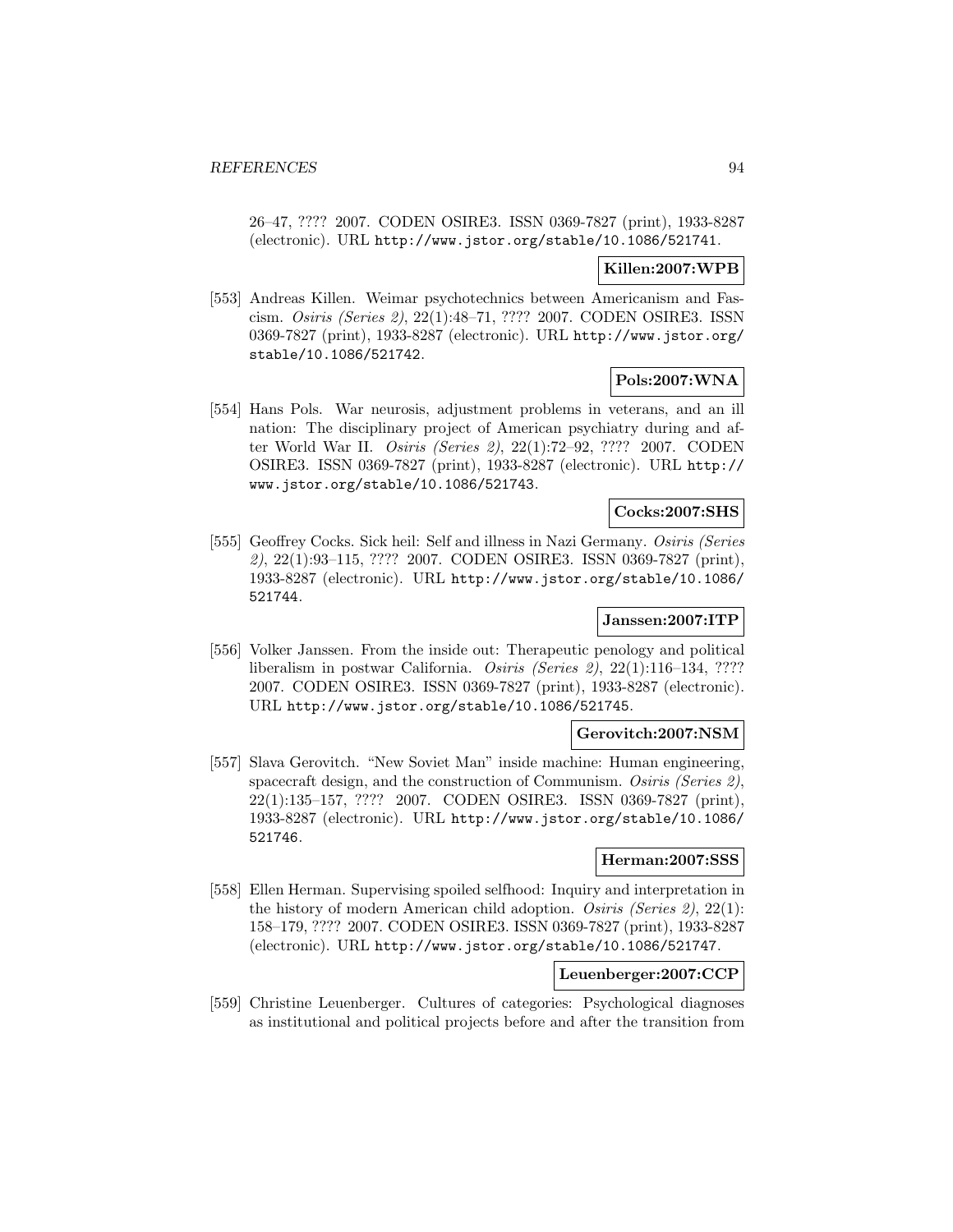state socialism in 1989 in East Germany. Osiris (Series 2), 22(1):180– 204, ???? 2007. CODEN OSIRE3. ISSN 0369-7827 (print), 1933-8287 (electronic). URL http://www.jstor.org/stable/10.1086/521748.

## **Martin:2007:CLI**

[560] Aryn Martin. The Chimera of liberal individualism: How cells became selves in human clinical genetics. Osiris (Series 2), 22(1):205–222, ???? 2007. CODEN OSIRE3. ISSN 0369-7827 (print), 1933-8287 (electronic). URL http://www.jstor.org/stable/10.1086/521749.

### **Oosterhuis:2007:SDC**

[561] Harry Oosterhuis. Self-Development and civic virtue: Mental health and citizenship in the Netherlands (1945–2005). Osiris (Series 2), 22(1):223– 248, ???? 2007. CODEN OSIRE3. ISSN 0369-7827 (print), 1933-8287 (electronic). URL http://www.jstor.org/stable/10.1086/521750.

#### **Anonymous:2007:NC**

[562] Anonymous. Notes on contributors. *Osiris (Series 2)*, 22(1):249–250, ???? 2007. CODEN OSIRE3. ISSN 0369-7827 (print), 1933-8287 (electronic). URL http://www.jstor.org/stable/10.1086/521751.

### **Anonymous:2007:I**

[563] Anonymous. Index. Osiris (Series 2), 22(1):251–259, ???? 2007. CODEN OSIRE3. ISSN 0369-7827 (print), 1933-8287 (electronic). URL http:// www.jstor.org/stable/10.1086/521752.

## **Gordin:2008:IIS**

[564] Michael D. Gordin and Karl Hall. Introduction: Intelligentsia science inside and outside Russia. Osiris (Series 2), 23(1):1–19, ???? 2008. CODEN OSIRE3. ISSN 0369-7827 (print), 1933-8287 (electronic). URL http:// www.jstor.org/stable/10.1086/591867.

# **Gordin:2008:HCG**

[565] Michael D. Gordin. The Heidelberg Circle: German inflections on the professionalization of Russian chemistry in the 1860s. Osiris (Series 2), 23(1): 23–49, ???? 2008. CODEN OSIRE3. ISSN 0369-7827 (print), 1933-8287 (electronic). URL http://www.jstor.org/stable/10.1086/591868.

## **Byford:2008:TPS**

[566] Andy Byford. Turning pedagogy into a science: Teachers and psychologists in Late Imperial Russia (1897–1917). Osiris (Series 2), 23(1):50–81, ???? 2008. CODEN OSIRE3. ISSN 0369-7827 (print), 1933-8287 (electronic). URL http://www.jstor.org/stable/10.1086/591869.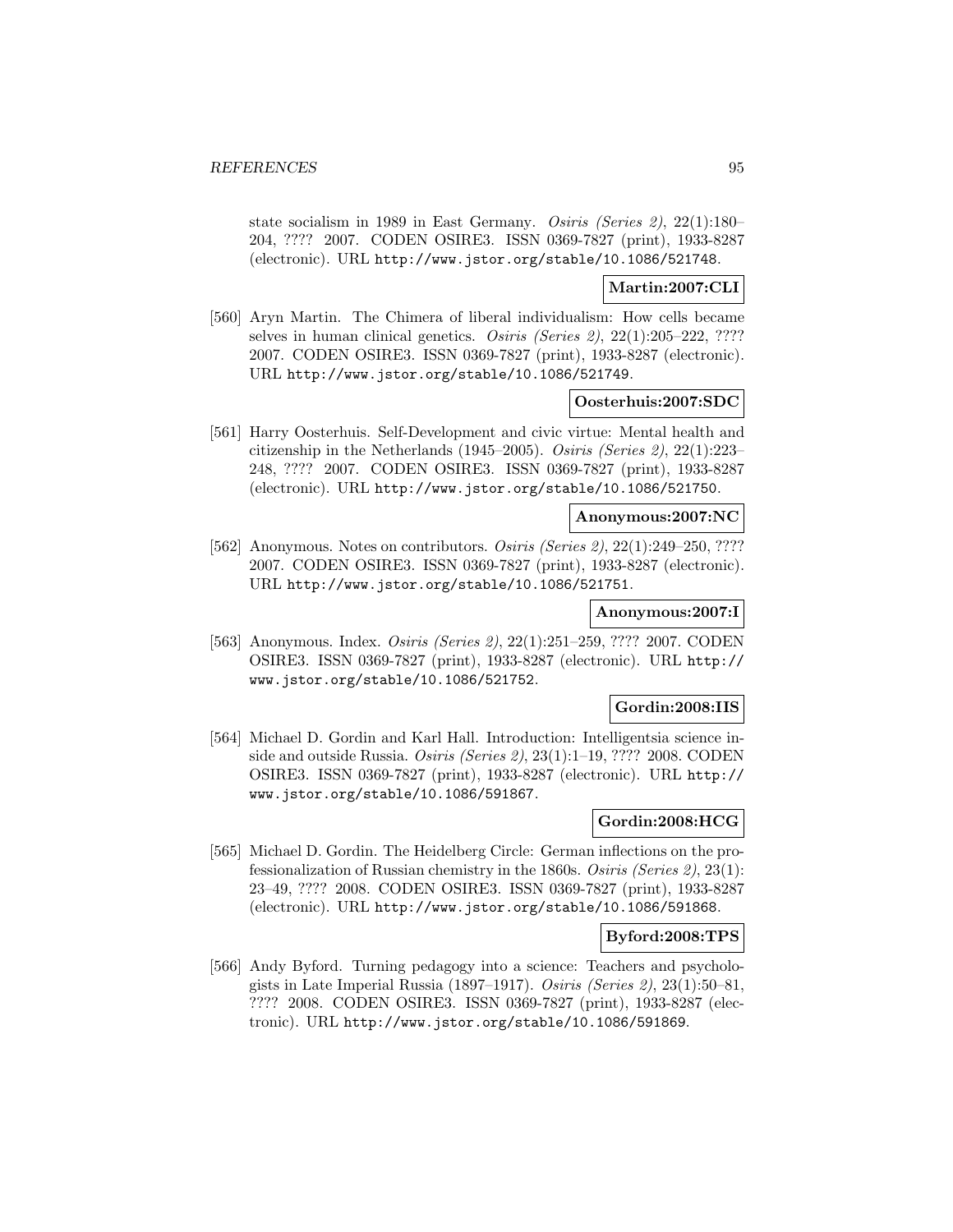## **Schmid:2008:OCP**

[567] Sonja D. Schmid. Organizational culture and professional identities in the Soviet nuclear power industry. Osiris (Series 2), 23(1):82–111, ???? 2008. CODEN OSIRE3. ISSN 0369-7827 (print), 1933-8287 (electronic). URL http://www.jstor.org/stable/10.1086/591870.

## **Kojevnikov:2008:PSS**

[568] Alexei Kojevnikov. The phenomenon of Soviet science. Osiris (Series 2), 23(1):115–135, ???? 2008. CODEN OSIRE3. ISSN 0369-7827 (print), 1933-8287 (electronic). URL http://www.jstor.org/stable/10.1086/ 591871.

### **Valkova:2008:CSW**

[569] Olga Valkova. The conquest of science: Women and science in Russia, 1860–1940. Osiris (Series 2), 23(1):136–165, ???? 2008. CODEN OSIRE3. ISSN 0369-7827 (print), 1933-8287 (electronic). URL http://www.jstor. org/stable/10.1086/591872.

# **Roll-Hansen:2008:WSP**

[570] Nils Roll-Hansen. Wishful science: The persistence of T. D. Lysenko's agrobiology in the politics of science. Osiris (Series 2), 23(1):166–188, ???? 2008. CODEN OSIRE3. ISSN 0369-7827 (print), 1933-8287 (electronic). URL http://www.jstor.org/stable/10.1086/591873.

## **Gerovitch:2008:SRD**

[571] Slava Gerovitch. Stalin's rocket designers' leap into space: The technical intelligentsia faces the thaw. Osiris (Series 2), 23(1):189–209, ???? 2008. CODEN OSIRE3. ISSN 0369-7827 (print), 1933-8287 (electronic). URL http://www.jstor.org/stable/10.1086/591874.

### **Rossiianov:2008:TPE**

[572] Kirill Rossiianov. Taming the primitive: Elie Metchnikov and his discovery of immune cells. Osiris (Series 2), 23(1):213–229, ???? 2008. CODEN OSIRE3. ISSN 0369-7827 (print), 1933-8287 (electronic). URL http:// www.jstor.org/stable/10.1086/591875.

## **Hall:2008:SLL**

[573] Karl Hall. The schooling of lev Landau: The European context of postrevolutionary Soviet theoretical physics. Osiris (Series 2), 23(1):230–259, ???? 2008. CODEN OSIRE3. ISSN 0369-7827 (print), 1933-8287 (electronic). URL http://www.jstor.org/stable/10.1086/591876.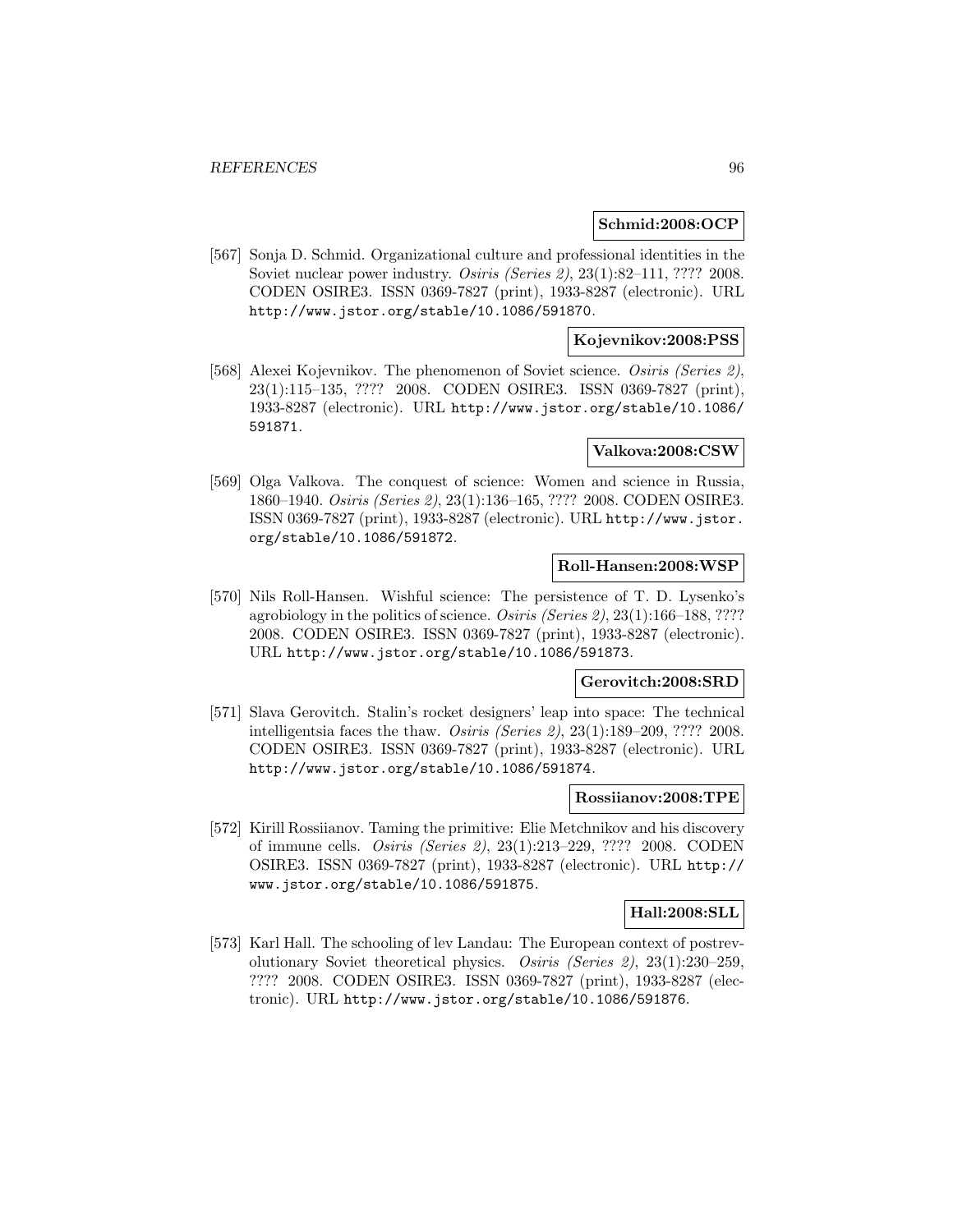# **Siddiqi:2008:ICU**

[574] Asif A. Siddiqi. Imagining the Cosmos: Utopians, mystics, and the popular culture of spaceflight in revolutionary Russia. Osiris (Series 2), 23(1): 260–288, ???? 2008. CODEN OSIRE3. ISSN 0369-7827 (print), 1933-8287 (electronic). URL http://www.jstor.org/stable/10.1086/591877.

### **Anonymous:2008:NC**

[575] Anonymous. Notes on contributors. Osiris (Series 2), 23(1):289, ???? 2008. CODEN OSIRE3. ISSN 0369-7827 (print), 1933-8287 (electronic). URL http://www.jstor.org/stable/10.1086/591878.

# **Anonymous:2008:I**

[576] Anonymous. Index. Osiris (Series 2), 23(1):291–294, ???? 2008. CODEN OSIRE3. ISSN 0369-7827 (print), 1933-8287 (electronic). URL http:// www.jstor.org/stable/10.1086/591879.

#### **Harrison:2009:ISN**

[577] Carol E. Harrison and Ann Johnson. Introduction: Science and national identity. Osiris (Series 2), 24(1):1–14, ???? 2009. CODEN OSIRE3. ISSN 0369-7827 (print), 1933-8287 (electronic). URL http://www.jstor.org/ stable/10.1086/605966.

### **Mukerji:2009:NRI**

[578] Chandra Mukerji. The new Rome: Infrastructure and national identity on the Canal du Midi. Osiris (Series 2), 24(1):15–32, ???? 2009. CODEN OSIRE3. ISSN 0369-7827 (print), 1933-8287 (electronic). URL http:// www.jstor.org/stable/10.1086/605967.

#### **Harrison:2009:PRN**

[579] Carol E. Harrison. Projections of the revolutionary nation: French expeditions in the Pacific, 1791–1803. Osiris (Series 2), 24(1):33–52, ???? 2009. CODEN OSIRE3. ISSN 0369-7827 (print), 1933-8287 (electronic). URL http://www.jstor.org/stable/10.1086/605968.

### **Johnson:2009:MEE**

[580] Ann Johnson. Material experiments: Environment and engineering institutions in the early American Republic. Osiris (Series 2), 24(1):53–74, ???? 2009. CODEN OSIRE3. ISSN 0369-7827 (print), 1933-8287 (electronic). URL http://www.jstor.org/stable/10.1086/605969.

# **Pandora:2009:CRS**

[581] Katherine Pandora. The Children's Republic of Science in the antebellum literature of Samuel Griswold Goodrich and Jacob Abbott. Osiris (Series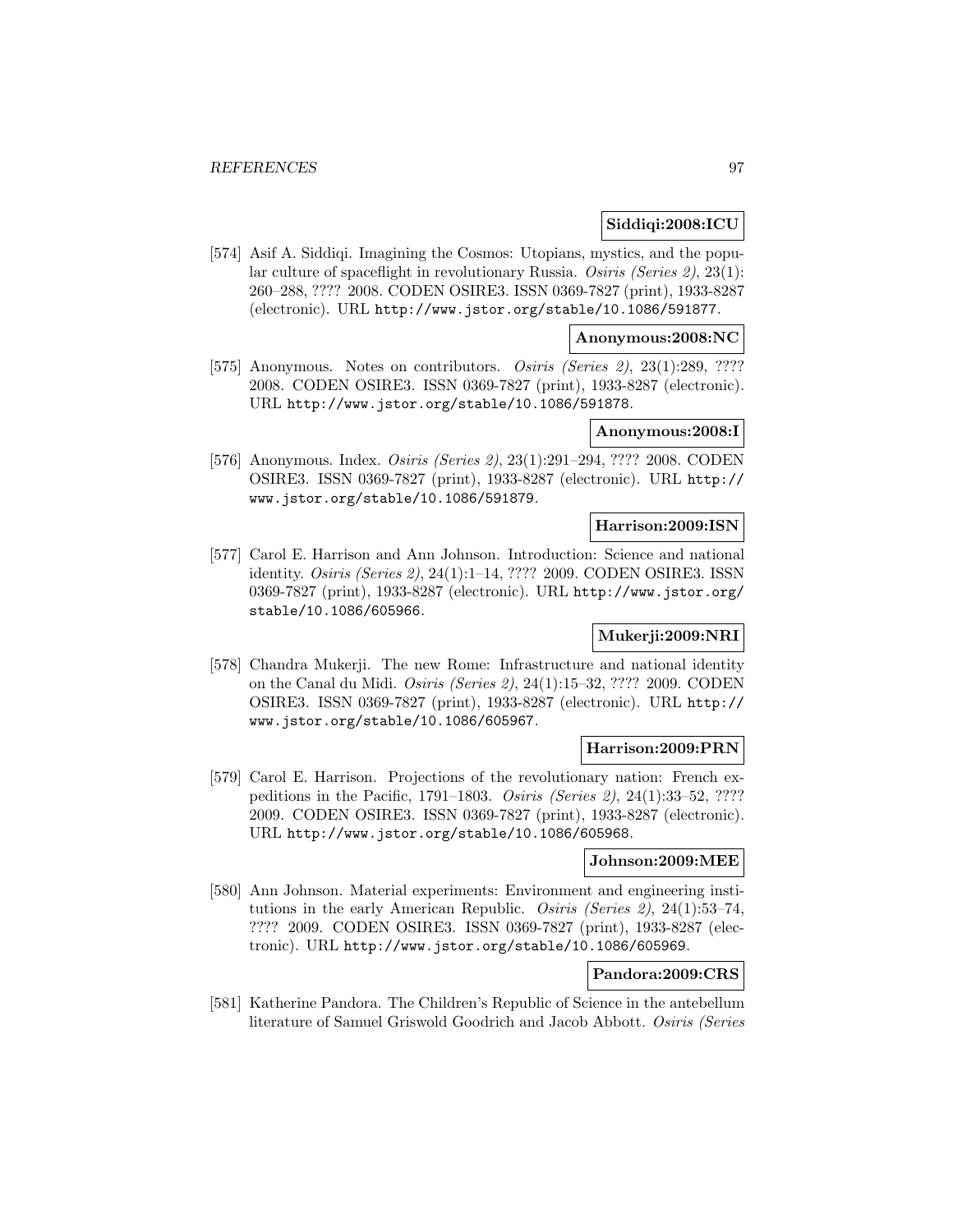2), 24(1):75–98, ???? 2009. CODEN OSIRE3. ISSN 0369-7827 (print), 1933-8287 (electronic). URL http://www.jstor.org/stable/10.1086/ 605970.

# **Gordin:2009:PCR**

[582] Michael D. Gordin. Points critical: Russia, Ireland, and science at the boundary. Osiris (Series 2), 24(1):99–119, ???? 2009. CODEN OSIRE3. ISSN 0369-7827 (print), 1933-8287 (electronic). URL http://www.jstor. org/stable/10.1086/605971.

# **Siddiqi:2009:GRC**

[583] Asif A. Siddiqi. Germans in Russia: Cold War, technology transfer, and national identity. Osiris (Series 2), 24(1):120–143, ???? 2009. CODEN OSIRE3. ISSN 0369-7827 (print), 1933-8287 (electronic). URL http:// www.jstor.org/stable/10.1086/605972.

#### **Jones-Imhotep:2009:CNS**

[584] Edward Jones-Imhotep. Communicating the North: Scientific practice and Canadian postwar identity. *Osiris (Series 2)*, 24(1):144-164, ???? 2009. CODEN OSIRE3. ISSN 0369-7827 (print), 1933-8287 (electronic). URL http://www.jstor.org/stable/10.1086/605973.

#### **Strasser:2009:CNS**

[585] Bruno J. Strasser. The coproduction of neutral science and neutral state in Cold War Europe: Switzerland and international scientific cooperation, 1951–69. Osiris (Series 2), 24(1):165–187, ???? 2009. CODEN OSIRE3. ISSN 0369-7827 (print), 1933-8287 (electronic). URL http://www.jstor. org/stable/10.1086/605974.

### **Chakrabarti:2009:STM**

[586] Pratik Chakrabarti. "Signs of the times": Medicine and nationhood in British India. Osiris (Series 2), 24(1):188–211, ???? 2009. CODEN OSIRE3. ISSN 0369-7827 (print), 1933-8287 (electronic). URL http:// www.jstor.org/stable/10.1086/605975.

### **Bassett:2009:TSI**

[587] Ross Bassett. MIT-trained Swadeshis: MIT and Indian nationalism, 1880– 1947. Osiris (Series 2), 24(1):212–230, ???? 2009. CODEN OSIRE3. ISSN 0369-7827 (print), 1933-8287 (electronic). URL http://www.jstor.org/ stable/10.1086/605976.

### **Shen:2009:TFG**

[588] Grace Yen Shen. Taking to the field: Geological fieldwork and national identity in Republican China. Osiris (Series 2), 24(1):231–252, ???? 2009.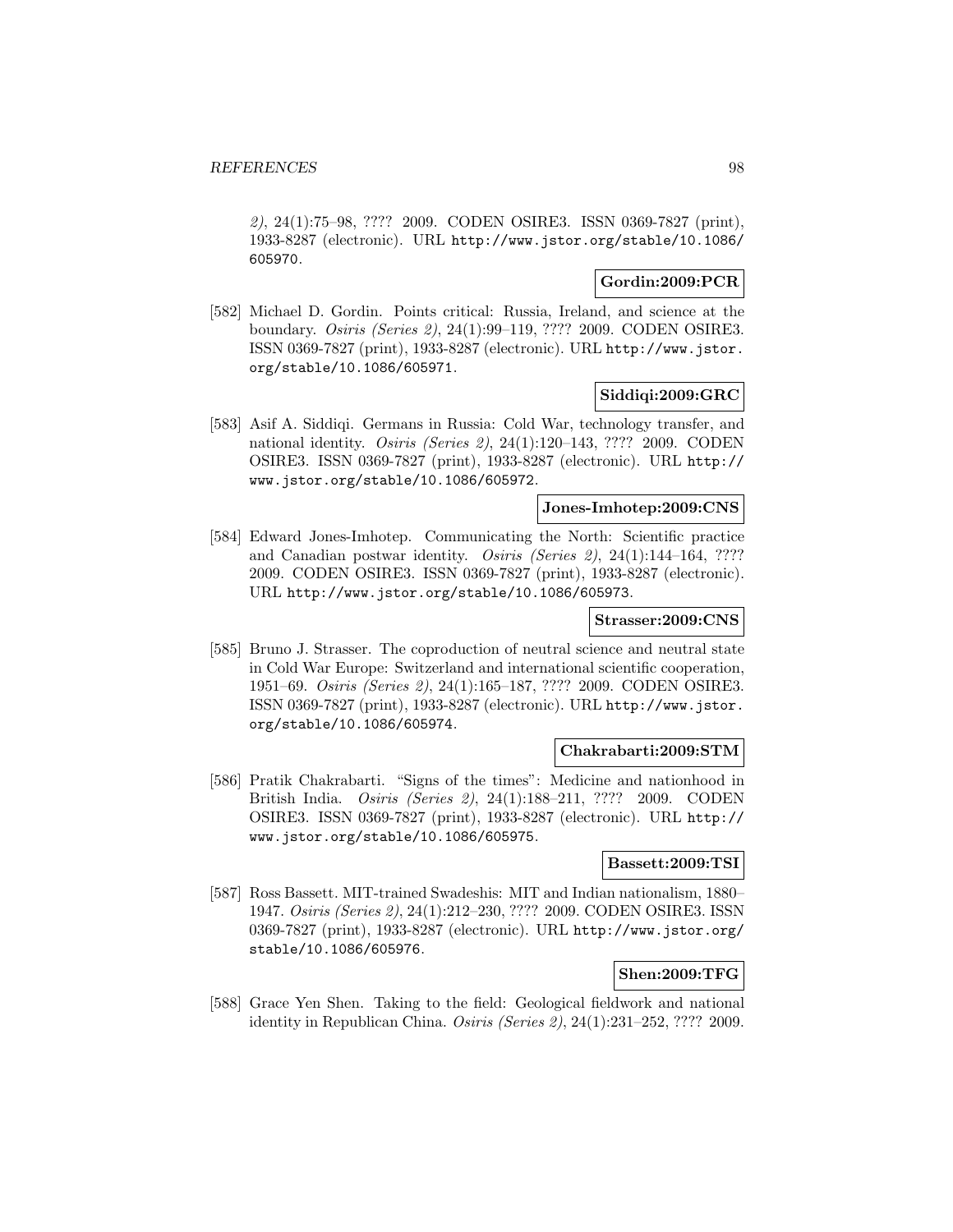CODEN OSIRE3. ISSN 0369-7827 (print), 1933-8287 (electronic). URL http://www.jstor.org/stable/10.1086/605977.

# **Moon:2009:JGS**

[589] Suzanne Moon. Justice, geography, and steel: Technology and national identity in Indonesian industrialization. *Osiris (Series 2)*,  $24(1):253-277$ , ???? 2009. CODEN OSIRE3. ISSN 0369-7827 (print), 1933-8287 (electronic). URL http://www.jstor.org/stable/10.1086/605978.

### **Nordmann:2009:EE**

[590] Alfred Nordmann. European experiments. Osiris (Series 2), 24(1):278– 302, ???? 2009. CODEN OSIRE3. ISSN 0369-7827 (print), 1933-8287 (electronic). URL http://www.jstor.org/stable/10.1086/605985.

### **Anonymous:2009:NC**

[591] Anonymous. Notes on contributors. *Osiris (Series 2)*, 24(1):303-304, ???? 2009. CODEN OSIRE3. ISSN 0369-7827 (print), 1933-8287 (electronic). URL http://www.jstor.org/stable/10.1086/605979.

## **Anonymous:2009:I**

[592] Anonymous. Index. Osiris (Series 2), 24(1):305–308, ???? 2009. CODEN OSIRE3. ISSN 0369-7827 (print), 1933-8287 (electronic). URL http:// www.jstor.org/stable/10.1086/605980.

# **Ash:2010:IEE**

[593] Eric H. Ash. Introduction: Expertise and the early modern state. Osiris (Series 2), 25(1):1–24, ???? 2010. CODEN OSIRE3. ISSN 0369-7827 (print), 1933-8287 (electronic). URL http://www.jstor.org/stable/ 10.1086/657254.

# **Hayton:2010:EES**

[594] Darin Hayton. Expertise ex Stellis: Comets, horoscopes, and politics in Renaissance Hungary. Osiris (Series 2), 25(1):27–46, ???? 2010. CODEN OSIRE3. ISSN 0369-7827 (print), 1933-8287 (electronic). URL http:// www.jstor.org/stable/10.1086/657261.

### **Meserve:2010:NDF**

[595] Margaret Meserve. Nestor denied: Francesco Filelfo's advice to princes on the crusade against the Turks. Osiris (Series 2), 25(1):47–65, ???? 2010. CODEN OSIRE3. ISSN 0369-7827 (print), 1933-8287 (electronic). URL http://www.jstor.org/stable/10.1086/657262.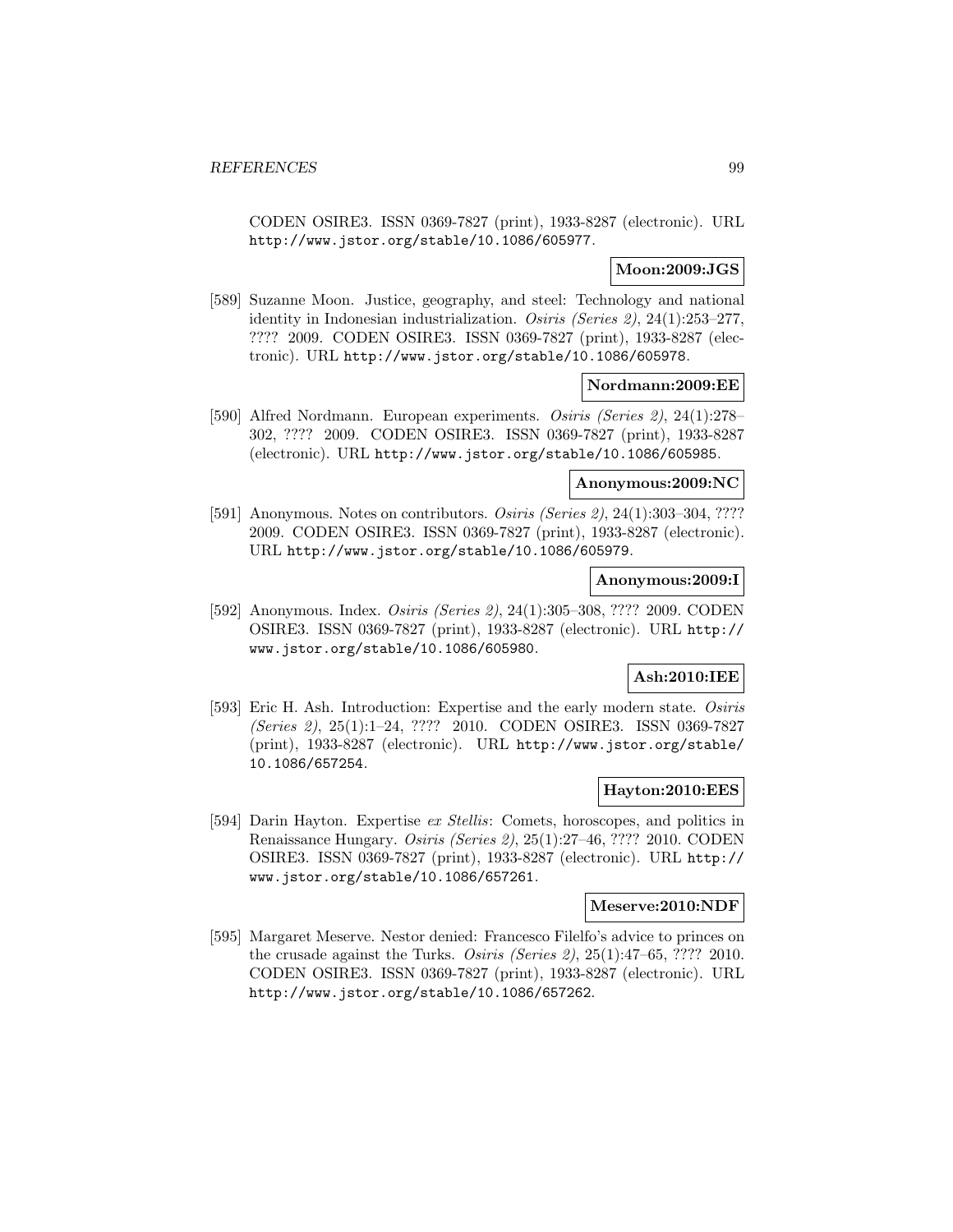#### **Walton:2010:SBT**

[596] Steven A. Walton. State building through building for the state: Foreign and domestic expertise in Tudor fortification. Osiris (Series 2), 25(1): 66–84, ???? 2010. CODEN OSIRE3. ISSN 0369-7827 (print), 1933-8287 (electronic). URL http://www.jstor.org/stable/10.1086/657263.

# **Murphy:2010:AAD**

[597] Jane H. Murphy. Ahmad al-Damanhūrī (1689–1778) and the utility of expertise in Early Modern Ottoman Egypt. Osiris (Series 2), 25(1):85– 103, ???? 2010. CODEN OSIRE3. ISSN 0369-7827 (print), 1933-8287 (electronic). URL http://www.jstor.org/stable/10.1086/657264.

# **Werrett:2010:SAR**

[598] Simon Werrett. The Schumacher Affair: Reconfiguring academic expertise across dynasties in Eighteenth-Century Russia. Osiris (Series 2), 25(1): 104–126, ???? 2010. CODEN OSIRE3. ISSN 0369-7827 (print), 1933-8287 (electronic). URL http://www.jstor.org/stable/10.1086/657265.

### **Barrera-Osorio:2010:ENM**

[599] Antonio Barrera-Osorio. Experts, nature, and the making of Atlantic empiricism. Osiris (Series 2), 25(1):129–148, ???? 2010. CODEN OSIRE3. ISSN 0369-7827 (print), 1933-8287 (electronic). URL http://www.jstor. org/stable/10.1086/657266.

#### **Mahoney:2010:OEE**

[600] Michael S. Mahoney. Organizing expertise: Engineering and public works under Jean-Baptiste Colbert, 1662–83. Osiris (Series 2), 25(1):149–170, ???? 2010. CODEN OSIRE3. ISSN 0369-7827 (print), 1933-8287 (electronic). URL http://www.jstor.org/stable/10.1086/657267.

### **Wakefield:2010:LWM**

[601] Andre Wakefield. Leibniz and the wind machines. Osiris (Series 2), 25(1): 171–188, ???? 2010. CODEN OSIRE3. ISSN 0369-7827 (print), 1933-8287 (electronic). URL http://www.jstor.org/stable/10.1086/657268.

#### **Furtado:2010:ESI**

[602] Júnia Ferreira Furtado. Enlightenment science and iconoclasm: The Brazilian naturalist José Vieira Couto. Osiris (Series 2), 25(1):189-212. ???? 2010. CODEN OSIRE3. ISSN 0369-7827 (print), 1933-8287 (electronic). URL http://www.jstor.org/stable/10.1086/657269.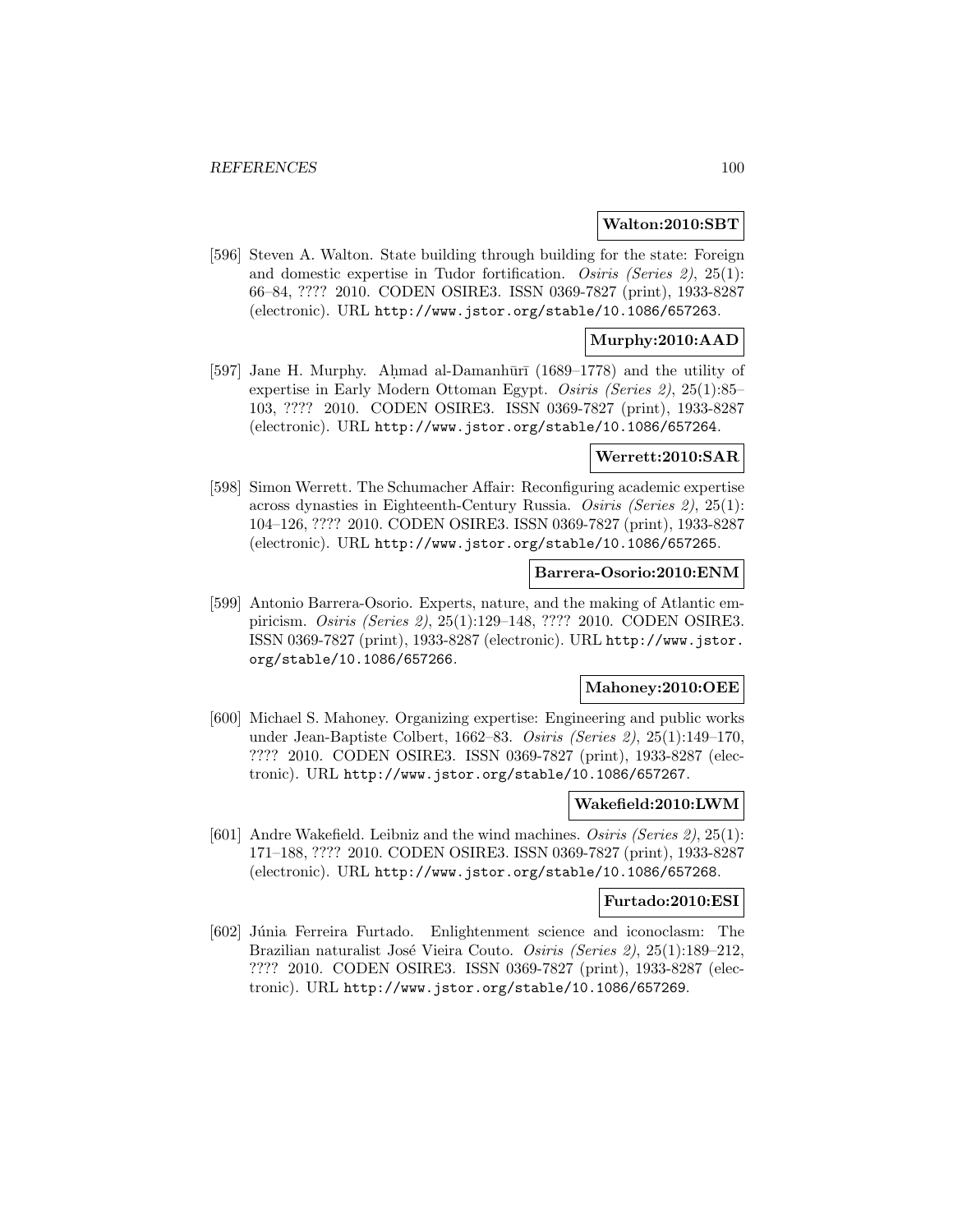### **Maerker:2010:POA**

[603] Anna Maerker. Political order and the ambivalence of expertise: Count Rumford and welfare reform in Late Eighteenth-Century Munich. Osiris (Series 2), 25(1):213–230, ???? 2010. CODEN OSIRE3. ISSN 0369-7827 (print), 1933-8287 (electronic). URL http://www.jstor.org/stable/ 10.1086/657270.

## **Ashworth:2010:QRM**

[604] William J. Ashworth. Quality and the roots of manufacturing "expertise" in Eighteenth-Century Britain. *Osiris (Series 2)*,  $25(1):231-254$ , ???? 2010. CODEN OSIRE3. ISSN 0369-7827 (print), 1933-8287 (electronic). URL http://www.jstor.org/stable/10.1086/657271.

# **Anonymous:2010:NC**

[605] Anonymous. Notes on contributors. *Osiris (Series 2)*, 25(1):255–256, ???? 2010. CODEN OSIRE3. ISSN 0369-7827 (print), 1933-8287 (electronic). URL http://www.jstor.org/stable/10.1086/657272.

### **Anonymous:2010:I**

[606] Anonymous. Index. Osiris (Series 2), 25(1):259–261, ???? 2010. CODEN OSIRE3. ISSN 0369-7827 (print), 1933-8287 (electronic). URL http:// www.jstor.org/stable/10.1086/657273.

# **Fleming:2011:IRK**

[607] James Rodger Fleming and Vladimir Jankovic. Introduction: Revisiting Klima. Osiris (Series 2), 26(1):1–15, ???? 2011. CODEN OSIRE3. ISSN 0369-7827 (print), 1933-8287 (electronic). URL http://www.jstor.org/ stable/10.1086/661262.

## **Cushman:2011:HSC**

[608] Gregory T. Cushman. Humboldtian science, Creole meteorology, and the discovery of human-caused climate change in South America. Osiris (Series 2), 26(1):16–44, ???? 2011. CODEN OSIRE3. ISSN 0369-7827 (print), 1933-8287 (electronic). URL http://www.jstor.org/stable/ 10.1086/661263.

#### **Coen:2011:ICT**

[609] Deborah R. Coen. Imperial climatographies from Tyrol to Turkestan. Osiris (Series 2), 26(1):45–65, ???? 2011. CODEN OSIRE3. ISSN 0369-7827 (print), 1933-8287 (electronic). URL http://www.jstor.org/ stable/10.1086/661264.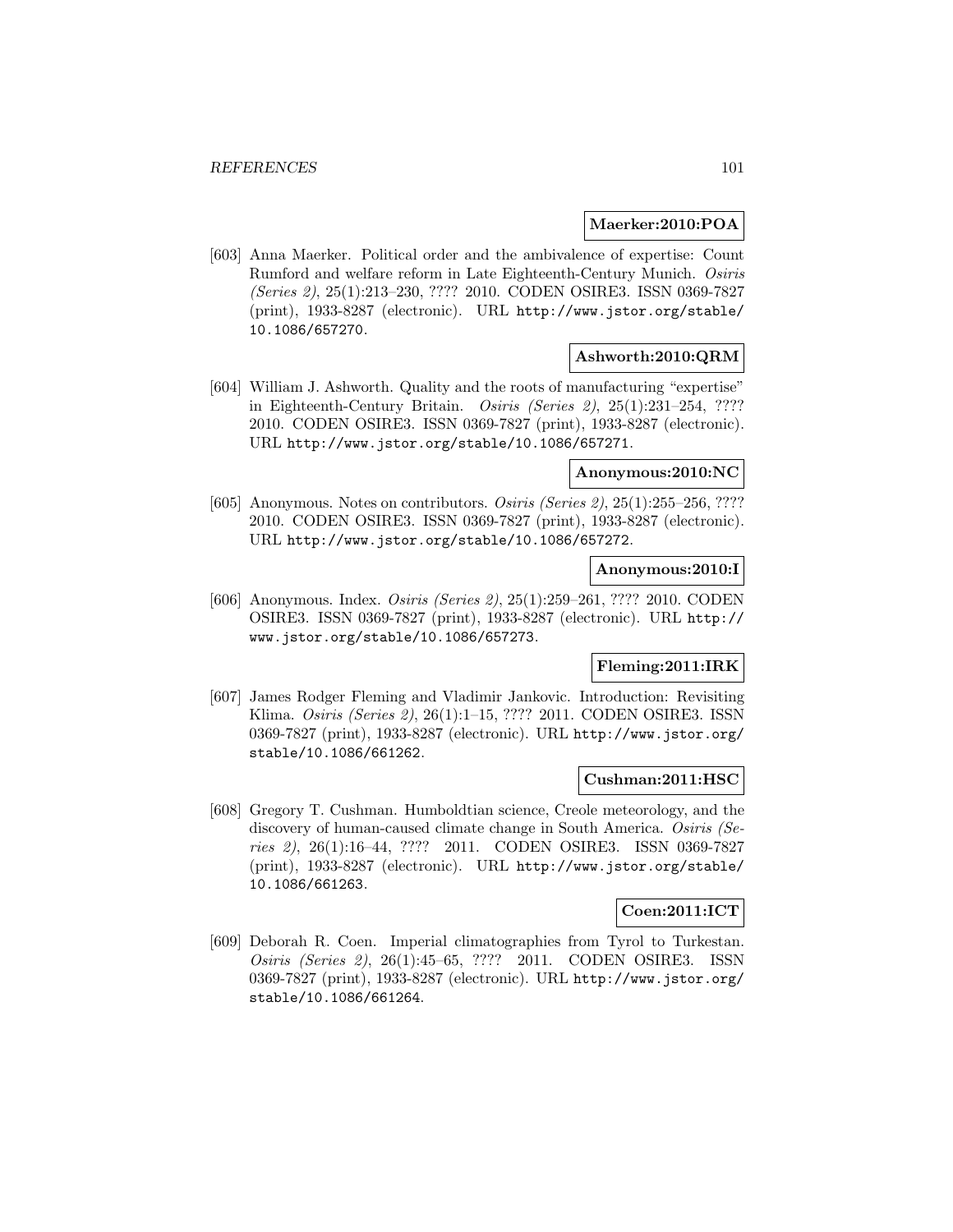## **Sorlin:2011:ASD**

[610] Sverker Sörlin. The anxieties of a science diplomat: Field coproduction of climate knowledge and the rise and fall of Hans Ahlmann's "polar warming". Osiris (Series 2), 26(1):66–88, ???? 2011. CODEN OSIRE3. ISSN 0369-7827 (print), 1933-8287 (electronic). URL http://www.jstor.org/ stable/10.1086/661265.

# **Morgan:2011:DDH**

[611] Ruth A. Morgan. Diagnosing the dry: Historical case notes from Southwest Western Australia, 1945–2007. Osiris (Series 2), 26(1):89–108, ???? 2011. CODEN OSIRE3. ISSN 0369-7827 (print), 1933-8287 (electronic). URL http://www.jstor.org/stable/10.1086/661266.

# **Vogel:2011:LDC**

[612] Brant Vogel. The letter from Dublin: Climate change, colonialism, and the Royal Society in the Seventeenth Century. Osiris (Series 2), 26(1): 111–128, ???? 2011. CODEN OSIRE3. ISSN 0369-7827 (print), 1933-8287 (electronic). URL http://www.jstor.org/stable/10.1086/661267.

# **Carey:2011:ICC**

[613] Mark Carey. Inventing Caribbean climates: How science, medicine, and tourism changed tropical weather from deadly to healthy. Osiris (Series 2), 26(1):129–141, ???? 2011. CODEN OSIRE3. ISSN 0369-7827 (print), 1933-8287 (electronic). URL http://www.jstor.org/stable/10.1086/ 661268.

# **Endfield:2011:RPC**

[614] Georgina Endfield. Reculturing and particularizing climate discourses: Weather, identity, and the work of Gordon Manley. *Osiris (Series 2)*, 26(1):142–162, ???? 2011. CODEN OSIRE3. ISSN 0369-7827 (print), 1933-8287 (electronic). URL http://www.jstor.org/stable/10.1086/ 661269.

# **Bohn:2011:CCS**

[615] Maria Bohn. Concentrating on  $CO<sub>2</sub>$ : The Scandinavian and Arctic measurements. Osiris (Series 2), 26(1):165–179, ???? 2011. CODEN OSIRE3. ISSN 0369-7827 (print), 1933-8287 (electronic). URL http://www.jstor. org/stable/10.1086/661270.

## **Howkins:2011:MEC**

[616] Adrian Howkins. Melting empires? Climate change and politics in Antarctica since the International Geophysical Year. Osiris (Series 2), 26(1):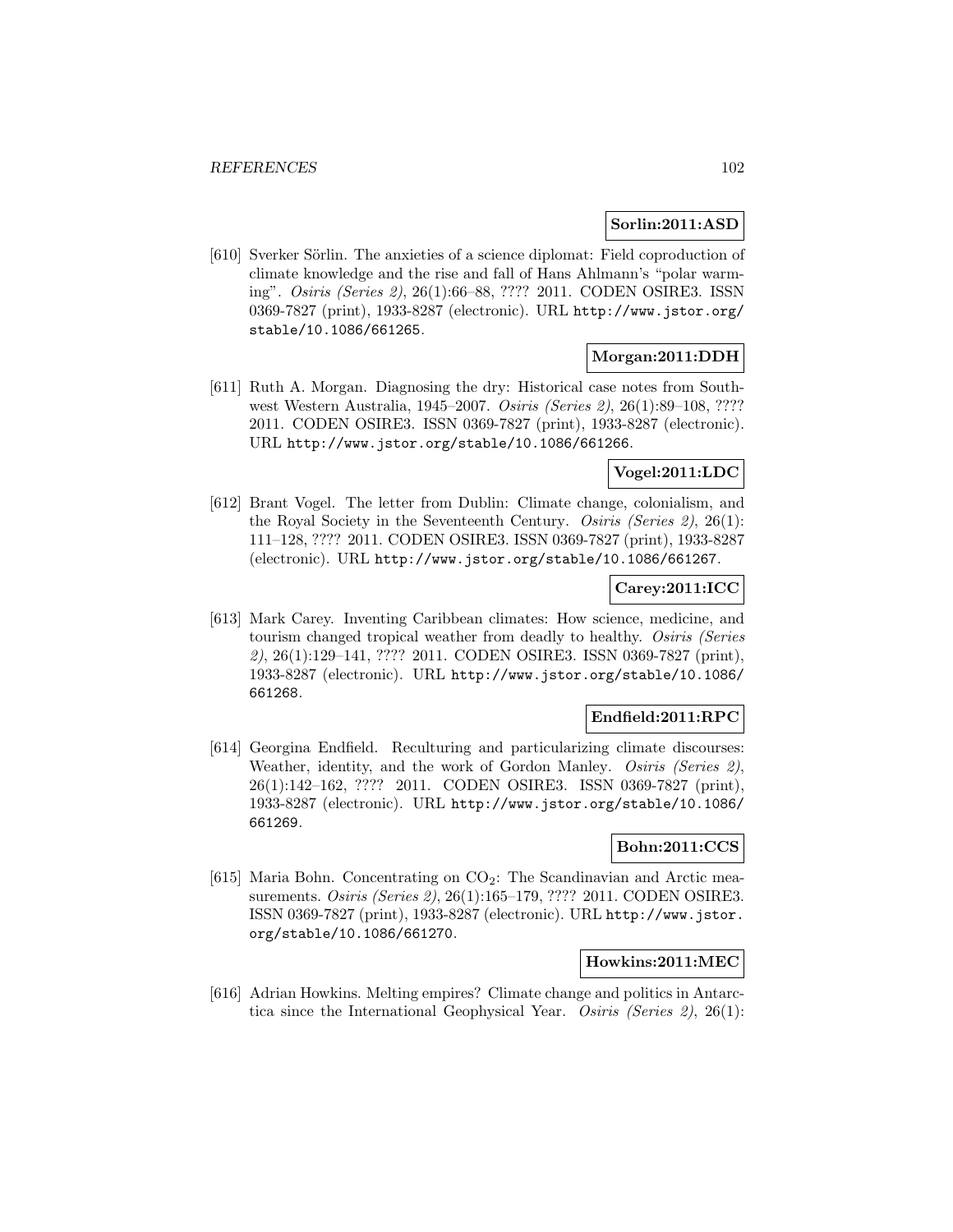180–197, ???? 2011. CODEN OSIRE3. ISSN 0369-7827 (print), 1933-8287 (electronic). URL http://www.jstor.org/stable/10.1086/661271.

### **Dorries:2011:PAS**

[617] Matthias Dörries. The politics of atmospheric sciences: "nuclear winter" and global climate change. Osiris (Series 2), 26(1):198–223, ???? 2011. CODEN OSIRE3. ISSN 0369-7827 (print), 1933-8287 (electronic). URL http://www.jstor.org/stable/10.1086/661272.

## **Randalls:2011:OCC**

[618] Samuel Randalls. Optimal climate change: Economics and climate science policy histories (from heuristic to normative). Osiris (Series 2), 26(1):224– 242, ???? 2011. CODEN OSIRE3. ISSN 0369-7827 (print), 1933-8287 (electronic). URL http://www.jstor.org/stable/10.1086/661273.

## **Hulme:2011:RFC**

[619] Mike Hulme. Reducing the future to climate: A story of climate determinism and reductionism. *Osiris (Series 2)*, 26(1):245-266, ???? 2011. CODEN OSIRE3. ISSN 0369-7827 (print), 1933-8287 (electronic). URL http://www.jstor.org/stable/10.1086/661274.

## **Anonymous:2011:NC**

[620] Anonymous. Notes on contributors. Osiris (Series 2), 26(1):267–268, ???? 2011. CODEN OSIRE3. ISSN 0369-7827 (print), 1933-8287 (electronic). URL http://www.jstor.org/stable/10.1086/661275.

# **Anonymous:2011:I**

[621] Anonymous. Index. Osiris (Series 2), 26(1):269–270, ???? 2011. CODEN OSIRE3. ISSN 0369-7827 (print), 1933-8287 (electronic). URL http:// www.jstor.org/stable/10.1086/661276.

#### **Kohler:2012:ICM**

[622] Robert E. Kohler and Kathryn M. Olesko. Introduction: Clio meets science. Osiris (Series 2), 27(1):1–16, ???? 2012. CODEN OSIRE3. ISSN 0369-7827 (print), 1933-8287 (electronic). URL http://www.jstor.org/ stable/10.1086/667820.

# **Golinski:2012:ITF**

[623] Jan Golinski. Is it time to forget science? Reflections on singular science and its history. Osiris (Series 2), 27(1):19–36, ???? 2012. CODEN OSIRE3. ISSN 0369-7827 (print), 1933-8287 (electronic). URL http:// www.jstor.org/stable/10.1086/667821.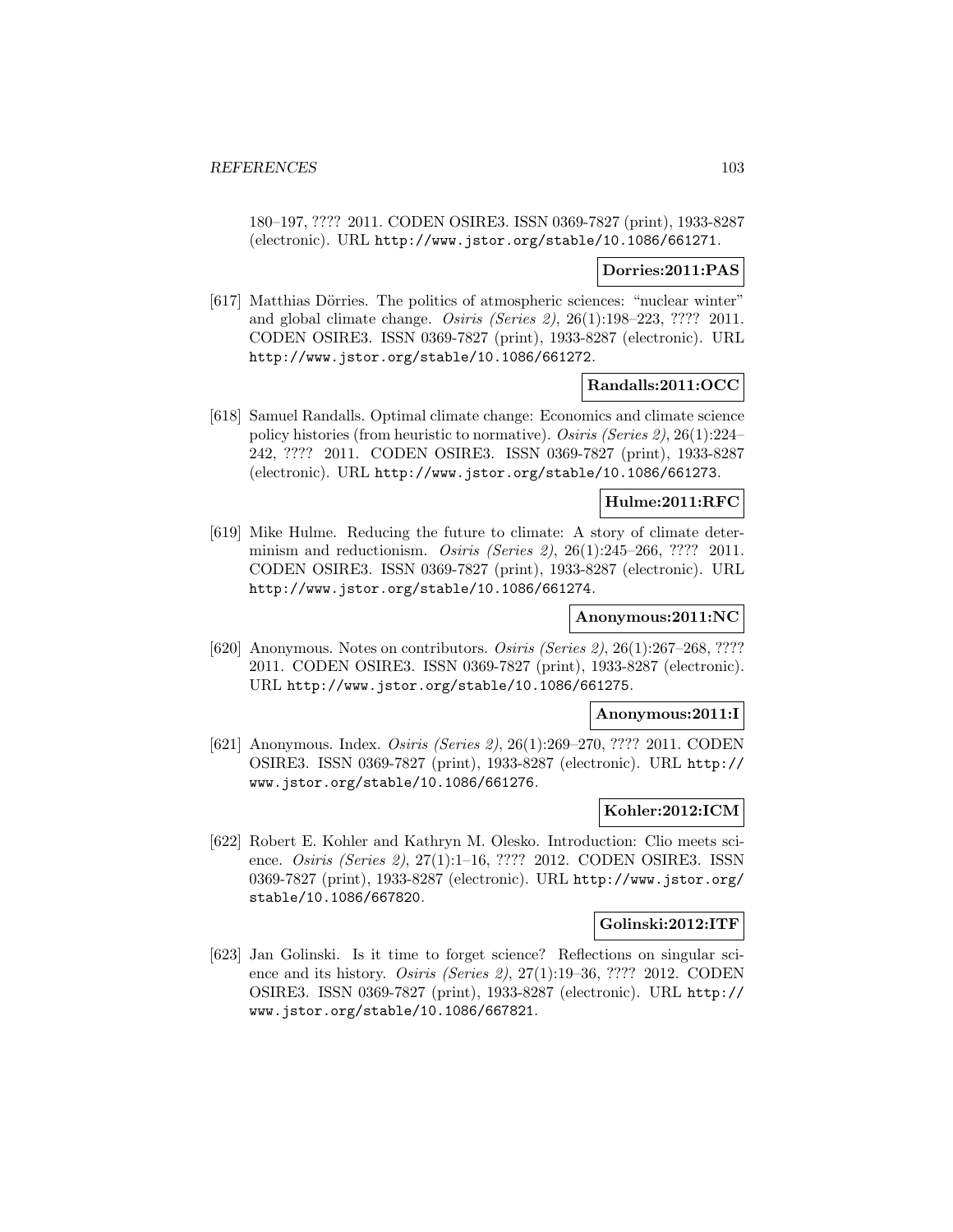# **Dear:2012:SDL**

[624] Peter Dear. Science is dead; long live science. Osiris (Series 2), 27(1): 37–55, ???? 2012. CODEN OSIRE3. ISSN 0369-7827 (print), 1933-8287 (electronic). URL http://www.jstor.org/stable/10.1086/667822.

## **Forman:2012:HFK**

[625] Paul Forman. On the historical forms of knowledge production and curation: Modernity entailed disciplinarity, postmodernity entails antidisciplinarity. Osiris (Series 2), 27(1):56–97, ???? 2012. CODEN OSIRE3. ISSN 0369-7827 (print), 1933-8287 (electronic). URL http://www.jstor. org/stable/10.1086/667823.

# **Cook:2012:MAF**

[626] Harold J. Cook. Moving about and finding things out: Economies and sciences in the period of the scientific revolution. Osiris (Series 2),  $27(1)$ : 101–132, ???? 2012. CODEN OSIRE3. ISSN 0369-7827 (print), 1933-8287 (electronic). URL http://www.jstor.org/stable/10.1086/667824.

# **Grant:2012:RTH**

[627] Edward Grant. Reflections of a troglodyte historian of science. Osiris (Series 2), 27(1):133–155, ???? 2012. CODEN OSIRE3. ISSN 0369-7827 (print), 1933-8287 (electronic). URL http://www.jstor.org/stable/ 10.1086/667825.

# **Daston:2012:SA**

[628] Lorraine Daston. The sciences of the archive. Osiris (Series 2), 27(1): 156–187, ???? 2012. CODEN OSIRE3. ISSN 0369-7827 (print), 1933-8287 (electronic). URL http://www.jstor.org/stable/10.1086/667826.

## **Broman:2012:STE**

[629] Thomas Broman. The semblance of transparency: Expertise as a social good and an ideology in enlightened societies. Osiris (Series 2), 27(1): 188–208, ???? 2012. CODEN OSIRE3. ISSN 0369-7827 (print), 1933-8287 (electronic). URL http://www.jstor.org/stable/10.1086/667827.

## **Porter:2012:TDS**

[630] Theodore M. Porter. Thin description: Surface and depth in science and science studies. Osiris (Series 2), 27(1):209–226, ???? 2012. CODEN OSIRE3. ISSN 0369-7827 (print), 1933-8287 (electronic). URL http:// www.jstor.org/stable/10.1086/667828.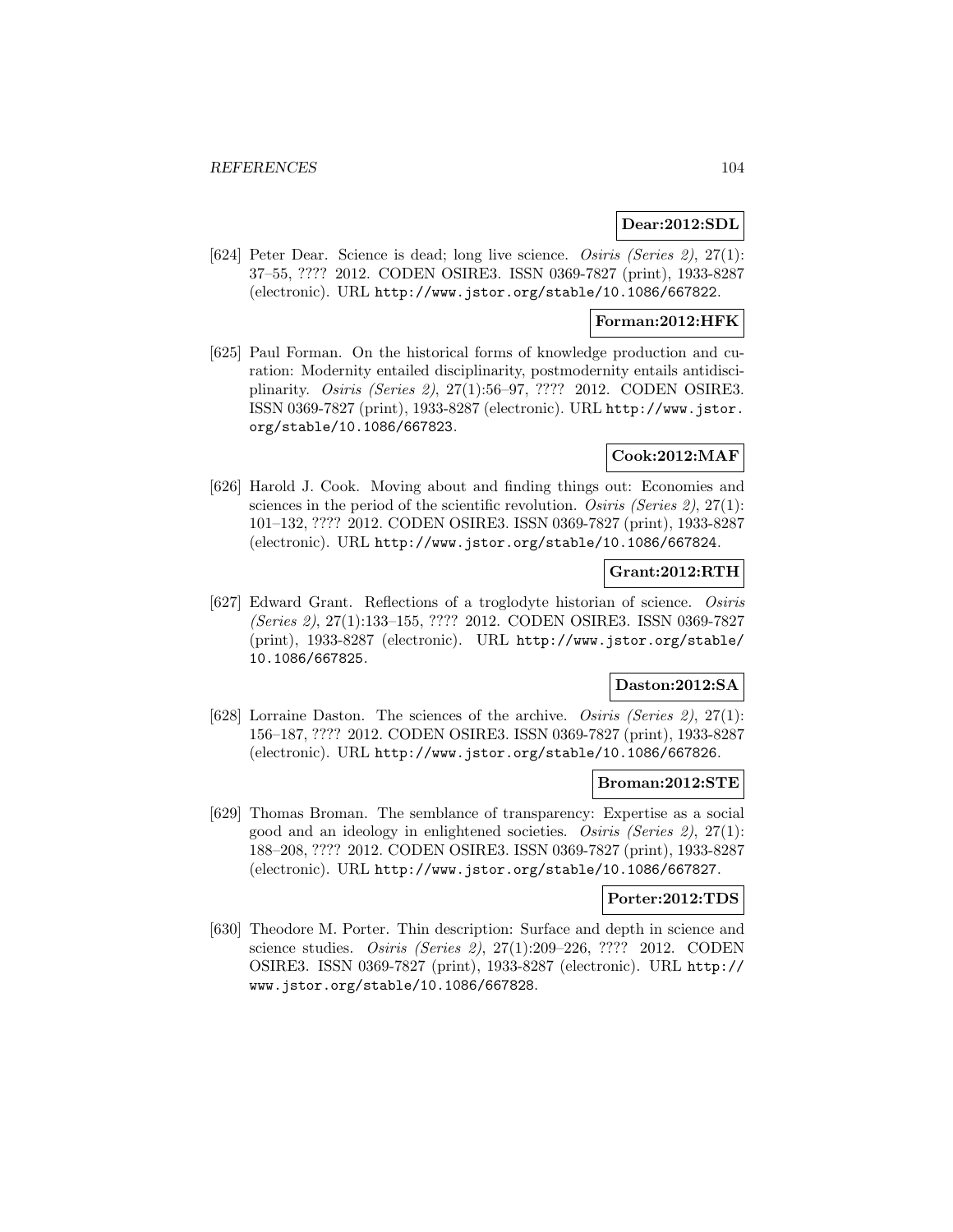# **Fan:2012:SSC**

[631] Fa ti Fan. Science, state, and citizens: Notes from another shore. Osiris (Series 2), 27(1):227–249, ???? 2012. CODEN OSIRE3. ISSN 0369-7827 (print), 1933-8287 (electronic). URL http://www.jstor.org/stable/ 10.1086/667829.

# **Nyhart:2012:WKG**

[632] Lynn K. Nyhart. Wissenschaft and Kunde: The general and the special in modern science. Osiris (Series 2), 27(1):250–275, ???? 2012. CODEN OSIRE3. ISSN 0369-7827 (print), 1933-8287 (electronic). URL http:// www.jstor.org/stable/10.1086/667830.

### **Kaiser:2012:BBW**

[633] David Kaiser. Booms, busts, and the world of ideas: Enrollment pressures and the challenge of specialization. Osiris (Series 2), 27(1):276–302, ???? 2012. CODEN OSIRE3. ISSN 0369-7827 (print), 1933-8287 (electronic). URL http://www.jstor.org/stable/10.1086/667831.

## **Strasser:2012:CNP**

[634] Bruno J. Strasser. Collecting nature: Practices, styles, and narratives. Osiris (Series 2), 27(1):303–340, ???? 2012. CODEN OSIRE3. ISSN 0369-7827 (print), 1933-8287 (electronic). URL http://www.jstor.org/ stable/10.1086/667832.

# **Anonymous:2012:NC**

[635] Anonymous. Notes on contributors. *Osiris (Series 2)*,  $27(1):341-342$ , ???? 2012. CODEN OSIRE3. ISSN 0369-7827 (print), 1933-8287 (electronic). URL http://www.jstor.org/stable/10.1086/667833.

## **Anonymous:2012:I**

[636] Anonymous. Index. *Osiris (Series 2)*, 27(1):343-350, ???? 2012. CODEN OSIRE3. ISSN 0369-7827 (print), 1933-8287 (electronic). URL http:// www.jstor.org/stable/10.1086/669194.

# **Anonymous:2013:A**

[637] Anonymous. Acknowledgments. Osiris (Series 2), 28(1):iv, January 2013. CODEN OSIRE3. ISSN 0369-7827 (print), 1933-8287 (electronic). URL http://www.jstor.org/stable/10.1086/671429.

# **Hui:2013:MSL**

[638] Alexandra Hui, Julia Kursell, and Myles W. Jackson. Music, sound, and the laboratory from 1750 to 1980. Osiris (Series 2),  $28(1):1-11$ , January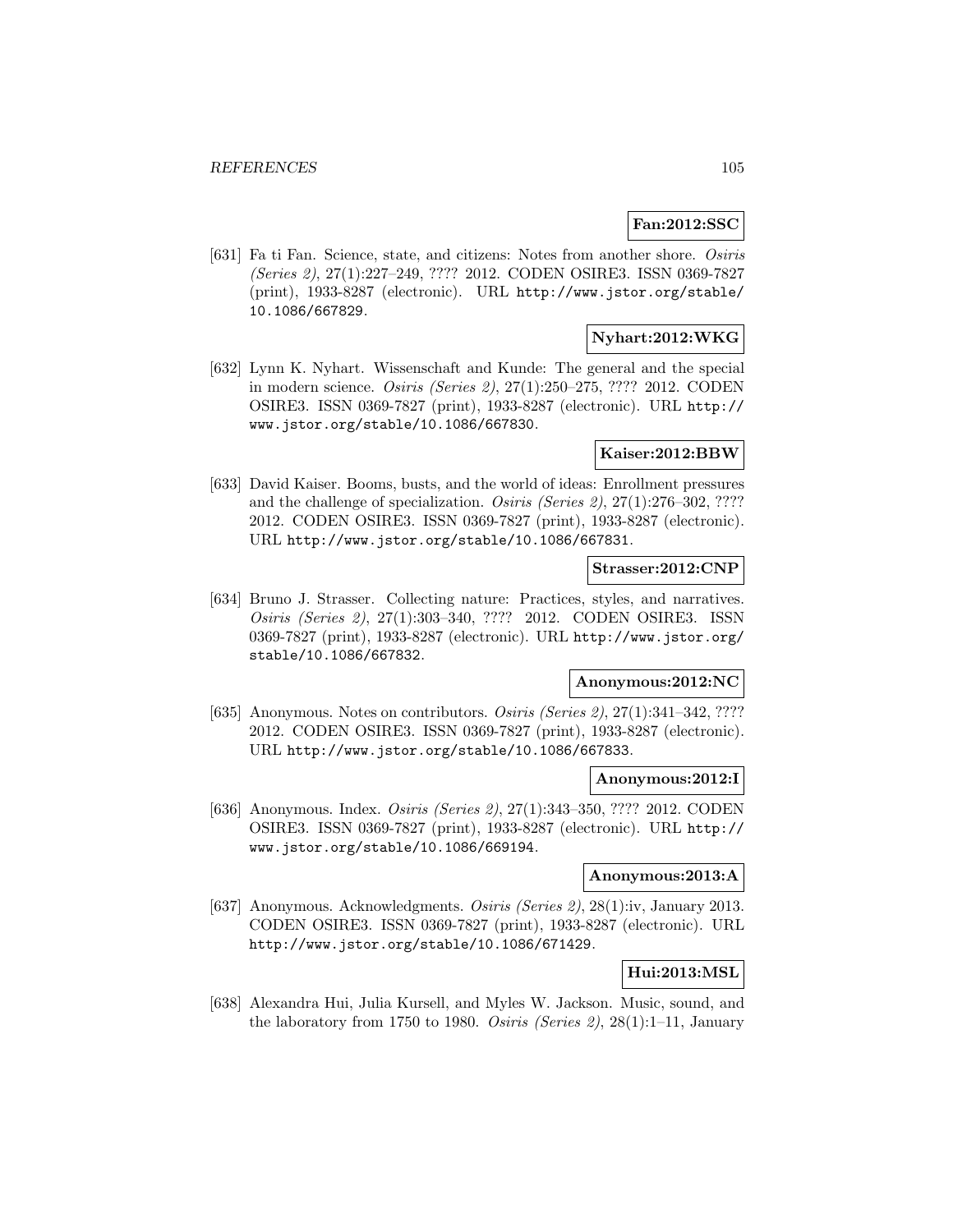2013. CODEN OSIRE3. ISSN 0369-7827 (print), 1933-8287 (electronic). URL http://www.jstor.org/stable/10.1086/671360.

# **Pesic:2013:TYM**

[639] Peter Pesic. Thomas Young's musical optics: Translating sound into light. Osiris (Series 2), 28(1):15–39, January 2013. CODEN OSIRE3. ISSN 0369-7827 (print), 1933-8287 (electronic). URL http://www.jstor.org/ stable/10.1086/671361.

# **Wittje:2013:EIS**

[640] Roland Wittje. The electrical imagination: Sound analogies, equivalent circuits, and the rise of electroacoustics, 1863–1939. Osiris (Series 2), 28(1):40–63, January 2013. CODEN OSIRE3. ISSN 0369-7827 (print), 1933-8287 (electronic). URL http://www.jstor.org/stable/10.1086/ 671362.

# **Gethmann:2013:ASN**

[641] Daniel Gethmann. The aesthetics of the signal: Noise research in longwave radio communications. Osiris (Series 2), 28(1):64–79, January 2013. CODEN OSIRE3. ISSN 0369-7827 (print), 1933-8287 (electronic). URL http://www.jstor.org/stable/10.1086/671363.

# **Volmar:2013:LCW**

[642] Axel Volmar. Listening to the Cold War: The nuclear test ban negotiations, seismology, and psychoacoustics, 1958–1963. Osiris (Series 2), 28(1):80–102, January 2013. CODEN OSIRE3. ISSN 0369-7827 (print), 1933-8287 (electronic). URL http://www.jstor.org/stable/10.1086/ 671364.

# **Siegert:2013:MSM**

[643] Bernhard Siegert. Mineral sound or missing fundamental: Cultural history as signal analysis. Osiris (Series 2), 28(1):105–118, January 2013. CODEN OSIRE3. ISSN 0369-7827 (print), 1933-8287 (electronic). URL http://www.jstor.org/stable/10.1086/671365.

# **Hui:2013:CEE**

[644] Alexandra Hui. Changeable ears: Ernst Mach's and Max Planck's studies of accommodation in hearing. Osiris (Series 2), 28(1):119–145, January 2013. CODEN OSIRE3. ISSN 0369-7827 (print), 1933-8287 (electronic). URL http://www.jstor.org/stable/10.1086/671366.

## **Schafer:2013:AFB**

[645] Armin Schäfer. The audiovisual field in Bruce Nauman's videos. Osiris (Series 2), 28(1):146–161, January 2013. CODEN OSIRE3. ISSN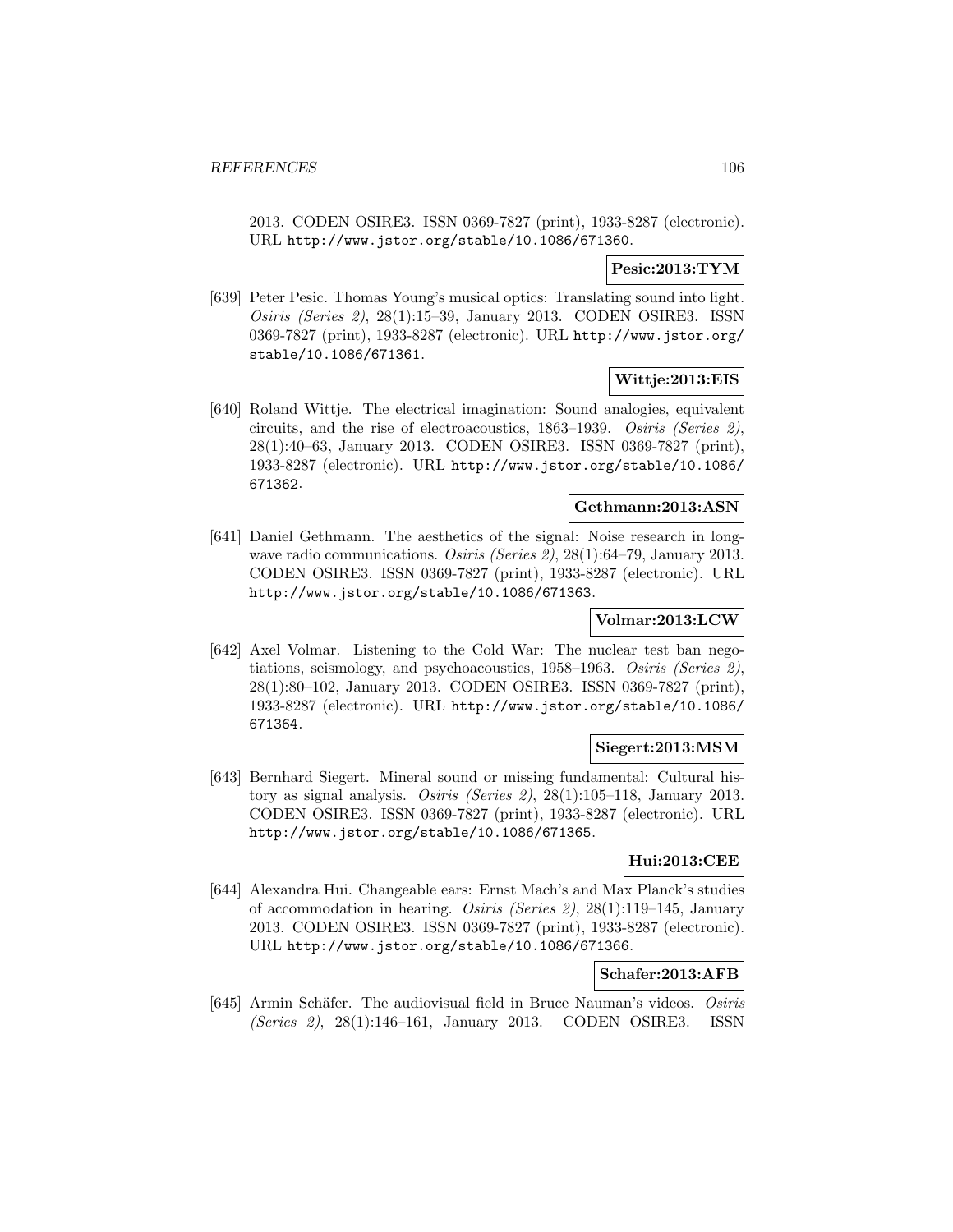0369-7827 (print), 1933-8287 (electronic). URL http://www.jstor.org/ stable/10.1086/671367.

### **Schmidgen:2013:CST**

[646] Henning Schmidgen. Camera silenta: Time experiments, media networks, and the experience of organlessness. Osiris (Series 2), 28(1):162–188, January 2013. CODEN OSIRE3. ISSN 0369-7827 (print), 1933-8287 (electronic). URL http://www.jstor.org/stable/10.1086/671368.

# **Kursell:2013:ETC**

[647] Julia Kursell. Experiments on tone color in music and acoustics: Helmholtz, Schoenberg, and Klangfarbenmelodie. Osiris (Series 2), 28 (1):191–211, January 2013. CODEN OSIRE3. ISSN 0369-7827 (print), 1933-8287 (electronic). URL http://www.jstor.org/stable/10.1086/ 671377.

# **Petersen:2013:CTS**

[648] Sonja Petersen. Craftsmen-turned-scientists? The circulation of explicit and working knowledge in musical-instrument making, 1880–1960. Osiris (Series 2), 28(1):212–231, January 2013. CODEN OSIRE3. ISSN 0369-7827 (print), 1933-8287 (electronic). URL http://www.jstor.org/ stable/10.1086/671378.

# **Hiebert:2013:LPP**

[649] Elfrieda Hiebert. Listening to the piano pedal: Acoustics and pedagogy in Late Nineteenth-Century contexts. Osiris (Series 2), 28(1):232–253, January 2013. CODEN OSIRE3. ISSN 0369-7827 (print), 1933-8287 (electronic). URL http://www.jstor.org/stable/10.1086/671379.

## **Mody:2013:TVN**

[650] Cyrus C. M. Mody and Andrew J. Nelson. "A towering virtue of necessity": Interdisciplinarity and the rise of computer music at Vietnamera Stanford. Osiris (Series 2), 28(1):254–277, January 2013. CODEN OSIRE3. ISSN 0369-7827 (print), 1933-8287 (electronic). URL http:// www.jstor.org/stable/10.1086/671380.

## **Tresch:2013:TNO**

[651] John Tresch and Emily I. Dolan. Toward a new organology: Instruments of music and science. Osiris (Series 2), 28(1):278–298, January 2013. CODEN OSIRE3. ISSN 0369-7827 (print), 1933-8287 (electronic). URL http://www.jstor.org/stable/10.1086/671381.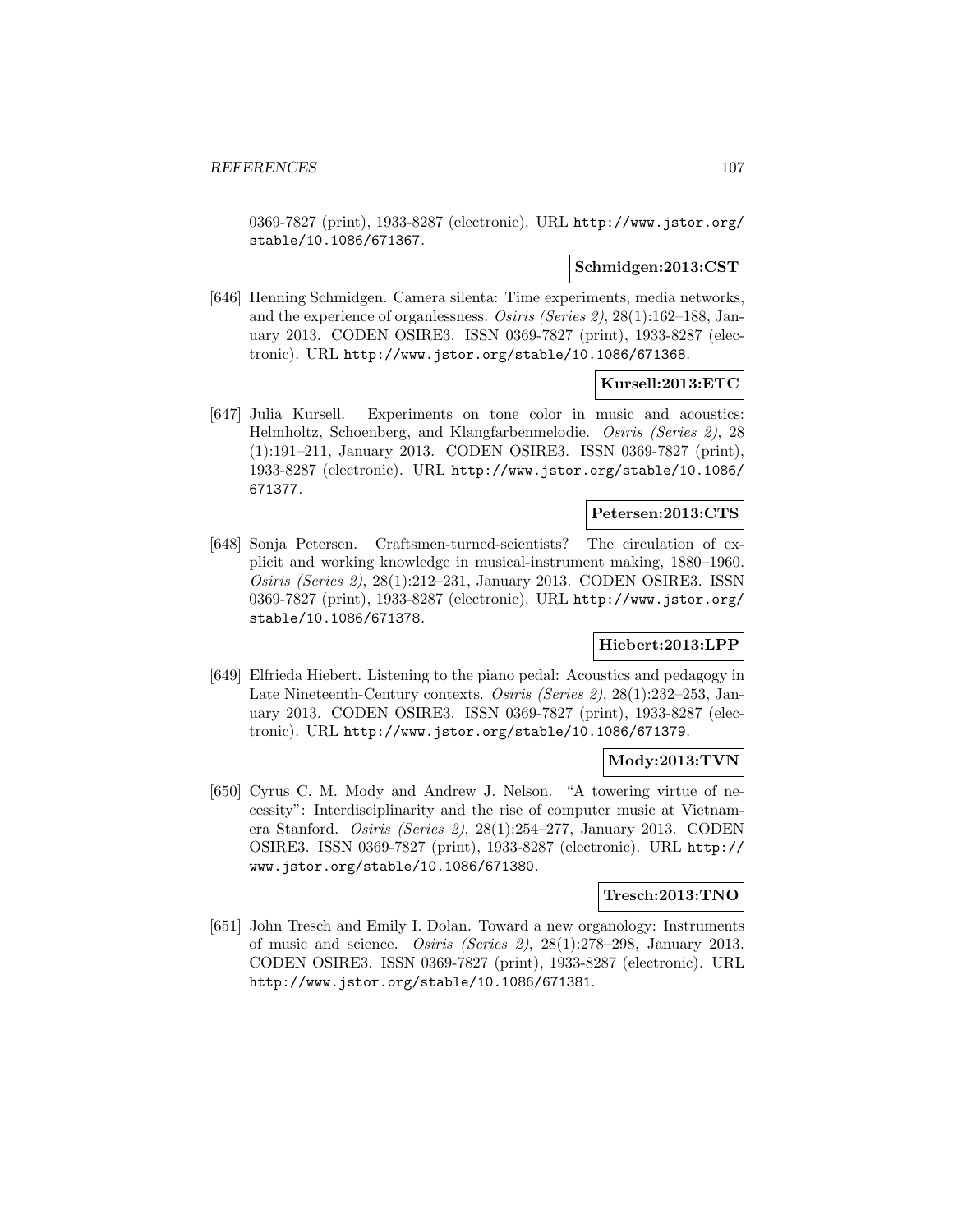#### **Anonymous:2013:NC**

[652] Anonymous. Notes on contributors. Osiris (Series 2), 28(1):299–300, January 2013. CODEN OSIRE3. ISSN 0369-7827 (print), 1933-8287 (electronic). URL http://www.jstor.org/stable/10.1086/671472.

### **Anonymous:2013:I**

[653] Anonymous. Index. *Osiris (Series 2)*, 28(1):301–303, January 2013. CO-DEN OSIRE3. ISSN 0369-7827 (print), 1933-8287 (electronic). URL http://www.jstor.org/stable/10.1086/673926.

# **Anonymous:2014:A**

[654] Anonymous. Acknowledgments. Osiris (Series 2), 29(1):v, ???? 2014. CODEN OSIRE3. ISSN 0369-7827 (print), 1933-8287 (electronic). URL http://www.jstor.org/stable/10.1086/680416.

# **Eddy:2014:ICK**

[655] Matthew Daniel Eddy, Seymour H. Mauskopf, and William R. Newman. An introduction to chemical knowledge in the early modern world. Osiris (Series 2), 29(1):1–15, ???? 2014. CODEN OSIRE3. ISSN 0369-7827 (print), 1933-8287 (electronic). URL http://www.jstor.org/stable/ 10.1086/678110.

# **Rampling:2014:TSA**

[656] Jennifer M. Rampling. Transmuting Sericon: Alchemy as "practical exegesis" in Early Modern England. Osiris (Series 2), 29(1):19–34, ???? 2014. CODEN OSIRE3. ISSN 0369-7827 (print), 1933-8287 (electronic). URL http://www.jstor.org/stable/10.1086/678094.

#### **Norris:2014:AQS**

[657] John A. Norris. Auß Quecksilber und Schwefel Rein: Johann Mathesius (1504–65) and sulfur-mercurius in the silver mines of Joachimstal. Osiris (Series 2), 29(1):35–48, ???? 2014. CODEN OSIRE3. ISSN 0369-7827 (print), 1933-8287 (electronic). URL http://www.jstor.org/stable/ 10.1086/678095.

## **Moran:2014:EME**

[658] Bruce T. Moran. Eloquence in the marketplace: Erudition and pragmatic humanism in the restoration of chymia. Osiris (Series 2), 29(1): 49–62, ???? 2014. CODEN OSIRE3. ISSN 0369-7827 (print), 1933-8287 (electronic). URL http://www.jstor.org/stable/10.1086/678096.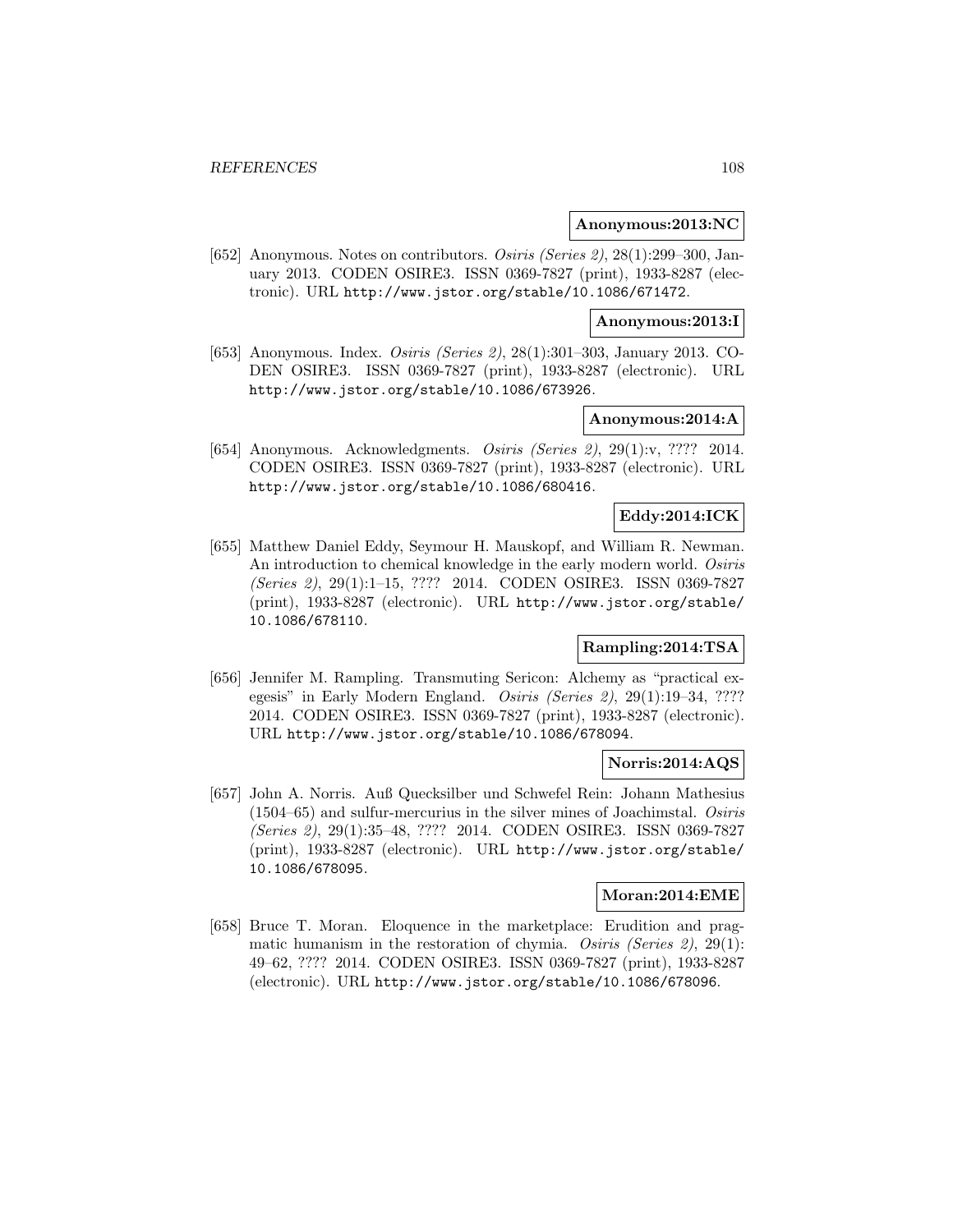#### **Newman:2014:RBT**

[659] William R. Newman. Robert Boyle, transmutation, and the history of chemistry before Lavoisier: A response to Kuhn. Osiris (Series 2), 29(1): 63–77, ???? 2014. CODEN OSIRE3. ISSN 0369-7827 (print), 1933-8287 (electronic). URL http://www.jstor.org/stable/10.1086/678097.

### **Roos:2014:CLD**

[660] Anna Marie Roos. The chymistry of "the learned Dr plot" (1640–96). Osiris (Series 2), 29(1):81–95, ???? 2014. CODEN OSIRE3. ISSN 0369-7827 (print), 1933-8287 (electronic). URL http://www.jstor.org/ stable/10.1086/678098.

### **Principe:2014:EAR**

[661] Lawrence M. Principe. The end of alchemy?: The repudiation and persistence of *Chrysopoeia* at the Académie Royale des Sciences in the Eighteenth Century. Osiris (Series 2), 29(1):96–116, ???? 2014. CODEN OSIRE3. ISSN 0369-7827 (print), 1933-8287 (electronic). URL http:// www.jstor.org/stable/10.1086/678099.

## **Joly:2014:EFG**

[662] Bernard Joly. Etienne–François Geoffroy  $(1672-1731)$ , a chemist on the frontiers. Osiris (Series 2), 29(1):117–131, ???? 2014. CODEN OSIRE3. ISSN 0369-7827 (print), 1933-8287 (electronic). URL http://www.jstor. org/stable/10.1086/678100.

## **Chang:2014:CCK**

[663] Ku ming (Kevin) Chang. Communications of chemical knowledge: Georg Ernst Stahl and the chemists at the French Academy of Sciences in the first half of the Eighteenth Century. Osiris (Series 2), 29(1):135–157, ???? 2014. CODEN OSIRE3. ISSN 0369-7827 (print), 1933-8287 (electronic). URL http://www.jstor.org/stable/10.1086/678101.

#### **Powers:2014:MFH**

[664] John C. Powers. Measuring fire: Herman Boerhaave and the introduction of thermometry into chemistry. Osiris (Series 2), 29(1):158–177, ???? 2014. CODEN OSIRE3. ISSN 0369-7827 (print), 1933-8287 (electronic). URL http://www.jstor.org/stable/10.1086/678102.

#### **Eddy:2014:HSD**

[665] Matthew Daniel Eddy. How to see a diagram: A visual anthropology of chemical affinity. Osiris (Series 2), 29(1):178–196, ???? 2014. CODEN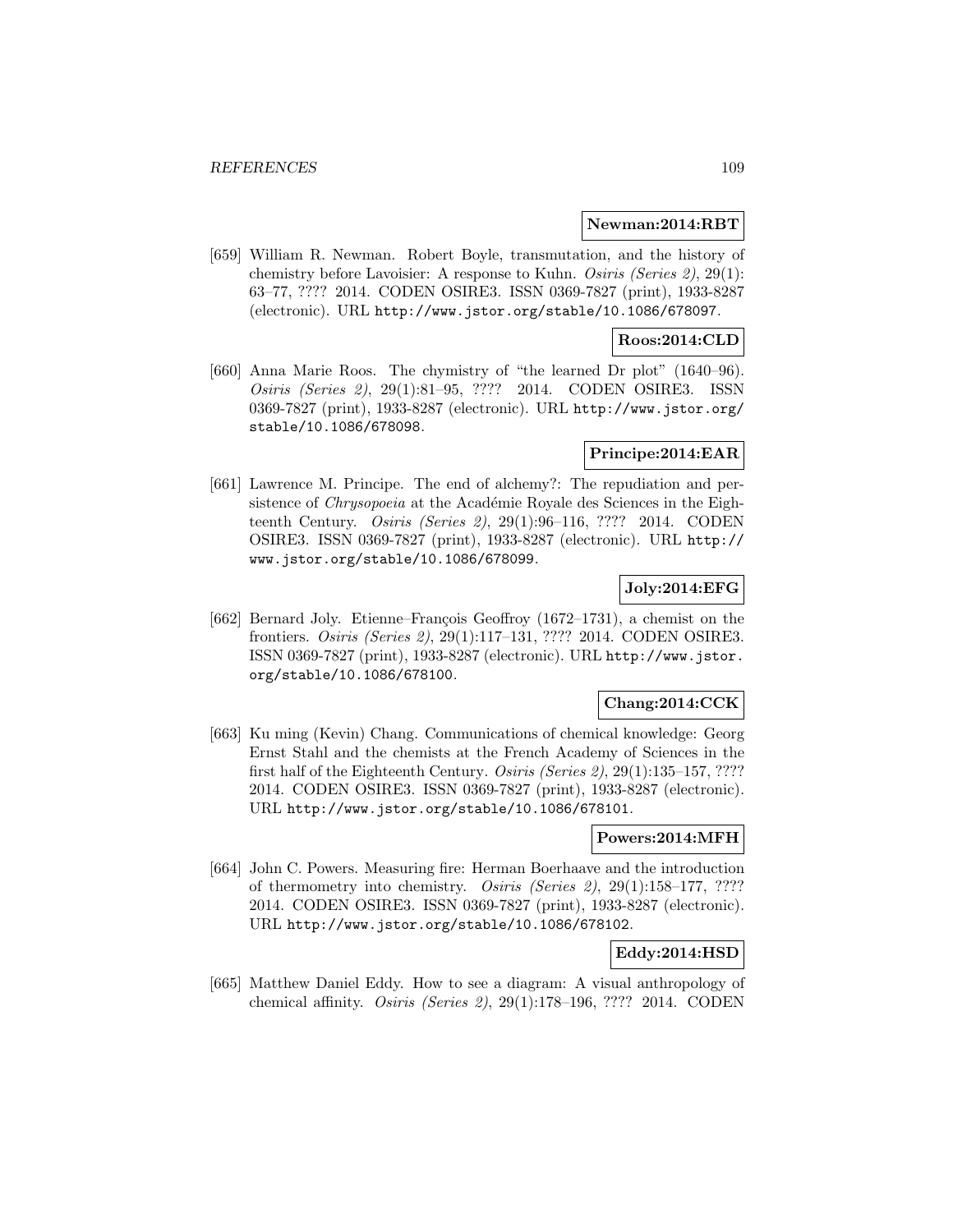OSIRE3. ISSN 0369-7827 (print), 1933-8287 (electronic). URL http:// www.jstor.org/stable/10.1086/678093.

## **Beretta:2014:BWL**

[666] Marco Beretta. Between the workshop and the laboratory: Lavoisier's network of instrument makers. *Osiris (Series 2)*, 29(1):197–214, ???? 2014. CODEN OSIRE3. ISSN 0369-7827 (print), 1933-8287 (electronic). URL http://www.jstor.org/stable/10.1086/678103.

## **Crawford:2014:EEC**

[667] Matthew James Crawford. An Empire's extract: Chemical manipulations of cinchona bark in the Eighteenth-Century Spanish Atlantic World. Osiris (Series 2), 29(1):215–229, ???? 2014. CODEN OSIRE3. ISSN 0369-7827 (print), 1933-8287 (electronic). URL http://www.jstor.org/ stable/10.1086/678104.

# **Fors:2014:EMP**

[668] Hjalmar Fors. Elements in the melting pot: Merging chemistry, assaying, and natural history, Ca. 1730–60. Osiris (Series 2), 29(1):230–244, ???? 2014. CODEN OSIRE3. ISSN 0369-7827 (print), 1933-8287 (electronic). URL http://www.jstor.org/stable/10.1086/678105.

## **Lehman:2014:PJM**

[669] Christine Lehman. Pierre-Joseph Macquer: Chemistry in the French Enlightenment. Osiris (Series 2), 29(1):245–261, ???? 2014. CODEN OSIRE3. ISSN 0369-7827 (print), 1933-8287 (electronic). URL http:// www.jstor.org/stable/10.1086/678106.

# **Klein:2014:CEC**

[670] Ursula Klein. Chemical expertise: Chemistry in the Royal Prussian Porcelain Manufactory. Osiris (Series 2), 29(1):262–282, ???? 2014. CODEN OSIRE3. ISSN 0369-7827 (print), 1933-8287 (electronic). URL http:// www.jstor.org/stable/10.1086/678107.

## **Simon:2014:PCE**

[671] Jonathan Simon. Pharmacy and chemistry in the Eighteenth Century: What lessons for the history of science? *Osiris (Series 2)*, 29(1):283-297, ???? 2014. CODEN OSIRE3. ISSN 0369-7827 (print), 1933-8287 (electronic). URL http://www.jstor.org/stable/10.1086/678108.

# **Bensaude-Vincent:2014:CRV**

[672] Bernadette Bensaude-Vincent. Concluding remarks: A view of the past through the lens of the present. *Osiris (Series 2)*,  $29(1):298-309$ , ????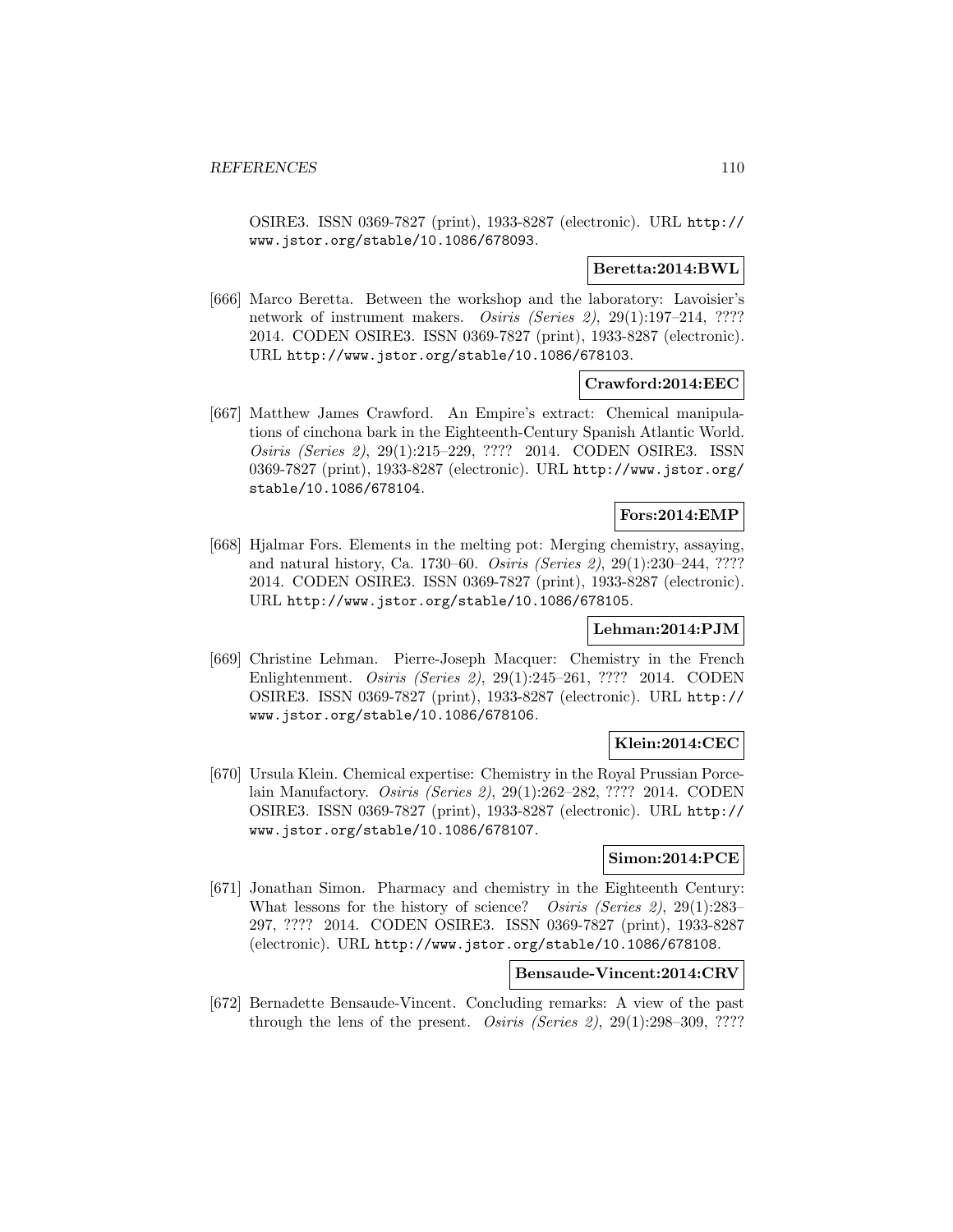2014. CODEN OSIRE3. ISSN 0369-7827 (print), 1933-8287 (electronic). URL http://www.jstor.org/stable/10.1086/678109.

### **Anonymous:2014:NC**

[673] Anonymous. Notes on contributors. *Osiris (Series 2)*, 29(1):311-312, ???? 2014. CODEN OSIRE3. ISSN 0369-7827 (print), 1933-8287 (electronic). URL http://www.jstor.org/stable/10.1086/678263.

## **Anonymous:2014:I**

[674] Anonymous. Index. Osiris (Series 2), 29(1):313–317, ???? 2014. CODEN OSIRE3. ISSN 0369-7827 (print), 1933-8287 (electronic). URL http:// www.jstor.org/stable/10.1086/680550.

# **Anonymous:2015:Ab**

[675] Anonymous. Acknowledgments. Osiris (Series 2), 30(1):??, ???? 2015. CODEN OSIRE3. ISSN 0369-7827 (print), 1933-8287 (electronic).

## **Milam:2015:ISM**

[676] Erika Lorraine Milam and Robert A. Nye. An introduction to Scientific Masculinities. Osiris (Series 2), 30(1):1–14, ???? 2015. CODEN OSIRE3. ISSN 0369-7827 (print), 1933-8287 (electronic).

## **DeVun:2015:ESH**

[677] Leah DeVun. Erecting sex: Hermaphrodites and the medieval science of surgery. Osiris (Series 2), 30(1):17–37, ???? 2015. CODEN OSIRE3. ISSN 0369-7827 (print), 1933-8287 (electronic).

#### **Ensmenger:2015:BSO**

[678] Nathan Ensmenger. "Beards, sandals, and other signs of rugged individualism": Masculine culture within the computing professions. Osiris (Series 2), 30(1):38–65, ???? 2015. CODEN OSIRE3. ISSN 0369-7827 (print), 1933-8287 (electronic).

## **Milam:2015:MGA**

[679] Erika Lorraine Milam. Men in groups: Anthropology and aggression, 1965–84. Osiris (Series 2), 30(1):66–88, ???? 2015. CODEN OSIRE3. ISSN 0369-7827 (print), 1933-8287 (electronic).

#### **Robinson:2015:MED**

[680] Michael Robinson. Manliness and exploration: The discovery of the North Pole. Osiris (Series 2), 30(1):89–109, ???? 2015. CODEN OSIRE3. ISSN 0369-7827 (print), 1933-8287 (electronic).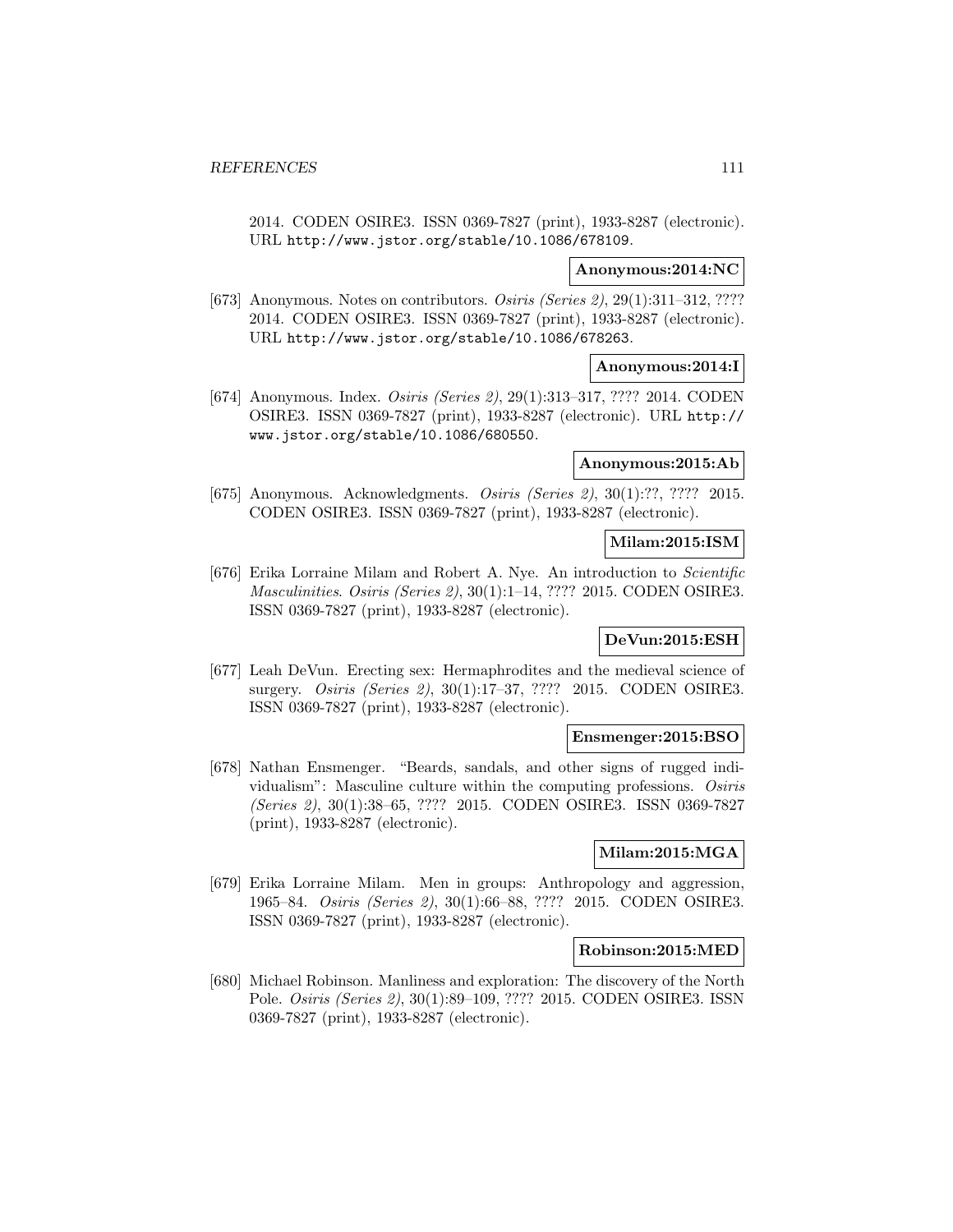#### **Bernstein:2015:PMS**

[681] Frances Bernstein. Prosthetic manhood in the Soviet Union at the end of World War II. Osiris (Series 2), 30(1):113–133, ???? 2015. CODEN OSIRE3. ISSN 0369-7827 (print), 1933-8287 (electronic).

## **Lean:2015:RMM**

[682] Eugenia Lean. Recipes for men: Manufacturing makeup and the politics of production in 1910s China. Osiris (Series 2), 30(1):134–157, ???? 2015. CODEN OSIRE3. ISSN 0369-7827 (print), 1933-8287 (electronic).

## **Reidy:2015:MMM**

[683] Michael S. Reidy. Mountaineering, masculinity, and the male body in mid-Victorian Britain. Osiris (Series 2), 30(1):158–181, ???? 2015. CODEN OSIRE3. ISSN 0369-7827 (print), 1933-8287 (electronic).

## **Terrall:2015:MKP**

[684] Mary Terrall. Masculine knowledge, the public good, and the scientific household of Réaumur. *Osiris (Series 2)*, 30(1):182–201, ???? 2015. CO-DEN OSIRE3. ISSN 0369-7827 (print), 1933-8287 (electronic).

# **Ha:2015:DTD**

[685] Nathan Ha. Detecting and teaching desire: Phallometry, Freund, and behaviorist sexology. Osiris (Series 2), 30(1):205–227, ???? 2015. CODEN OSIRE3. ISSN 0369-7827 (print), 1933-8287 (electronic).

### **Linker:2015:HMS**

[686] Beth Linker and Whitney Laemmli. Half a man: The symbolism and science of paraplegic impotence in World War II America. Osiris (Series 2), 30(1):228–249, ???? 2015. CODEN OSIRE3. ISSN 0369-7827 (print), 1933-8287 (electronic).

## **Rutherford:2015:MMM**

[687] Alexandra Rutherford. Maintaining masculinity in mid-Twentieth-Century American psychology: Edwin Boring, scientific eminence, and the "woman problem". Osiris (Series 2), 30(1):250–271, ???? 2015. CO-DEN OSIRE3. ISSN 0369-7827 (print), 1933-8287 (electronic).

#### **Tortorici:2015:SVP**

[688] Zeb Tortorici. Sexual violence, predatory masculinity, and medical testimony in New Spain. *Osiris (Series 2)*, 30(1):272–294, ???? 2015. CODEN OSIRE3. ISSN 0369-7827 (print), 1933-8287 (electronic).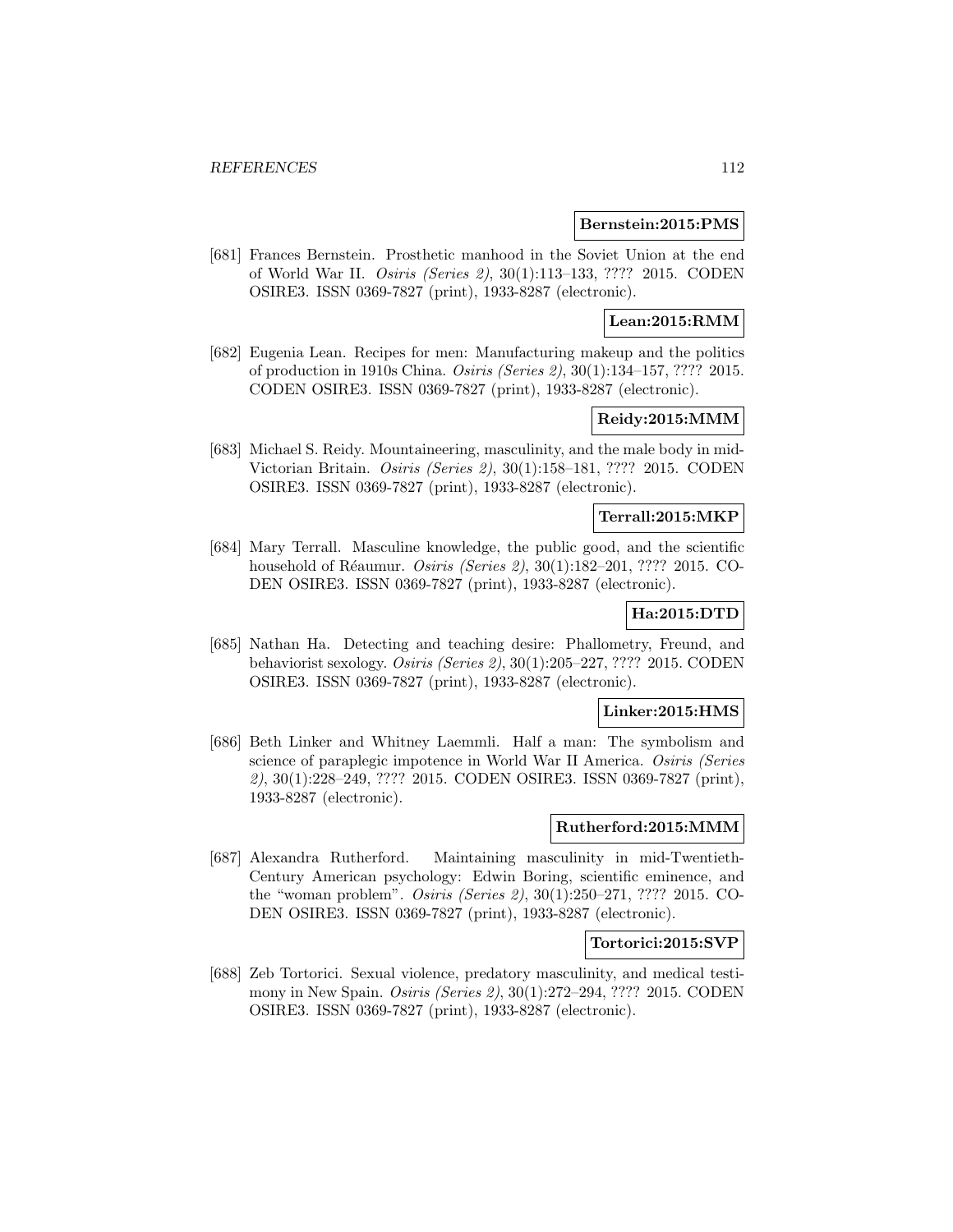### **Anonymous:2015:NCb**

[689] Anonymous. Notes on contributors. *Osiris (Series 2)*, 30(1):295–296, ???? 2015. CODEN OSIRE3. ISSN 0369-7827 (print), 1933-8287 (electronic).

### **Anonymous:2015:Ib**

[690] Anonymous. Index. Osiris (Series 2), 30(1):297–302, ???? 2015. CODEN OSIRE3. ISSN 0369-7827 (print), 1933-8287 (electronic).

## **Anonymous:2016:FM**

[691] Anonymous. Front matter. *Osiris (Series 2)*, 31(1):??, ???? 2016. CODEN OSIRE3. ISSN 0369-7827 (print), 1933-8287 (electronic).

# **Anonymous:2016:Ac**

[692] Anonymous. Acknowledgments. Osiris (Series 2), 31(1):??, ???? 2016. CODEN OSIRE3. ISSN 0369-7827 (print), 1933-8287 (electronic).

# **Dror:2016:IHS**

[693] Otniel E. Dror, Bettina Hitzer, Anja Laukötter, and Pilar León-Sanz. An introduction to History of Science and the Emotions. Osiris (Series 2), 31 (1):1–18, ???? 2016. CODEN OSIRE3. ISSN 0369-7827 (print), 1933-8287 (electronic).

## **Boquet:2016:MSE**

[694] Damien Boquet and Piroska Nagy. Medieval sciences of emotions during the eleventh to thirteenth centuries: an intellectual history. Osiris (Series 2), 31(1):21–45, ???? 2016. CODEN OSIRE3. ISSN 0369-7827 (print), 1933-8287 (electronic).

### **Cohen-Hanegbi:2016:MSE**

[695] Naama Cohen-Hanegbi. A moving soul: Emotions in late medieval medicine. Osiris (Series 2), 31(1):46–66, ???? 2016. CODEN OSIRE3. ISSN 0369-7827 (print), 1933-8287 (electronic).

#### **Hitzer:2016:FBD**

[696] Bettina Hitzer and Pilar León-Sanz. The feeling body and its diseases: How cancer went psychosomatic in twentieth-century Germany. Osiris (Series 2), 31(1):67–93, ???? 2016. CODEN OSIRE3. ISSN 0369-7827 (print), 1933-8287 (electronic).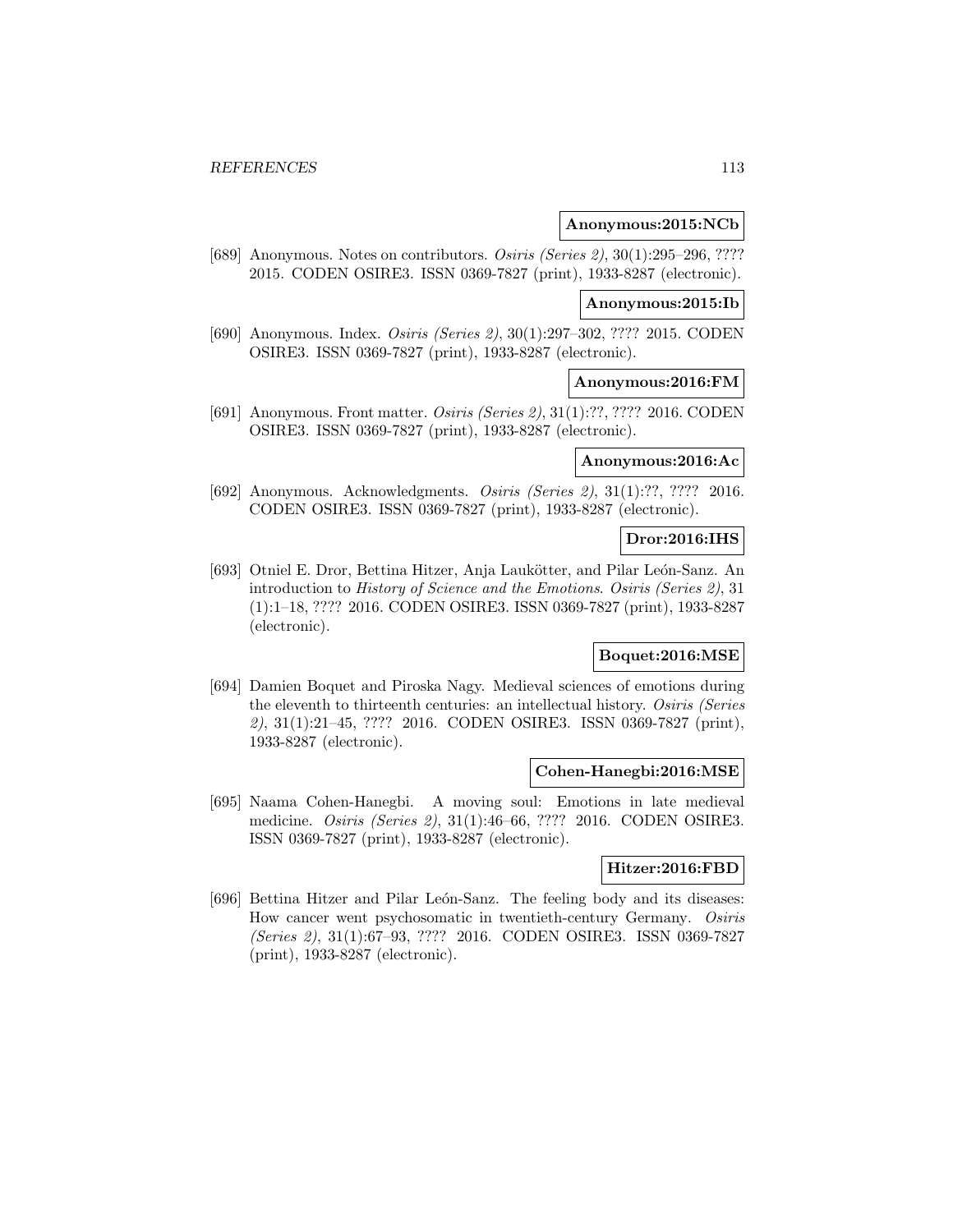## **Harrington:2016:MLM**

[697] Anne Harrington. Mother love and mental illness: an emotional history. Osiris (Series 2), 31(1):94–115, ???? 2016. CODEN OSIRE3. ISSN 0369- 7827 (print), 1933-8287 (electronic).

## **Mandressi:2016:ADD**

[698] Rafael Mandressi. Affected doctors: Dead bodies and affective and professional cultures in early modern European anatomy. Osiris (Series 2), 31(1):119–136, ???? 2016. CODEN OSIRE3. ISSN 0369-7827 (print), 1933-8287 (electronic).

## **Moruno:2016:PPP**

[699] Dolores Martín Moruno. Pain as practice in Paolo Mantegazza's science of emotions. Osiris (Series 2), 31(1):137–162, ???? 2016. CODEN OSIRE3. ISSN 0369-7827 (print), 1933-8287 (electronic).

#### **Engstrom:2016:TME**

[700] Eric J. Engstrom. Tempering madness: Emil Kraepelin's research on affective disorders. Osiris (Series 2), 31(1):163–180, ???? 2016. CODEN OSIRE3. ISSN 0369-7827 (print), 1933-8287 (electronic).

### **Laukotter:2016:HFE**

[701] Anja Laukøtter. How films entered the classroom: The sciences and the emotional education of youth through health education films in the United States and Germany, 1910–30. Osiris (Series 2), 31(1):181–200, ???? 2016. CODEN OSIRE3. ISSN 0369-7827 (print), 1933-8287 (electronic).

## **Callard:2016:IGP**

[702] Felicity Callard. The intimate geographies of panic disorder: Parsing anxiety through psychopharmacological dissection. Osiris (Series 2), 31 (1):203–226, ???? 2016. CODEN OSIRE3. ISSN 0369-7827 (print), 1933- 8287 (electronic).

# **Dror:2016:CWS**

[703] Otniel E. Dror. Cold War "super-pleasure": Insatiability, self-stimulation, and the postwar brain. Osiris (Series 2), 31(1):227–249, ???? 2016. CO-DEN OSIRE3. ISSN 0369-7827 (print), 1933-8287 (electronic).

## **Anonymous:2016:NCc**

[704] Anonymous. Notes on contributors. *Osiris (Series 2)*, 31(1):250–251, ???? 2016. CODEN OSIRE3. ISSN 0369-7827 (print), 1933-8287 (electronic).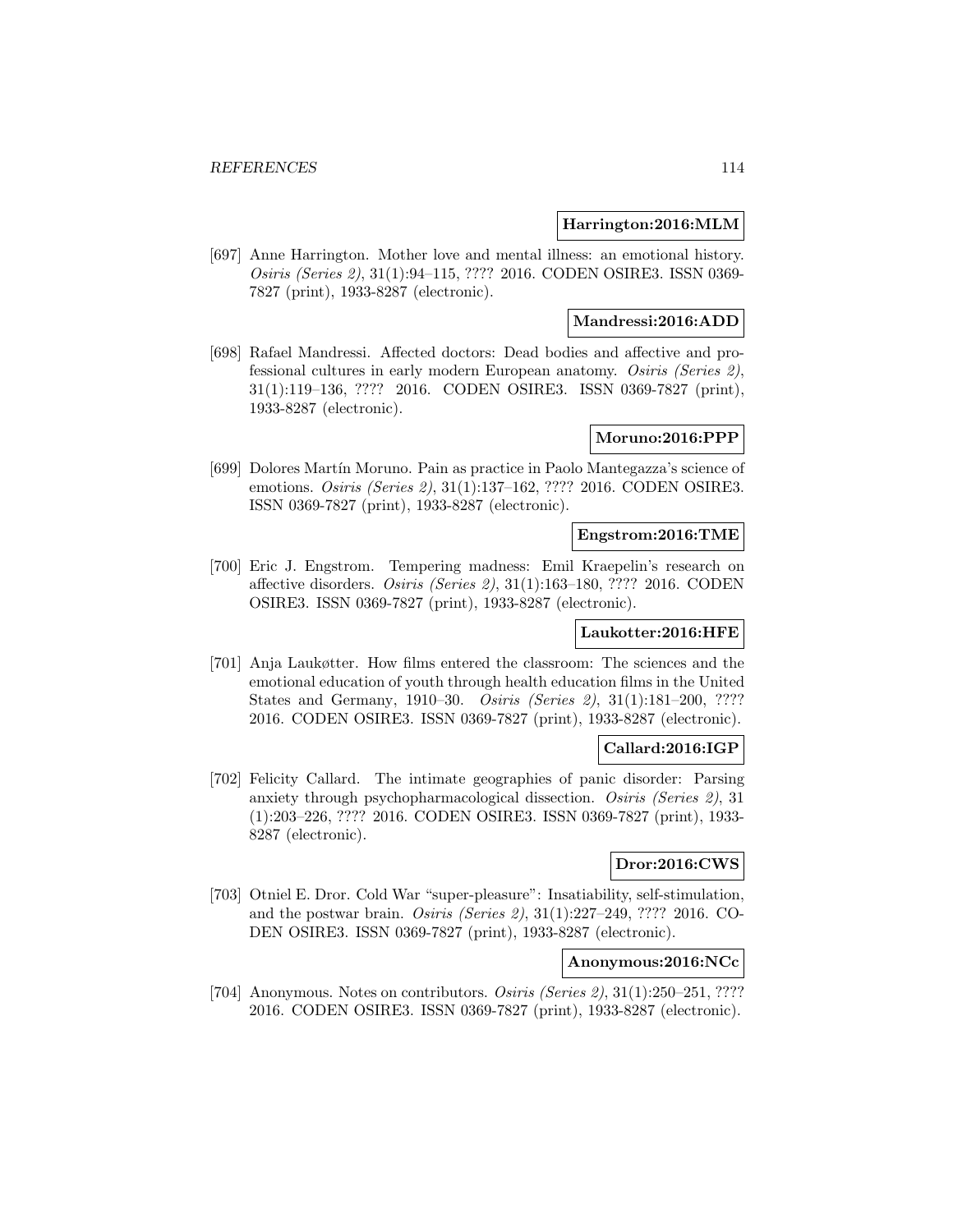## **Anonymous:2016:Ic**

[705] Anonymous. Index. Osiris (Series 2), 31(1):252–257, ???? 2016. CODEN OSIRE3. ISSN 0369-7827 (print), 1933-8287 (electronic).

## **Anonymous:2016:BM**

[706] Anonymous. Back matter. Osiris (Series 2), 31(1):??, ???? 2016. CODEN OSIRE3. ISSN 0369-7827 (print), 1933-8287 (electronic).

## **Anonymous:2018:FMa**

[707] Anonymous. Front matter. *Osiris (Series 2)*, 32(1):??, ???? 2018. CODEN OSIRE3. ISSN 0369-7827 (print), 1933-8287 (electronic).

# **Anonymous:2018:Aa**

[708] Anonymous. Acknowledgments. Osiris (Series 2), 32(1):??, ???? 2018. CODEN OSIRE3. ISSN 0369-7827 (print), 1933-8287 (electronic).

## **Aronova:2018:IHB**

[709] Elena Aronova, Christine von Oertzen, and David Sepkoski. Introduction: Historicizing big data. Osiris (Series 2), 32(1):1–17, ???? 2018. CODEN OSIRE3. ISSN 0369-7827 (print), 1933-8287 (electronic).

### **Lemov:2018:AMD**

[710] Rebecca Lemov. Anthropology's most documented man, ca. 1947: a prefiguration of big data from the big social science era. Osiris (Series 2), 32(1):21–42, ???? 2018. CODEN OSIRE3. ISSN 0369-7827 (print), 1933- 8287 (electronic).

## **Radin:2018:DNH**

[711] Joanna Radin. "Digital natives": How medical and indigenous histories matter for big data. Osiris (Series 2), 32(1):43–64, ???? 2018. CODEN OSIRE3. ISSN 0369-7827 (print), 1933-8287 (electronic).

#### **Friedrich:2018:GAD**

[712] Markus Friedrich. Genealogy as archive-driven research enterprise in Early Modern Europe. Osiris (Series 2), 32(1):65–84, ???? 2018. CODEN OSIRE3. ISSN 0369-7827 (print), 1933-8287 (electronic).

### **Bouk:2018:HPE**

[713] Dan Bouk. The history and political economy of personal data over the last two centuries in three acts. Osiris (Series 2),  $32(1)$ :85–106, ???? 2018. CODEN OSIRE3. ISSN 0369-7827 (print), 1933-8287 (electronic).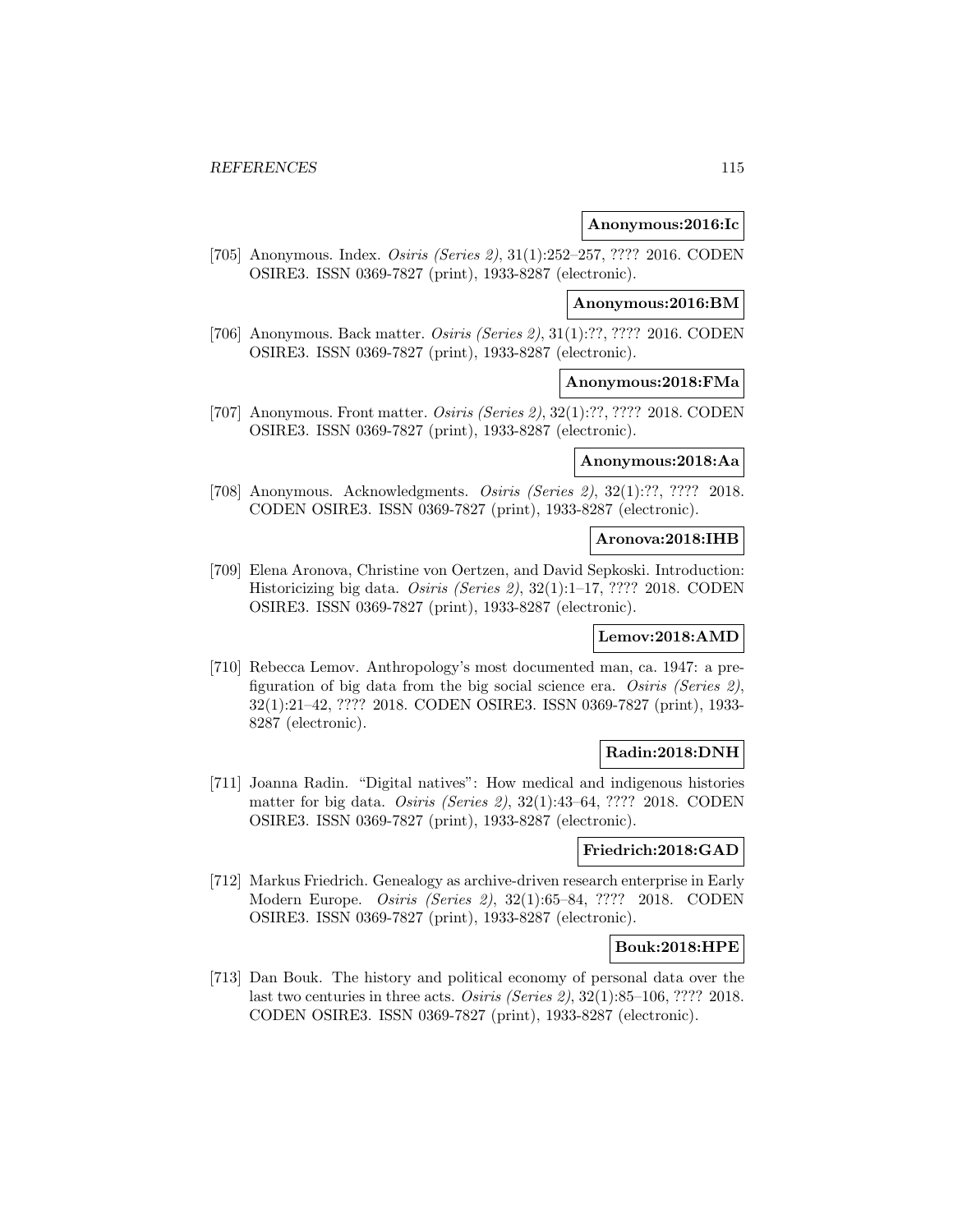### **Mller-Wille:2018:NND**

[714] Staffan M¨uller-Wille. Names and numbers: "data" in classical natural history, 1758–1859. Osiris (Series 2), 32(1):109–128, ???? 2018. CODEN OSIRE3. ISSN 0369-7827 (print), 1933-8287 (electronic).

#### **vonOertzen:2018:MDP**

[715] Christine von Oertzen. Machineries of data power: Manual versus mechanical census compilation in Nineteenth-Century Europe. Osiris (Series 2), 32(1):129–150, ???? 2018. CODEN OSIRE3. ISSN 0369-7827 (print), 1933-8287 (electronic).

#### **Stevens:2018:FAW**

[716] Hallam Stevens. A feeling for the algorithm: Working knowledge and big data in biology. Osiris (Series 2), 32(1):151–174, ???? 2018. CODEN OSIRE3. ISSN 0369-7827 (print), 1933-8287 (electronic).

# **Sepkoski:2018:DBC**

[717] David Sepkoski. The database before the computer? *Osiris (Series 2)*, 32(1):175–201, ???? 2018. CODEN OSIRE3. ISSN 0369-7827 (print), 1933-8287 (electronic).

## **Kaplan:2018:LLB**

[718] Judith Kaplan. From lexicostatistics to lexomics: Basic vocabulary and the study of language prehistory. Osiris (Series 2), 32(1):202–223, ???? 2018. CODEN OSIRE3. ISSN 0369-7827 (print), 1933-8287 (electronic).

### **Krajewski:2018:TDM**

[719] Markus Krajewski. Tell data from meta: Tracing the origins of big data, bibliometrics, and the OPAC. Osiris (Series 2), 32(1):224–240, ???? 2018. CODEN OSIRE3. ISSN 0369-7827 (print), 1933-8287 (electronic).

## **McCray:2018:BDA**

[720] W. Patrick McCray. The biggest data of all: Making and sharing a digital universe. Osiris (Series 2), 32(1):243–263, ???? 2018. CODEN OSIRE3. ISSN 0369-7827 (print), 1933-8287 (electronic).

## **Brusius:2018:FMP**

[721] Mirjam Brusius. The field in the museum: Puzzling out Babylon in Berlin. Osiris (Series 2), 32(1):264–285, ???? 2018. CODEN OSIRE3. ISSN 0369-7827 (print), 1933-8287 (electronic).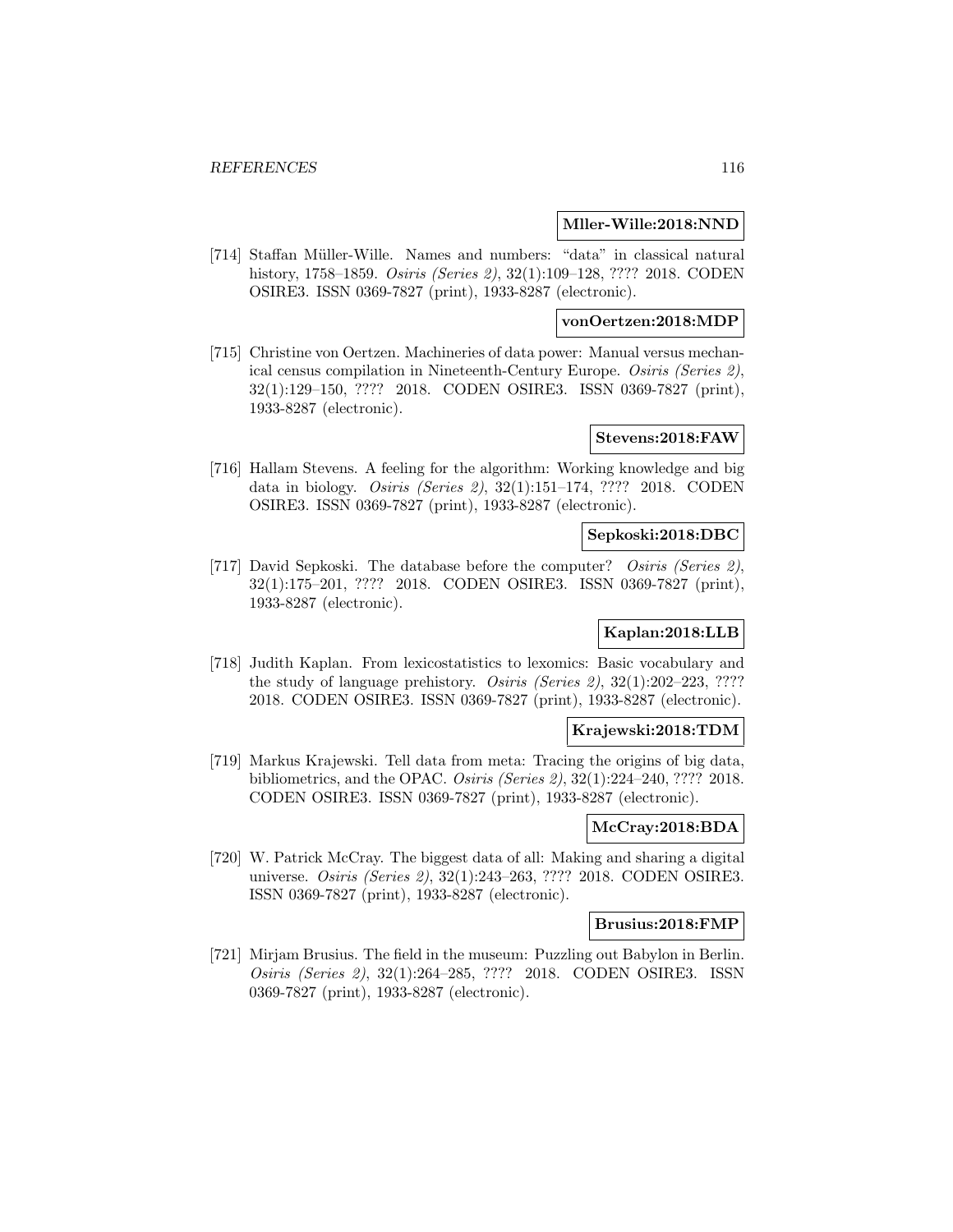#### **Benson:2018:CCM**

[722] Etienne S. Benson. A centrifuge of calculation: Managing data and enthusiasm in early twentieth-century bird banding. Osiris (Series 2),  $32(1)$ : 286–306, ???? 2018. CODEN OSIRE3. ISSN 0369-7827 (print), 1933-8287 (electronic).

## **Aronova:2018:GDC**

[723] Elena Aronova. Geophysical datascapes of the cold war: Politics and practices of the world data centers in the 1950s and 1960s. Osiris (Series 2), 32(1):307–327, ???? 2018. CODEN OSIRE3. ISSN 0369-7827 (print), 1933-8287 (electronic).

#### **Strasser:2018:BDA**

[724] Bruno J. Strasser and Paul N. Edwards. Big data is the answer ... but what is the question? Osiris (Series 2), 32(1):328–345, ???? 2018. CO-DEN OSIRE3. ISSN 0369-7827 (print), 1933-8287 (electronic).

### **Anonymous:2018:NCa**

[725] Anonymous. Notes on contributors. *Osiris (Series 2)*, 32(1):346-347, ???? 2018. CODEN OSIRE3. ISSN 0369-7827 (print), 1933-8287 (electronic).

#### **Anonymous:2018:Ia**

[726] Anonymous. Index. Osiris (Series 2), 32(1):348–354, ???? 2018. CODEN OSIRE3. ISSN 0369-7827 (print), 1933-8287 (electronic).

### **Anonymous:2018:BMa**

[727] Anonymous. Back matter. Osiris (Series 2), 32(1):??, ???? 2018. CODEN OSIRE3. ISSN 0369-7827 (print), 1933-8287 (electronic).

#### **Anonymous:2018:FC**

[728] Anonymous. Front cover. *Osiris (Series 2)*, 32(1):??, ???? 2018. CODEN OSIRE3. ISSN 0369-7827 (print), 1933-8287 (electronic).

# **Anonymous:2018:FMb**

[729] Anonymous. Front matter. Osiris (Series 2), 32(1):??, ???? 2018. CODEN OSIRE3. ISSN 0369-7827 (print), 1933-8287 (electronic).

#### **Anonymous:2018:Ab**

[730] Anonymous. Acknowledgments. Osiris (Series 2), 32(1):??, ???? 2018. CODEN OSIRE3. ISSN 0369-7827 (print), 1933-8287 (electronic).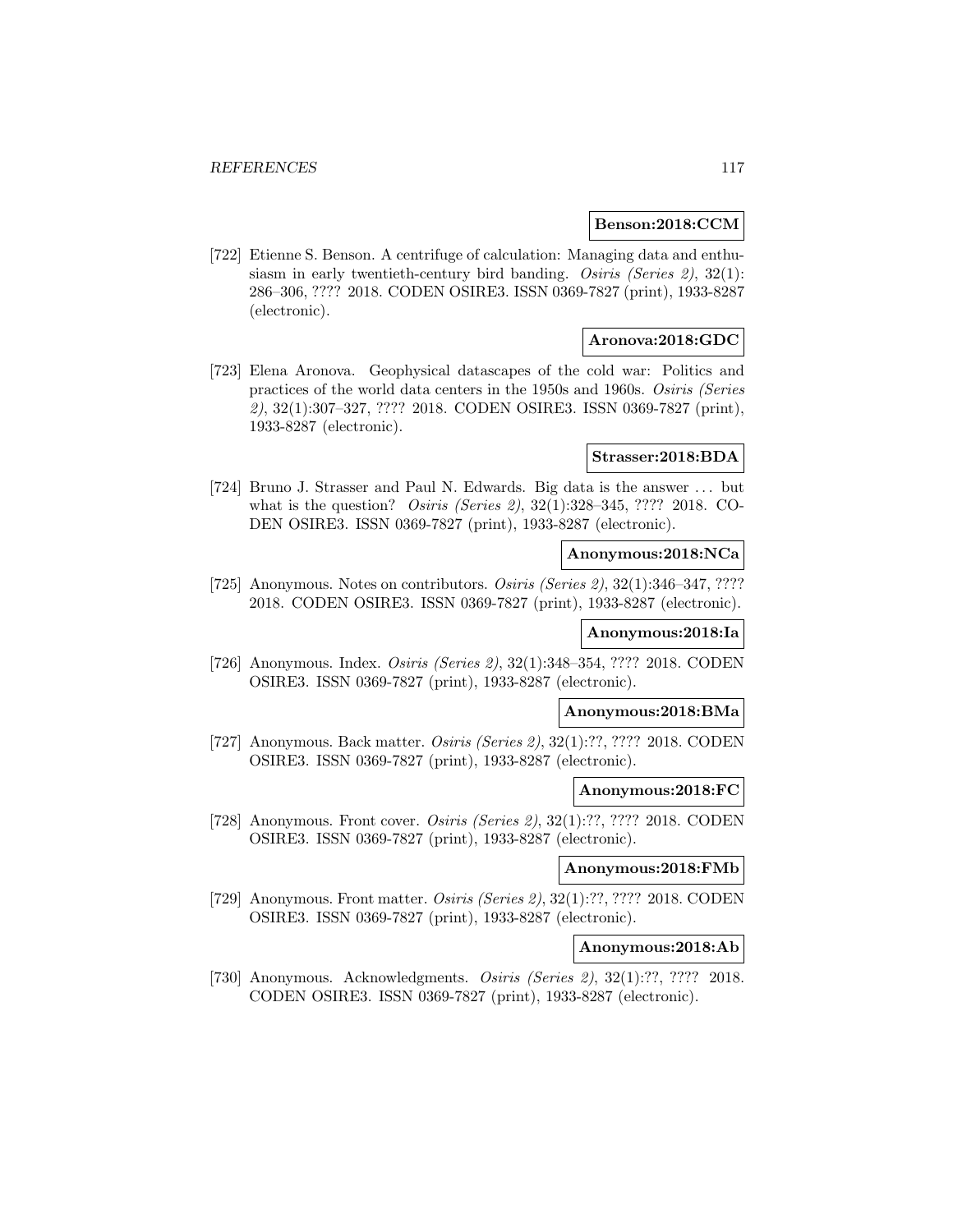## **Rieppel:2018:IEH**

[731] Lukas Rieppel, Eugenia Lean, and William Deringer. Introduction: The entangled histories of science and capitalism. Osiris (Series 2), 33(1):1-24, November 2018. CODEN OSIRE3. ISSN 0369-7827 (print), 1933-8287 (electronic).

## **Cook:2018:SES**

[732] Harold J. Cook. Sciences and economies in the scientific revolution: Concepts, materials, and commensurable fragments. Osiris (Series 2), 33 (1):25–44, November 2018. CODEN OSIRE3. ISSN 0369-7827 (print), 1933-8287 (electronic).

### **Pawley:2018:FDG**

[733] Emily Pawley. Feeding desire: Generative environments, meat markets, and the management of sheep intercourse in Great Britain, 1700–1750. Osiris (Series 2), 33(1):47–62, November 2018. CODEN OSIRE3. ISSN 0369-7827 (print), 1933-8287 (electronic).

## **Singerman:2018:SMF**

[734] David Singerman. Sugar machines and the fragile infrastructure of commodities in the Nineteenth Century. Osiris (Series 2), 33(1):63–84, November 2018. CODEN OSIRE3. ISSN 0369-7827 (print), 1933-8287 (electronic).

#### **Stevens:2018:SBC**

[735] Hallam Stevens. Starting up biology in China: Performances of life at BGI. Osiris (Series 2), 33(1):85–106, November 2018. CODEN OSIRE3. ISSN 0369-7827 (print), 1933-8287 (electronic).

#### **Deringer:2018:CIC**

[736] William Deringer. Compound interest corrected: The imaginative mathematics of the financial future in Early Modern England. Osiris (Series 2), 33(1):109–129, November 2018. CODEN OSIRE3. ISSN 0369-7827 (print), 1933-8287 (electronic).

## **Giraudeau:2018:PFP**

[737] Martin Giraudeau. Proving future profit: Business plans as demonstration devices. Osiris (Series 2), 33(1):130–148, November 2018. CODEN OSIRE3. ISSN 0369-7827 (print), 1933-8287 (electronic).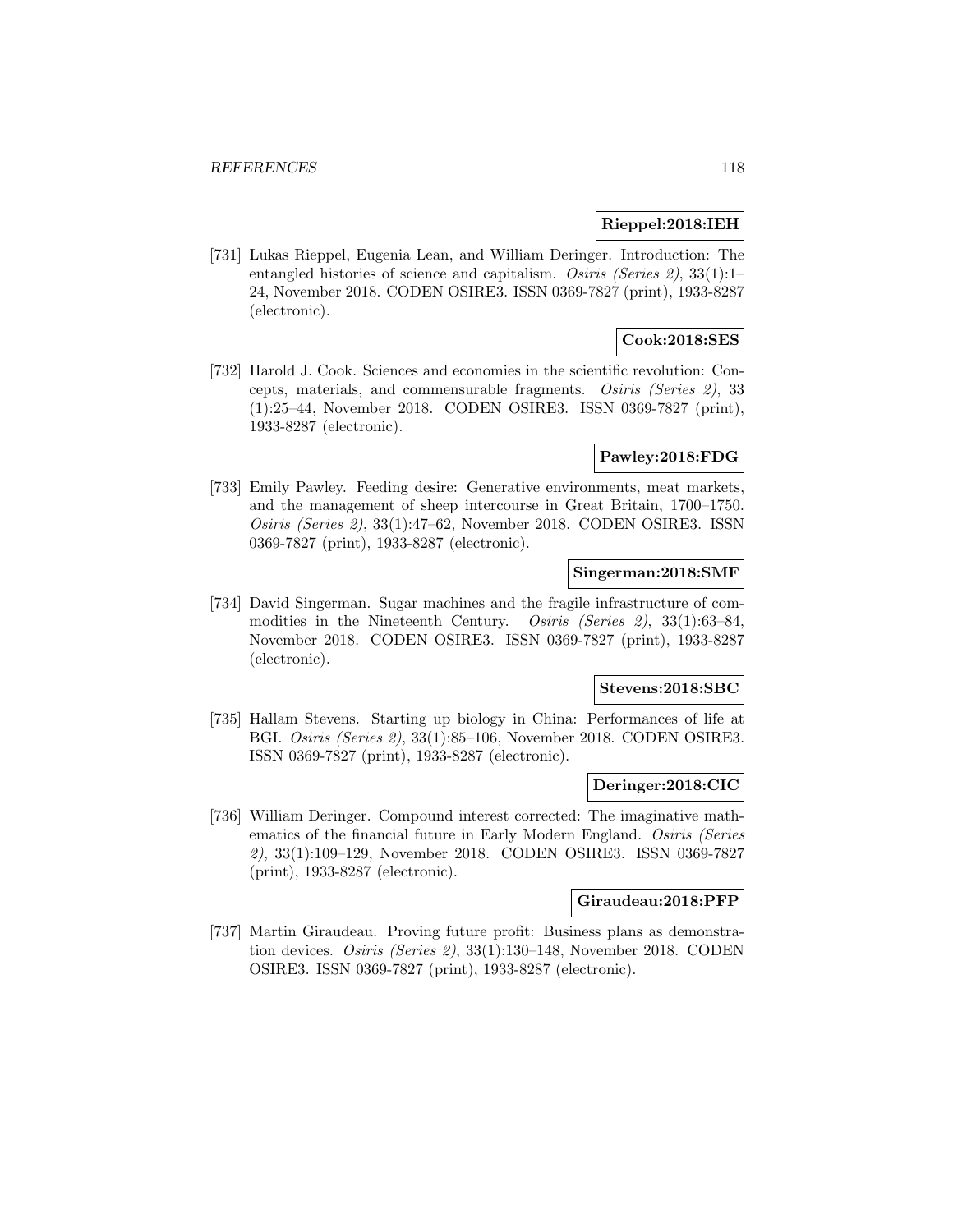#### **Ghosh:2018:LDL**

[738] Arunabh Ghosh. Lies, damned lies, and (bourgeois) statistics: Ascertaining social fact in midcentury China and the Soviet Union. Osiris (Series 2), 33(1):149–168, November 2018. CODEN OSIRE3. ISSN 0369-7827 (print), 1933-8287 (electronic).

# **Lee:2018:MPE**

[739] Victoria Lee. The microbial production of expertise in Meiji Japan. Osiris (Series 2), 33(1):171–190, November 2018. CODEN OSIRE3. ISSN 0369- 7827 (print), 1933-8287 (electronic).

# **Vinsel:2018:SDD**

[740] Lee Vinsel. "Safe driving depends on the man at the wheel": Psychologists and the subject of auto safety, 1920–55. Osiris (Series 2), 33(1):191–209, November 2018. CODEN OSIRE3. ISSN 0369-7827 (print), 1933-8287 (electronic).

## **Lucier:2018:CCL**

[741] Paul Lucier. Comstock capitalism: The law, the lode, and the science. Osiris (Series 2), 33(1):210–231, November 2018. CODEN OSIRE3. ISSN 0369-7827 (print), 1933-8287 (electronic).

## **Rieppel:2018:OM**

[742] Lukas Rieppel. Organizing the marketplace. Osiris (Series 2), 33(1): 232–252, November 2018. CODEN OSIRE3. ISSN 0369-7827 (print), 1933-8287 (electronic).

## **Fein:2018:SCC**

[743] Julia Fein. "Scientific crude" for currency: Prospecting for specimens in Stalin's Siberia. Osiris (Series 2), 33(1):253–268, November 2018. CO-DEN OSIRE3. ISSN 0369-7827 (print), 1933-8287 (electronic).

## **Lean:2018:MCC**

[744] Eugenia Lean. Making the Chinese copycat: Trademarks and recipes in early Twentieth-Century global science and capitalism. Osiris (Series 2), 33(1):271–293, November 2018. CODEN OSIRE3. ISSN 0369-7827 (print), 1933-8287 (electronic).

## **Fullilove:2018:MIC**

[745] Courtney Fullilove. Microbiology and the imperatives of capital in international agro-biodiversity preservation. Osiris (Series 2), 33(1):294–318,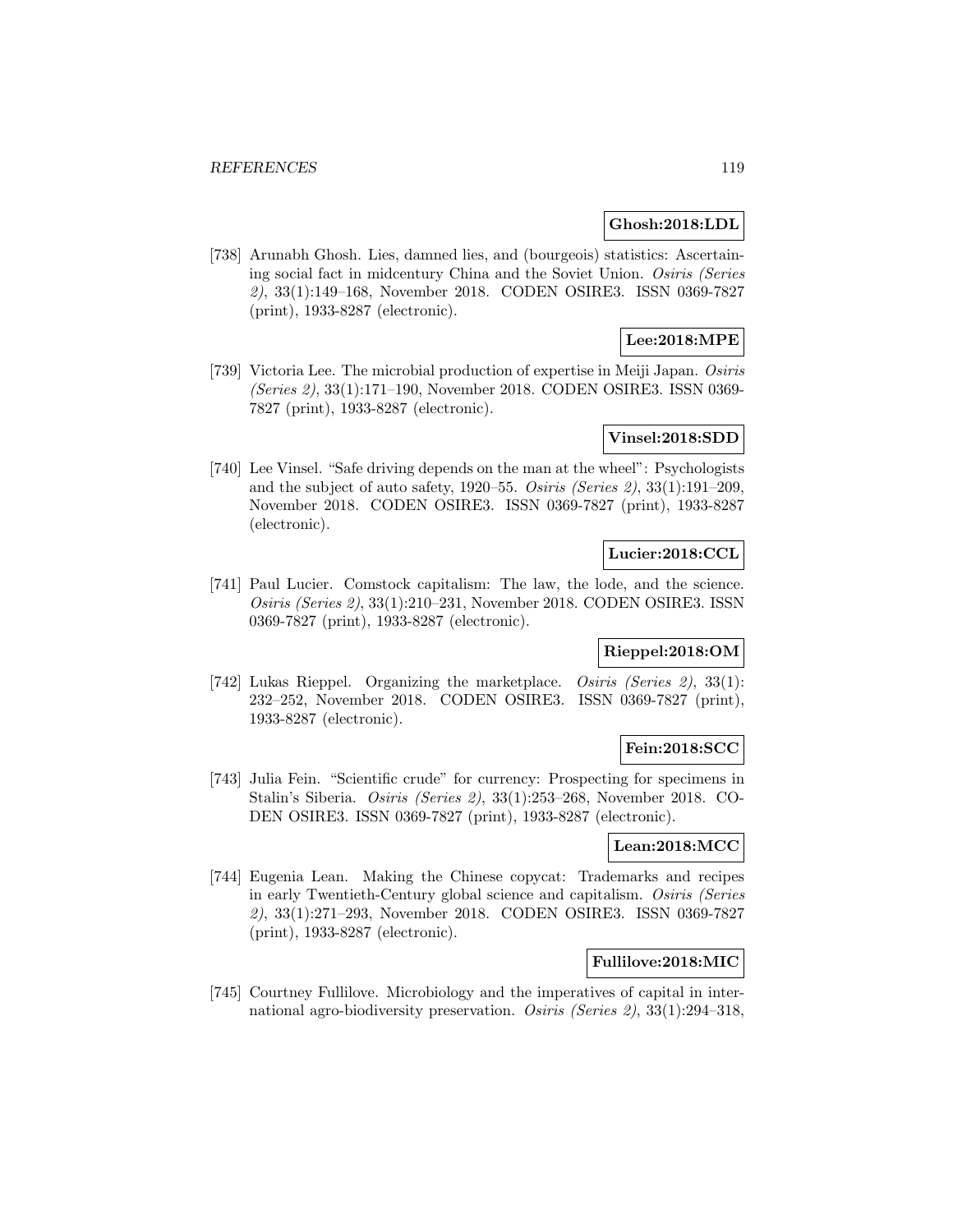November 2018. CODEN OSIRE3. ISSN 0369-7827 (print), 1933-8287 (electronic).

## **Milov:2018:SRA**

[746] Sarah Milov. Smoke ring: From American tobacco to Japanese data. Osiris (Series 2), 33(1):319–339, November 2018. CODEN OSIRE3. ISSN 0369-7827 (print), 1933-8287 (electronic).

## **Anonymous:2018:NCb**

[747] Anonymous. Notes on contributors. Osiris (Series 2), 33(1):340–341, November 2018. CODEN OSIRE3. ISSN 0369-7827 (print), 1933-8287 (electronic).

## **Anonymous:2018:Ib**

[748] Anonymous. Index. Osiris (Series 2), 33(1):342–348, November 2018. CODEN OSIRE3. ISSN 0369-7827 (print), 1933-8287 (electronic).

# **Anonymous:2018:BMb**

[749] Anonymous. Back matter. Osiris (Series 2), 33(1):349–350, November 2018. CODEN OSIRE3. ISSN 0369-7827 (print), 1933-8287 (electronic).

## **Anonymous:2019:FC**

[750] Anonymous. Front cover. *Osiris (Series 2)*, 34(1):??, ???? 2019. CODEN OSIRE3. ISSN 0369-7827 (print), 1933-8287 (electronic).

## **Anonymous:2019:FM**

[751] Anonymous. Front matter. *Osiris (Series 2)*, 34(1):??, ???? 2019. CODEN OSIRE3. ISSN 0369-7827 (print), 1933-8287 (electronic).

## **Anonymous:2019:A**

[752] Anonymous. Acknowledgments. Osiris (Series 2), 34(1):??, ???? 2019. CODEN OSIRE3. ISSN 0369-7827 (print), 1933-8287 (electronic).

#### **Rees:2019:PFP**

[753] Amanda Rees and Iwan Rhys Morus. Presenting futures past: Science fiction and the history of science. Osiris (Series 2), 34(1):1–15, ???? 2019. CODEN OSIRE3. ISSN 0369-7827 (print), 1933-8287 (electronic).

#### **Morus:2019:LFT**

[754] Iwan Rhys Morus. Looking into the future: The telectroscope that wasn't there. Osiris (Series 2), 34(1):19–35, ???? 2019. CODEN OSIRE3. ISSN 0369-7827 (print), 1933-8287 (electronic).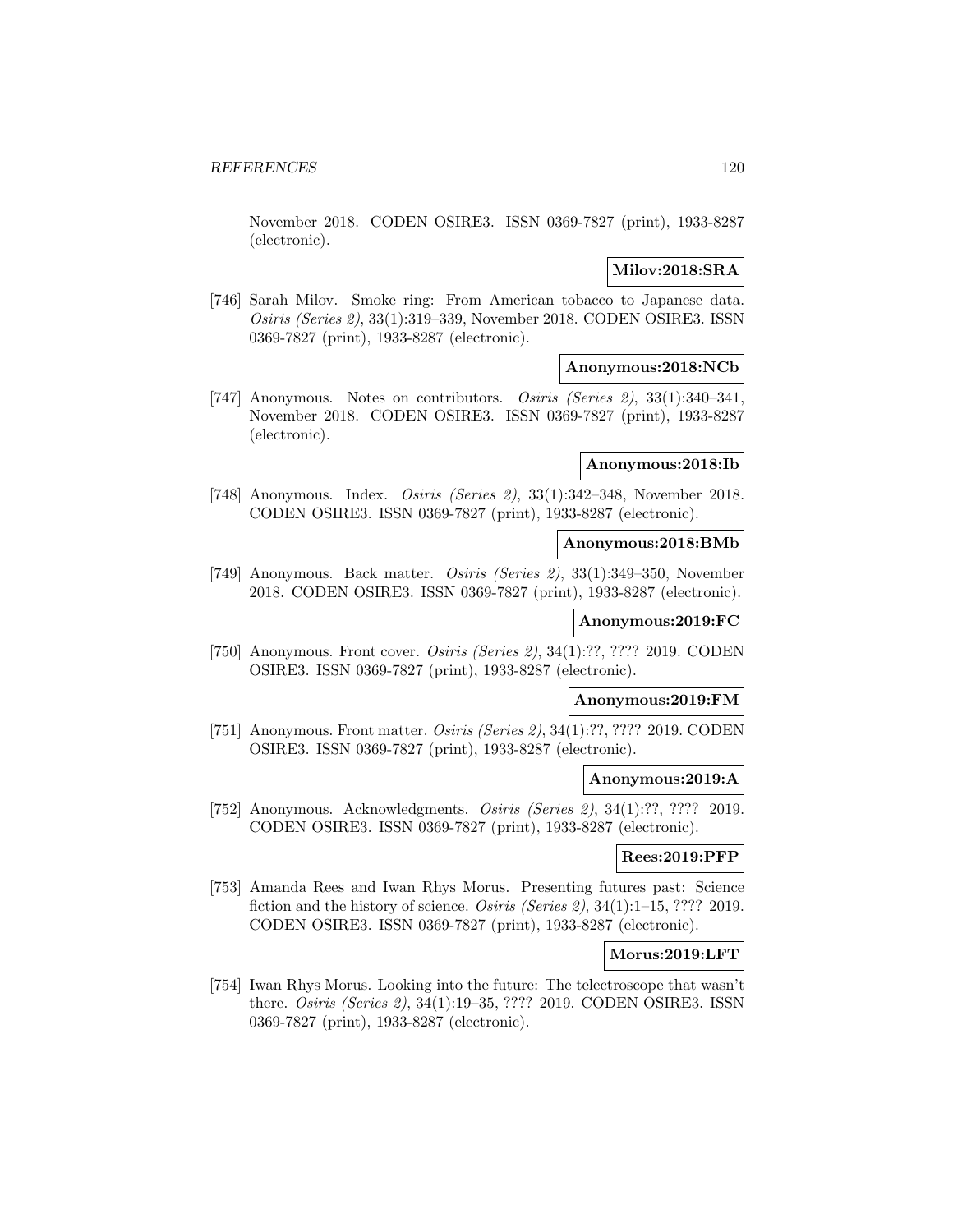### **Krementsov:2019:TTM**

[755] Nikolai Krementsov. Thought transfer and mind control between science and fiction: Fedor Il'in's The Valley of New Life (1928). Osiris (Series 2), 34(1):36–54, ???? 2019. CODEN OSIRE3. ISSN 0369-7827 (print), 1933-8287 (electronic).

## **Kirby:2019:DCR**

[756] David A. Kirby. Darwin on the cutting-room floor: Evolution, religion, and film censorship. Osiris (Series 2),  $34(1):55-80$ , ???? 2019. CODEN OSIRE3. ISSN 0369-7827 (print), 1933-8287 (electronic).

## **Raphals:2019:CSF**

[757] Lisa Raphals. Chinese science fiction: Imported and indigenous. Osiris (Series 2), 34(1):81–98, ???? 2019. CODEN OSIRE3. ISSN 0369-7827 (print), 1933-8287 (electronic).

#### **Mukharji:2019:HAA**

[758] Projit Bihari Mukharji. Hylozoic anticolonialism: Archaic modernity, internationalism, and electromagnetism in British Bengal, 1909–1940. Osiris (Series 2), 34(1):101–120, ???? 2019. CODEN OSIRE3. ISSN 0369-7827 (print), 1933-8287 (electronic).

## **Bowler:2019:PPS**

[759] Peter J. Bowler. Parallel prophecies: Science fiction and futurology in the Twentieth Century. Osiris (Series 2), 34(1):121–138, ???? 2019. CODEN OSIRE3. ISSN 0369-7827 (print), 1933-8287 (electronic).

## **Isaacson:2019:LKX**

[760] Nathaniel Isaacson. Locating Kexue Xiangsheng (science crosstalk) in relation to the selective tradition of Chinese science fiction. Osiris (Series 2), 34(1):139–157, ???? 2019. CODEN OSIRE3. ISSN 0369-7827 (print), 1933-8287 (electronic).

## **Slocombe:2019:PGT**

[761] Will Slocombe. Playing games with technology: Fictions of science in the Civilization series. Osiris (Series 2), 34(1):158–174, ???? 2019. CODEN OSIRE3. ISSN 0369-7827 (print), 1933-8287 (electronic).

## **Sleigh:2019:WPB**

[762] Charlotte Sleigh and Alice White. War and peace in British science fiction fandom, 1936–1945. Osiris (Series 2), 34(1):177–197, ???? 2019. CODEN OSIRE3. ISSN 0369-7827 (print), 1933-8287 (electronic).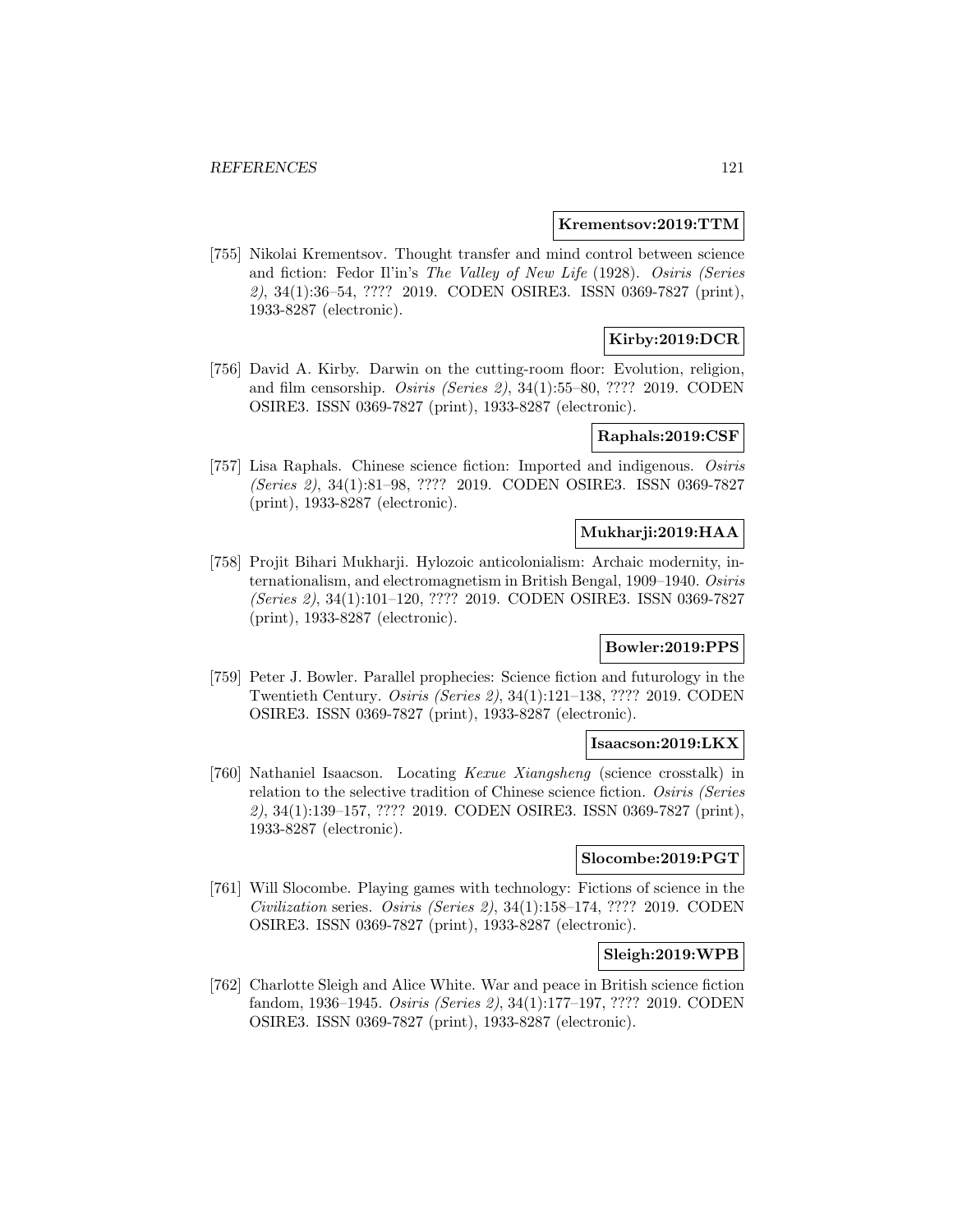### **Milam:2019:OWS**

[763] Erika Lorraine Milam. Old woman and the sea: Evolution and the feminine aquatic. Osiris (Series 2), 34(1):198–215, ???? 2019. CODEN OSIRE3. ISSN 0369-7827 (print), 1933-8287 (electronic).

# **Milburn:2019:ATG**

[764] Colin Milburn. Ahead of time: Gerald Feinberg and the governance of futurity. Osiris (Series 2), 34(1):216–237, ???? 2019. CODEN OSIRE3. ISSN 0369-7827 (print), 1933-8287 (electronic).

## **Garforth:2019:EFN**

[765] Lisa Garforth. Environmental futures, now and then: Crisis, systems modeling, and speculative fiction. *Osiris (Series 2)*, 34(1):238–257, ???? 2019. CODEN OSIRE3. ISSN 0369-7827 (print), 1933-8287 (electronic).

#### **Willis:2019:SSF**

[766] Martin Willis. Sleeping science-fictionally: Nineteenth-Century utopian fictions and contemporary sleep research. Osiris (Series 2), 34(1):261– 276, ???? 2019. CODEN OSIRE3. ISSN 0369-7827 (print), 1933-8287 (electronic).

# **Rees:2019:TEL**

[767] Amanda Rees. From technician's extravaganza to logical fantasy: Science and society in John Wyndham's postwar fiction, 1951–1960. Osiris (Series 2), 34(1):277–296, ???? 2019. CODEN OSIRE3. ISSN 0369-7827 (print), 1933-8287 (electronic).

## **Radin:2019:SPH**

[768] Joanna Radin. The speculative present: How Michael Crichton colonized the future of science and technology. Osiris (Series 2), 34(1):297–315, ???? 2019. CODEN OSIRE3. ISSN 0369-7827 (print), 1933-8287 (electronic).

### **Servitje:2019:GAT**

[769] Lorenzo Servitje. Gaming the apocalypse in the time of antibiotic resistance. Osiris (Series 2), 34(1):316–337, ???? 2019. CODEN OSIRE3. ISSN 0369-7827 (print), 1933-8287 (electronic).

#### **Anonymous:2019:NC**

[770] Anonymous. Notes on contributors. *Osiris (Series 2)*, 34(1):338–339, ???? 2019. CODEN OSIRE3. ISSN 0369-7827 (print), 1933-8287 (electronic).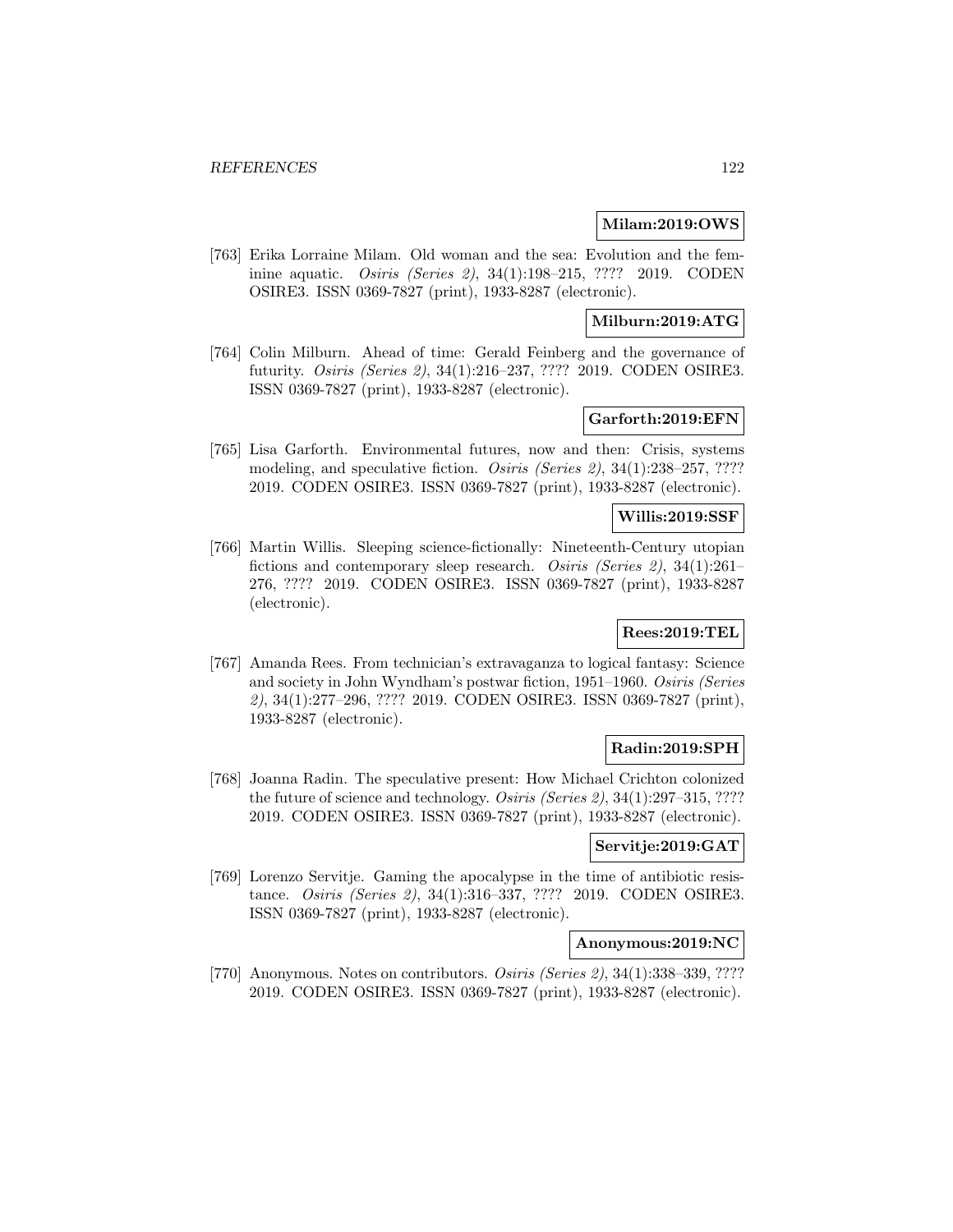## **Anonymous:2019:I**

[771] Anonymous. Index. Osiris (Series 2), 34(1):340–346, ???? 2019. CODEN OSIRE3. ISSN 0369-7827 (print), 1933-8287 (electronic).

## **Anonymous:2021:FCa**

[772] Anonymous. Front cover. *Osiris (Series 2)*, 35(1):??, ???? 2021. CODEN OSIRE3. ISSN 0369-7827 (print), 1933-8287 (electronic).

## **Anonymous:2021:FMa**

[773] Anonymous. Front matter. *Osiris (Series 2)*, 35(1):??, ???? 2021. CODEN OSIRE3. ISSN 0369-7827 (print), 1933-8287 (electronic).

## **Spary:2021:VHE**

[774] E. C. Spary and Anya Zilberstein. On the virtues of historical entomophagy. Osiris (Series 2), 35(1):1–19, ???? 2021. CODEN OSIRE3. ISSN 0369-7827 (print), 1933-8287 (electronic).

#### **Guerrini:2021:NHK**

[775] Anita Guerrini. A natural history of the kitchen. Osiris (Series 2), 35(1): 20–41, ???? 2021. CODEN OSIRE3. ISSN 0369-7827 (print), 1933-8287 (electronic).

## **Bouley:2021:DFE**

[776] Bradford Bouley. Digesting faith: Eating God, man, and meat in Seventeenth-Century Rome. Osiris (Series 2), 35(1):42–59, ???? 2021. CODEN OSIRE3. ISSN 0369-7827 (print), 1933-8287 (electronic).

#### **McCormick:2021:FPE**

[777] Ted McCormick. Food, population, and empire in the Hartlib Circle, 1639–1660. Osiris (Series 2), 35(1):60–83, ???? 2021. CODEN OSIRE3. ISSN 0369-7827 (print), 1933-8287 (electronic).

### **Aron:2021:PPC**

[778] Alissa Aron. Perceptions of provenance: Conceptions of wine, health, and place in Louis XIV's France. Osiris (Series 2), 35(1):84–98, ???? 2021. CODEN OSIRE3. ISSN 0369-7827 (print), 1933-8287 (electronic).

### **Chaplin:2021:WDW**

[779] Joyce E. Chaplin. Why drink water? Diet, materialisms, and British imperialism. Osiris (Series 2), 35(1):99–122, ???? 2021. CODEN OSIRE3. ISSN 0369-7827 (print), 1933-8287 (electronic).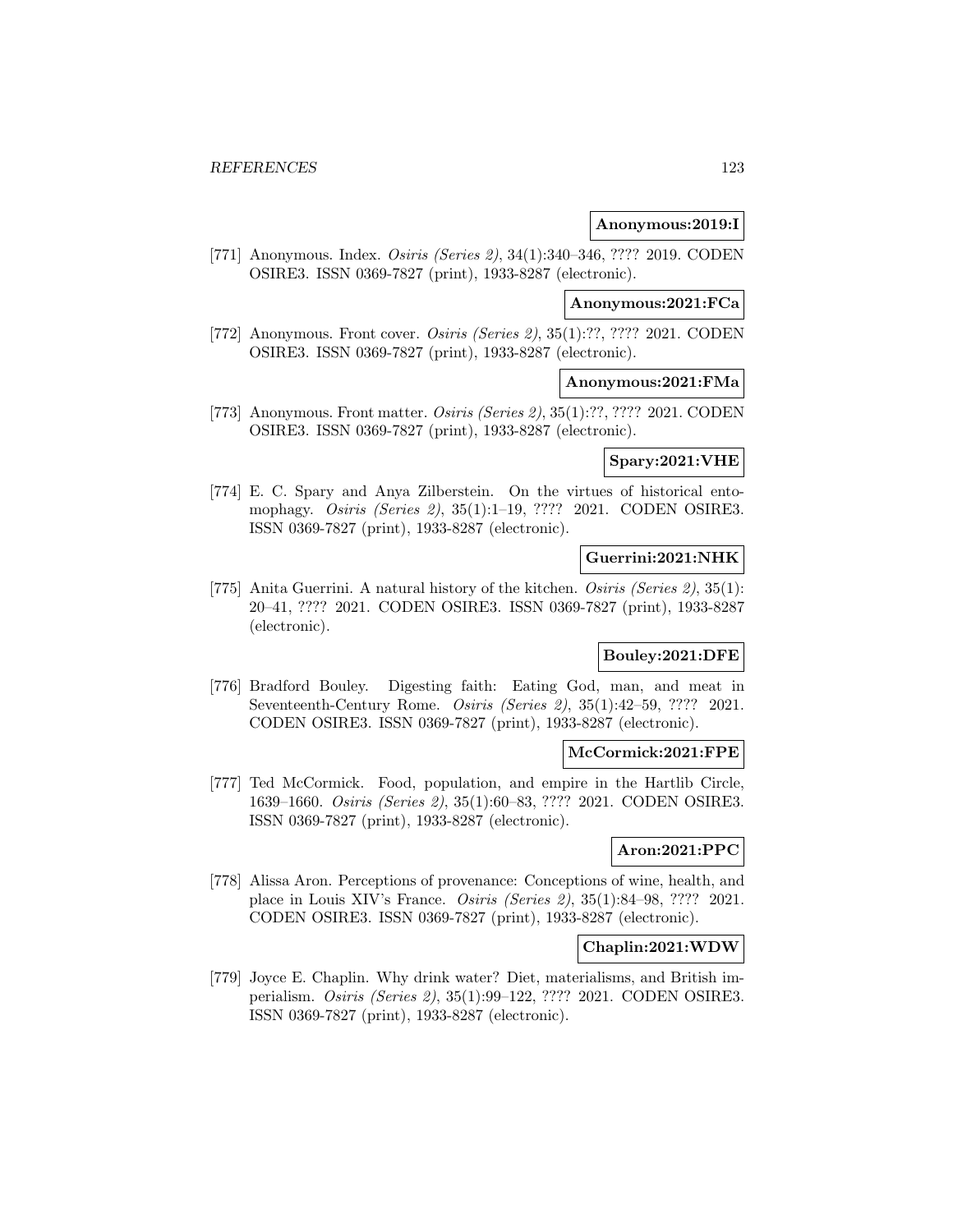#### **Woods:2021:SMP**

[780] Rebecca J. H. Woods. The shape of meat: Preserving animal flesh in Victorian Britain. Osiris (Series 2), 35(1):123–141, ???? 2021. CODEN OSIRE3. ISSN 0369-7827 (print), 1933-8287 (electronic).

## **Cobbold:2021:ICD**

[781] Carolyn Cobbold. The introduction of chemical dyes into food in the Nineteenth Century. Osiris (Series 2), 35(1):142–161, ???? 2021. CODEN OSIRE3. ISSN 0369-7827 (print), 1933-8287 (electronic).

## **Thoms:2021:TFC**

[782] Ulrike Thoms. The technopolitics of food: The case of German prison food from the Late Eighteenth to the Early Twentieth Centuries. Osiris (Series 2), 35(1):162–182, ???? 2021. CODEN OSIRE3. ISSN 0369-7827 (print), 1933-8287 (electronic).

#### **Treitel:2021:NMG**

[783] Corinna Treitel. Nutritional modernity: The German case. Osiris (Series 2), 35(1):183–203, ???? 2021. CODEN OSIRE3. ISSN 0369-7827 (print), 1933-8287 (electronic).

## **Pohl-Valero:2021:SLC**

[784] Stefan Pohl-Valero. The scientific lives of Chicha: The production of a fermented beverage and the making of expert knowledge in Bogotá, 1889– 1939. Osiris (Series 2), 35(1):204–227, ???? 2021. CODEN OSIRE3. ISSN 0369-7827 (print), 1933-8287 (electronic).

## **Mukharji:2021:HIS**

[785] Projit Bihari Mukharji. Historicizing "Indian systems of knowledge": Ayurveda, exotic foods, and contemporary antihistorical holisms. Osiris (Series 2), 35(1):228–248, ???? 2021. CODEN OSIRE3. ISSN 0369-7827 (print), 1933-8287 (electronic).

## **Lu:2021:LFT**

[786] Di Lu. Local food and transnational science: New boundary issues of the caterpillar fungus in republican China. Osiris (Series 2), 35(1):249– 267, ???? 2021. CODEN OSIRE3. ISSN 0369-7827 (print), 1933-8287 (electronic).

# **Simmons:2021:HTA**

[787] Dana Simmons. Hungry, thinking with animals: Psychology and violence at the turn of the Twentieth Century. Osiris (Series 2),  $35(1):268-290$ ,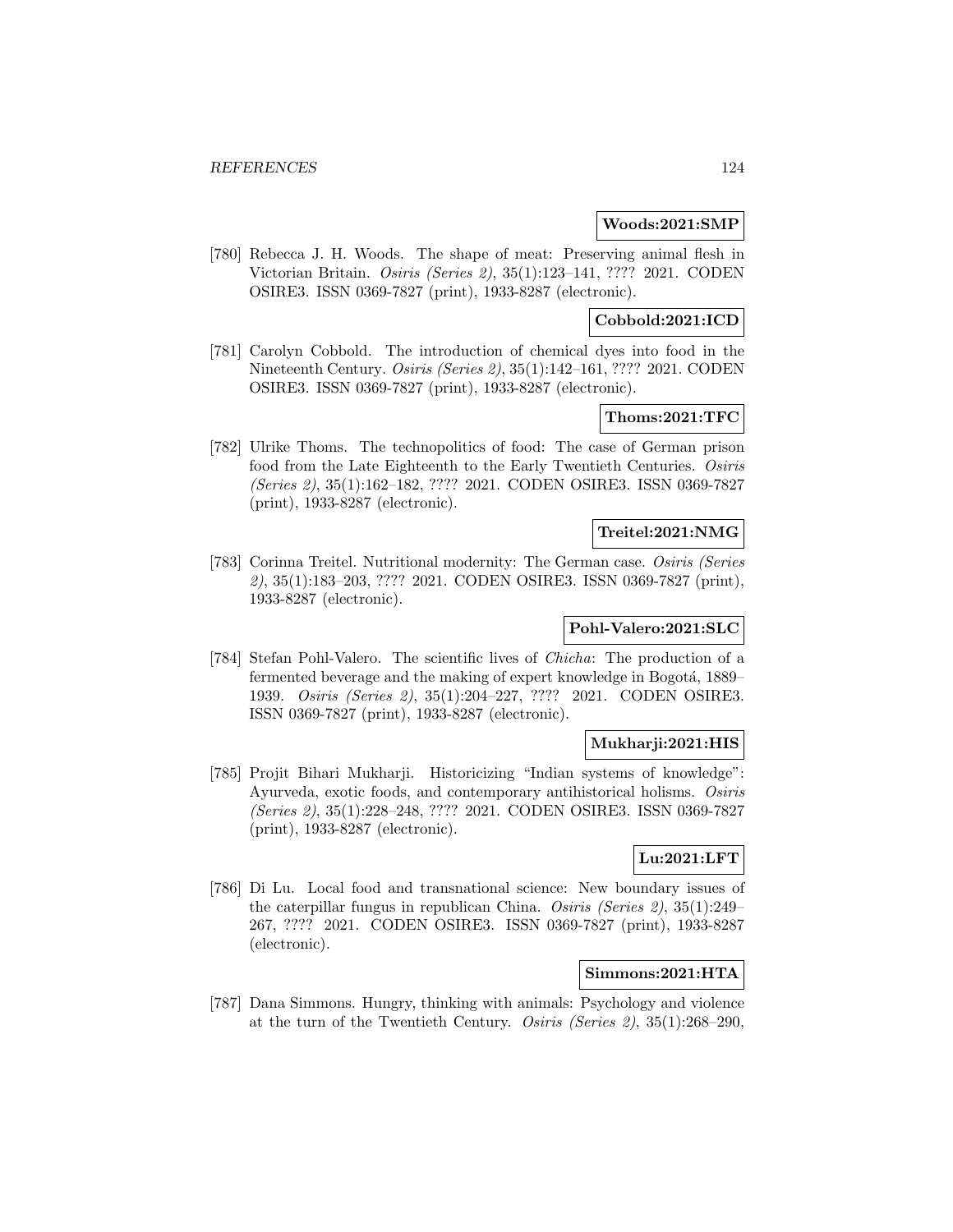???? 2021. CODEN OSIRE3. ISSN 0369-7827 (print), 1933-8287 (electronic).

### **Fitzgerald:2021:WWI**

[788] Deborah Fitzgerald. World War II and the quest for time-insensitive foods. Osiris (Series 2), 35(1):291–309, ???? 2021. CODEN OSIRE3. ISSN 0369-7827 (print), 1933-8287 (electronic).

## **Wurgaft:2021:MML**

[789] Benjamin Aldes Wurgaft. Meat mimesis: Laboratory-grown meat as a study in copying. Osiris (Series 2), 35(1):310–323, ???? 2021. CODEN OSIRE3. ISSN 0369-7827 (print), 1933-8287 (electronic).

# **Shapin:2021:BBI**

[790] Steven Shapin. Breakfast at Buck's: Informality, intimacy, and innovation in Silicon Valley. Osiris (Series 2), 35(1):324–347, ???? 2021. CODEN OSIRE3. ISSN 0369-7827 (print), 1933-8287 (electronic).

## **Anonymous:2021:NCa**

[791] Anonymous. Notes on contributors. Osiris (Series 2), 35(1):348–349, ???? 2021. CODEN OSIRE3. ISSN 0369-7827 (print), 1933-8287 (electronic).

## **Anonymous:2021:I**

[792] Anonymous. Index. Osiris (Series 2), 35(1):350–355, ???? 2021. CODEN OSIRE3. ISSN 0369-7827 (print), 1933-8287 (electronic).

## **Anonymous:2021:FC**

[793] Anonymous. Front cover. Osiris (Series 2), 36(??):??, ???? 2021. CODEN OSIRE3. ISSN 0369-7827 (print), 1933-8287 (electronic).

#### **Anonymous:2021:FM**

[794] Anonymous. Front matter. Osiris (Series 2), 36:??, ???? 2021. CODEN OSIRE3. ISSN 0369-7827 (print), 1933-8287 (electronic).

#### **Anonymous:2021:A**

[795] Anonymous. Acknowledgments. Osiris (Series 2), 36:??, ???? 2021. CODEN OSIRE3. ISSN 0369-7827 (print), 1933-8287 (electronic).

## **Tilley:2021:MCT**

[796] Helen Tilley. Medical cultures, therapeutic properties, and laws in global history. Osiris (Series 2), 36:1–24, ???? 2021. CODEN OSIRE3. ISSN 0369-7827 (print), 1933-8287 (electronic).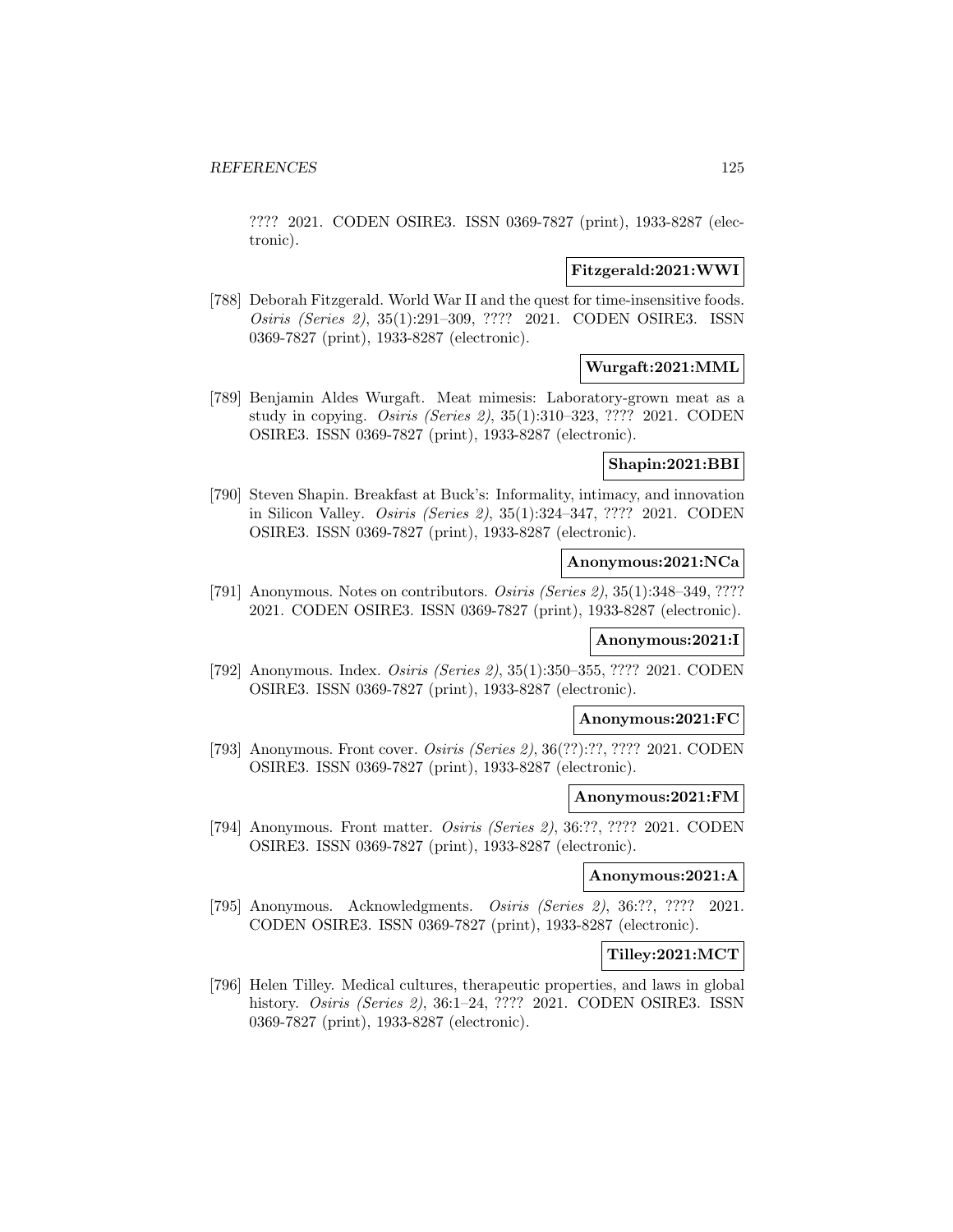## **Johnson:2021:TSM**

[797] Paul Christopher Johnson. Translating spirits: Medical–ritual healing and law in Brazil and the broader Afro–Atlantic world. Osiris (Series 2), 36: 27–45, ???? 2021. CODEN OSIRE3. ISSN 0369-7827 (print), 1933-8287 (electronic).

## **Ramsey:2021:PIL**

[798] Kate Ramsey. Powers of imagination and legal regimes against "Obeah" in the Late Eighteenth- and Early Nineteenth-Century British Caribbean. Osiris (Series 2), 36:46–63, ???? 2021. CODEN OSIRE3. ISSN 0369-7827 (print), 1933-8287 (electronic).

## **Clark:2021:JTG**

[799] Hannah-Louise Clark. Of Jinn theories and germ theories: Translating microbes, bacteriological medicine, and Islamic law in Algeria. Osiris (Series 2), 36:64–85, ???? 2021. CODEN OSIRE3. ISSN 0369-7827 (print), 1933-8287 (electronic).

# **Mukharji:2021:SSC**

[800] Projit Bihari Mukharji. Subaltern surgeries: Colonial law and the regulation of traditional medicines in the British Raj and beyond. Osiris (Series 2), 36:89–112, ???? 2021. CODEN OSIRE3. ISSN 0369-7827 (print), 1933-8287 (electronic).

## **Monnais:2021:RAT**

[801] Laurence Monnais. The reinvention of an appropriate tradition or the colonial birth of Vietnamese medicine. Osiris (Series 2), 36:113–131, ???? 2021. CODEN OSIRE3. ISSN 0369-7827 (print), 1933-8287 (electronic).

## **Tilley:2021:TMG**

[802] Helen Tilley. Traditional medicine goes global: Pan-African precedents, cultural decolonization, and Cold War rights/properties. Osiris (Series 2), 36:132–159, ???? 2021. CODEN OSIRE3. ISSN 0369-7827 (print), 1933-8287 (electronic).

# **Burns:2021:SAE**

[803] Susan L. Burns. Sexual assault and the evidential body: Forensic medicine and law in modern Japan. Osiris (Series 2), 36:163–180, ???? 2021. CODEN OSIRE3. ISSN 0369-7827 (print), 1933-8287 (electronic).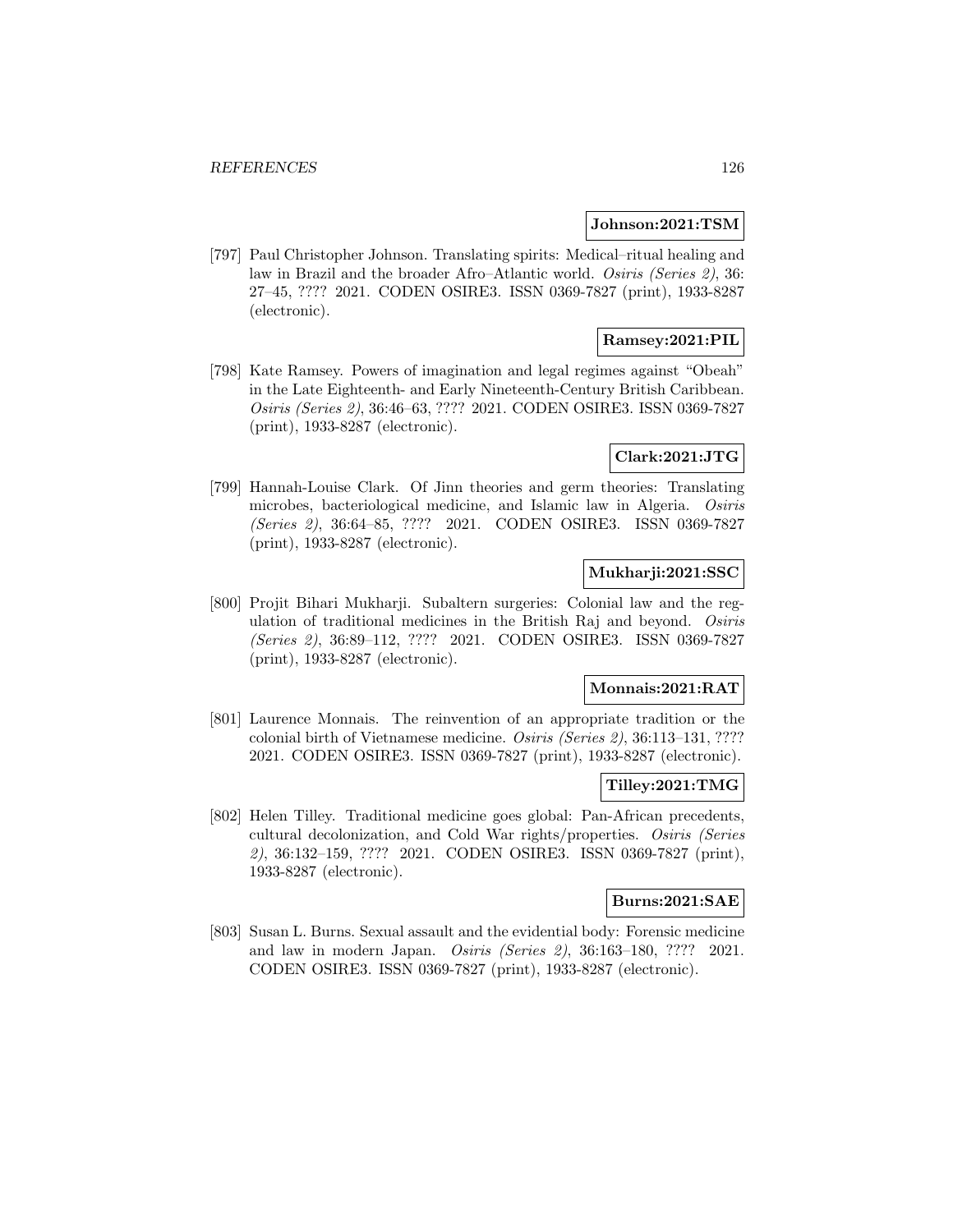#### **Maxera:2021:ERF**

[804] María Carranza Maxera. Enabling restrictions: Female sterilization, physicians, and the law in Costa Rica, 1960–1999. Osiris (Series 2), 36: 181–199, ???? 2021. CODEN OSIRE3. ISSN 0369-7827 (print), 1933-8287 (electronic).

# **Morse:2021:GO**

[805] Jaimie Morse. The geopolitics of "rape kit" protocols: Historical problems in translation as humanitarian medicine meets international law. Osiris (Series 2), 36:200–218, ???? 2021. CODEN OSIRE3. ISSN 0369-7827 (print), 1933-8287 (electronic).

## **Biagioli:2021:PPM**

[806] Mario Biagioli and Alain Pottage. Patenting personalized medicine: Molecules, information, and the body. *Osiris (Series 2)*, 36:221-240, ???? 2021. CODEN OSIRE3. ISSN 0369-7827 (print), 1933-8287 (electronic).

### **Pedraza-Farina:2021:IPT**

[807] Laura G. Pedraza-Fariña. The intellectual property turn in global health: From a property to a human rights view of health. Osiris (Series 2), 36: 241–261, ???? 2021. CODEN OSIRE3. ISSN 0369-7827 (print), 1933-8287 (electronic).

# **Winterbottom:2021:B**

[808] Anna Winterbottom. Becoming "traditional": A transnational history of neem and biopiracy discourse. Osiris (Series 2), 36:262–283, ???? 2021. CODEN OSIRE3. ISSN 0369-7827 (print), 1933-8287 (electronic).

### **Langwick:2021:PDP**

[809] Stacey Langwick. Properties of (dis)possession: Therapeutic plants, intellectual property, and questions of justice in Tanzania. Osiris (Series 2), 36:284–305, ???? 2021. CODEN OSIRE3. ISSN 0369-7827 (print), 1933-8287 (electronic).

## **Biehl:2021:PJH**

[810] João Biehl. The pharmaceuticalization and judicialization of health: On the interface of medical capitalism and magical legalism in Brazil. Osiris (Series 2), 36:309–327, ???? 2021. CODEN OSIRE3. ISSN 0369-7827 (print), 1933-8287 (electronic).